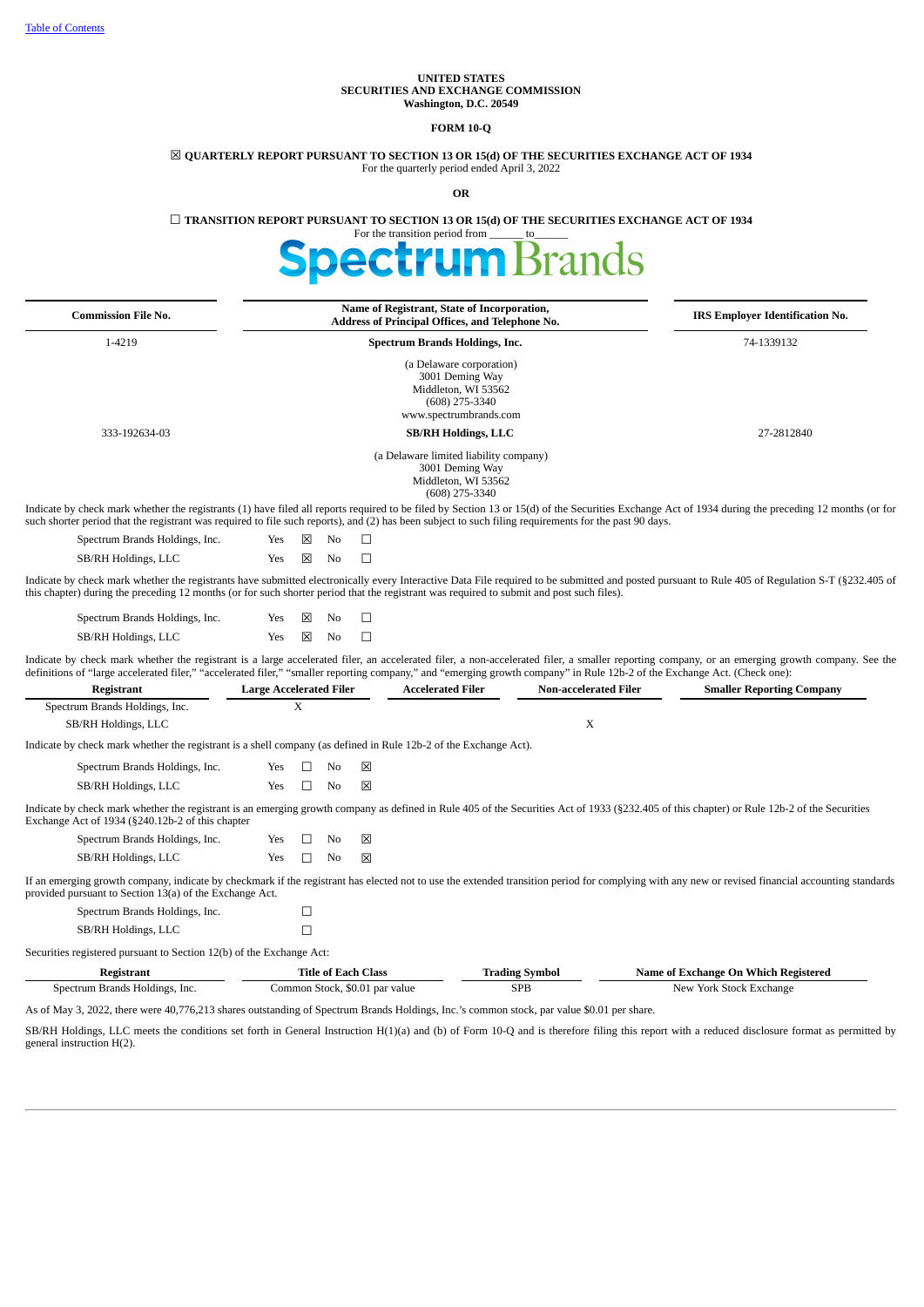## **Forward-Looking Statements**

We have made or implied certain forward-looking statements in this document. All statements, other than statements of historical facts included or incorporated by reference in this document, including the statements under Management's Discussion and Analysis of Financial Condition and Results of Operations. without limitation, statements or expectations regarding our business strategy, future operations, financial condition, estimated revenues, projected costs, projected synergies, prospects, plans and objectives of management, information concerning expected actions of third parties are forward-looking statements. When used in this report, the words future, anticipate, pro forma, seek, intend, plan, envision, estimate, believe, belief, expect, project, forecast, outlook, goal, target, could, would, will, can, should, may and similar expressions are also intended to identify forward-looking statements, although not all forward-looking statements contain such identifying words.

Since these forward-looking statements are based upon our current expectations of future events and projections and are subject to a number of risks and uncertainties, many of which are beyond our control and some of which may change rapidly, actual results or outcomes may differ materially from those expressed or implied herein, and you should not place undue reliance on these statements. Important factors that could cause our actual results to differ materially from those expressed or implied herein include, without limitation:

- the COVID-19 pandemic, economic, social and political conditions or civil unrest, terrorist attacks, acts of war, natural disasters, other public health concerns or unrest in international markets impacting our business, customers, employees (including our ability to retain and attract key personnel), manufacturing facilities, suppliers, capital markets, and our financial markets, and our financial
- condition, and results of operations, all of which tend to aggravate the other risks and uncertainties we face;<br>• the impact of a number of local, regional and global uncertainties that could negatively impact our business of goods; increased fuel and employee costs; higher interest rates; tighter credit markets; changes in government policies, including the imposition of tariffs or import costs; the deterioration of economic relations between countries or regions; the escalation or continuation of armed conflict, hostilities or economic sanctions between countries or regions, and continued supply chain challenges;
- the negative effect of the armed conflict between Russia and Ukraine and its impact on those regions and surrounding regions, including on our operations and on those of our customers, suppliers, and other stakeholders;
- our increased reliance on third-party partners, suppliers, and distributors to achieve our business objectives;
- the impact of expenses resulting from the implementation of new business strategies, divestitures or current and proposed restructuring activities, including distribution center changes which are complicated and involve coordination among a number of stakeholders, including our suppliers and transportation and logistics handlers;
- the impact of our indebtedness on our business, financial condition, and results of operations;
- the impact of restrictions in our debt instruments on our ability to operate our business, finance our capital needs or pursue or expand business strategies;
- any failure to comply with financial covenants and other provisions and restrictions of our debt instruments; the effects of general economic conditions, including the impact of, and changes to tariffs and trade policies, inflation, recession or fears of a recession, depression or fears of a
- depression, labor costs, and stock market volatility or monetary or fiscal policies in the countries where we do business; the impact of fluctuations in transportation and shipment costs, fuel costs, commodity prices, costs or availability of raw materials or terms and conditions available from suppliers, including suppliers' willingness to advance credit;
- interest rate and exchange rate fluctuations:
- the loss of, significant reduction in, or dependence upon, sales to any significant retail customer(s);
- competitive promotional activity or spending by competitors, or price reductions by competitors;
- the introduction of new product features or technological developments by competitors and/or the development of new competitors or competitive brands;
- the impact of actions taken by significant stockholders;
- changes in consumer spending preferences and demand for our products, particularly in light of the COVID-19 pandemic and economic stress;
- our ability to develop and successfully introduce new products, protect our intellectual property and avoid infringing the intellectual property of third parties;
- our ability to successfully identify, implement, achieve and sustain productivity improvements (including our Global Productivity Improvement Program), cost efficiencies (including at our manufacturing and distribution operations), and cost savings;
- the seasonal nature of sales of certain of our products;
- the effects of climate change and unusual weather activity as well as our ability to respond to future natural disasters and pandemics and to meet our environmental, social and governance goals;
- the cost and effect of unanticipated legal, tax or regulatory proceedings or new laws or regulations (including environmental, public health, and consumer protection regulations);
- public perception regarding the safety of products that we manufacture and sell, including the potential for environmental liabilities, product liability claims, litigation and other claims related to products manufactured by us and third parties;
- the impact of existing, pending or threatened litigation, government regulation or other requirements or operating standards applicable to our business;
- the impact of cybersecurity breaches or our actual or perceived failure to protect company and personal data, including our failure to comply with new and increasingly complex global data privacy regulations;
- changes in accounting policies applicable to our business;
- our discretion to conduct, suspend or discontinue our share repurchase program (including our discretion to conduct purchases, if any, in a variety of manners including open-market purchases or privately negotiated transactions);
- our ability to utilize net operating loss carry-forwards to offset tax liabilities from future taxable income;
- our ability to consummate the announced Hardware and Home Improvement ("HHI") divestiture on the expected terms and within the anticipated time period, or at all, which is dependent on the parties' ability to satisfy certain closing conditions and our ability to realize the benefits of the transaction, including reducing the leverage of the Company, invest in the organic growth of the Company, fund any future acquisitions, return capital to shareholders, and/or maintain its quarterly dividends;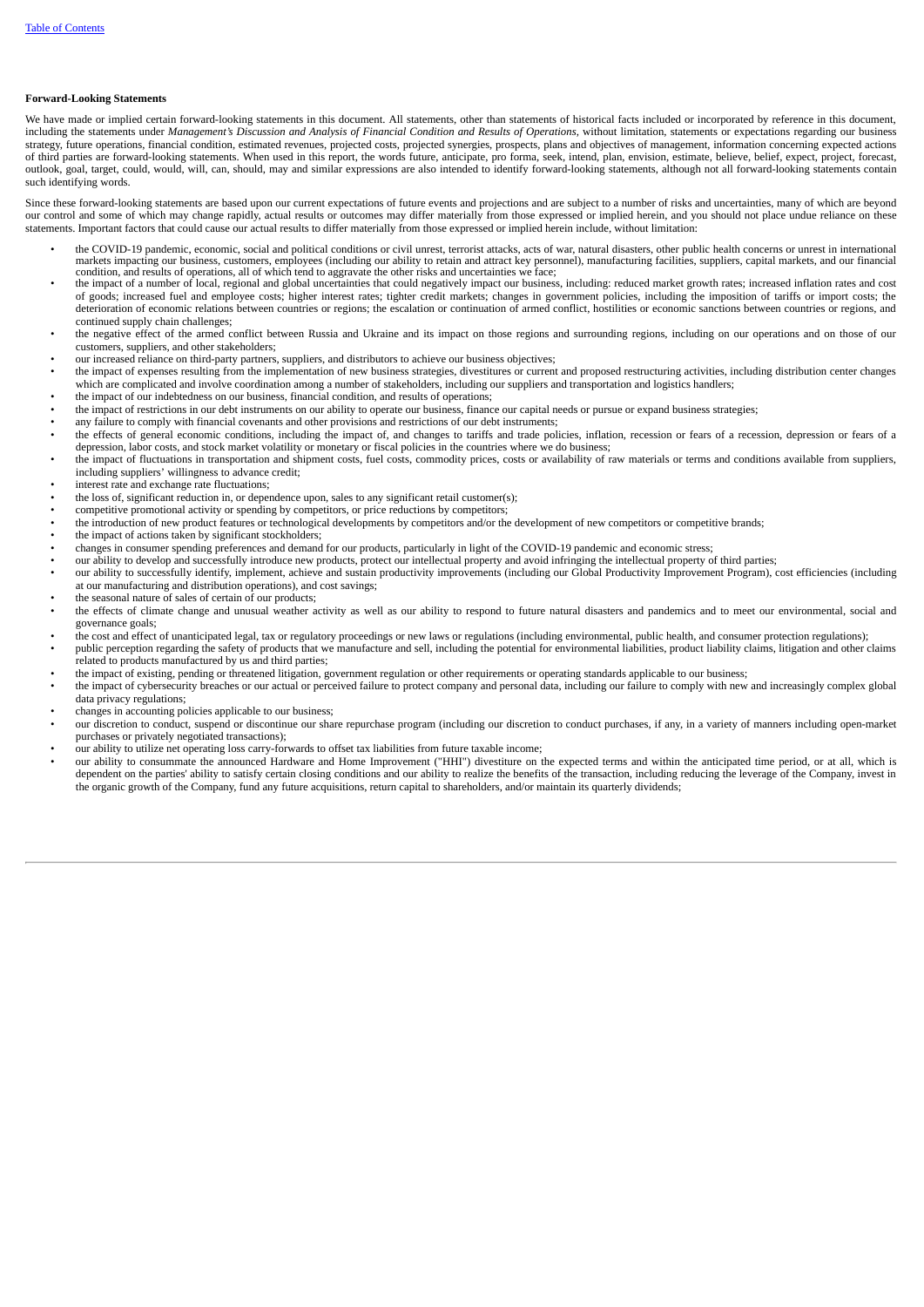- the risk that regulatory approvals that are required to complete the proposed HHI divestiture may not be realized, may take longer than expected or may impose adverse conditions;
- our ability to successfully integrate the Tristar Business into the Company's Home and Personal Care business and realize the benefits of this acquisition;
- our ability to separate the Company's Home and Personal Care business and create an independent Global Appliances business on expected terms, and within the anticipated time period, or at all, and to realize the potential benefits of such business;
- our ability to create a pure play company composed of our Global Pet Care and Home & Garden business and to realize the expected benefits of such creation, and within anticipated time period, or at all;
- our ability to successfully implement further acquisitions or dispositions and the impact of any such transactions on our financial performance
- the unanticipated loss of key members of senior management and the transition of new members of our management teams to their new roles; and
- the impact of economic, social and political conditions or civil unrest in the U.S. and other countries.

<span id="page-2-0"></span>Some of the above-mentioned factors are described in further detail in the sections entitled *Risk Factors* in our annual and quarterly reports (including this report), as applicable. You should assume the information appearing in this report is accurate only as of the end of the period covered by this report, or as otherwise specified, as our business, financial condition, results of assume the information appear operations and prospects may have changed since that date. Except as required by applicable law, including the securities laws of the United States ("U.S.") and the rules and regulations of the United States Securities and Exchange Commission ("SEC"), we undertake no obligation to publicly update or revise any forward-looking statement, whether as a result of new information, future events or otherwise, to reflect actual results or changes in factors or assumptions affecting such forward-looking statements.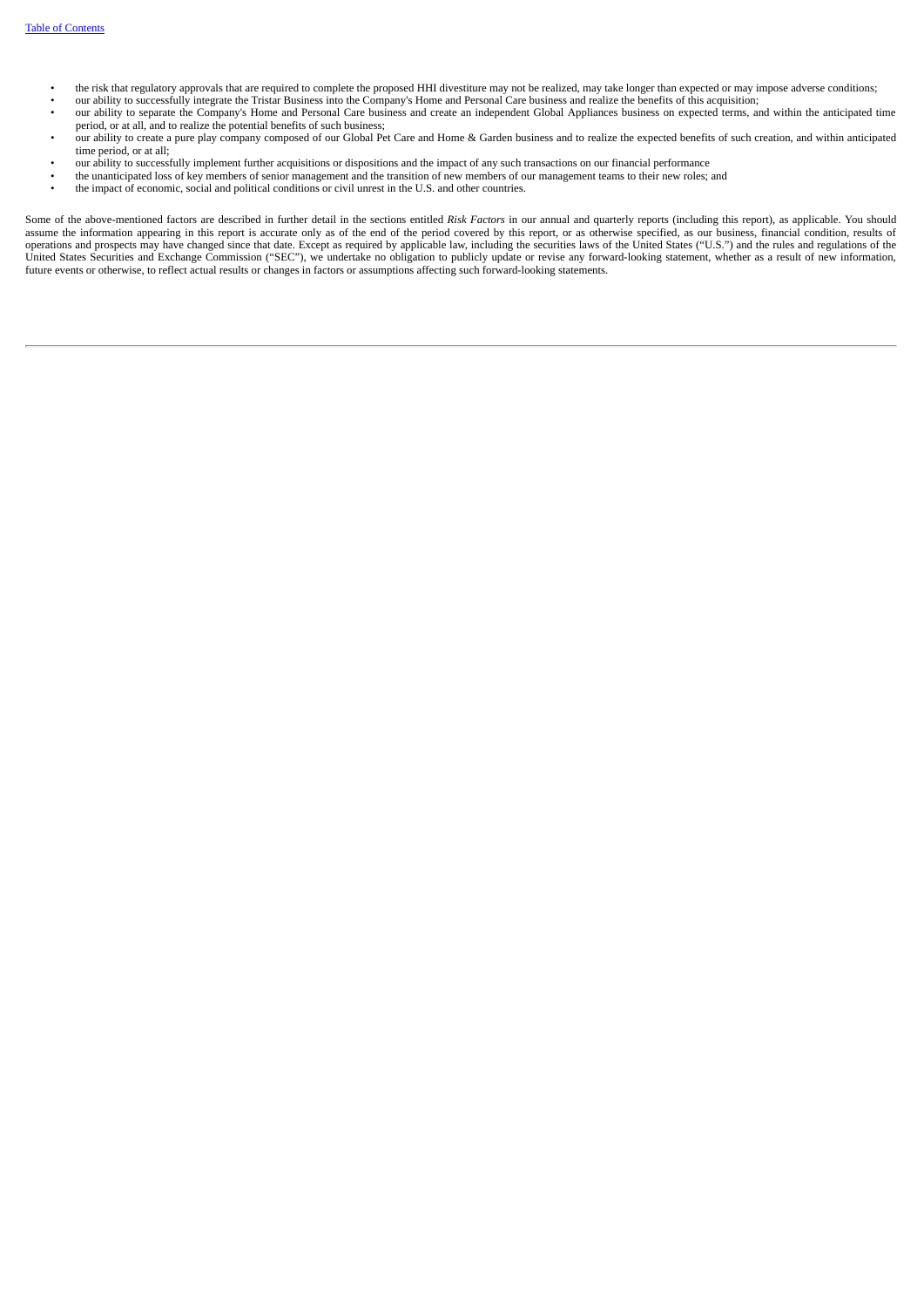#### **SPECTRUM BRANDS HOLDINGS, INC. SB/RH HOLDINGS, LLC TABLE OF CONTENTS**

This report is a combined report of Spectrum Brands Holdings, Inc. and SB/RH Holdings, LLC. The combined notes to the condensed consolidated financial statements include notes representing Spectrum Brands Holdings, Inc. and SB/RH Holdings, LLC and certain notes related specifically to SB/RH Holdings, LLC.

<span id="page-3-0"></span>

| <b>PART I</b>     | <b>FINANCIAL INFORMATION</b>                                                                                                        | Page           |
|-------------------|-------------------------------------------------------------------------------------------------------------------------------------|----------------|
| Item 1.           | <b>Financial Statements</b>                                                                                                         | $\overline{2}$ |
|                   | Spectrum Brands Holdings, Inc. Condensed Consolidated Financial Statements (Unaudited)                                              |                |
|                   | Condensed Consolidated Statements of Financial Position as of April 3, 2022 and September 30, 2021                                  | $\overline{2}$ |
|                   | Condensed Consolidated Statements of Income for the three and six month periods ended April 3, 2022 and April 4, 2021               | 3              |
|                   | Condensed Consolidated Statements of Comprehensive Income for the three and six month periods ended April 3, 2022 and April 4, 2021 |                |
|                   | Condensed Consolidated Statement of Shareholders' Equity for the six month periods ended April 3, 2022 and April 4, 2021            | 5              |
|                   | Condensed Consolidated Statements of Cash Flows for the six month periods ended April 3, 2022 and April 4, 2021                     | $\overline{7}$ |
|                   | <b>SB/RH Holdings, LLC Condensed Consolidated Financial Statements (Unaudited)</b>                                                  |                |
|                   | Condensed Consolidated Statements of Financial Position as of April 3, 2022 and September 30, 2021                                  | 8              |
|                   | Condensed Consolidated Statements of Income for the three and six month periods ended April 3, 2022 and April 4, 2021               | 9              |
|                   | Condensed Consolidated Statements of Comprehensive Income for the three and six month periods ended April 3, 2022 and April 4, 2021 | 10             |
|                   | Condensed Consolidated Statement of Shareholders' Equity for the six month periods ended April 3, 2022 and April 4, 2021            | 11             |
|                   | Condensed Consolidated Statements of Cash Flows for the six month periods ended April 3, 2022 and April 4, 2021                     | 12             |
|                   | Spectrum Brands Holdings, Inc. and SB/RH Holdings, LLC Combined (Unaudited)                                                         |                |
|                   | <b>Notes to the Condensed Consolidated Financial Statements</b>                                                                     | 13             |
| <u>Item 2.</u>    | Management's Discussion and Analysis of Financial Condition and Results of Operations                                               | 31             |
| Item 3.           | Quantitative and Qualitative Disclosures About Market Risk                                                                          | 44             |
| Item 4.           | <b>Controls and Procedures</b>                                                                                                      | 45             |
| <b>PART II</b>    | <b>OTHER INFORMATION</b>                                                                                                            |                |
| Item 1.           | <b>Legal Proceedings</b>                                                                                                            | 46             |
| Item 1A.          | <b>Risk Factors</b>                                                                                                                 | 46             |
| Item 2.           | Unregistered Sales of Equity Securities and Use of Proceeds                                                                         | 48             |
| Item 5.           | <b>Other Information</b>                                                                                                            | 48             |
| Item 6.           | <b>Exhibits</b>                                                                                                                     | 48             |
| <b>Signatures</b> |                                                                                                                                     | 49             |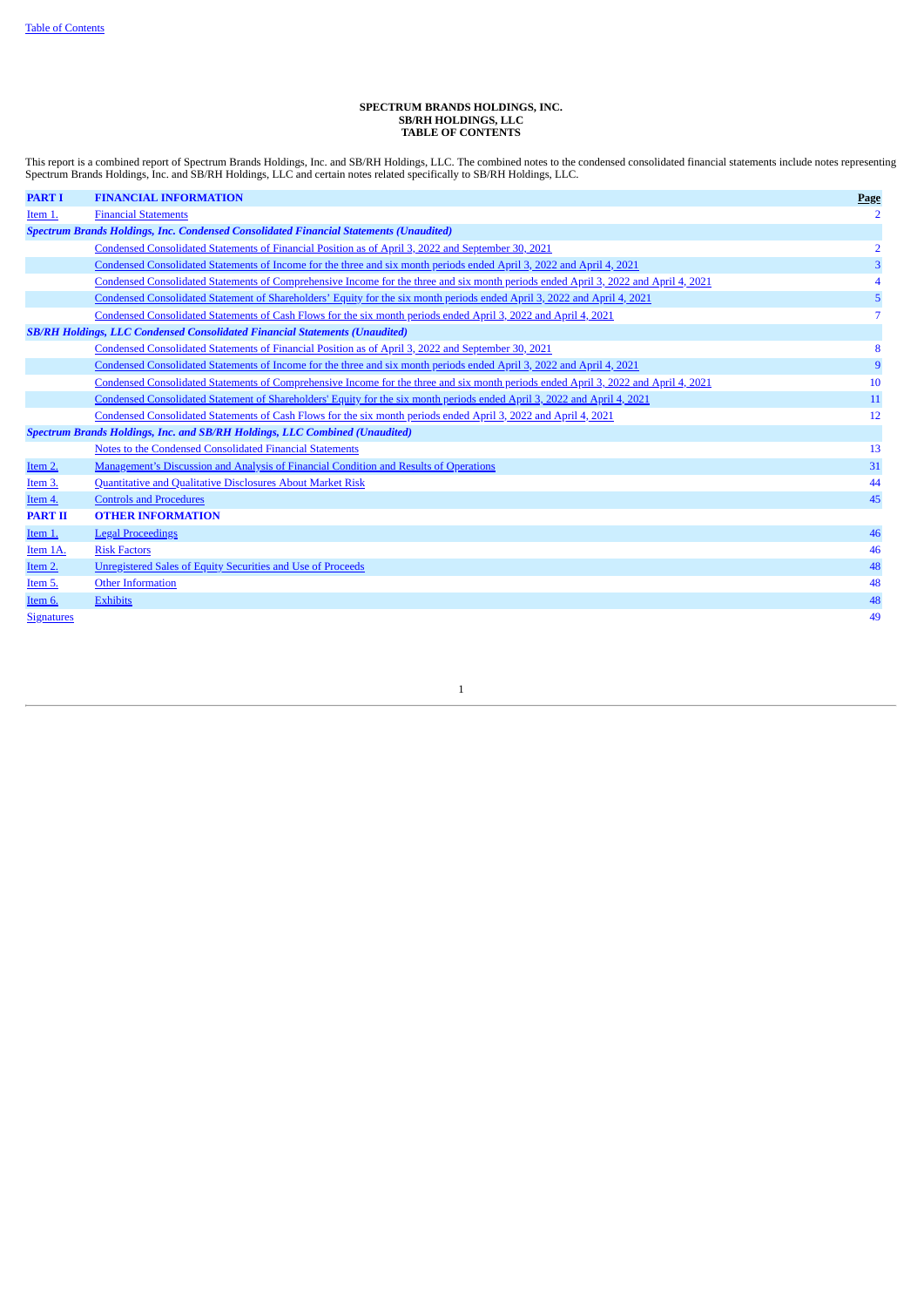# **PART I. FINANCIAL INFORMATION**

<span id="page-4-2"></span><span id="page-4-1"></span><span id="page-4-0"></span>**Item 1. Financial Statements**

#### **SPECTRUM BRANDS HOLDINGS, INC. Condensed Consolidated Statements of Financial Position As of April 3, 2022, and September 30, 2021 (unaudited)**

| (in millions)                                    |              | April 3, 2022 |    |         |  |  |
|--------------------------------------------------|--------------|---------------|----|---------|--|--|
| <b>Assets</b>                                    |              |               |    |         |  |  |
| Cash and cash equivalents                        | \$           | 193.7         | \$ | 187.9   |  |  |
| Trade receivables, net                           |              | 349.5         |    | 248.4   |  |  |
| Other receivables                                |              | 125.3         |    | 63.7    |  |  |
| <b>Inventories</b>                               |              | 800.6         |    | 562.8   |  |  |
| Prepaid expenses and other current assets        |              | 54.9          |    | 40.8    |  |  |
| Current assets of business held for sale         |              | 1,919.8       |    | 1,810.0 |  |  |
| Total current assets                             |              | 3,443.8       |    | 2,913.6 |  |  |
| Property, plant and equipment, net               |              | 256.4         |    | 260.2   |  |  |
| Operating lease assets                           |              | 74.3          |    | 56.5    |  |  |
| Deferred charges and other                       |              | 80.7          |    | 38.8    |  |  |
| Goodwill                                         |              | 967.0         |    | 867.2   |  |  |
| Intangible assets, net                           |              | 1,263.7       |    | 1,204.1 |  |  |
| Total assets                                     | \$           | 6,085.9       | \$ | 5,340.4 |  |  |
| <b>Liabilities and Shareholders' Equity</b>      |              |               |    |         |  |  |
| Current portion of long-term debt                | \$           | 12.1          | -S | 12.0    |  |  |
| Accounts payable                                 |              | 522.2         |    | 388.6   |  |  |
| Accrued wages and salaries                       |              | 43.4          |    | 67.4    |  |  |
| <b>Accrued</b> interest                          |              | 15.7          |    | 29.9    |  |  |
| Other current liabilities                        |              | 235.0         |    | 211.9   |  |  |
| Current liabilities of business held for sale    |              | 475.7         |    | 454.3   |  |  |
| Total current liabilities                        |              | 1,304.1       |    | 1,164.1 |  |  |
| Long-term debt, net of current portion           |              | 3,236.3       |    | 2,494.3 |  |  |
| Long-term operating lease liabilities            |              | 48.1          |    | 44.5    |  |  |
| Deferred income taxes                            |              | 74.7          |    | 59.5    |  |  |
| Other long-term liabilities                      |              | 94.1          |    | 99.0    |  |  |
| <b>Total liabilities</b>                         |              | 4,757.3       |    | 3,861.4 |  |  |
| Commitments and contingencies (Note 17)          |              |               |    |         |  |  |
| Shareholders' equity                             |              |               |    |         |  |  |
| Common stock                                     |              | 0.5           |    | 0.5     |  |  |
| Additional paid-in capital                       |              | 2,033.2       |    | 2,063.8 |  |  |
| Accumulated earnings                             |              | 348.7         |    | 359.9   |  |  |
| Accumulated other comprehensive loss, net of tax |              | (231.3)       |    | (235.3) |  |  |
| Treasury stock                                   |              | (828.8)       |    | (717.0) |  |  |
| Total shareholders' equity                       |              | 1,322.3       |    | 1,471.9 |  |  |
| Non-controlling interest                         |              | 6.3           |    | 7.1     |  |  |
| Total equity                                     |              | 1,328.6       |    | 1,479.0 |  |  |
| Total liabilities and equity                     | $\mathbb{S}$ | 6,085.9       | \$ | 5,340.4 |  |  |

<span id="page-4-3"></span>See accompanying notes to the condensed consolidated financial statements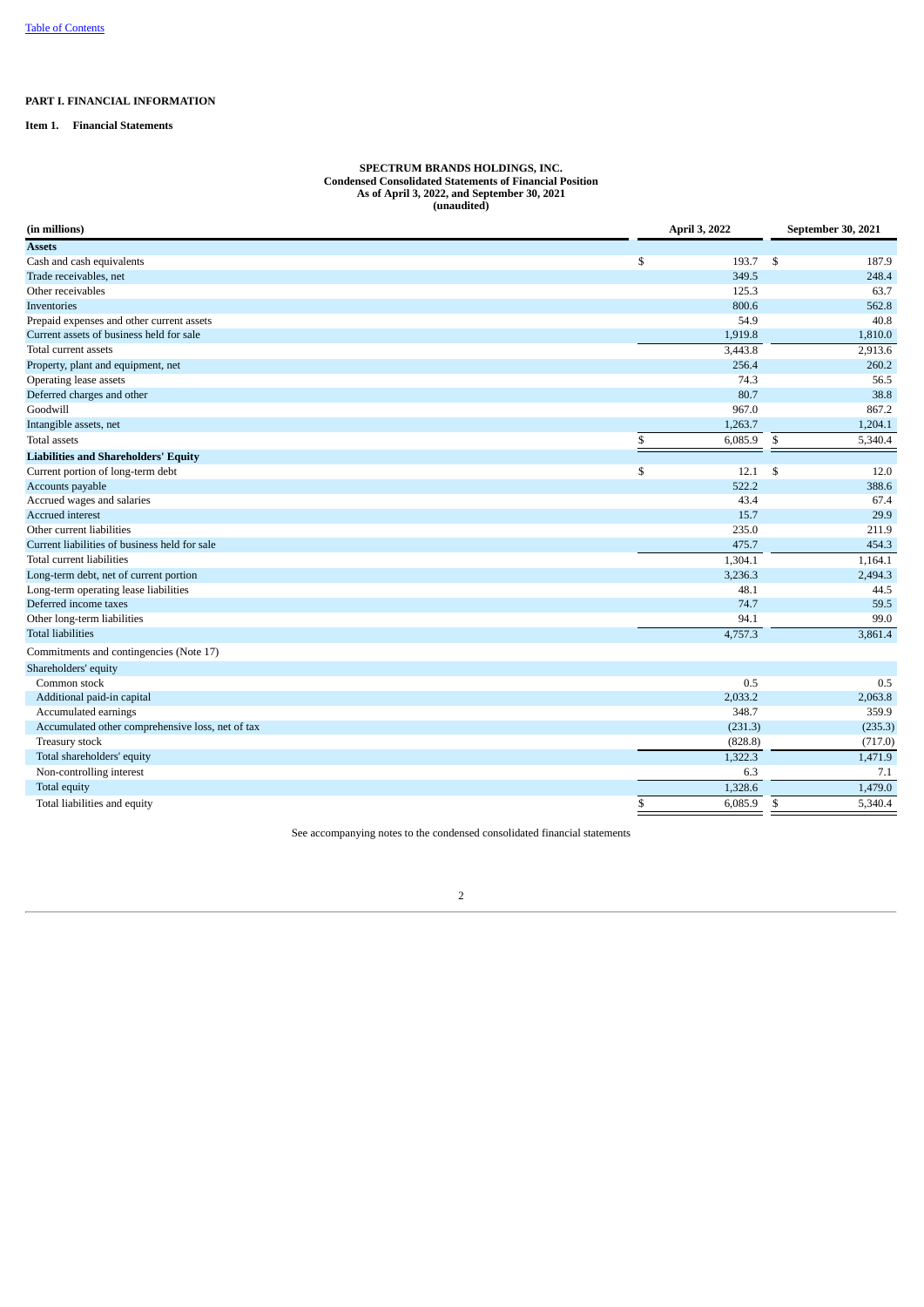## **SPECTRUM BRANDS HOLDINGS, INC. Condensed Consolidated Statements of Income For the three and six month periods ended April 3, 2022 and April 4, 2021 (unaudited)**

|                                                                                         |               | <b>Three Month Periods Ended</b> |                |               | <b>Six Month Periods Ended</b> |               |              |               |  |  |
|-----------------------------------------------------------------------------------------|---------------|----------------------------------|----------------|---------------|--------------------------------|---------------|--------------|---------------|--|--|
| (in millions, except per share)                                                         |               | April 3, 2022                    |                | April 4, 2021 |                                | April 3, 2022 |              | April 4, 2021 |  |  |
| <b>Net Sales</b>                                                                        | $\mathbb{S}$  | 807.8                            | $\mathbf{s}$   | 760.3         | $\mathbb{S}$                   | 1.565.0       | $\mathbf{s}$ | 1.496.5       |  |  |
| Cost of goods sold                                                                      |               | 551.0                            |                | 498.0         |                                | 1,088.6       |              | 981.3         |  |  |
| Restructuring and related charges                                                       |               | 1.2                              |                | 1.3           |                                | 1.5           |              | 1.4           |  |  |
| Gross profit                                                                            |               | 255.6                            |                | 261.0         |                                | 474.9         |              | 513.8         |  |  |
| Selling                                                                                 |               | 144.1                            |                | 121.9         |                                | 280.1         |              | 236.6         |  |  |
| General and administrative                                                              |               | 76.0                             |                | 74.8          |                                | 143.6         |              | 152.5         |  |  |
| Research and development                                                                |               | 8.2                              |                | 7.8           |                                | 15.8          |              | 14.4          |  |  |
| Restructuring and related charges                                                       |               | 15.2                             |                | 3.0           |                                | 32.3          |              | 11.9          |  |  |
| <b>Transaction related charges</b>                                                      |               | 20.2                             |                | 8.2           |                                | 35.1          |              | 27.2          |  |  |
| Total operating expenses                                                                |               | 263.7                            |                | 215.7         |                                | 506.9         |              | 442.6         |  |  |
| Operating (loss) income                                                                 |               | (8.1)                            |                | 45.3          |                                | (32.0)        |              | 71.2          |  |  |
| Interest expense                                                                        |               | 24.7                             |                | 52.8          |                                | 46.4          |              | 76.0          |  |  |
| Other non-operating income, net                                                         |               | (0.9)                            |                | (2.2)         |                                | (0.3)         |              | (11.1)        |  |  |
| (Loss) income from continuing operations before income taxes                            |               | (31.9)                           |                | (5.3)         |                                | (78.1)        |              | 6.3           |  |  |
| Income tax benefit                                                                      |               | (6.8)                            |                | (0.7)         |                                | (22.8)        |              | (4.8)         |  |  |
| Net (loss) income from continuing operations                                            |               | (25.1)                           |                | (4.6)         |                                | (55.3)        |              | 11.1          |  |  |
| Income from discontinued operations, net of tax                                         |               | 41.1                             |                | 40.3          |                                | 79.9          |              | 97.5          |  |  |
| Net income                                                                              |               | 16.0                             |                | 35.7          |                                | 24.6          |              | 108.6         |  |  |
| Net (loss) income from continuing operations attributable to non-controlling interest   |               | $\equiv$                         |                | (0.9)         |                                |               |              | 0.1           |  |  |
| Net income (loss) from discontinued operations attributable to non-controlling interest |               | 0.1                              |                |               |                                | 0.5           |              | (0.2)         |  |  |
| Net income attributable to controlling interest                                         | \$            | 15.9                             | $\mathfrak{s}$ | 36.6          | $\mathbb{S}$                   | 24.1          | $\mathbb{S}$ | 108.7         |  |  |
| Amounts attributable to controlling interest                                            |               |                                  |                |               |                                |               |              |               |  |  |
| Net (loss) income from continuing operations attributable to controlling interest       | $\mathbb{S}$  | (25.1)                           | - \$           | (3.7)         | \$                             | $(55.3)$ \$   |              | 11.0          |  |  |
| Net income from discontinued operations attributable to controlling interest            |               | 41.0                             |                | 40.3          |                                | 79.4          |              | 97.7          |  |  |
| Net income attributable to controlling interest                                         | \$            | 15.9                             | $\mathfrak{s}$ | 36.6          | $\mathbb{S}$                   | 24.1          | $\mathbb{S}$ | 108.7         |  |  |
| <b>Earnings Per Share</b>                                                               |               |                                  |                |               |                                |               |              |               |  |  |
| Basic earnings per share from continuing operations                                     | \$            | (0.61)                           | - \$           | (0.09)        | \$                             | $(1.35)$ \$   |              | 0.26          |  |  |
| Basic earnings per share from discontinued operations                                   |               | 1.00                             |                | 0.95          |                                | 1.94          |              | 2.28          |  |  |
| Basic earnings per share                                                                | $\mathbb{S}$  | 0.39                             | $\mathbb{S}$   | 0.86          | $\mathbb{S}$                   | 0.59          | $\mathbb{S}$ | 2.54          |  |  |
| Diluted earnings per share from continuing operations                                   | \$            | (0.61)                           | \$             | (0.09)        | \$                             | (1.35)        | \$           | 0.26          |  |  |
| Diluted earnings per share from discontinued operations                                 |               | 1.00                             |                | 0.95          |                                | 1.94          |              | 2.27          |  |  |
| Diluted earnings per share                                                              | \$            | 0.39                             | \$             | 0.86          | $\mathbb{S}$                   | 0.59          | \$           | 2.53          |  |  |
| Dividend per share                                                                      | $\mathbf{\$}$ | 0.42                             | \$             | 0.42          | $\mathbf{s}$                   | 0.84          | $\mathbb{S}$ | 0.84          |  |  |
| <b>Weighted Average Shares Outstanding</b>                                              |               |                                  |                |               |                                |               |              |               |  |  |
| <b>Basic</b>                                                                            |               | 40.8                             |                | 42.6          |                                | 41.1          |              | 42.8          |  |  |
| Diluted                                                                                 |               | 40.8                             |                | 42.6          |                                | 41.1          |              | 43.0          |  |  |

<span id="page-5-0"></span>See accompanying notes to the condensed consolidated financial statements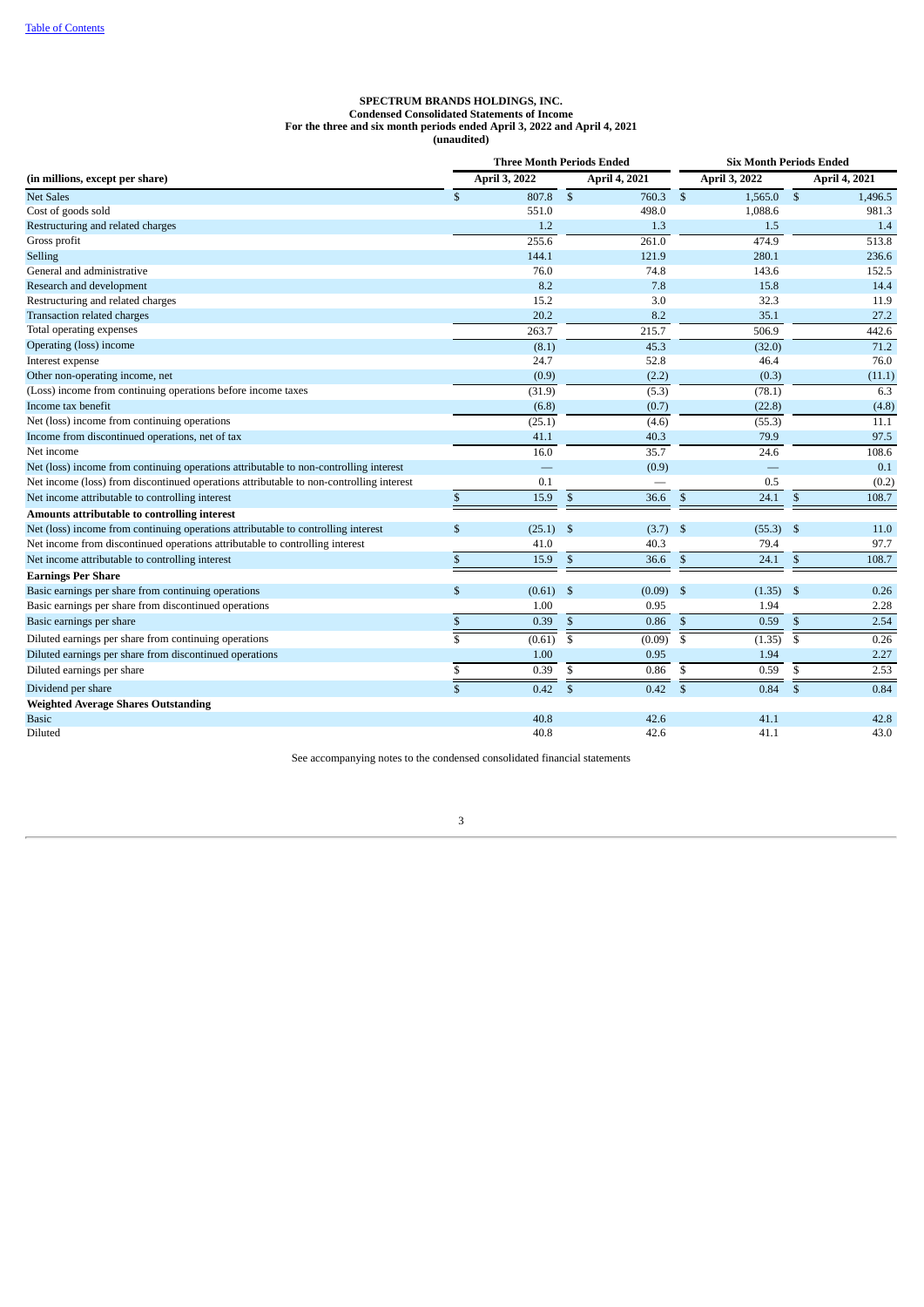#### **SPECTRUM BRANDS HOLDINGS, INC Condensed Consolidated Statements of Comprehensive Income For the three and six month periods ended April 3, 2022 and April 4, 2021 (unaudited)**

|                                                                                                | <b>Three Month Periods Ended</b> |              |               | <b>Six Month Periods Ended</b> |               |               |               |  |
|------------------------------------------------------------------------------------------------|----------------------------------|--------------|---------------|--------------------------------|---------------|---------------|---------------|--|
| (in millions)                                                                                  | April 3, 2022                    |              | April 4, 2021 |                                | April 3, 2022 |               | April 4, 2021 |  |
| Net income                                                                                     | \$<br>16.0                       | $\mathbf{s}$ | 35.7          | $\mathcal{S}$                  | 24.6          | $\mathcal{S}$ | 108.6         |  |
| Other comprehensive (loss) income                                                              |                                  |              |               |                                |               |               |               |  |
| Foreign currency translation (loss) gain                                                       | (1.6)                            |              | 22.2          |                                | 5.1           |               | 41.6          |  |
| Deferred tax effect                                                                            | (3.1)                            |              | (5.0)         |                                | (7.6)         |               | 0.3           |  |
| Net unrealized (loss) gain on foreign currency translation                                     | (4.7)                            |              | 17.2          |                                | (2.5)         |               | 41.9          |  |
| Unrealized gain (loss) on derivative instruments                                               |                                  |              |               |                                |               |               |               |  |
| Unrealized gain (loss) on hedging activity before reclassification                             | 6.4                              |              | 5.8           |                                | 7.6           |               | (6.6)         |  |
| Net reclassification for (gain) loss to income from continuing operations                      | (1.5)                            |              | 3.1           |                                | (3.6)         |               | 5.8           |  |
| Net reclassification for gain to income from discontinued operations                           | (0.7)                            |              | (0.1)         |                                | (1.2)         |               | (0.1)         |  |
| Unrealized gain (loss) on hedging instruments after reclassification                           | 4.2                              |              | 8.8           |                                | 2.8           |               | (0.9)         |  |
| Deferred tax effect                                                                            | (1.0)                            |              | (2.4)         |                                | 3.5           |               | 0.1           |  |
| Net unrealized gain (loss) on hedging derivative instruments                                   | 3.2                              |              | 6.4           |                                | 6.3           |               | (0.8)         |  |
| Defined benefit pension gain                                                                   |                                  |              |               |                                |               |               |               |  |
| Defined benefit pension gain (loss) before reclassification                                    | 1.0                              |              | 0.9           |                                | 1.7           |               | (1.3)         |  |
| Net reclassification for loss to income from continuing operations                             | 1.0                              |              | 1.1           |                                | 2.0           |               | 2.2           |  |
| Defined benefit pension gain after reclassification                                            | 2.0                              |              | 2.0           |                                | 3.7           |               | 0.9           |  |
| Deferred tax effect                                                                            | (0.6)                            |              | (0.6)         |                                | (3.5)         |               | (0.4)         |  |
| Net defined benefit pension gain                                                               | 1.4                              |              | 1.4           |                                | 0.2           |               | 0.5           |  |
| Net change to derive comprehensive income for the period                                       | (0.1)                            |              | 25.0          |                                | 4.0           |               | 41.6          |  |
| Comprehensive income                                                                           | 15.9                             |              | 60.7          |                                | 28.6          |               | 150.2         |  |
| Comprehensive loss from continuing operations attributable to non-controlling interest         | (0.1)                            |              | (0.1)         |                                | (0.1)         |               |               |  |
| Comprehensive income from discontinuing operations attributable to non-controlling<br>interest |                                  |              |               |                                | 0.1           |               | 0.3           |  |
| Comprehensive income attributable to controlling interest                                      | 16.0                             | S            | 60.8          | \$                             | 28.6          | $\mathbb{S}$  | 149.9         |  |

<span id="page-6-0"></span>See accompanying notes to the condensed consolidated financial statements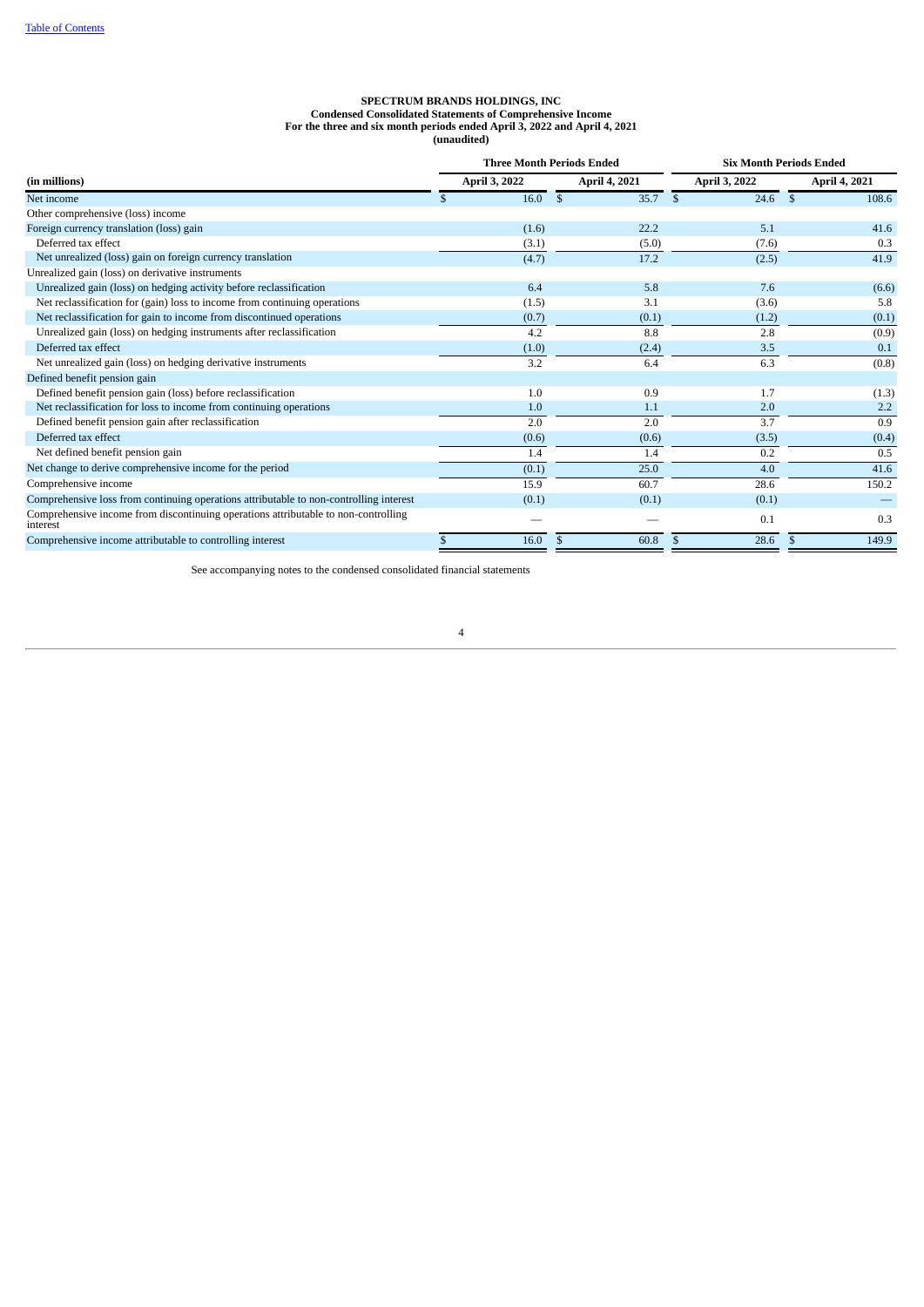#### **SPECTRUM BRANDS HOLDINGS, INC Condensed Consolidated Statements of Shareholders' Equity For the six month period ended April 3, 2022 (unaudited)**

| Six Month Period Ended April 3, 2022                    | <b>Common Stock</b> |           | <b>Additional</b><br>Paid-in | Accumulated            | <b>Accumulated</b><br>Other<br>Comprehensive | Treasurv             | Total<br><b>Shareholders'</b> | Non-<br>controlling | <b>Total</b> |
|---------------------------------------------------------|---------------------|-----------|------------------------------|------------------------|----------------------------------------------|----------------------|-------------------------------|---------------------|--------------|
| (in millions)                                           | Shares              | Amount    | Capital                      | Earnings               | Loss                                         | Stock                | Equity                        | Interest            | Equity       |
| Balances at September 30, 2021                          | 41.8                | 0.5<br>£. | 2,063.8                      | 359.9<br><sup>\$</sup> | $\mathfrak{s}$<br>(235.3)                    | $(717.0)$ \$<br>- \$ | 1,471.9                       | 7.1<br>S            | 1,479.0      |
| Net loss from continuing operations                     |                     |           |                              | (30.2)                 |                                              |                      | (30.2)                        |                     | (30.2)       |
| Income from discontinued operations, net of tax         | __                  |           | __                           | 38.4                   |                                              |                      | 38.4                          | 0.4                 | 38.8         |
| Other comprehensive income, net of tax                  |                     |           |                              |                        | 4.0                                          |                      | 4.0                           | 0.1                 | 4.1          |
| Treasury stock repurchases                              | (1.1)               |           |                              |                        |                                              | (110.0)              | (110.0)                       |                     | (110.0)      |
| Restricted stock issued and related tax<br>withholdings | 0.3                 |           | (46.6)                       |                        |                                              | 22.2                 | (24.4)                        |                     | (24.4)       |
| Share based compensation                                |                     |           | 8.3                          |                        |                                              |                      | 8.3                           |                     | 8.3          |
| Dividends declared                                      |                     |           |                              | (17.7)                 |                                              |                      | (17.7)                        | —                   | (17.7)       |
| Balances as of January 2, 2022                          | 41.0                | 0.5       | 2,025.5                      | 350.4                  | (231.3)                                      | (804.8)              | 1,340.3                       | 7.6                 | 1,347.9      |
| Net loss from continuing operations                     |                     |           |                              | (25.1)                 |                                              |                      | (25.1)                        |                     | (25.1)       |
| Income from discontinued operations, net of tax         |                     |           |                              | 41.0                   |                                              |                      | 41.0                          | 0.1                 | 41.1         |
| Other comprehensive loss, net of tax                    |                     |           |                              |                        |                                              |                      |                               | (0.1)               | (0.1)        |
| Treasury stock repurchases                              | (0.2)               |           |                              |                        |                                              | (24.0)               | (24.0)                        |                     | (24.0)       |
| Restricted stock issued and related tax<br>withholdings |                     |           | (0.1)                        |                        |                                              |                      | (0.1)                         |                     | (0.1)        |
| Share based compensation                                |                     |           | 7.8                          |                        |                                              |                      | 7.8                           |                     | 7.8          |
| Dividends declared                                      |                     |           | —                            | (17.6)                 |                                              |                      | (17.6)                        | —                   | (17.6)       |
| Distribution of equity by subsidiary to NCI             |                     |           |                              |                        |                                              |                      |                               | (1.3)               | (1.3)        |
| Balances at April 3, 2022                               | 40.8                | 0.5       | 2,033.2                      | 348.7                  | (231.3)                                      | (828.8)              | 1,322.3                       | 6.3                 | 1,328.6      |

See accompanying notes to the condensed consolidated financial statements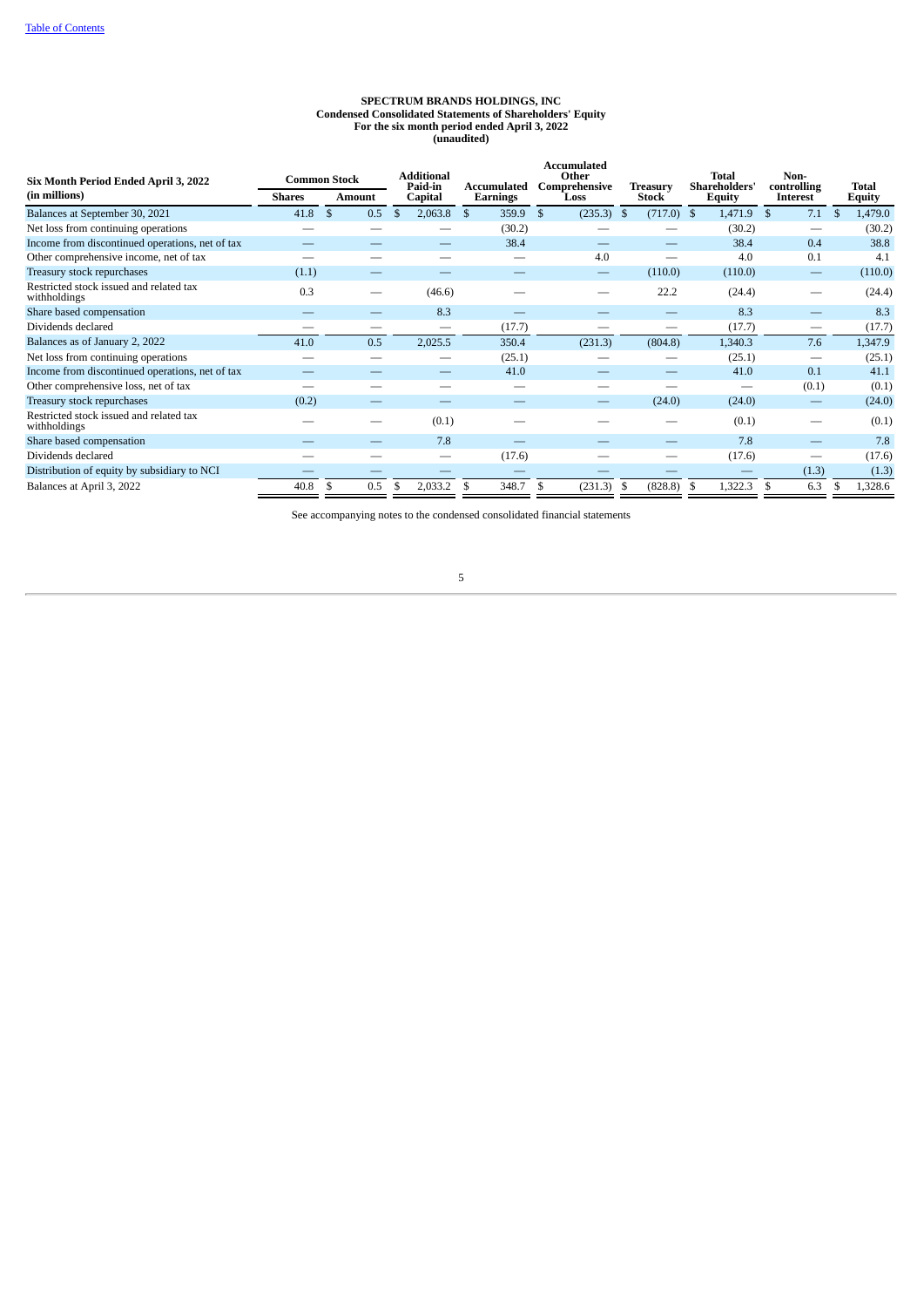#### **SPECTRUM BRANDS HOLDINGS, INC Condensed Consolidated Statements of Shareholders' Equity For the six month period ended April 4, 2021 (unaudited)**

| Six Month Period Ended April 4, 2021                      | <b>Common Stock</b> |               |    | Additional<br>Paid-in | Accumulated            |              | <b>Accumulated</b><br>Other<br>Comprehensive | <b>Treasury</b>      | <b>Total</b><br>Shareholders' | Non-<br>controlling | <b>Total</b>  |
|-----------------------------------------------------------|---------------------|---------------|----|-----------------------|------------------------|--------------|----------------------------------------------|----------------------|-------------------------------|---------------------|---------------|
| (in millions)                                             | <b>Shares</b>       | <b>Amount</b> |    | <b>Capital</b>        | Earnings               |              | Loss                                         | <b>Stock</b>         | Equity                        | <b>Interest</b>     | Equity        |
| Balances at September 30, 2020                            | 43.1                | 0.5<br>\$     | \$ | 2,054.3               | 243.9<br><sup>\$</sup> | $\mathbb{S}$ | (284.7)                                      | - \$<br>$(606.5)$ \$ | 1,407.5                       | 8.3<br>$\mathbf{s}$ | \$<br>1,415.8 |
| Net income from continuing operations                     |                     |               |    |                       | 14.7                   |              |                                              |                      | 14.7                          | 1.0                 | 15.7          |
| Income (loss) from discontinued operations, net<br>of tax |                     |               |    |                       | 57.4                   |              |                                              |                      | 57.4                          | (0.2)               | 57.2          |
| Other comprehensive income, net of tax                    |                     |               |    |                       |                        |              | 16.2                                         |                      | 16.2                          | 0.4                 | 16.6          |
| Treasury stock repurchases                                | (0.6)               |               |    |                       |                        |              |                                              | (42.3)               | (42.3)                        |                     | (42.3)        |
| Restricted stock issued and related tax<br>withholdings   | 0.2                 | --            |    | (18.6)                |                        |              |                                              | 11.7                 | (6.9)                         |                     | (6.9)         |
| Share based compensation                                  |                     |               |    | 7.5                   |                        |              |                                              |                      | 7.5                           |                     | 7.5           |
| Dividends declared                                        |                     |               |    |                       | (18.4)                 |              |                                              | __                   | (18.4)                        |                     | (18.4)        |
| Dividends paid by subsidiary to NCI                       |                     | --            |    |                       | —                      |              |                                              |                      |                               | (1.0)               | (1.0)         |
| Balances as of January 3, 2021                            | 42.7                | 0.5           |    | 2,043.2               | 297.6                  |              | (268.5)                                      | (637.1)              | 1,435.7                       | 8.5                 | 1,444.2       |
| Net loss from continuing operations                       |                     |               |    |                       | (3.7)                  |              |                                              |                      | (3.7)                         | (0.9)               | (4.6)         |
| Income from discontinued operations, net of tax           |                     |               |    |                       | 40.3                   |              |                                              |                      | 40.3                          |                     | 40.3          |
| Other comprehensive income (loss), net of tax             |                     |               |    |                       | —                      |              | 25.1                                         | —                    | 25.1                          | (0.1)               | 25.0          |
| Restricted stock issued and related tax<br>withholdings   |                     |               |    | (0.1)                 |                        |              |                                              | 0.1                  |                               |                     |               |
| Share based compensation                                  |                     |               |    | 8.5                   |                        |              |                                              |                      | 8.5                           |                     | 8.5           |
| Dividends declared                                        |                     |               |    |                       | (18.5)                 |              |                                              |                      | (18.5)                        |                     | (18.5)        |
| Dividends paid by subsidiary to NCI                       |                     |               |    |                       |                        |              |                                              |                      |                               | (0.3)               | (0.3)         |
| Balances at April 4, 2021                                 | 42.7                | 0.5<br>S      | \$ | 2,051.6               | 315.7<br><sup>\$</sup> | \$           | (243.4)                                      | $(637.0)$ \$<br>- \$ | 1,487.4                       | 7.2                 | 1,494.6       |

<span id="page-8-0"></span>See accompanying notes to the condensed consolidated financial statements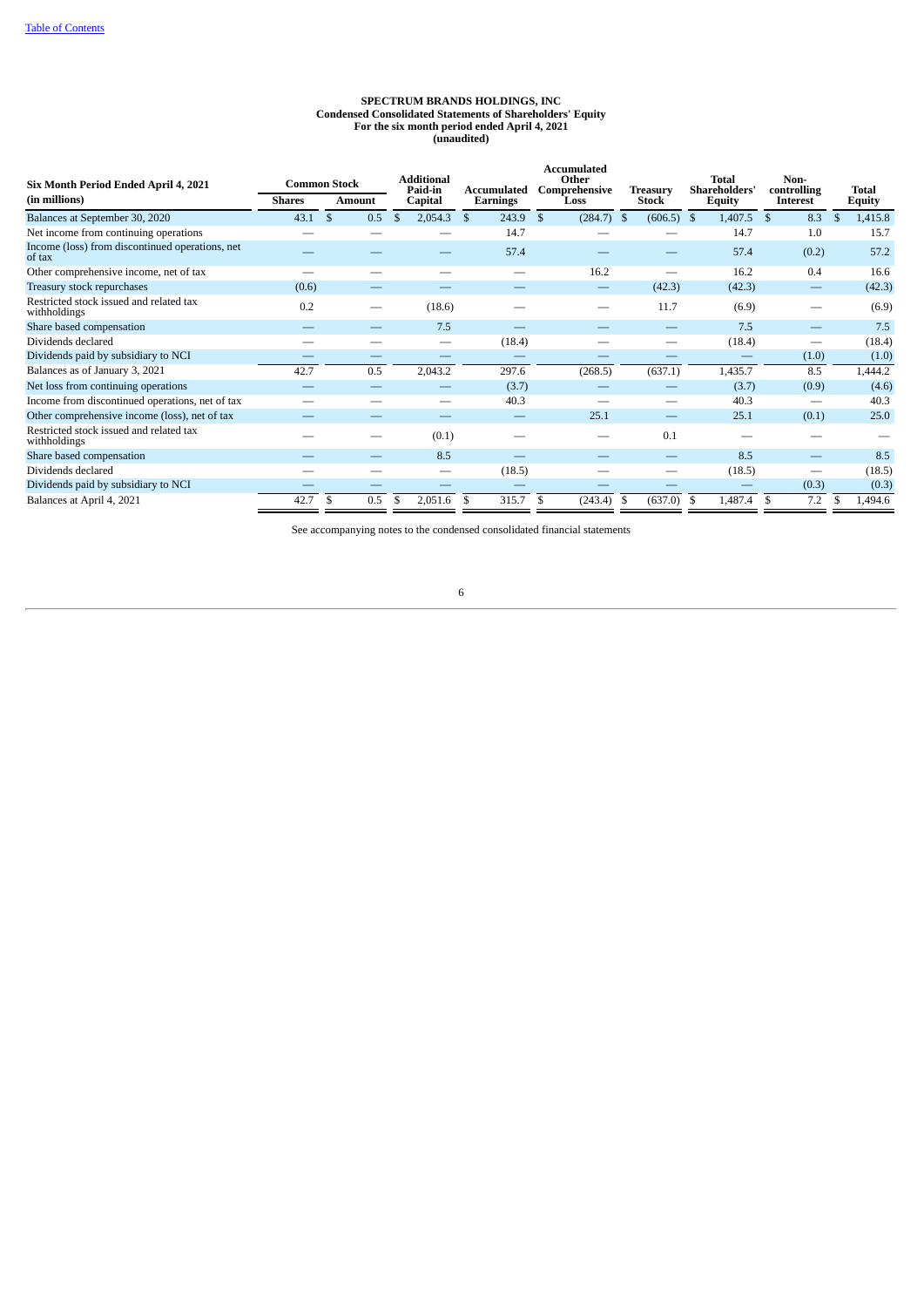## **SPECTRUM BRANDS HOLDINGS, INC. Condensed Consolidated Statements of Cash Flows For the six month periods ended April 3, 2022 and April 4, 2021 (unaudited)**

<span id="page-9-0"></span>

|                                                                                                      |                | <b>Six Month Periods Ended</b> |                |               |  |  |  |  |  |
|------------------------------------------------------------------------------------------------------|----------------|--------------------------------|----------------|---------------|--|--|--|--|--|
| (in millions)                                                                                        |                | April 3, 2022                  |                | April 4, 2021 |  |  |  |  |  |
| <b>Cash flows from operating activities</b>                                                          |                |                                |                |               |  |  |  |  |  |
| Net income                                                                                           | \$             | 24.6                           | \$             | 108.6         |  |  |  |  |  |
| Income from discontinued operations, net of tax                                                      |                | 79.9                           |                | 97.5          |  |  |  |  |  |
| Net (loss) income from continuing operations                                                         |                | (55.3)                         |                | 11.1          |  |  |  |  |  |
| Adjustments to reconcile net (loss) income to net cash from operating activities:                    |                |                                |                |               |  |  |  |  |  |
| Depreciation and amortization                                                                        |                | 51.1                           |                | 57.2          |  |  |  |  |  |
| Share based compensation                                                                             |                | 12.2                           |                | 13.7          |  |  |  |  |  |
| Gain on equity investment                                                                            |                | $\sim$                         |                | (6.9)         |  |  |  |  |  |
| Amortization of debt issuance costs and debt discount                                                |                | 3.1                            |                | 2.9           |  |  |  |  |  |
| Write-off of unamortized discount and debt issuance costs                                            |                | $\overline{\phantom{a}}$       |                | 7.9           |  |  |  |  |  |
| Non-cash purchase accounting adjustments                                                             |                | 3.5                            |                | 3.4           |  |  |  |  |  |
| Deferred tax benefit                                                                                 |                | (43.7)                         |                | (27.1)        |  |  |  |  |  |
| Net changes in operating assets and liabilities                                                      |                | (183.1)                        |                | (169.3)       |  |  |  |  |  |
| Net cash used by operating activities from continuing operations                                     |                | (212.2)                        |                | (107.1)       |  |  |  |  |  |
| Net cash provided by operating activities from discontinued operations                               |                | 5.3                            |                | 27.3          |  |  |  |  |  |
| Net cash used by operating activities                                                                |                | (206.9)                        |                | (79.8)        |  |  |  |  |  |
| <b>Cash flows from investing activities</b>                                                          |                |                                |                |               |  |  |  |  |  |
| Purchases of property, plant and equipment                                                           |                | (24.3)                         |                | (16.6)        |  |  |  |  |  |
| Proceeds from disposal of property, plant and equipment                                              |                | 0.1                            |                |               |  |  |  |  |  |
| Business acquisitions, net of cash acquired                                                          |                | (314.3)                        |                | (129.8)       |  |  |  |  |  |
| Proceeds from sale of equity investment                                                              |                |                                |                | 73.1          |  |  |  |  |  |
| Other investing activity                                                                             |                | (0.1)                          |                | (0.3)         |  |  |  |  |  |
| Net cash used by investing activities from continuing operations                                     |                | (338.6)                        |                | (73.6)        |  |  |  |  |  |
| Net cash used by investing activities from discontinued operations                                   |                | (12.4)                         |                | (11.5)        |  |  |  |  |  |
| Net cash used by investing activities                                                                |                | (351.0)                        |                | (85.1)        |  |  |  |  |  |
| <b>Cash flows from financing activities</b>                                                          |                |                                |                |               |  |  |  |  |  |
| Payment of debt                                                                                      |                | (6.5)                          |                | (879.6)       |  |  |  |  |  |
| Proceeds from issuance of debt                                                                       |                | 775.0                          |                | 899.0         |  |  |  |  |  |
| Payment of debt issuance costs                                                                       |                | (6.7)                          |                | (12.6)        |  |  |  |  |  |
| Treasury stock purchases                                                                             |                | (134.0)                        |                | (42.3)        |  |  |  |  |  |
| Dividends paid to shareholders                                                                       |                | (34.4)                         |                | (35.7)        |  |  |  |  |  |
| Share based award tax withholding payments, net of proceeds upon vesting                             |                | (24.5)                         |                | (7.2)         |  |  |  |  |  |
| Other financing activity                                                                             |                |                                |                | 0.3           |  |  |  |  |  |
| Net cash provided (used) by financing activities from continuing operations                          |                | 568.9                          |                | (78.1)        |  |  |  |  |  |
| Net cash used by financing activities from discontinued operations                                   |                | (2.2)                          |                | (2.0)         |  |  |  |  |  |
| Net cash provided (used) by financing activities                                                     |                | 566.7                          |                | (80.1)        |  |  |  |  |  |
| Effect of exchange rate changes on cash and cash equivalents                                         |                | (3.0)                          |                | 3.4           |  |  |  |  |  |
| Net change in cash, cash equivalents and restricted cash in continuing operations                    |                | 5.8                            |                | (241.6)       |  |  |  |  |  |
| Cash, cash equivalents, and restricted cash, beginning of period                                     |                | 190.0                          |                | 533.8         |  |  |  |  |  |
| Cash, cash equivalents, and restricted cash, end of period                                           | \$             | 195.8                          | \$             | 292.2         |  |  |  |  |  |
| Supplemental disclosure of cash flow information                                                     |                |                                |                |               |  |  |  |  |  |
|                                                                                                      | \$             | 50.9                           | \$             | 58.4          |  |  |  |  |  |
| Cash paid for interest associated with continued operations                                          | $\mathfrak{s}$ | 30.2                           | $\mathfrak{s}$ | 36.7          |  |  |  |  |  |
| Cash paid for interest associated with discontinued operations                                       | \$             | 19.0                           | \$             | 11.5          |  |  |  |  |  |
| Cash paid for taxes associated with continued operations                                             | $\mathbb{S}$   |                                | \$             | 8.6           |  |  |  |  |  |
| Cash paid for taxes associated with discontinued operations                                          |                | 10.1                           |                |               |  |  |  |  |  |
| Non cash investing activities                                                                        | \$             | 0.5                            | <sup>\$</sup>  | 0.6           |  |  |  |  |  |
| Acquisition of property, plant and equipment through finance leases<br>Non cash financing activities |                |                                |                |               |  |  |  |  |  |
| Issuance of shares through stock compensation plan                                                   | $\mathbb{S}$   | 33.4                           | \$             | 16.6          |  |  |  |  |  |
|                                                                                                      |                |                                |                |               |  |  |  |  |  |
| See accompanying notes to the condensed consolidated financial statements                            |                |                                |                |               |  |  |  |  |  |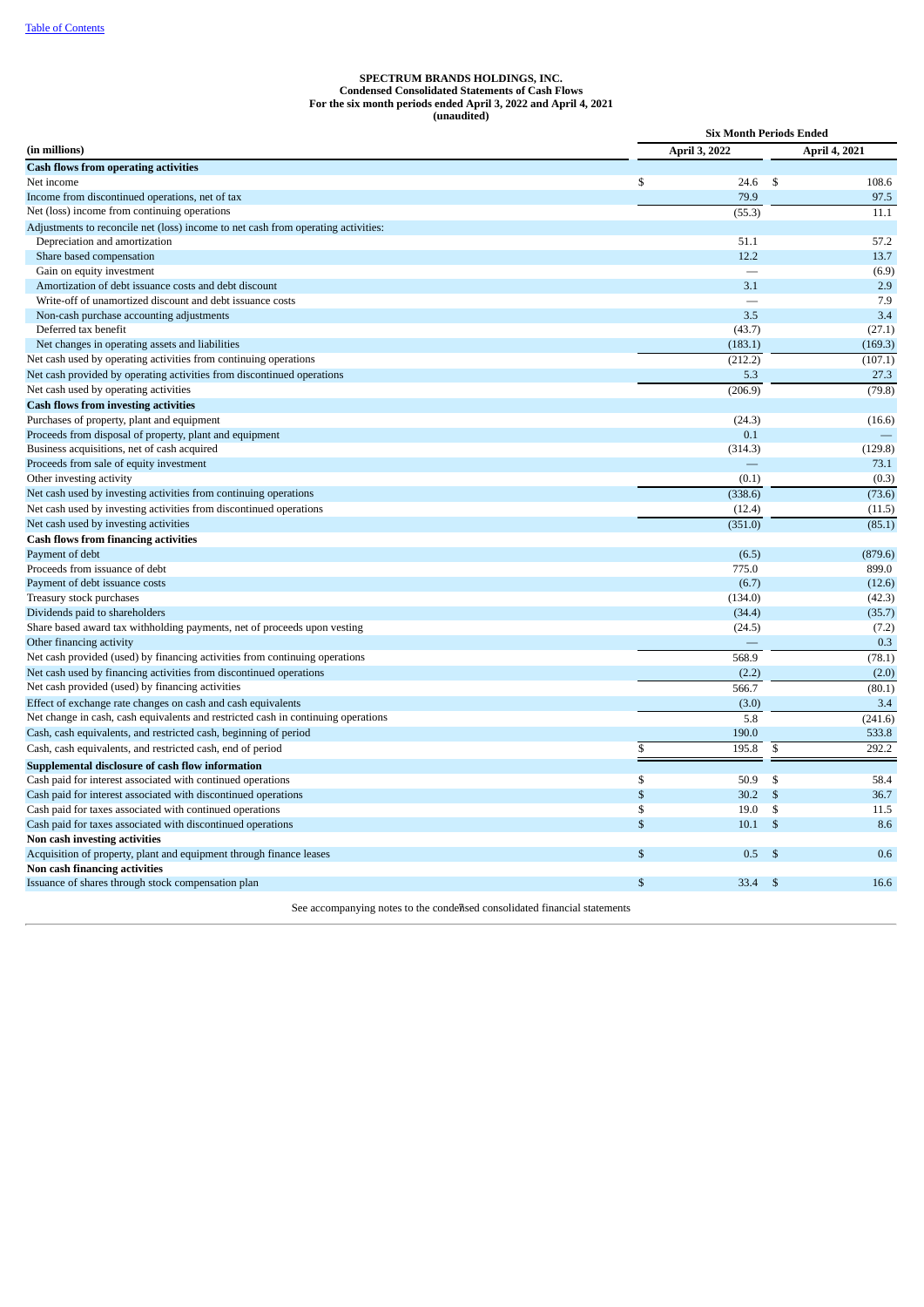#### **SB/RH HOLDINGS, LLC Condensed Consolidated Statements of Financial Position As of April 3, 2022 and September 30, 2021 (unaudited)**

<span id="page-10-0"></span>

| (in millions)                                    | April 3, 2022 | September 30, 2021 |
|--------------------------------------------------|---------------|--------------------|
| <b>Assets</b>                                    |               |                    |
| Cash and cash equivalents                        | \$<br>192.1   | <b>S</b><br>186.2  |
| Trade receivables, net                           | 349.5         | 248.4              |
| Other receivables                                | 212.1         | 146.4              |
| Inventories                                      | 800.6         | 562.8              |
| Prepaid expenses and other current assets        | 54.9          | 40.8               |
| Current assets of business held for sale         | 1,919.8       | 1,810.0            |
| Total current assets                             | 3,529.0       | 2,994.6            |
| Property, plant and equipment, net               | 256.4         | 260.2              |
| Operating lease assets                           | 74.3          | 56.5               |
| Deferred charges and other                       | 49.5          | 35.1               |
| Goodwill                                         | 967.0         | 867.2              |
| Intangible assets, net                           | 1,263.7       | 1,204.1            |
| <b>Total assets</b>                              | \$<br>6,139.9 | \$<br>5,417.7      |
| <b>Liabilities and Shareholders' Equity</b>      |               |                    |
| Current portion of long-term debt                | \$<br>12.1    | - \$<br>12.0       |
| Accounts payable                                 | 522.4         | 388.8              |
| Accrued wages and salaries                       | 43.4          | 67.4               |
| <b>Accrued</b> interest                          | 15.7          | 29.9               |
| Other current liabilities                        | 230.2         | 214.4              |
| Current liabilities of business held for sale    | 475.7         | 454.3              |
| Total current liabilities                        | 1,299.5       | 1,166.8            |
| Long-term debt, net of current portion           | 3,236.3       | 2,494.3            |
| Long-term operating lease liabilities            | 48.1          | 44.5               |
| Deferred income taxes                            | 262.1         | 272.4              |
| Other long-term liabilities                      | 101.7         | 106.3              |
| <b>Total liabilities</b>                         | 4,947.7       | 4,084.3            |
| Commitments and contingencies (Note 17)          |               |                    |
| Shareholders' equity                             |               |                    |
| Other capital                                    | 2,166.1       | 2,174.8            |
| Accumulated deficit                              | (750.6)       | (614.9)            |
| Accumulated other comprehensive loss, net of tax | (231.2)       | (235.2)            |
| Total shareholders' equity                       | 1,184.3       | 1,324.7            |
| Non-controlling interest                         | 7.9           | 8.7                |
| Total equity                                     | 1,192.2       | 1,333.4            |
| Total liabilities and equity                     | \$<br>6,139.9 | \$<br>5,417.7      |

<span id="page-10-1"></span>See accompanying notes to the condensed consolidated financial statements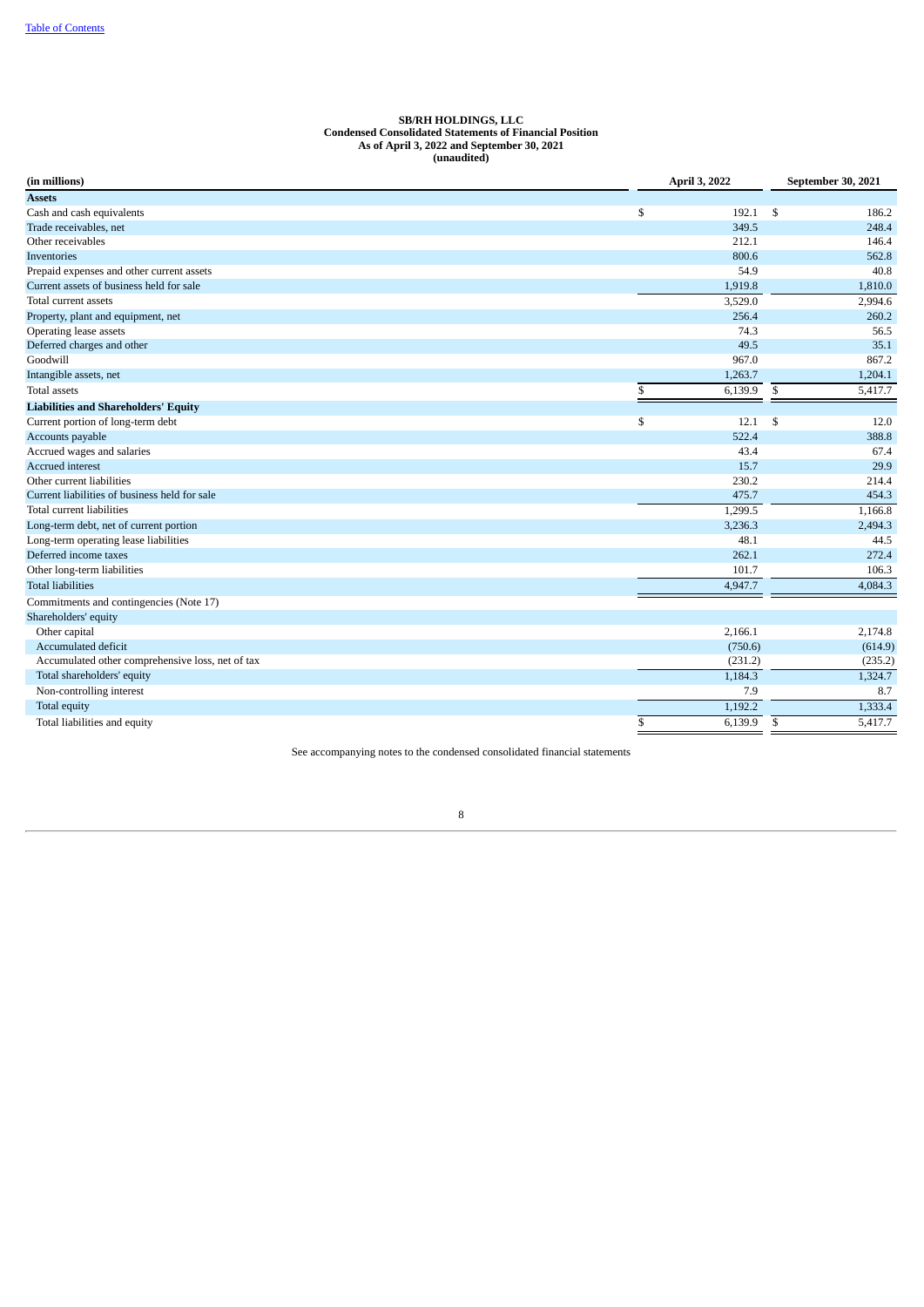#### **SB/RH HOLDINGS, LLC Condensed Consolidated Statements of Income For the three and six month periods ended April 3, 2022 and April 4, 2021 (unaudited)**

|                                                                                         |               | <b>Three Month Periods Ended</b> |                |                       | <b>Six Month Periods Ended</b> |               |                |               |  |  |
|-----------------------------------------------------------------------------------------|---------------|----------------------------------|----------------|-----------------------|--------------------------------|---------------|----------------|---------------|--|--|
| (in millions)                                                                           |               | April 3, 2022                    |                | April 4, 2021         |                                | April 3, 2022 |                | April 4, 2021 |  |  |
| <b>Net Sales</b>                                                                        | $\mathbb{S}$  | 807.8                            | $\mathcal{S}$  | 760.3<br>$\mathbf{s}$ |                                | 1,565.0       | $\mathbf{s}$   | 1,496.5       |  |  |
| Cost of goods sold                                                                      |               | 551.0                            |                | 498.0                 |                                | 1,088.6       |                | 981.3         |  |  |
| Restructuring and related charges                                                       |               | 1.2                              |                | 1.3                   |                                | 1.5           |                | 1.4           |  |  |
| Gross profit                                                                            |               | 255.6                            |                | 261.0                 |                                | 474.9         |                | 513.8         |  |  |
| Selling                                                                                 |               | 144.1                            |                | 121.9                 |                                | 280.1         |                | 236.6         |  |  |
| General and administrative                                                              |               | 75.2                             |                | 74.1                  |                                | 142.4         |                | 151.1         |  |  |
| Research and development                                                                |               | 8.2                              |                | 7.8                   |                                | 15.8          |                | 14.4          |  |  |
| Restructuring and related charges                                                       |               | 15.2                             |                | 3.0                   |                                | 32.3          |                | 11.9          |  |  |
| Transaction related charges                                                             |               | 20.2                             |                | 8.2                   |                                | 35.1          |                | 27.2          |  |  |
| Total operating expenses                                                                |               | 262.9                            |                | 215.0                 |                                | 505.7         |                | 441.2         |  |  |
| Operating (loss) income                                                                 |               | (7.3)                            |                | 46.0                  |                                | (30.8)        |                | 72.6          |  |  |
| Interest expense                                                                        |               | 24.8                             |                | 52.9                  |                                | 46.7          |                | 76.1          |  |  |
| Other non-operating income, net                                                         |               | (0.9)                            |                | (2.2)                 |                                | (0.4)         |                | (11.1)        |  |  |
| (Loss) income from continuing operations before income taxes                            |               | (31.2)                           |                | (4.7)                 |                                | (77.1)        |                | 7.6           |  |  |
| Income tax benefit                                                                      |               | (6.6)                            |                | (0.5)                 |                                | (22.4)        |                | (4.4)         |  |  |
| Net (loss) income from continuing operations                                            |               | (24.6)                           |                | (4.2)                 |                                | (54.7)        |                | 12.0          |  |  |
| Income from discontinued operations, net of tax                                         |               | 41.1                             |                | 40.4                  |                                | 79.9          |                | 97.6          |  |  |
| Net income                                                                              |               | 16.5                             |                | 36.2                  |                                | 25.2          |                | 109.6         |  |  |
| Net (loss) income from continuing operations attributable to non-controlling interest   |               |                                  |                | (0.9)                 |                                |               |                | 0.1           |  |  |
| Net income (loss) from discontinued operations attributable to non-controlling interest |               | 0.1                              |                |                       |                                | 0.5           |                | (0.2)         |  |  |
| Net income attributable to controlling interest                                         |               | 16.4                             | <b>S</b>       | 37.1                  | $\mathcal{S}$                  | 24.7          | <sup>\$</sup>  | 109.7         |  |  |
| Amounts attributable to controlling interest                                            |               |                                  |                |                       |                                |               |                |               |  |  |
| Net (loss) income from continuing operations attributable to controlling interest       | <sup>\$</sup> | $(24.6)$ \$                      |                | (3.3)                 | $^{\circ}$                     | $(54.7)$ \$   |                | 11.9          |  |  |
| Net income from discontinued operations attributable to controlling interest            |               | 41.0                             |                | 40.4                  |                                | 79.4          |                | 97.8          |  |  |
| Net income attributable to controlling interest                                         | \$            | 16.4                             | $\mathfrak{S}$ | 37.1                  | \$                             | 24.7          | $\mathfrak{S}$ | 109.7         |  |  |

<span id="page-11-0"></span>See accompanying notes to the condensed consolidated financial statements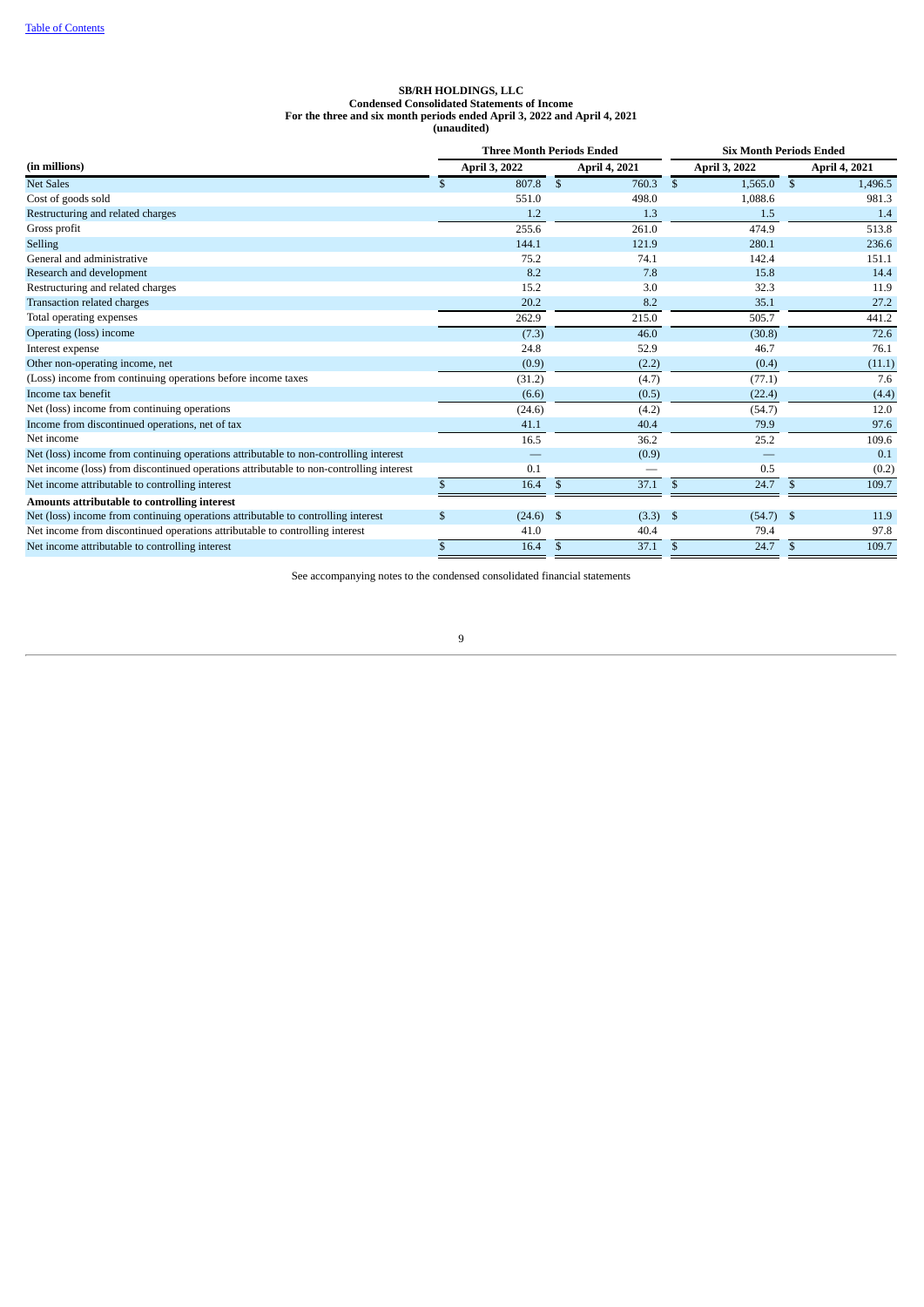#### **SB/RH HOLDINGS, LLC Condensed Consolidated Statements of Comprehensive Income For the three and six month periods ended April 3, 2022 and April 4, 2021 (unaudited)**

|                                                                                                |               |       |                | <b>Three Month Periods Ended</b> |               | <b>Six Month Periods Ended</b> |               |               |  |
|------------------------------------------------------------------------------------------------|---------------|-------|----------------|----------------------------------|---------------|--------------------------------|---------------|---------------|--|
| (in millions)                                                                                  | April 3, 2022 |       |                | April 4, 2021                    |               | April 3, 2022                  |               | April 4, 2021 |  |
| Net income                                                                                     |               | 16.5  | $\mathcal{S}$  | 36.2                             | $\mathcal{S}$ | 25.2                           | $\mathcal{S}$ | 109.6         |  |
| Other comprehensive (loss) income                                                              |               |       |                |                                  |               |                                |               |               |  |
| Foreign currency translation (loss) gain                                                       |               | (1.6) |                | 22.2                             |               | 5.1                            |               | 41.6          |  |
| Deferred tax effect                                                                            |               | (3.1) |                | (5.0)                            |               | (7.6)                          |               | 0.3           |  |
| Net unrealized (loss) gain on foreign currency translation                                     |               | (4.7) |                | 17.2                             |               | (2.5)                          |               | 41.9          |  |
| Unrealized gain (loss) on derivative instruments                                               |               |       |                |                                  |               |                                |               |               |  |
| Unrealized gain (loss) on hedging activity before reclassification                             |               | 6.4   |                | 5.8                              |               | 7.6                            |               | (6.6)         |  |
| Net reclassification for (gain) loss to income from continuing operations                      |               | (1.5) |                | 3.1                              |               | (3.6)                          |               | 5.8           |  |
| Net reclassification for gain to income from discontinued operations                           |               | (0.7) |                | (0.1)                            |               | (1.2)                          |               | (0.1)         |  |
| Unrealized gain (loss) on hedging instruments after reclassification                           |               | 4.2   |                | 8.8                              |               | 2.8                            |               | (0.9)         |  |
| Deferred tax effect                                                                            |               | (1.0) |                | (2.4)                            |               | 3.5                            |               | 0.1           |  |
| Net unrealized gain (loss) on hedging derivative instruments                                   |               | 3.2   |                | 6.4                              |               | 6.3                            |               | (0.8)         |  |
| Defined benefit pension gain                                                                   |               |       |                |                                  |               |                                |               |               |  |
| Defined benefit pension gain (loss) before reclassification                                    |               | 1.0   |                | 0.9                              |               | 1.7                            |               | (1.3)         |  |
| Net reclassification for loss to income from continuing operations                             |               | 1.0   |                | 1.1                              |               | 2.0                            |               | 2.2           |  |
| Defined benefit pension gain after reclassification                                            |               | 2.0   |                | 2.0                              |               | 3.7                            |               | 0.9           |  |
| Deferred tax effect                                                                            |               | (0.6) |                | (0.6)                            |               | (3.5)                          |               | (0.4)         |  |
| Net defined benefit pension gain                                                               |               | 1.4   |                | 1.4                              |               | 0.2                            |               | 0.5           |  |
| Net change to derive comprehensive income for the period                                       |               | (0.1) |                | 25.0                             |               | 4.0                            |               | 41.6          |  |
| Comprehensive income                                                                           |               | 16.4  |                | 61.2                             |               | 29.2                           |               | 151.2         |  |
| Comprehensive loss from continuing operations attributable to non-controlling interest         |               | (0.1) |                | (0.1)                            |               | (0.1)                          |               |               |  |
| Comprehensive income from discontinuing operations attributable to non-controlling<br>interest |               |       |                |                                  |               | 0.1                            |               | 0.3           |  |
| Comprehensive income attributable to controlling interest                                      |               | 16.5  | $\mathfrak{F}$ | 61.3                             | \$            | 29.2                           | \$            | 150.9         |  |

<span id="page-12-0"></span>See accompanying notes to the condensed consolidated financial statements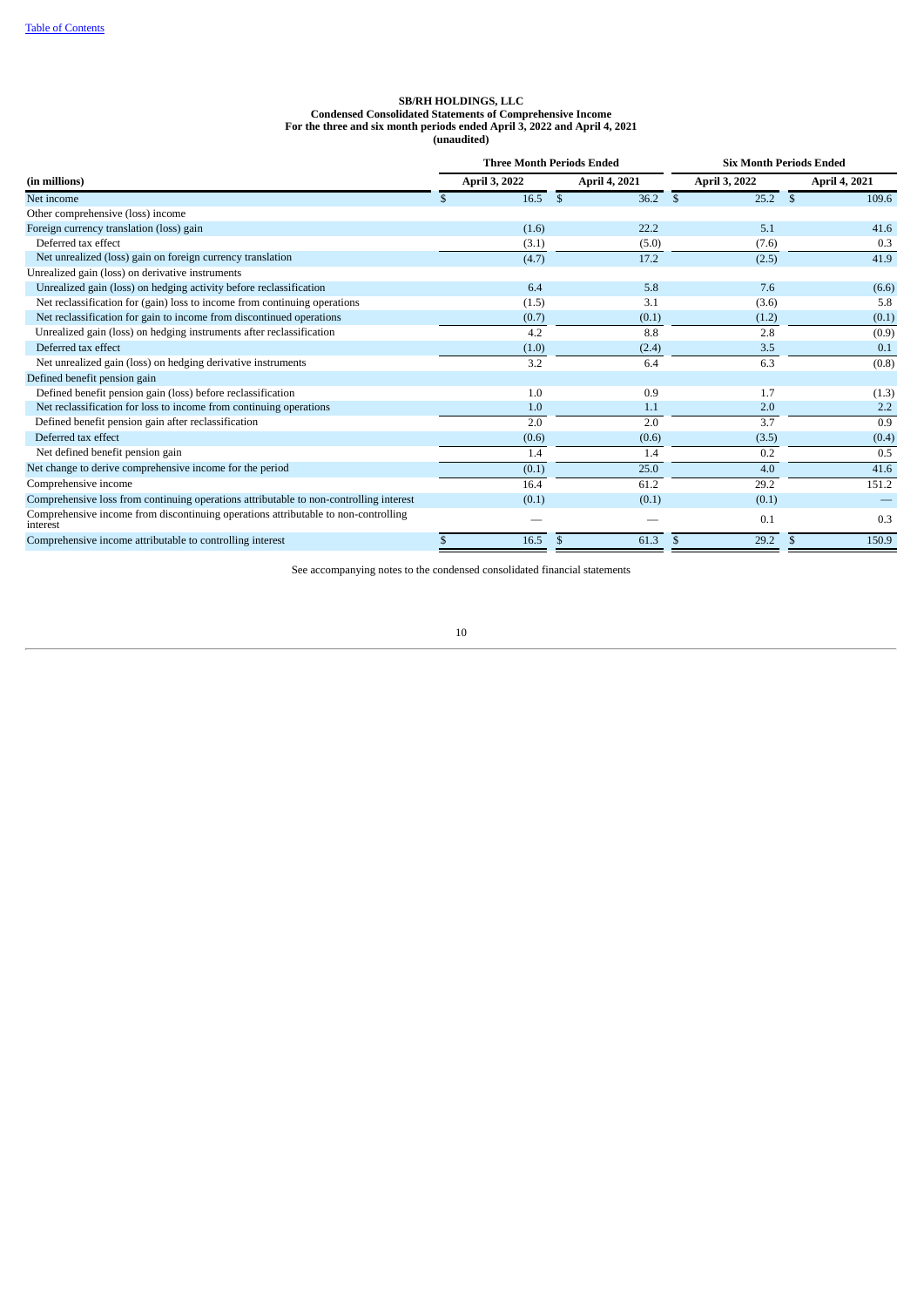#### **SB/RH HOLDINGS, LLC Condensed Consolidated Statements of Shareholders' Equity For the six month period ended April 3, 2022 (unaudited)**

| Six Month Period Ended April 3, 2022 (in millions)   |   | Other<br>Capital | Accumulated<br>Deficit |      | <b>Accumulated</b><br>Other<br>Comprehensive<br>Loss |          | Total<br>Shareholders'<br><b>Equity</b> |    | Non-<br>controlling<br>Interest |          | <b>Total Equity</b> |
|------------------------------------------------------|---|------------------|------------------------|------|------------------------------------------------------|----------|-----------------------------------------|----|---------------------------------|----------|---------------------|
| Balances at September 30, 2021                       | S | $2,174.8$ \$     | $(614.9)$ \$           |      | (235.2)                                              | <b>S</b> | 1,324.7                                 |    | 8.7                             | <b>S</b> | 1,333.4             |
| Net loss from continuing operations                  |   |                  | (30.1)                 |      |                                                      |          | (30.1)                                  |    |                                 |          | (30.1)              |
| Income from discontinued operations, net of tax      |   |                  | 38.4                   |      |                                                      |          | 38.4                                    |    | 0.4                             |          | 38.8                |
| Other comprehensive income, net of tax               |   |                  |                        |      | 4.0                                                  |          | 4.0                                     |    | 0.1                             |          | 4.1                 |
| Restricted stock issued and related tax withholdings |   | (24.3)           |                        |      |                                                      |          | (24.3)                                  |    |                                 |          | (24.3)              |
| Share based compensation                             |   | 8.2              |                        |      |                                                      |          | 8.2                                     |    |                                 |          | 8.2                 |
| Dividends paid to parent                             |   |                  | (119.2)                |      |                                                      |          | (119.2)                                 |    |                                 |          | (119.2)             |
| Balances as of January 2, 2022                       |   | 2,158.7          | (725.8)                |      | (231.2)                                              |          | 1,201.7                                 |    | 9.2                             |          | 1,210.9             |
| Net loss from continuing operations                  |   |                  | (24.6)                 |      |                                                      |          | (24.6)                                  |    |                                 |          | (24.6)              |
| Income from discontinued operations, net of tax      |   |                  | 41.0                   |      | __                                                   |          | 41.0                                    |    | 0.1                             |          | 41.1                |
| Other comprehensive loss, net of tax                 |   |                  |                        |      |                                                      |          |                                         |    | (0.1)                           |          | (0.1)               |
| Share based compensation                             |   | 7.4              |                        |      |                                                      |          | 7.4                                     |    | __                              |          | 7.4                 |
| Dividends paid to parent                             |   |                  | (41.2)                 |      |                                                      |          | (41.2)                                  |    |                                 |          | (41.2)              |
| Distribution of equity by subsidiary to NCI          |   |                  |                        |      |                                                      |          |                                         |    | (1.3)                           |          | (1.3)               |
| Balances at April 3, 2022                            |   | 2,166.1          | (750.6)                | - \$ | (231.2)                                              | S        | 1,184.3                                 | -S | 7.9                             |          | 1,192.2             |

See accompanying notes to the condensed consolidated financial statements

#### **SB/RH HOLDINGS, LLC Condensed Consolidated Statements of Shareholders' Equity For the six month period ended April 4, 2021 (unaudited)**

| Six Month Period Ended April 4, 2021 (in millions)     | Other<br>Capital | Accumulated<br>Deficit | Accumulated<br>Other<br>Comprehensive<br>Loss | Total<br>Shareholders'<br>Equity | Non-<br>controlling<br>Interest | <b>Total Equity</b> |
|--------------------------------------------------------|------------------|------------------------|-----------------------------------------------|----------------------------------|---------------------------------|---------------------|
| Balances at September 30, 2020                         | 2,154.1          | $(614.2)$ \$<br>.S     | $(284.6)$ \$                                  | 1,255.3                          | 9.9                             | 1,265.2             |
| Net income from continuing operations                  |                  | 15.1                   |                                               | 15.1                             | 1.0                             | 16.1                |
| Income (loss) from discontinued operations, net of tax |                  | 57.4                   |                                               | 57.4                             | (0.2)                           | 57.2                |
| Other comprehensive income, net of tax                 |                  |                        | 16.2                                          | 16.2                             | 0.4                             | 16.6                |
| Restricted stock issued and related tax withholdings   | (7.1)            |                        |                                               | (7.1)                            |                                 | (7.1)               |
| Share based compensation                               | 7.5              |                        |                                               | 7.5                              |                                 | 7.5                 |
| Dividends paid to parent                               |                  | (60.1)                 |                                               | (60.1)                           |                                 | (60.1)              |
| Dividends paid by subsidiary to NCI                    |                  |                        |                                               |                                  | (1.0)                           | (1.0)               |
| Balances as of January 3, 2021                         | 2,154.5          | (601.8)                | (268.4)                                       | 1,284.3                          | 10.1                            | 1,294.4             |
| Net loss from continuing operations                    |                  | (3.3)                  |                                               | (3.3)                            | (0.9)                           | (4.2)               |
| Income from discontinued operations, net of tax        |                  | 40.4                   |                                               | 40.4                             |                                 | 40.4                |
| Other comprehensive income (loss), net of tax          |                  |                        | 25.1                                          | 25.1                             | (0.1)                           | 25.0                |
| Share based compensation                               | 8.0              |                        |                                               | 8.0                              |                                 | 8.0                 |
| Dividends paid to parent                               |                  | (16.1)                 |                                               | (16.1)                           |                                 | (16.1)              |
| Dividends paid by subsidiary to NCI                    |                  |                        |                                               |                                  | (0.3)                           | (0.3)               |
| Balances at April 4, 2021                              | 2,162.5          | $(580.8)$ \$           | (243.3)                                       | 1,338.4<br>S                     | 8.8                             | 1,347.2             |

<span id="page-13-0"></span>See accompanying notes to the condensed consolidated financial statements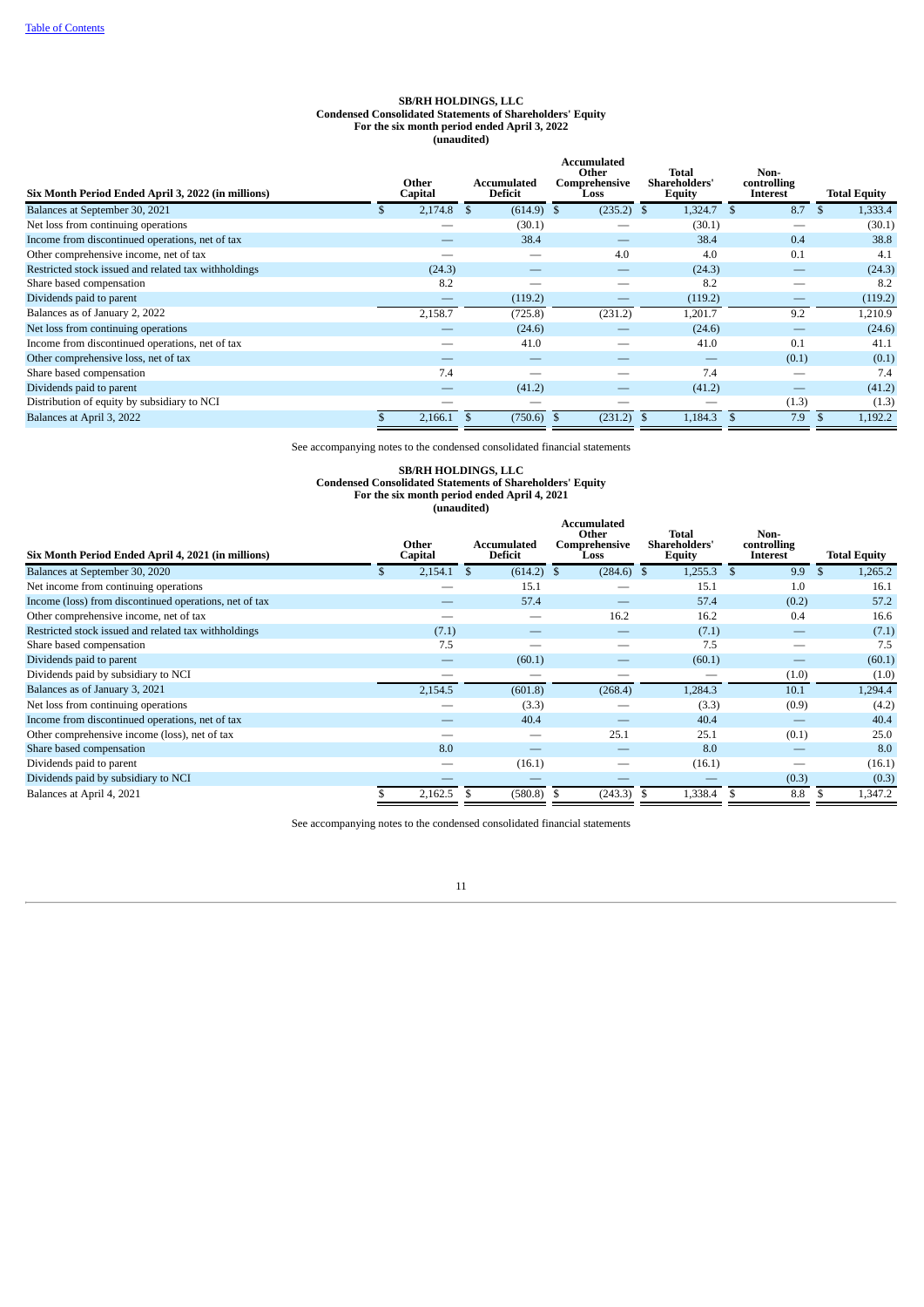## **SB/RH HOLDINGS, LLC Condensed Consolidated Statements of Cash Flows For the six month periods ended April 3, 2022 and April 4, 2021 (unaudited)**

| (in millions)<br>April 3, 2022<br>April 4, 2021<br><b>Cash flows from operating activities</b><br>\$<br>25.2<br>-S<br>109.6<br>Net income<br>79.9<br>97.6<br>Income from discontinued operations, net of tax<br>(54.7)<br>Net (loss) income from continuing operations<br>12.0<br>Adjustments to reconcile net (loss) income to net cash from operating activities:<br>51.1<br>57.2<br>Depreciation and amortization<br>11.8<br>13.1<br>Share based compensation |
|------------------------------------------------------------------------------------------------------------------------------------------------------------------------------------------------------------------------------------------------------------------------------------------------------------------------------------------------------------------------------------------------------------------------------------------------------------------|
|                                                                                                                                                                                                                                                                                                                                                                                                                                                                  |
|                                                                                                                                                                                                                                                                                                                                                                                                                                                                  |
|                                                                                                                                                                                                                                                                                                                                                                                                                                                                  |
|                                                                                                                                                                                                                                                                                                                                                                                                                                                                  |
|                                                                                                                                                                                                                                                                                                                                                                                                                                                                  |
|                                                                                                                                                                                                                                                                                                                                                                                                                                                                  |
|                                                                                                                                                                                                                                                                                                                                                                                                                                                                  |
|                                                                                                                                                                                                                                                                                                                                                                                                                                                                  |
| (6.9)<br>Gain on equity investment                                                                                                                                                                                                                                                                                                                                                                                                                               |
| Amortization of debt issuance costs and debt discount<br>2.9<br>3.1                                                                                                                                                                                                                                                                                                                                                                                              |
| Write-off of unamortized discount and debt issuance costs<br>7.9                                                                                                                                                                                                                                                                                                                                                                                                 |
| 3.5<br>3.4<br>Non-cash purchase accounting adjustments                                                                                                                                                                                                                                                                                                                                                                                                           |
| Deferred tax benefit<br>(43.3)<br>(26.8)                                                                                                                                                                                                                                                                                                                                                                                                                         |
| Net changes in operating assets and liabilities<br>(216.1)<br>(176.4)                                                                                                                                                                                                                                                                                                                                                                                            |
| Net cash used by operating activities from continuing operations<br>(244.6)<br>(113.6)                                                                                                                                                                                                                                                                                                                                                                           |
| Net cash provided by operating activities from discontinued operations<br>5.3<br>27.4                                                                                                                                                                                                                                                                                                                                                                            |
| (239.3)<br>Net cash used by operating activities<br>(86.2)                                                                                                                                                                                                                                                                                                                                                                                                       |
| <b>Cash flows from investing activities</b>                                                                                                                                                                                                                                                                                                                                                                                                                      |
| Purchases of property, plant and equipment<br>(24.3)<br>(16.6)                                                                                                                                                                                                                                                                                                                                                                                                   |
| Proceeds from disposal of property, plant and equipment<br>0.1                                                                                                                                                                                                                                                                                                                                                                                                   |
| Business acquisitions, net of cash acquired<br>(314.3)<br>(129.8)                                                                                                                                                                                                                                                                                                                                                                                                |
| Proceeds from sale of equity investment<br>73.1                                                                                                                                                                                                                                                                                                                                                                                                                  |
| Other investing activities<br>(0.1)<br>(0.3)                                                                                                                                                                                                                                                                                                                                                                                                                     |
| Net cash used by investing activities from continuing operations<br>(338.6)<br>(73.6)                                                                                                                                                                                                                                                                                                                                                                            |
| Net cash used by investing activities from discontinued operations<br>(12.4)<br>(11.5)                                                                                                                                                                                                                                                                                                                                                                           |
| Net cash used by investing activities<br>(351.0)<br>(85.1)                                                                                                                                                                                                                                                                                                                                                                                                       |
| <b>Cash flows from financing activities</b>                                                                                                                                                                                                                                                                                                                                                                                                                      |
| (6.5)<br>(879.6)<br>Payment of debt                                                                                                                                                                                                                                                                                                                                                                                                                              |
| 899.0<br>Proceeds from issuance of debt<br>775.0                                                                                                                                                                                                                                                                                                                                                                                                                 |
| Payment of debt issuance costs<br>(6.7)<br>(12.6)                                                                                                                                                                                                                                                                                                                                                                                                                |
| Payment of cash dividends to parent<br>(160.4)<br>(76.2)                                                                                                                                                                                                                                                                                                                                                                                                         |
| Net cash provided (used) by financing activities from continuing operations<br>601.4<br>(69.4)                                                                                                                                                                                                                                                                                                                                                                   |
| Net cash used by financing activities from discontinued operations<br>(2.2)<br>(2.0)                                                                                                                                                                                                                                                                                                                                                                             |
| Net cash provided (used) by financing activities<br>599.2<br>(71.4)                                                                                                                                                                                                                                                                                                                                                                                              |
| Effect of exchange rate changes on cash and cash equivalents<br>3.4<br>(3.0)                                                                                                                                                                                                                                                                                                                                                                                     |
| Net change in cash, cash equivalents and restricted cash<br>5.9<br>(239.3)                                                                                                                                                                                                                                                                                                                                                                                       |
| Cash, cash equivalents, and restricted cash, beginning of period<br>188.3<br>529.8                                                                                                                                                                                                                                                                                                                                                                               |
| 194.2<br>\$<br>$\mathfrak{s}$<br>290.5<br>Cash, cash equivalents, and restricted cash, end of period                                                                                                                                                                                                                                                                                                                                                             |
| Supplemental disclosure of cash flow information                                                                                                                                                                                                                                                                                                                                                                                                                 |
| 50.9<br>Cash paid for interest associated with continued operations<br>\$<br>-\$<br>58.4                                                                                                                                                                                                                                                                                                                                                                         |
| 30.2<br>Cash paid for interest associated with discontinued operations<br>\$<br>-\$<br>36.7                                                                                                                                                                                                                                                                                                                                                                      |
| Cash paid for taxes associated with continued operations<br>\$<br>19.0<br>-\$<br>11.5                                                                                                                                                                                                                                                                                                                                                                            |
| Cash paid for taxes associated with discontinued operations<br>\$<br>10.1<br>\$<br>8.6                                                                                                                                                                                                                                                                                                                                                                           |
| Non cash investing activities                                                                                                                                                                                                                                                                                                                                                                                                                                    |
| Acquisition of property, plant and equipment through finance leases<br>\$<br>0.5<br>-\$<br>0.6                                                                                                                                                                                                                                                                                                                                                                   |

<span id="page-14-0"></span>See accompanying notes to the condensed consolidated financial statements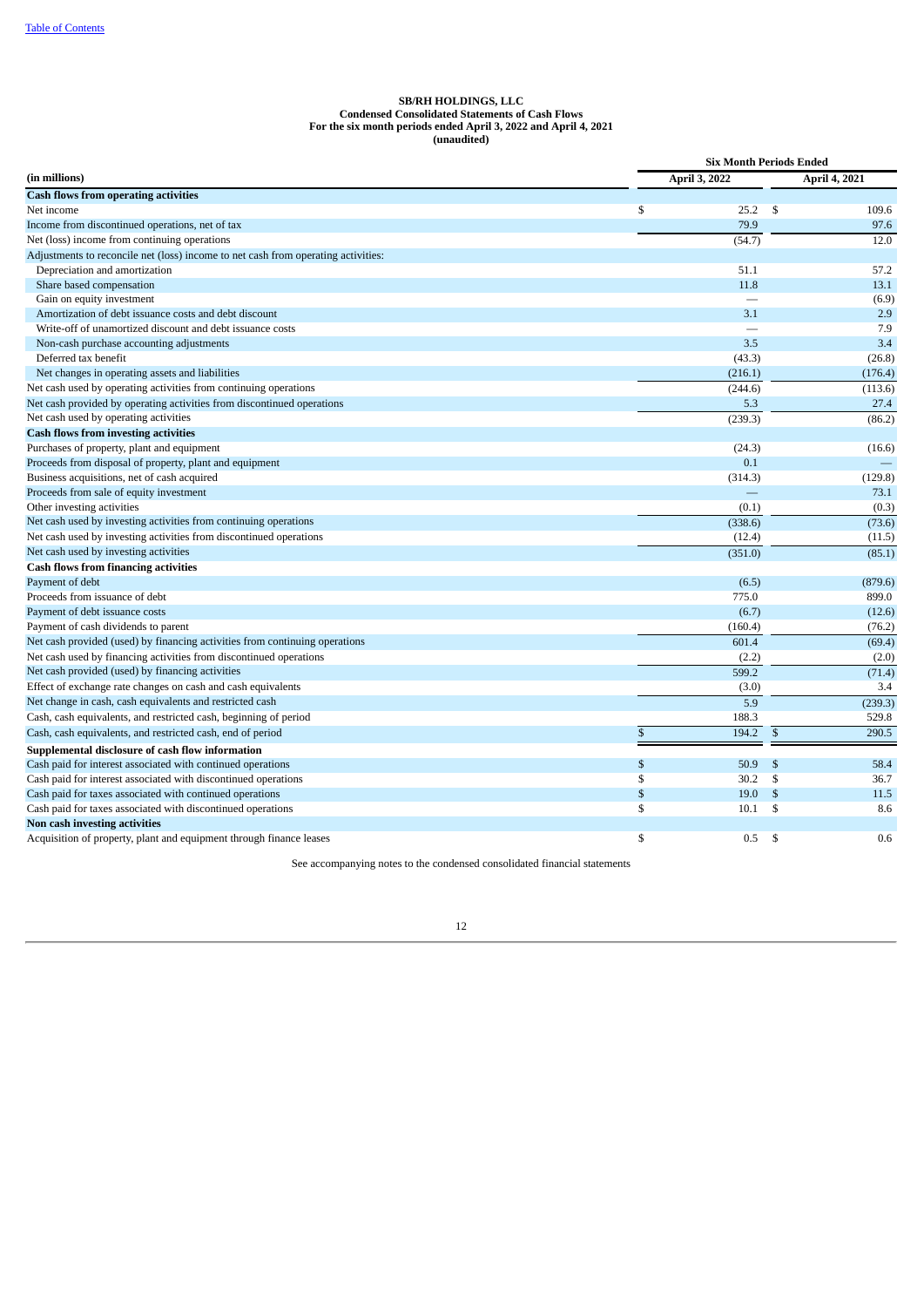<span id="page-15-0"></span>This report is a combined report of Spectrum Brands Holdings, Inc. ("SBH") and SB/RH Holdings, LLC ("SB/RH") (collectively, the "Company"). The notes to the condensed consolidated financial statements that follow include both consolidated SBH and SB/RH Notes, unless otherwise indicated below.

# **NOTE 1– BASIS OF PRESENTATION AND SIGNIFICANT ACCOUNTING POLICIES**

#### *Principles of Consolidation and Fiscal Period-End*

The accompanying unaudited condensed consolidated financial statements have been prepared by the Company and its majority owned subsidiaries in accordance with accounting principles for interim financial information generally accepted in the United States and with the instructions to Form 10-Q and Article 10 of Regulation S-X. Accordingly, they do not include all the information and notes necessary for a comprehensive presentation of financial position and results of operations. It is management's opinion, however, that all material adjustments have been made which are necessary for a fair financial statement presentation. For further information, refer to the consolidated financial statements and notes included in the Company's Annual Report on Form 10-K for the fiscal year ended September 30, 2021.

SBH's and SB/RH's fiscal year ends September 30 and the Company reports its results using fiscal quarters whereby each three month quarterly reporting period is approximately thirteen weeks in length and ends on a Sunday. The exceptions are the first quarter, which begins on October 1, and the fourth quarter, which ends on September 30. As a result, the fiscal period end date for the three and six month periods included within this Quarterly Report for the Company are April 3, 2022 and April 4, 2021.

#### *Newly Adopted Accounting Standards*

In December 2019, the FASB issued ASU No. 2019-12, Income Taxes (Topic 740): Simplifying the Accounting for Income Taxes. The new standard simplifies the accounting for income taxes by removing certain exceptions for recognizing deferred taxes for investments, performing intra-period allocation and calculating income taxes in interim periods. The new standard also adds guidance to reduce complexity in certain areas, including recognizing deferred taxes for tax goodwill and allocating taxes to members of a consolidated group. The ASU is effective for fiscal years beginning after December 15, 2020, including interim periods within those fiscal years and was adopted by the Company on October 1, 2021. The adoption did not have a material impact on the Company's condensed consolidated financial statements.

#### *Recently Issued Accounting Standards*

In March 2020, the FASB issued ASU 2020-04, Reference Rate Reform (Topic 848): Facilitation of the Effects of Reference Rate Reform on Financial Reporting. This ASU provides optional expedients and exceptions for applying generally accepted accounting principles to contracts, hedging relationships, and other transactions affected by reference rate reform if certain criteria are met. In response to the concerns about structural risks of interbank offered rates ("IBORs") and, particularly, the risk of cessation of the London Interbank Offered Rate ("LIBOR"), regulators in several jurisdictions around the world have undertaken reference rate reform initiatives to identify alternative reference rates that are more observable or transaction based and less susceptible to manipulation. The ASU provides companies with optional guidance to ease the potential accounting burden associated with transitioning away from reference rates that are expected to be discontinued. In January 2021, the FASB issued ASU 2021-01, which adds implementation guidance to clarify certain optional expedients in Topic 848. The ASU can be adopted no later than December 31, 2022 with early adoption permitted. The Company is evaluating the effect of adopting this new accounting guidance.

#### *Transaction related charges*

Transaction related charges consist of costs from (1) a qualifying strategic transaction or business development opportunity, including an acquisition or divestiture, whether or not consummated, associated with the purchase or sale of net assets or equity interest of a business such as a business combination, equity investment, joint venture or purchase or sale of non-controlling interest; (2) subsequent integration related project costs directly associated with an acquisition including realized costs for the integration of acquired operations into the Company's shared service platforms, termination of redundant or duplicative positions and locations, operations and/or products, employee transition costs, professional fees, and other post business combination expenses; and (3) divestiture support and separation costs consisting of incremental costs incurred to facilitate separation of a divested business or operation, including the development of shared service operations impacted by a separation, including impacts to shared platforms and personnel impacted by the transaction. Qualifying cost types not specified above include, but are not limited to, banking, advisory, legal, accounting, valuation, or other professional fees; and including impairment loss on existing assets considered duplicative or redundant and directly attributable to the respective accumum-system and Note 3 - Acquisitions for further discussion. The following table summarizes transaction related charges incurred by the Company during the three and transactions. See Note 2 - Divestitures and Note 3 six month periods ended April 3, 2022 and April 4, 2021:

|                                        | <b>Three Month Periods Ended</b> |                      |  |                                 | <b>Six Month Periods Ended</b> |  |                      |  |
|----------------------------------------|----------------------------------|----------------------|--|---------------------------------|--------------------------------|--|----------------------|--|
| (in millions)                          |                                  | <b>April 3, 2022</b> |  | <b>April 4, 2021</b>            | <b>April 3, 2022</b>           |  | <b>April 4, 2021</b> |  |
| Tristar acquisition and integration    |                                  | 12.7                 |  | $\hspace{0.1mm}-\hspace{0.1mm}$ | 14.4                           |  |                      |  |
| HHI divestiture and separation         |                                  | 1.2                  |  |                                 | 5.5                            |  |                      |  |
| Rejuvenate acquisition and integration |                                  | 2.0                  |  |                                 | 6.3                            |  |                      |  |
| Armitage acquisition and integration   |                                  | 0.5                  |  | 2.0                             | 1.2                            |  | 6.8                  |  |
| Other                                  |                                  | 3.8                  |  | 6.2                             | 7.7                            |  | 20.4                 |  |
| Total transaction related charges      |                                  | 20.2                 |  | 8.2                             | 35.1                           |  | 27.2                 |  |

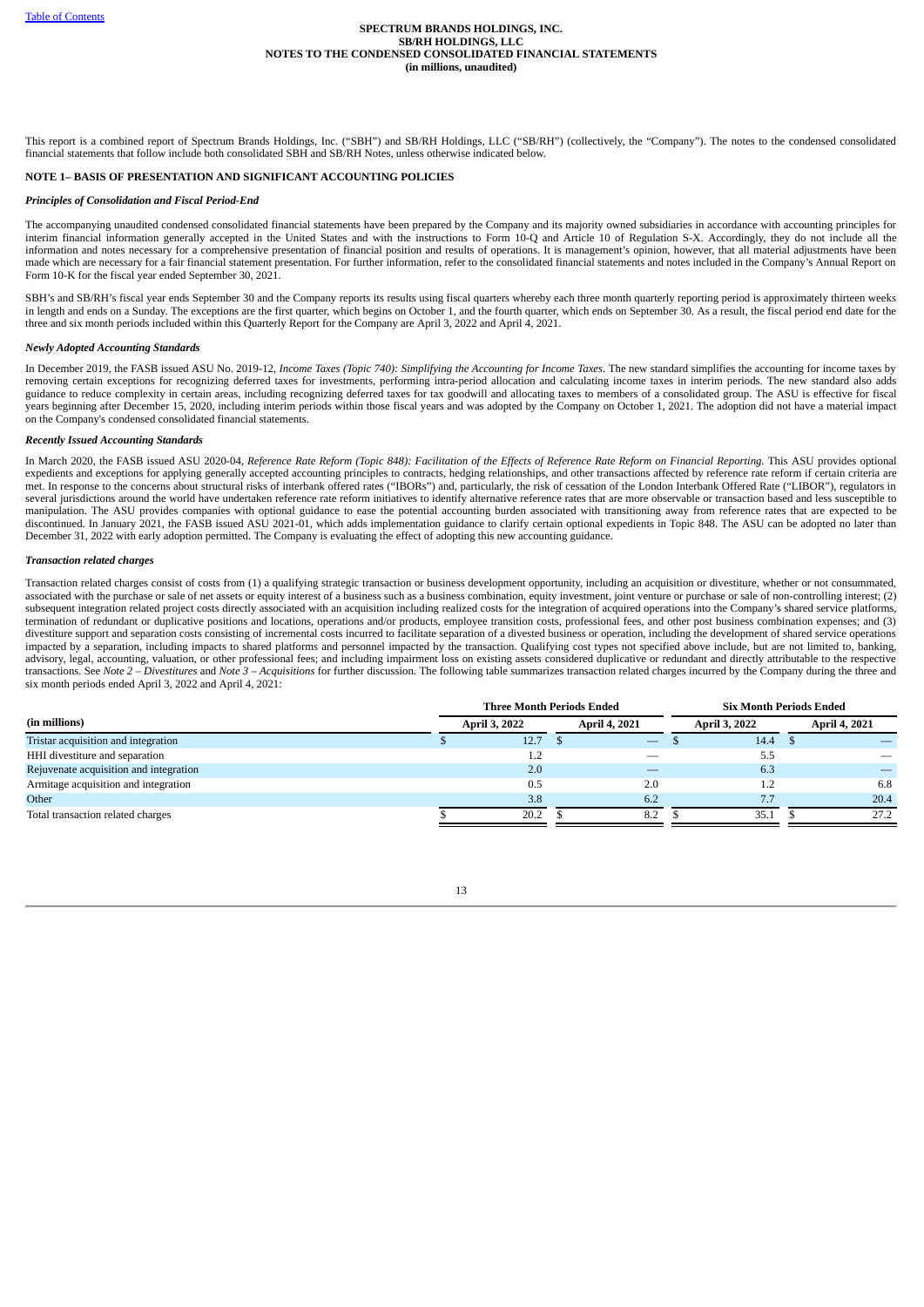# **NOTE 2 – DIVESTITURES**

The following table summarizes the components of Income from Discontinued Operations, Net of Tax in the accompanying Condensed Consolidated Statements of Income for the three and six month periods ended April 3, 2022 and April 4, 2021:

|                                                                                                   | <b>Three Month Periods Ended</b> |                      |  |                      | <b>Six Month Periods Ended</b> |               |  |
|---------------------------------------------------------------------------------------------------|----------------------------------|----------------------|--|----------------------|--------------------------------|---------------|--|
| (in millions)                                                                                     |                                  | <b>April 3, 2022</b> |  | <b>April 4, 2021</b> | <b>April 3, 2022</b>           | April 4, 2021 |  |
| Income from discontinued operations before income taxes - HHI                                     |                                  | 71.0                 |  | 69.6                 | 130.9                          | 163.7         |  |
| Loss from discontinued operations before income taxes - Other                                     |                                  | (3.1)                |  | (1.0)                | (3.4)                          | (1.3)         |  |
| Interest on corporate debt allocated to discontinued operations                                   |                                  | 11.0                 |  | 11.8                 | 21.4                           | 24.5          |  |
| Income from discontinued operations before income taxes                                           |                                  | 56.9                 |  | 56.8                 | 106.1                          | 137.9         |  |
| Income tax expense from discontinued operations                                                   |                                  | 15.8                 |  | 16.5                 | 26.2                           | 40.4          |  |
| Income from discontinued operations, net of tax                                                   |                                  | 41.1                 |  | 40.3                 | 79.9                           | 97.5          |  |
| Income (loss) from discontinued operations, net of tax attributable to noncontrolling<br>interest |                                  | 0.1                  |  |                      | 0.5                            | (0.2)         |  |
| Income from discontinued operations, net of tax attributable to controlling interest              |                                  | 41.0                 |  | 40.3                 | 79.4                           | 97.7          |  |

Interest from corporate debt allocated to discontinued operations includes interest expense from Term Loans required to be paid down using proceeds received on disposal on sale of a business, and interest expense from corporate debt not directly attributable to or related to other operations based on the ratio of net assets of the disposal group held for sale to the consolidated net assets of the Company plus consolidated debt, excluding debt assumed in transaction, required to be repaid, or directly attributable to other operations of the Company. Corporate debt, including Term Loans required to be paid down, are not classified as held for sale as they are not directly attributable to the identified disposal group.

#### *HHI*

On September 8, 2021, the Company entered into a definitive Asset and Stock Purchase Agreement (the "ASPA") with ASSA ABLOY AB ("ASSA") to sell its HHI segment for cash proceeds of \$4.3 billion, subject to customary purchase price adjustments. The Company's assets and liabilities associated with the HHI disposal group have been classified as held for sale and the respective operations have been classified as discontinued operations and reported separately for all periods presented.

The ASPA provides that ASSA will purchase the equity of certain subsidiaries of the Company, and acquire certain assets and assume certain liabilities of other subsidiaries used or held for the purpose of the HHI business. The Company and ASSA have made customary representations and warranties and have agreed to customary covenants relating to the acquisition. Among other things, prior to the consummation of the acquisition, the Company will be subject to certain business conduct restrictions with respect to its operation of the HHI business. The Company and ASSA have agreed to indemnify each other for losses arising from certain breaches of the ASPA and for certain other matters. In particular, the Company has agreed to indemnify ASSA for certain liabilities relating to the assets retained by the Company, and ASSA has agreed to indemnify the Company for certain liabilities assumed by ASSA, in each case as described in the ASPA. The Company and ASSA have agreed to enter into related agreements ancillary to the acquisition that will become effective upon the consummation of the acquisition, including a customary transition services agreements and reverse transition services agreements.

The consummation of the acquisition is subject to certain customary closing conditions, including, among other things, (i) the absence of a material adverse effect on HHI, (ii) the expiration or termination of required waiting periods under the Hart-Scott-Rodino Antitrust Improvements Act of 1976, (iii) the receipt of certain other antitrust approvals in certain specified foreign  $\mu$  is dictions (the conditions contained in (ii) and (iii) together, the "Antitrust Conditions"), (iv) the accuracy of the representations and warranties of the parties generally subject to a customary in submaterial adverse effect standard (as described in the ASPA) or other customary materiality qualifications), (v) the absence of governmental restrictions on the consummation of the acquisition in certain jurisdictions, and (vi) material compliance by the parties with their respective covenants and agreements under the ASPA. The consummation of the transaction is not subject to any financing condition. The Company is engaged with antitrust regulators in the ongoing regulatory review of the transaction. Although the timing and outcome of the regulatory process cannot be predicted, the Company currently expects the merger review process to last for several months. As such, though there can be no assurance when the transaction will close, if at all, the Company does expect the transaction to close before September 2022.

The ASPA also contains certain termination rights, including the right of either party to terminate the ASPA if the consummation of the acquisition has not occurred on or before December 8, 2022 (the "Termination Date"). Further, if the acquisition has not been consummated by the Termination Date and all conditions precedent to ASSA's obligation to consummate the acquisition have otherwise been satisfied except for one or more of the Antitrust Conditions, then ASSA would be required to pay the Company a termination fee of \$350 million.

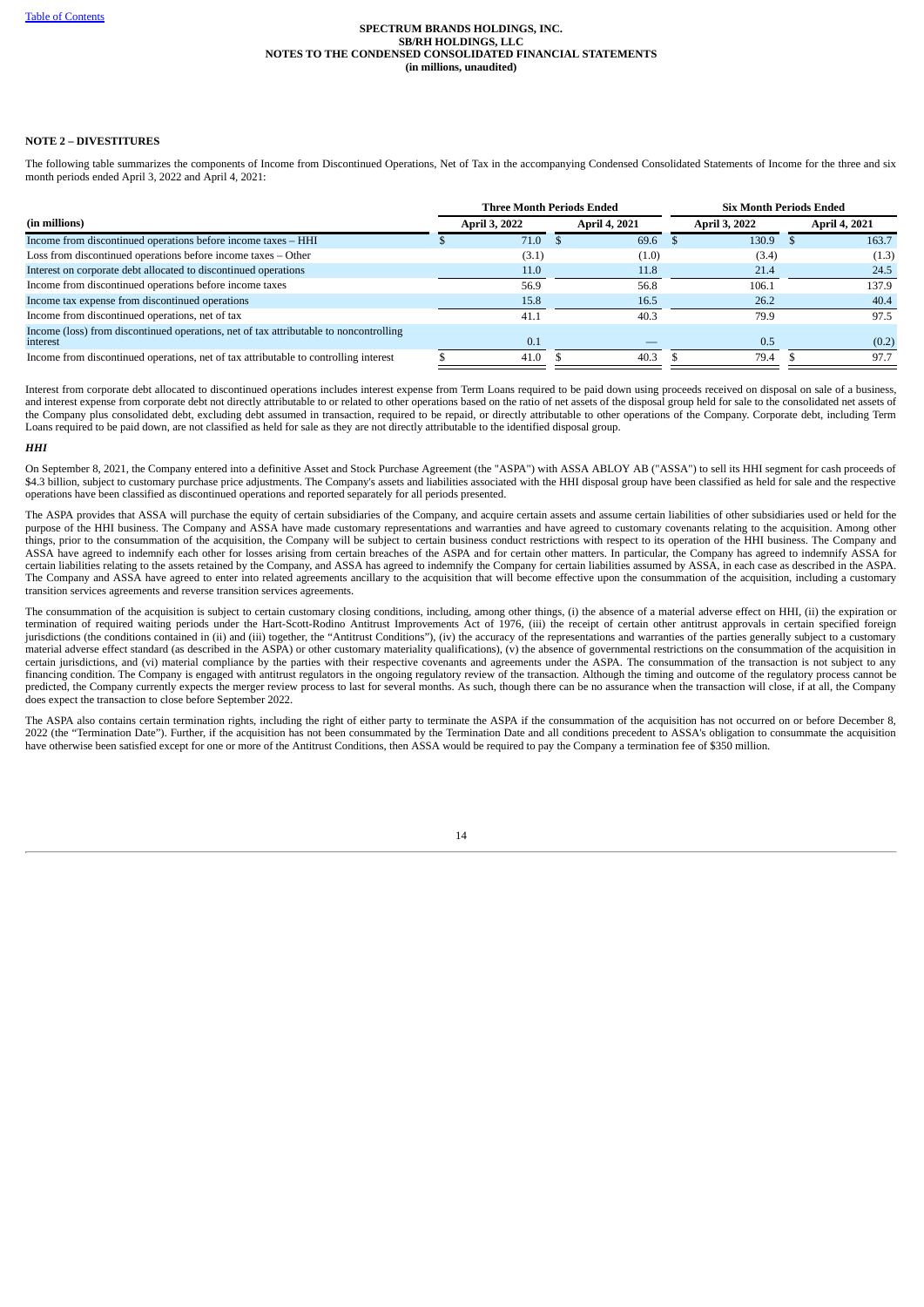# **NOTE 2 – DIVESTITURES (continued)**

The following table summarizes the assets and liabilities of the HHI disposal group classified as held for sale as of April 3, 2022 and September 30, 2021:

| (in millions)                               | April 3, 2022       | September 30, 2021      |
|---------------------------------------------|---------------------|-------------------------|
| <b>Assets</b>                               |                     |                         |
| Trade receivables, net                      | \$<br>152.0         | .S<br>130.2             |
| Other receivables                           | 7.8                 | 12.1                    |
| Inventories                                 | 401.1               | 332.2                   |
| Prepaid expenses and other current assets   | 41.2                | 39.1                    |
| Property, plant and equipment, net          | 157.3               | 143.5                   |
| <b>Operating lease assets</b>               | 65.8                | 55.5                    |
| Deferred charges and other                  | 8.4                 | 11.7                    |
| Goodwill                                    | 711.3               | 710.9                   |
| Intangible assets, net                      | 374.9               | 374.8                   |
| Total assets of business held for sale      | 1,919.8             | $\mathbb{S}$<br>1,810.0 |
| <b>Liabilities</b>                          |                     |                         |
| Current portion of long-term debt           | $\mathbb{S}$<br>1.3 | $\mathbb{S}$<br>1.5     |
| Accounts payable                            | 242.6               | 206.6                   |
| Accrued wages and salaries                  | 28.0                | 41.7                    |
| Other current liabilities                   | 74.3                | 75.9                    |
| Long-term debt, net of current portion      | 54.0                | 54.4                    |
| Long-term operating lease liabilities       | 52.7                | 48.6                    |
| Deferred income taxes                       | 8.2                 | 7.8                     |
| Other long-term liabilities                 | 14.6                | 17.8                    |
| Total liabilities of business held for sale | \$<br>475.7         | 454.3<br>$\mathcal{S}$  |

The following table summarizes the components of income from discontinued operations before income taxes associated with the HHI divestiture in the accompanying Condensed Consolidated Statements of Operations for the three and six month periods ended April 3, 2022 and April 4, 2021:

|                                                         | <b>Three Month Periods Ended</b> |       |  |                      | <b>Six Month Periods Ended</b> |                      |  |                      |  |  |
|---------------------------------------------------------|----------------------------------|-------|--|----------------------|--------------------------------|----------------------|--|----------------------|--|--|
| (in millions)                                           | <b>April 3, 2022</b>             |       |  | <b>April 4, 2021</b> |                                | <b>April 3, 2022</b> |  | <b>April 4, 2021</b> |  |  |
| Net sales                                               |                                  | 420.8 |  | 389.5 \$             |                                | 795.4 \$             |  | 798.2                |  |  |
| Cost of goods sold                                      |                                  | 275.4 |  | 248.1                |                                | 520.4                |  | 488.8                |  |  |
| Gross profit                                            |                                  | 145.4 |  | 141.4                |                                | 275.0                |  | 309.4                |  |  |
| Operating expenses                                      |                                  | 72.3  |  | 69.9                 |                                | 139.5                |  | 140.3                |  |  |
| Operating income                                        |                                  | 73.1  |  | 71.5                 |                                | 135.5                |  | 169.1                |  |  |
| Interest expense                                        |                                  | 0.8   |  | 0.9                  |                                | 1.7                  |  | 1.7                  |  |  |
| Other non-operating expense, net                        |                                  | 1.3   |  | 1.0                  |                                | 2.9                  |  | 3.7                  |  |  |
| Income from discontinued operations before income taxes |                                  | 71.0  |  | 69.6                 |                                | 130.9                |  | 163.7                |  |  |

Beginning in September 2021, the Company ceased the recognition of depreciation and amortization of long-lived assets associated with the HHI disposal group classified as held for sale. Interest expense consists of interest from debt directly attributable to HHI operations that primarily consist of interest from finance leases. No impairment loss was recognized on the assets held for sale as the purchase price of the business less estimated cost to sell is more than its carrying value. The following table presents significant non-cash items and capital expenditures of discontinued operations from the HHI divestiture for the three and six month periods ended April 3, 2022 and April 4, 2021:

|                                            | Three Month Periods Ended |                      |  |               | Six Month Periods Ended |  |               |
|--------------------------------------------|---------------------------|----------------------|--|---------------|-------------------------|--|---------------|
| (in millions)                              |                           | <b>April 3, 2022</b> |  | April 4, 2021 | <b>April 3, 2022</b>    |  | April 4, 2021 |
| Depreciation and amortization              |                           |                      |  | 8.5           |                         |  | 17.1          |
| Share based compensation                   |                           | 1.2                  |  | 1.2           | 4.1                     |  | 2.4           |
| Purchases of property, plant and equipment |                           | $7.5^{\circ}$        |  | 7.3           | 12.4                    |  | 11.5          |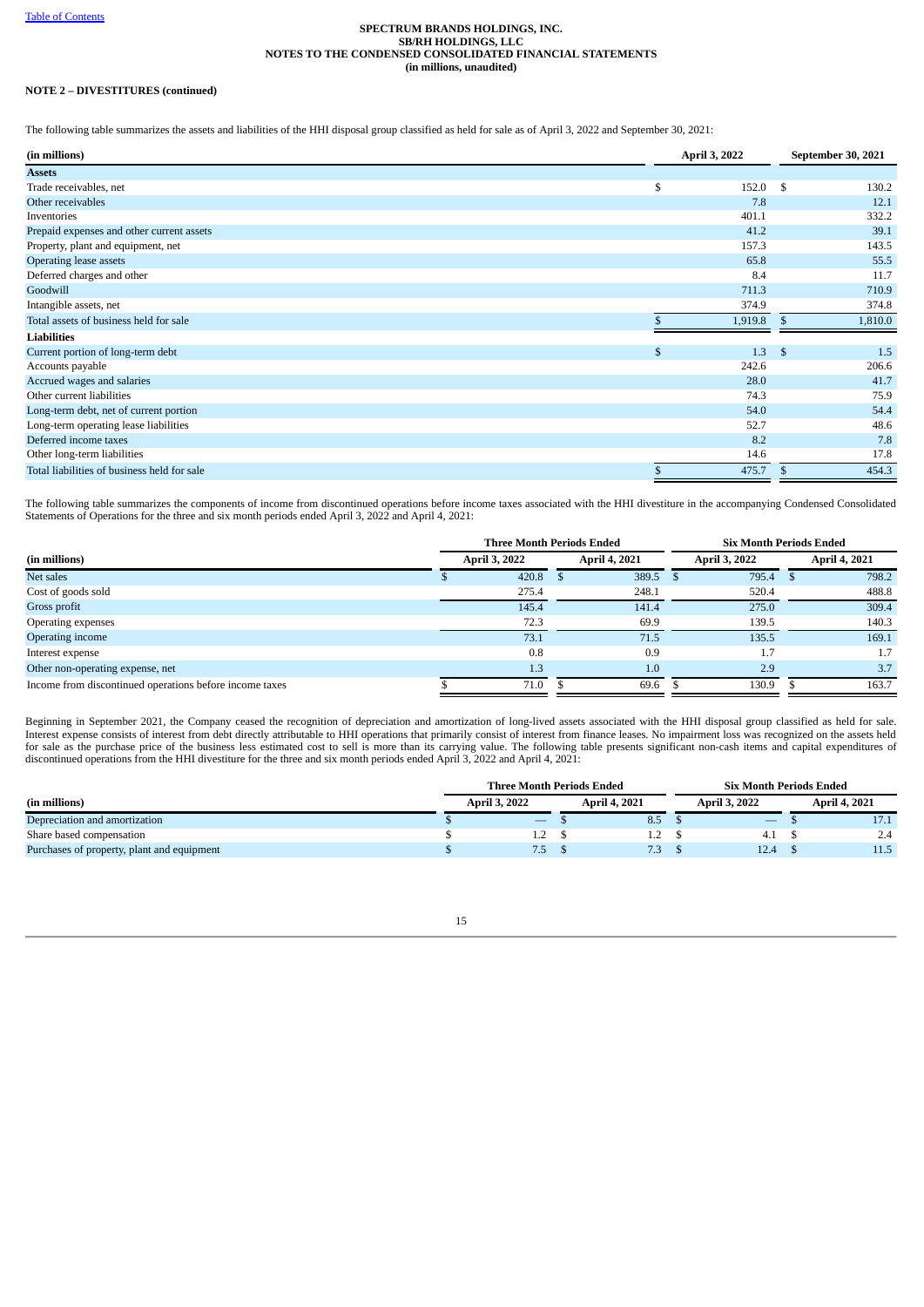# **NOTE 2 – DIVESTITURES (continued)**

#### *Other*

Income from discontinued operations before income taxes – Other includes incremental pre-tax loss on sale for changes to tax and legal indemnifications and other agreed-upon funding under the acquisition agreement for sale and divestiture of its Global Batteries & Lighting ("GBL") and Global Auto Care ("GAC") divisions to Energizer Holdings, Inc. ("Energizer") during the year ended September 30, 2019. The Company and Energizer agreed to indemnify each other for losses arising from certain breaches of the acquisition agreement and for certain other matters. The Company has agreed to indemnify for certain liabilities relating to the assets retained, and Energizer agreed to indemnify the Company for certain liabilities assumed, in each case as described in the acquisition agreements. As of April 3, 2022 and September 30, 2021, the Company recognized \$26.5 million and \$36.5 million, respectively, related to indemnification payables in accordance with the acquisition agreements, including \$9.8 million and \$17.3 million, respectively, within Other Current Liabilities, primarily attributable to current income tax indemnifications, and \$16.7 million and \$19.2 million, respectively, within Other Long-Term Liabilities on the Company's Condensed Consolidated Statements of Financial Position, primarily attributable to income tax indemnifications associated with previously recognized uncertain tax benefits. Subsequently, effective January 2, 2020, Energizer closed its divestitures of the European based Varta® consumer battery business in the EMEA region to Varta AG and transferred all respective rights and indemnifications attributable to the Varta® consumer battery business provided by the GBL sale to Varta AG.

The Company entered into a series of transaction service agreements ("TSA") and reverse TSAs with Energizer to support various shared back office administrative functions including finance, sales and marketing, information technology, human resources, real estate and supply chain, customer service and procurement. TSAs associated with the Varta® consumer battery business were transferred to Varta AG as part of the subsequent divestiture by Energizer. Charges associated with TSAs are recognized as bundled service costs under a fixed fee structure by the respective service or function and geographic location, including one-time pass-through charges for warehousing, freight, amongst others, with variable expiration dates up 24 months. Charges associated with TSAs and reverse TSAs are recognized as a reduction to or increase in the respective operating costs as a component of operating expense or cost of goods sold depending upon the functions supported by or provided to the Company. Additionally, due to the commingled nature of the shared administrative functions, cash would be received and/or paid on behalf of the respective counterparty's operations, resulting in cash flow being commingled with operating cash flow of the Company which would settle on a net basis with TSA charges. During the three month period ended April 4, 2021, the Company recognized net gain of \$0.1 million, consisting of TSA charges of \$0.1 million. During the six month period ended April 4, 2021, the Company recognized net loss of \$1.7 million, consisting of TSA charges of \$0.9 million and reverse TSA costs of \$2.6 million. The Company exited all outstanding TSAs and reverse TSAs in January 2021.

# **NOTE 3 – ACQUISITIONS**

#### *Tristar Business Acquisition*

On February 18, 2022, the Company acquired all of the membership interests in HPC Brands, LLC, which consist of the home appliances and cookware business of Tristar Products, Inc. (the "Tristar Business") for a purchase price of \$325.0 million, net of customary purchase price adjustments and transaction costs, plus a potential earn-out payment of up to \$100.0 million if certain gross profit targets are achieved in calendar year 2022, and another earn-out payment of \$25.0 million if certain other gross profit targets are achieved in calendar year 2023. The acquisition of the Tristar Business was funded by a combination of cash on hand and incremental borrowings incurred as a new tranche under the Company's existing credit agreement. See *Note 10 - Debt* for further detail on the amendment to the credit agreement.

The Tristar Business includes a portfolio of home appliances and cookware products sold under the PowerXL®, Emeril Legasse®, and Copper Chef® brands. The PowerXL® and Copper Chef® brands were acquired outright by the Company while the Emeril Legasse® brand remains subject to a trademark license agreement with the license holder (the "Emeril License"). Pursuant to the Emeril License, the Company will continue to license the Emeril Lagasse® brands in the US, Canada, Mexico, and the United Kingdom for certain designated product categories of household appliances within the HPC segment, including small kitchen food preparation products, indoor and outdoor grills and grill accessories, and cookbooks. The Emeril License is set to expire effective December 31, 2022 with options of up to three one-year renewal periods following the initial expiration. Under the terms of the agreement, we agreed to pay the license holder a percentage of sales, with minimum annual royalty payments of \$1.5 million, increasing to \$1.8 million in subsequent renewal periods.

The net assets and operating results of the Tristar Business, since the acquisition date of February 18, 2022, are included in the Company's Condensed Consolidated Statements of Income and reported within the HPC reporting segment for the three and six month periods ended April 3, 2022.

The Company has recorded an allocation of the purchase price to tangible and identifiable intangible assets acquired and liabilities assumed based on their fair values as of the February 18, 2022 acquisition date. The excess of the purchase price over the fair value of the net tangible assets and identifiable intangible assets of \$103.7 million was recorded as goodwill, which is deductible for tax purposes. Goodwill includes value associated with profits earned from market and expansion capabilities including the success of new product launches through direct response television and direct to consumer channels, new brand development and products brought to market by the Company, synergies from integration and streamlining operational activities, and the going concern of the business and the value of the assembled workforce. The preliminary fair values recorded were determined based upon a valuation with estimates and assumptions used in such valuation that are subject to change within the measurement period (up to one year from the acquisition date). The primary areas of acquisition account that are not finalized relate to amounts for valuation that are not fi purchase price, intangible assets, deferred taxes, goodwill, and components of working capital.

The calculation of preliminary purchase price is as follows:

| (in millions)                       | Amount |
|-------------------------------------|--------|
| Cash paid                           | 314.6  |
| Estimated purchase price settlement | (39.1) |
| Contingent consideration            | 30.0   |
| Total purchase price                | 305.5  |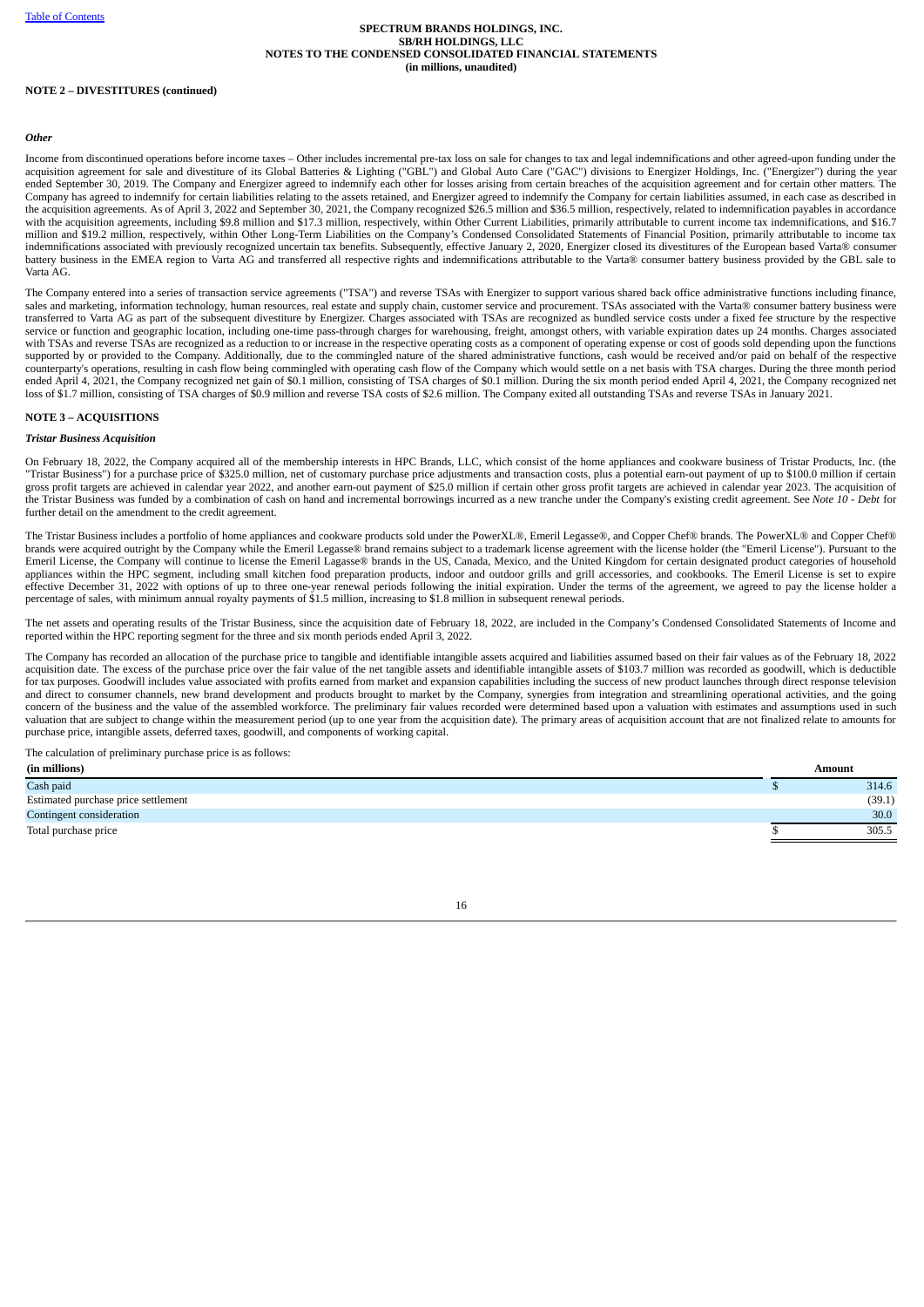# **NOTE 3 - ACQUISITIONS (continued)**

The Company recorded a contingent consideration liability of \$30.0 million as of the date of the acquisition to reflect the estimated fair value of the contingent consideration for the earn-out payments. The fair value was determined using a Monte Carlo simulation model to value the earn-out based on the likelihood of reaching specific targets. The fair value measurement is determined based on significant unobservable inputs and thus represents a Level 3 fair value measurement. The key assumptions considered include the estimated amount and timing of projected gross profits, volatility, estimated discount rates, and risk-free interest rate. In each reporting period after the acquisition, the Company will reassess the value of the contingent consideration liability and may recognize an increase or decrease in the fair value in its consolidated statements of earnings after the measurement period. Changes may result from changes in actual results and projected forecasts. The inputs and assumptions may not be observable in the market, but reflect the assumptions the Company believes would be made by a market participant. There were no changes in the contingent consideration liability during the three and six month periods ended April 3, 2022 following the acquisition date of February 18, 2022. As of April 3, 2022, the current portion of the contingent consideration was classified as Other Current Liabilities for the calendar year 2022 payment of \$25.0 million and the long-term portion as Other Long-Term Liabilities for the calendar year 2023 payment of \$5.0 million on the Company's Condensed Consolidated Statements of Financial Position.

The following table summarizes the preliminary fair value of assets acquired and liabilities assumed as of the date of acquisition:

| (in millions)                             | <b>Purchase Price</b><br><b>Allocation</b> |
|-------------------------------------------|--------------------------------------------|
| Cash and cash equivalents                 | 0.3<br>ъ                                   |
| Trade receivables, net                    | 58.4                                       |
| Other receivables                         | 0.4                                        |
| Inventories                               | 102.0                                      |
| Prepaid expenses and other current assets | 4.4                                        |
| Property, plant and equipment, net        | 0.4                                        |
| <b>Operating lease assets</b>             | 23.3                                       |
| Goodwill                                  | 103.7                                      |
| Intangible assets, net                    | 95.0                                       |
| Accounts payable                          | (51.7)                                     |
| Accrued wages and salaries                | (0.6)                                      |
| Other current liabilities                 | (19.0)                                     |
| Long-term operating lease liabilities     | (11.1)                                     |
| Net assets acquired                       | 305.5                                      |

The values allocated to intangible assets and the weighted average useful lives are as follows:

| (in millions)              | <b>Carrying Amount</b> | <b>Weighted Average Useful</b><br>Life (Years) |
|----------------------------|------------------------|------------------------------------------------|
| Tradenames                 | 66.0                   | Indefinite                                     |
| Customer relationships     | 29.0                   | 13 vears                                       |
| Total intangibles acquired | 95.0                   |                                                |

The Company performed a valuation of the acquired inventories, tradenames, and customer relationships. The fair value measurements are based on significant inputs not observable in the market, and therefore, represent Level 3 measurements. The following is a summary of significant inputs to the valuation:

*Inventory* – Acquired inventory consists of branded finished goods that were valued based on the comparative sales method, which estimates the expected sales price of the finished goods inventory, reduced for all costs expected to be incurred in its completion or disposition and a profit on those costs.

*Tradename* – The Company valued the PowerXL® tradename, using an income approach, the relief-from-royalty method. Under this method, the asset value was determined by estimating the hypothetical royalties that would have to be paid if the tradenames were not owned. Royalty rate of 3% for valuation of PowerXL® was selected based on consideration of several factors, including prior transactions, related trademarks and tradenames, other similar trademark licensing, and transaction agreements and the relative profitability and perceived contribution of the tradenames. The discount rate applied to the projected cash flow was 16% based on the implied transaction internal rate of return for the overall business, excluding cost synergies. The resulting discounted cash flows were then tax-effected at the applicable statutory rate.

*Customer relationships* – The Company values customer relationships using the multi-period excess earnings method under a market participant distributor method of the income approach. In determining the fair value of the customer relationships, the multi-period excess earnings approach values the intangible asset at the present value of the incremental after-tax cash flows attributable only to the customer relationship after deducting contributory asset charges. Only expected sales from current retail customers were used, which are estimated using average annual expected growth rate of 2.7%. The Company assumed a customer attrition rate of 5%, which is supported by historical attrition rates. The discount rate applied to the projected cash flow was 12% based upon a weighted average cost of capital for the overall business and income taxes were estimated at the applicable statutory rate.

The following pro forma financial information summarizes the combined results of operations for the Company and the acquired Tristar Business, as though the companies were combined as of the beginning of the Company's fiscal 2021. The unaudited pro forma financial information was as follows: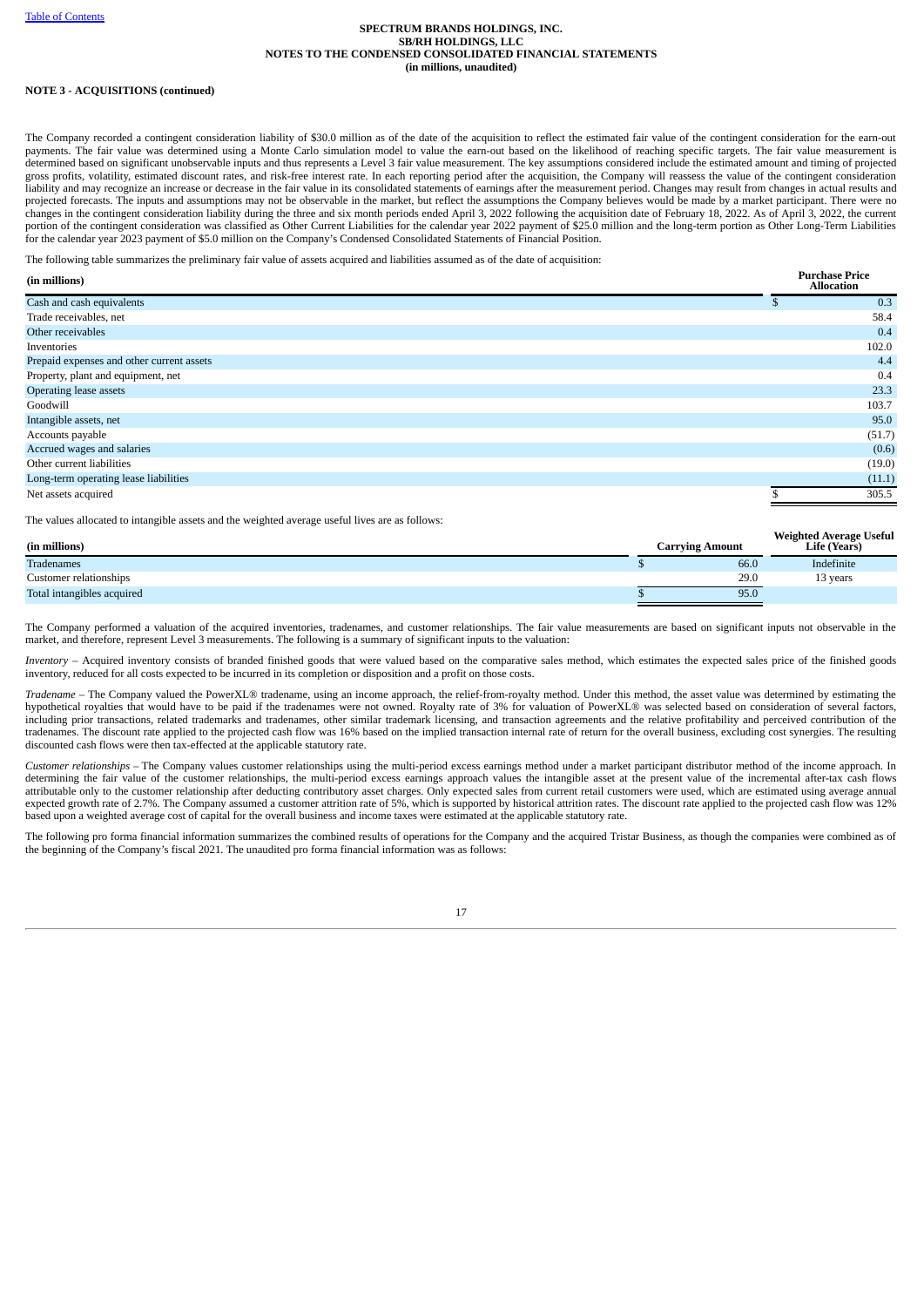# **NOTE 3 - ACQUISITIONS (continued)**

|                                                                | <b>Three Month Period Ended</b> |  |                      |     | <b>Six Month Period Ended</b> |  |                      |  |  |
|----------------------------------------------------------------|---------------------------------|--|----------------------|-----|-------------------------------|--|----------------------|--|--|
| (in millions)                                                  | <b>April 3, 2022</b>            |  | <b>April 4, 2021</b> |     | <b>April 3, 2022</b>          |  | <b>April 4, 2021</b> |  |  |
| Proforma net sales                                             | 853.7                           |  | 902.8                |     | 1.765.1                       |  | 1.848.0              |  |  |
| Proforma net (loss) income from continuing operations          | (26.0)                          |  | 6.1                  |     | (33.3)                        |  | 21.2                 |  |  |
| Proforma net income                                            | 15.1                            |  | 45.5                 |     | 46.1                          |  | 118.8                |  |  |
| Proforma diluted earnings from continuing operations per share | $(0.64)$ \$                     |  | 0.14                 | - 5 | $(0.77)$ \$                   |  | 0.49                 |  |  |
| Proforma diluted earnings per share                            | 0.37                            |  | 1.07                 |     | 1.07                          |  | 2.77                 |  |  |

The pro forma financial information includes, where applicable, adjustments for: (i) additional amortization expense that would have been recognized related to the acquired intangible assets, (ii) additional operating expense from the excess fair value adjustments on ROU operating lease assets for below market rents (iv) additional cost of sales related to the inventory valuation adjustment, (v) transaction costs and other one-time non-recurring costs and (vi) the estimated income tax effect on the acquired Tristar Business and pro forma adjustments.

Through the acquisition of the Tristar Business, the Company acquired substantially all of the operations, employees and net assets of Tristar Products, Inc. and entered into a series of TSAs for various shared back office administrative functions including finance, sales and marketing, information technology, human resources, real estate and supply chain, customer service and procurement, to support the excluded product groups that did not convey with the transaction. Charges associated with TSAs are recognized as bundled service charges under a fixed fee structure by the respective service or function along with one-time pass-through charges, including warehousing, and freight, among others, from the acquired Tristar Business that settle on a net basis between the two parties. Charges for TSA services are recognized as a reduction to the respective operating costs as a component of operating expense or cost of goods sold depending upon the functions supported by the acquired Tristar Business. During the three and six month periods ended April 3, 2022, the Company recognized TSA income of \$0.5 million. Additionally, the Company assumed the cash accounts supporting both the acquired Tristar Business and the excluded product groups, and due to the commingled nature of operations, cash would be received and/or paid on behalf of the excluded product groups' operations, resulting in cash flow being commingled with operating cash flow of the Company which would settle on a net basis with TSA charges. As of April 3, 2022, there was an outstanding payable to Tristar Products, Inc. of \$0.7 million included within Other Current Liabilities on the Company's Condensed Consolidated Statements of Financial Position.

# **NOTE 4 – RESTRUCTURING AND RELATED CHARGES**

*Global Productivity Improvement Program –* During the year ended September 30, 2019, the Company initiated a company-wide, multi-year program, which consists of various restructuring related initiatives to redirect resources and spending to drive growth, identify cost savings and pricing opportunities through standardization and optimization, develop organizational and operating optimization, and reduce overall operational complexity across the Company. Since the announcement of the project and completion of the Company's divestitures of GBL and GAC during the year ended September 30, 2019, the project focus includes the transitioning of the Company's continuing operations in a post-divestiture environment and separation from Energizer TSAs and reverse TSAs. Refer to *Note*  $2$  – *Divestitures* for further discussion of continuing involvement with Energizer. The initiative includes review of global processes and organization design and structures; headcount reductions and transfers; and rightsizing the Company's shared operations and commercial business strategy in certain regions and local jurisdictions; among others. Total cumulative costs incurred associated with the project were \$156.3 million as of April 3, 2022, with approximately \$0.9 million forecasted in the foreseeable future. The project costs are anticipated to be incurred through the fiscal year ending September 30, 2022.

GPC Distribution Center Transitions - During the year ended September 30, 2021, the GPC segment entered into an initiative to update its supply chain and distribution operations within the US to optimize and improve fill rates, address capacity needs attributable to recent and projected growth in the business, improve product availability to meet increasing customer demand and improve overall operational effectiveness and throughput. The initiative includes the transition of its third party logistics (3PL) service provider at its existing Edwardsville, IL distribution center, incorporating new facilities into the distribution footprint by expanding warehouse capacity and securing additional space, and updating engagement and processes with suppliers and its transportation and logistics handlers. Costs incurred to facilitate the transition of service providers include one-time implementation and start-up costs, including the integration of the provider systems and technology, incremental compensation and incentive-based compensation to maintain performance during the transition period, duplicative and redundant costs, and incremental costs for various disruptions in the operations during the transition period, including supplemental transportation and storage costs. Due to the continued supply chain constraints impacting product availability experienced by the GPC segment, the Company has extended the initiative and expanded the project to include additional long-term capacity to be available later in the 2022 fiscal year. Total cumulative costs incurred associated with the project were \$27.4 million as of April 3, 2022, with approximately \$5.3 million forecasted in the foreseeable future. The project costs are anticipated to be incurred through the remainder of the year ending September 30, 2022.

*Other Restructuring Activities* – The Company may enter into small, less significant initiatives and restructuring related activities primarily to reduce costs and improve margins throughout the organization. Individually these activities are not substantial and occur over a shorter time period (generally less than 12 months).

The following summarizes restructuring and related charges for the three and six month periods ended April 3, 2022 and April 4, 2021:

|                                         | <b>Three Month Periods Ended</b> |                  |  |                      | <b>Six Month Periods Ended</b> |                      |  |                      |  |
|-----------------------------------------|----------------------------------|------------------|--|----------------------|--------------------------------|----------------------|--|----------------------|--|
| (in millions)                           | <b>April 3, 2022</b>             |                  |  | <b>April 4, 2021</b> |                                | <b>April 3, 2022</b> |  | <b>April 4, 2021</b> |  |
| Global productivity improvement program |                                  | 2.3              |  | 1.9                  |                                | 4.1                  |  | 10.9                 |  |
| GPC distribution transition             |                                  | 5.6              |  |                      |                                | 15.9                 |  |                      |  |
| Other restructuring activities          |                                  | 8.5              |  | 2.4                  |                                | 13.8                 |  | 2.4                  |  |
| Total restructuring and related charges |                                  | 16.4             |  | 4.3                  |                                | 33.8                 |  | 13.3                 |  |
| Reported as:                            |                                  |                  |  |                      |                                |                      |  |                      |  |
| Cost of goods sold                      |                                  | 1.2 <sub>5</sub> |  | 1.3                  |                                | 1.5                  |  | 1.4                  |  |
| Operating expense                       |                                  | 15.2             |  | 3.0                  |                                | 32.3                 |  | 11.9                 |  |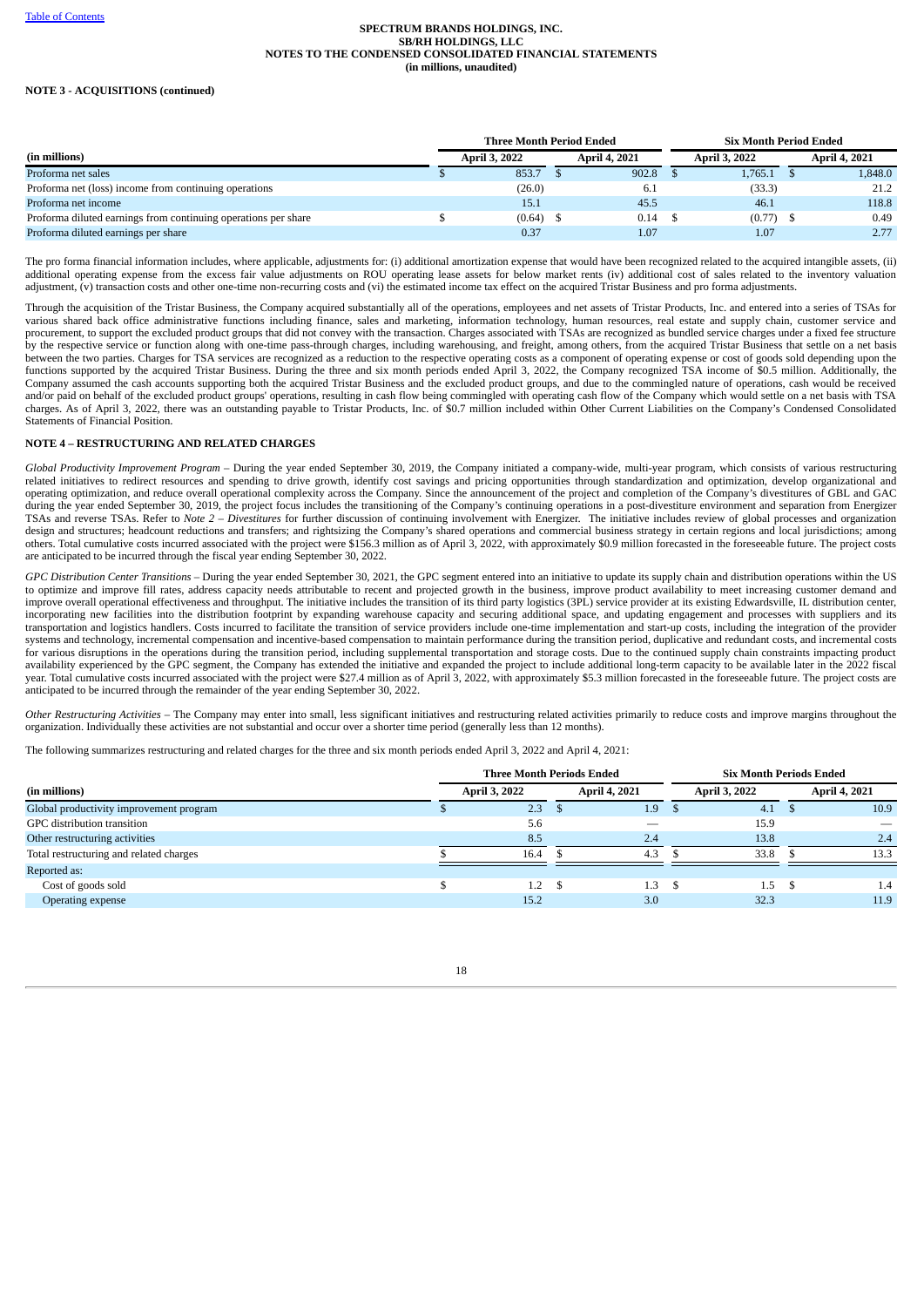# **NOTE 4 - RESTRUCTURING AND RELATED CHARGES (continued)**

The following is a summary of restructuring and related charges for the three and six month periods ended April 3, 2022 and April 4, 2021, by cost type.

| (in millions)                                  | Termination<br>Benefits |     | Other<br>Costs | <b>Total</b> |
|------------------------------------------------|-------------------------|-----|----------------|--------------|
| For the three month period ended April 3, 2022 |                         | 1.2 | 15.2           | 16.4         |
| For the three month period ended April 4, 2021 |                         | 0.4 | 3.9            | 4.3          |
| For the six month period ended April 3, 2022   |                         | 1.9 | 31.9           | 33.8         |
| For the six month period ended April 4, 2021   |                         | 3.3 | 10.0           | 13.3         |

The following is a rollforward of the accrual related to all restructuring and related activities, included within Other Current Liabilities, by cost type for the six month period ended April 3, 2022.

| (in millions)                         | Termination<br><b>Benefits</b> | Other<br>Costs | <b>Total</b> |
|---------------------------------------|--------------------------------|----------------|--------------|
| Accrual balance at September 30, 2021 | 4.6                            | 5.6            | 10.2         |
| Provisions                            | 0.1                            | 2.9            | 3.0          |
| Cash expenditures                     | (1.9)                          | (0.7)          | (2.6)        |
| Foreign currency and other            | (0.8)                          | (0.1)          | (0.9)        |
| Accrual balance at April 3, 2022      | 2.0                            | 7.7            | 9.7          |

The following summarizes restructuring and related charges by segment for the three and six month periods ended April 3, 2022 and April 4, 2021, by the Company's segments:

| (in millions)                                  | <b>HPC</b> | GPC  | H&G | ∃orporate | Total |
|------------------------------------------------|------------|------|-----|-----------|-------|
| For the three month period ended April 3, 2022 | ر ر        | 8.2  |     |           | 16.4  |
| For the three month period ended April 4, 2021 |            | 0.6  |     | <u>.</u>  | 4.3   |
| For the six month period ended April 3, 2022   |            | 19.6 |     | 9.9       | 33.8  |
| For the six month period ended April 4, 2021   |            | 2.1  |     |           | 13.3  |

# **NOTE 5 – REVENUE RECOGNITION**

The Company generates all of its revenue from contracts with customers. The following table disaggregates our revenue for the three and six month periods ended April 3, 2022 and April 4, 2021, by the Company's key revenue streams, segments and geographic region (based upon destination):

| Three Month Period Ended April 3, 2022<br>(in millions)<br><b>GPC</b><br>H&G<br><b>HPC</b> |  |       |   |       |   |       |      |              | Three Month Period Ended April 4, 2021 |            |  |            |  |       |    |       |  |  |
|--------------------------------------------------------------------------------------------|--|-------|---|-------|---|-------|------|--------------|----------------------------------------|------------|--|------------|--|-------|----|-------|--|--|
|                                                                                            |  |       |   |       |   |       |      | <b>Total</b> |                                        | <b>HPC</b> |  | <b>GPC</b> |  | H&G   |    | Total |  |  |
| <b>Product Sales</b>                                                                       |  |       |   |       |   |       |      |              |                                        |            |  |            |  |       |    |       |  |  |
| <b>NA</b>                                                                                  |  | 136.8 | S | 182.2 | S | 194.2 | - \$ | 513.2 \$     |                                        | 115.3      |  | 182.4      |  | 166.8 | \$ | 464.5 |  |  |
| <b>EMEA</b>                                                                                |  | 109.1 |   | 95.3  |   |       |      | 204.4        |                                        | 123.3      |  | 94.2       |  |       |    | 217.5 |  |  |
| <b>LATAM</b>                                                                               |  | 51.5  |   | 4.5   |   | 1.7   |      | 57.7         |                                        | 40.6       |  | 4.4        |  | 1.5   |    | 46.5  |  |  |
| APAC                                                                                       |  | 16.2  |   | 9.0   |   | __    |      | 25.2         |                                        | 15.9       |  | 8.8        |  | –     |    | 24.7  |  |  |
| Licensing                                                                                  |  | 2.1   |   | 2.4   |   | 0.7   |      | 5.2          |                                        | 2.8        |  | 2.1        |  | 0.5   |    | 5.4   |  |  |
| Other                                                                                      |  | 0.4   |   | 1.7   |   |       |      | 2.1          |                                        |            |  | 1.7        |  |       |    | 1.7   |  |  |
| <b>Total Revenue</b>                                                                       |  | 316.1 |   | 295.1 |   | 196.6 |      | 807.8        |                                        | 297.9      |  | 293.6      |  | 168.8 |    | 760.3 |  |  |

| Six Month Period Ended April 3, 2022 |  |            |  |            |  |       |  |              | Six Month Period Ended April 4, 2021 |            |  |            |  |       |  |              |  |  |
|--------------------------------------|--|------------|--|------------|--|-------|--|--------------|--------------------------------------|------------|--|------------|--|-------|--|--------------|--|--|
| (in millions)                        |  | <b>HPC</b> |  | <b>GPC</b> |  | H&G   |  | <b>Total</b> |                                      | <b>HPC</b> |  | <b>GPC</b> |  | H&G   |  | <b>Total</b> |  |  |
| <b>Product Sales</b>                 |  |            |  |            |  |       |  |              |                                      |            |  |            |  |       |  |              |  |  |
| <b>NA</b>                            |  | 264.2      |  | 369.7      |  | 266.9 |  | 900.8        |                                      | 257.9      |  | 360.5      |  | 247.0 |  | 865.4        |  |  |
| <b>EMEA</b>                          |  | 268.5      |  | 189.7      |  |       |  | 458.2        |                                      | 290.9      |  | 175.5      |  |       |  | 466.4        |  |  |
| LATAM                                |  | 120.1      |  | 9.2        |  | 4.1   |  | 133.4        |                                      | 83.0       |  | 8.4        |  | 3.2   |  | 94.6         |  |  |
| APAC                                 |  | 37.9       |  | 20.2       |  |       |  | 58.1         |                                      | 38.2       |  | 17.9       |  | __    |  | 56.1         |  |  |
| Licensing                            |  | 4.7        |  | 5.1        |  | 0.9   |  | 10.7         |                                      | 6.4        |  | 3.9        |  | 0.8   |  | 11.1         |  |  |
| Other                                |  | 0.4        |  | 3.4        |  |       |  | 3.8          |                                      |            |  | 2.9        |  |       |  | 2.9          |  |  |
| <b>Total Revenue</b>                 |  | 695.8      |  | 597.3      |  | 271.9 |  | 1,565.0      |                                      | 676.4      |  | 569.1      |  | 251.0 |  | 1,496.5      |  |  |

The Company offers standard warranty coverage on certain products that it sells and accounts for this as an assurance warranty. As such, no transaction price is allocated to the standard warranty, and the Company records a liability for product warranty obligations at the time of sale to a customer based upon historical warranty experience. See Note 17 - Commitments and Contingencies for further information regarding the Company's standard warranties.

With the acquisition of the Tristar Business, the Company also sells extended warranty coverage for certain Tristar products that are sold directly to consumers, which it accounts for as service warranties. In most cases, the extended warranty is sold as a separate contract and separate performance obligation that is distinct from the product. The extended warranty transaction revenue is initially recognized as deferred revenue and amortized on a straight-line basis to Net Sales over the life of the contracts following the standard warranty period. Revenue attributable to extended warranties was first recognized with the acquisition of the Tristar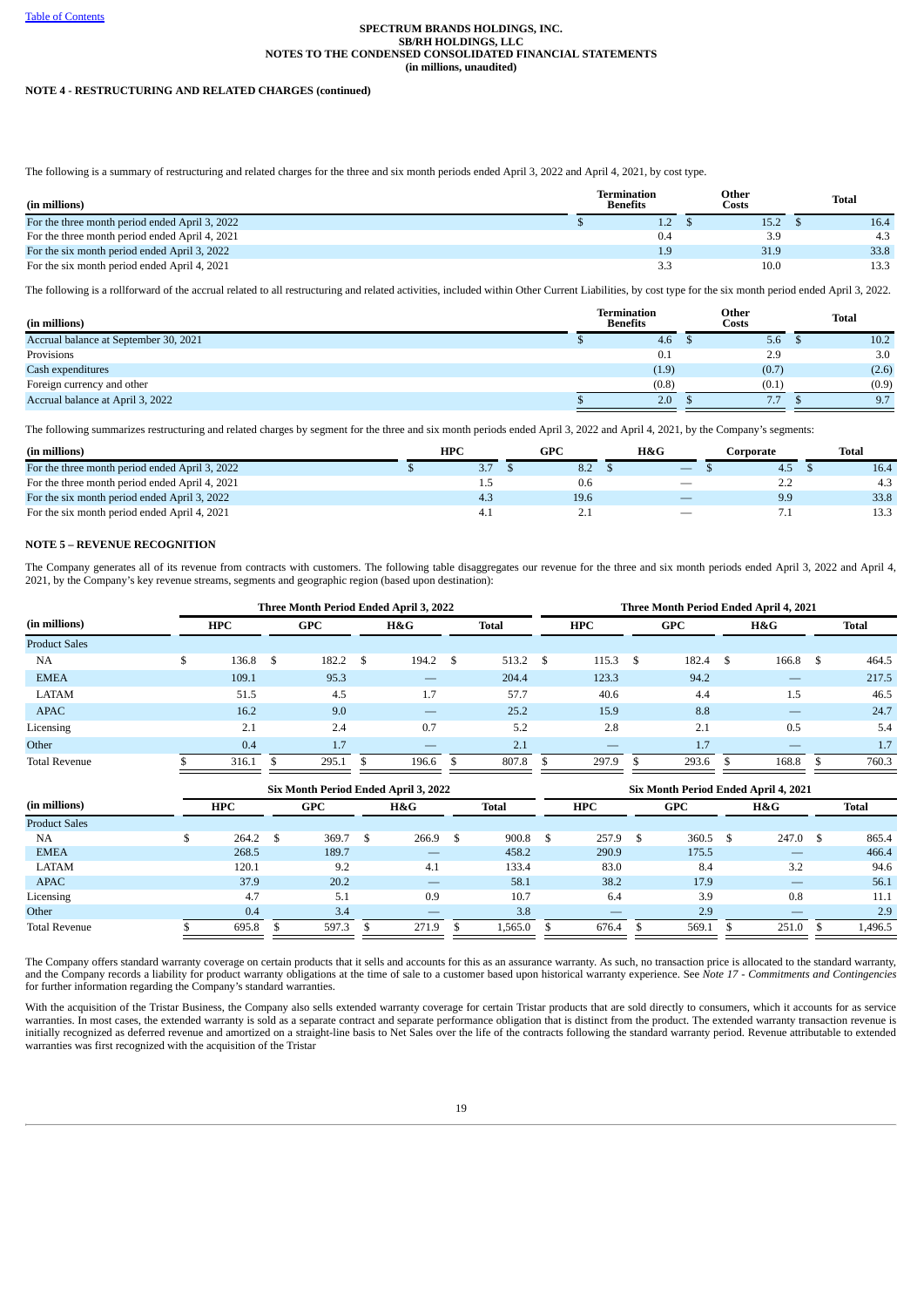# **NOTE 5 – REVENUE RECOGNITION (continued)**

Business on February 18, 2022. See *Note 3 - Acquisitions* for more details. As of April 3, 2022, the Company had \$1.3 million service warranty revenue deferred and included in Other Current Liabilities on the Condensed Consolidated Statements of Financial Position.

The Company has a broad range of customers including many large mass retail customers. During the three month periods ended April 3, 2022 and April 4, 2021, there were two large retail customers each exceeding 10% of consolidated Net Sales and representing 33.3% and 32.2% of consolidated Net Sales, respectively. During the six month periods ended April 3, 2022 and April 4, 2021, there were two large retail customers each exceeding 10% of consolidated Net Sales and representing 33.1% and 33.0% of consolidated Net Sales, respectively.

A significant portion of our product sales from our HPC segment, primarily in the NA and LATAM regions, are subject to the continued use and access to the Black and Decker® brand (B&D) through a license agreement with Stanley Black and Decker. The license agreement was recently renewed through June 30, 2025, including a sell-off period from April 1, 2025 to June 30, 2025 whereby the Company can continue to sell and distribute but no longer produce products subject to the License Agreement. Net sales from B&D product sales consist of \$98.0 million and \$93.7 million for the three month periods ended April 3, 2022 and April 4, 2021, respectively. Net sales from B&D product sales consist of \$229.8 million and \$205.3 million for the six month periods ended April 3, 2022 and April 4, 2021, respectively. All other significant brands and tradenames used in the Company's commercial operations are directly owned and not subject to further restrictions.

In the normal course of business, the Company may allow customers to return product or take credit for product returns per the provisions in a sale agreement. Estimated product returns are recorded as a reduction in reported revenues at the time of sale based upon historical product return experience, adjusted for known trends, to arrive at the amount of consideration expected to be received. The allowance for product returns as of April 3, 2022, and September 30, 2021 was \$21.1 million and \$11.8 million, respectively. The increase in allowance for product returns balance is due to the acquisition of the Tristar Business. See *Note 3 - Acquisitions* for further discussion on the Tristar Business acquisition.

# **NOTE 6 – RECEIVABLES AND CONCENTRATION OF CREDIT RISK**

The allowance for uncollectible receivables as of April 3, 2022 and September 30, 2021 was \$10.3 million and \$6.7 million, respectively. The Company has a broad range of customers including many large mass retail customers. As of April 3, 2022 and September 30, 2021 there was one large retail customers exceeding 10% of consolidated Net Trade Receivables and representing 14.4% and 14.7%, respectively, of consolidated Net Trade Receivables.

# **NOTE 7 – INVENTORIES**

#### Inventories consist of the following:

| (in millions)   | <b>April 3, 2022</b> | <b>September 30, 2021</b> |  |
|-----------------|----------------------|---------------------------|--|
| Raw materials   | 83.1                 | 66.1                      |  |
| Work-in-process | 9.8                  | 8.3                       |  |
| Finished goods  | 707.7                | 488.4                     |  |
|                 | 800.6                | 562.8                     |  |

# **NOTE 8 – PROPERTY, PLANT AND EQUIPMENT**

Property, plant and equipment consist of the following:

| (in millions)                      | <b>April 3, 2022</b> | September 30, 2021 |
|------------------------------------|----------------------|--------------------|
| Land, buildings and improvements   | 77.3                 | 83.5               |
| Machinery, equipment and other     | 385.9                | 383.0              |
| Finance leases                     | 145.0                | 146.1              |
| Construction in progress           | 39.7                 | 28.8               |
| Property, plant and equipment      | 647.9                | 641.4              |
| Accumulated depreciation           | (391.5)              | (381.2)            |
| Property, plant and equipment, net | 256.4                | 260.2              |

Depreciation expense from property, plant, and equipment for the three month periods ended April 3, 2022 and April 4, 2021 was \$12.2 million and \$13.4 million, respectively; and for the six month periods ended April 3, 2022 and April 4, 2021 was \$24.4 million and \$26.4 million, respectively.

# **NOTE 9 – GOODWILL AND INTANGIBLE ASSETS**

Goodwill consists of the following:

| (in millions)                         | <b>HPC</b>                     | GPC                             | H&G |       |  | <b>Total</b> |
|---------------------------------------|--------------------------------|---------------------------------|-----|-------|--|--------------|
| As of September 30, 2021              | $\qquad \qquad \longleftarrow$ | 524.6                           |     | 342.6 |  | 867.2        |
| Tristar Business acquisition (Note 3) | 103.7                          | $\hspace{0.1mm}-\hspace{0.1mm}$ |     | –     |  | 103.7        |
| Foreign currency impact               |                                | (3.9)                           |     | –     |  | (3.9)        |
| As of April 3, 2022                   | 103.7                          | 520.7                           |     | 342.6 |  | 967.0        |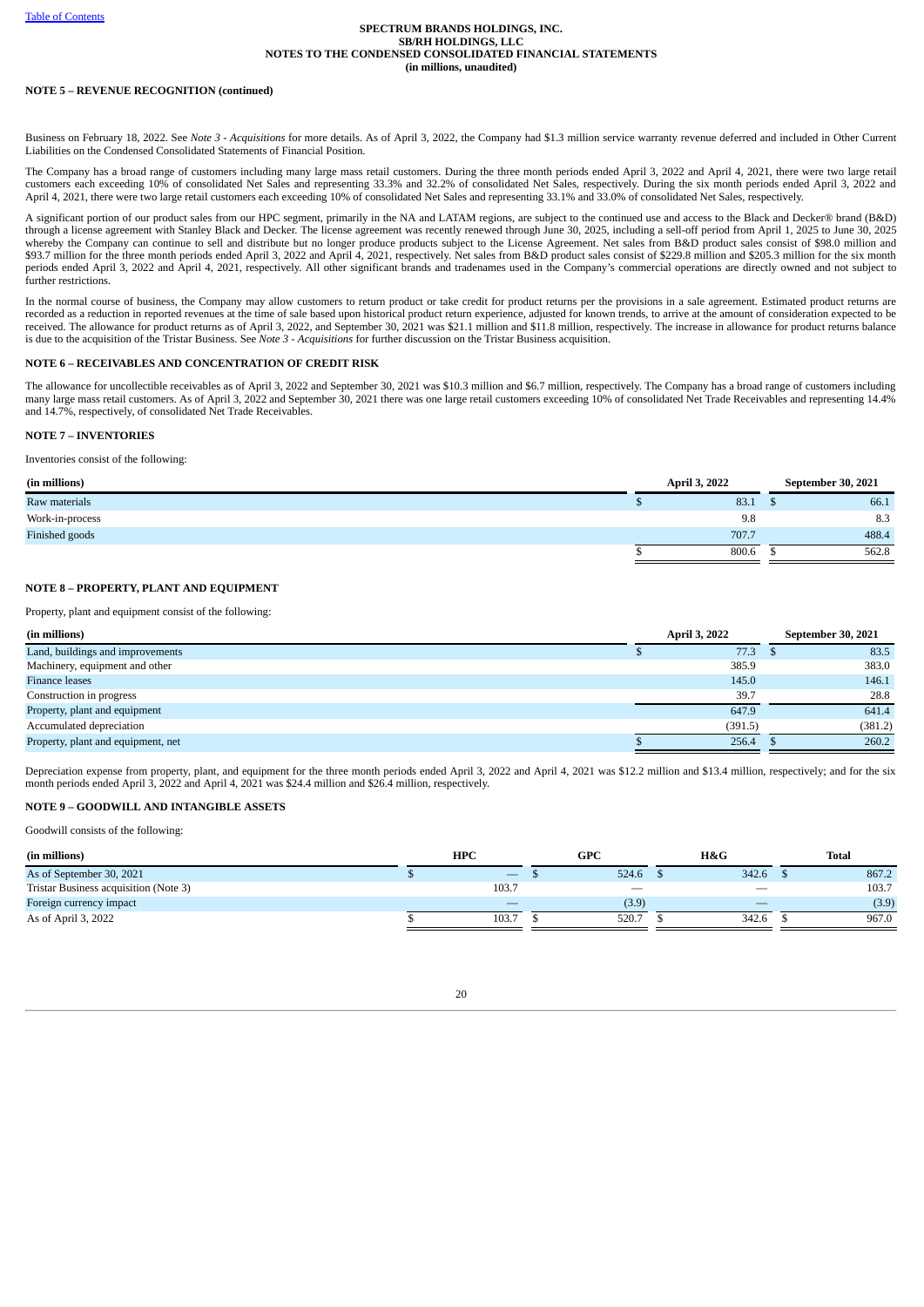# **NOTE 9 - GOODWILL AND INTANGIBLE ASSETS (continued)**

The carrying value of indefinite-lived intangibles and definite-lived intangibles assets subject to amortization and accumulated amortization are as follows:

|                                                 |                                 |   | <b>April 3, 2022</b>        |            |                                 |     | September 30, 2021          |         |
|-------------------------------------------------|---------------------------------|---|-----------------------------|------------|---------------------------------|-----|-----------------------------|---------|
| (in millions)                                   | <b>Gross Carrying</b><br>Amount |   | Accumulated<br>Amortization | <b>Net</b> | <b>Gross Carrying</b><br>Amount |     | Accumulated<br>Amortization | Net     |
| Amortizable Intangible Assets:                  |                                 |   |                             |            |                                 |     |                             |         |
| Customer relationships                          | 644.6                           | S | $(367.1)$ \$                | $277.5$ \$ | 619.6                           | - S | $(352.3)$ \$                | 267.3   |
| Technology assets                               | 75.3                            |   | (28.3)                      | 47.0       | 75.3                            |     | (25.8)                      | 49.5    |
| Tradenames                                      | 158.4                           |   | (149.0)                     | 9.4        | 158.4                           |     | (141.9)                     | 16.5    |
| Total Amortizable Intangible Assets             | 878.3                           |   | (544.4)                     | 333.9      | 853.3                           |     | (520.0)                     | 333.3   |
| Indefinite-lived Intangible Assets - Tradenames | 929.8                           |   | __                          | 929.8      | 870.8                           |     | __                          | 870.8   |
| <b>Total Intangible Assets</b>                  | 1,808.1                         |   | (544.4)                     | 1,263.7    | 1,724.1                         |     | (520.0)                     | 1.204.1 |

There were no triggering events and no impairments of goodwill and intangible assets identified during the three and six month periods ended April 3, 2022.

Amortization expense from the intangible assets for the three month periods ended April 3, 2022 and April 4, 2021 was \$13.5 million and \$16.8 million, respectively; and for the six month periods ended April 3, 2022 and April 4, 2021 was \$26.7 million and \$30.9 million, respectively. Excluding the impact of any future acquisitions, dispositions or changes in foreign currency, the Company estimates annual amortization expense of intangible assets for the next five fiscal years will be as follows:

| (in millions) | Amortization |  |  |
|---------------|--------------|--|--|
| 2022          | 50.2         |  |  |
| 2023          | 42.2         |  |  |
| 2024          | 42.2         |  |  |
| 2025<br>2026  | 40.1         |  |  |
|               | 38.5         |  |  |

# **NOTE 10 – DEBT**

Debt consists of the following:

|                                                          |     | April 3, 2022 | <b>September 30, 2021</b> |         |       |  |  |
|----------------------------------------------------------|-----|---------------|---------------------------|---------|-------|--|--|
| (in millions)                                            |     | Amount        | Rate                      | Amount  | Rate  |  |  |
| <b>Spectrum Brands Inc.</b>                              |     |               |                           |         |       |  |  |
| Revolver Facility, variable rate, expiring June 30, 2025 | \$. | 775.0         | $3.0\%$ \$                |         | $-$ % |  |  |
| Term Loan Facility, variable rate, due March 3, 2028     |     | 396.0         | 2.5%                      | 398.0   | 2.5 % |  |  |
| 5.75% Notes, due July 15, 2025                           |     | 450.0         | 5.8%                      | 450.0   | 5.8%  |  |  |
| 4.00% Notes, due October 1, 2026                         |     | 470.3         | 4.0 %                     | 492.9   | 4.0 % |  |  |
| 5.00% Notes, due October 1, 2029                         |     | 300.0         | 5.0%                      | 300.0   | 5.0 % |  |  |
| 5.50% Notes, due July 15, 2030                           |     | 300.0         | 5.5 %                     | 300.0   | 5.5 % |  |  |
| 3.875% Notes, due March 15, 2031                         |     | 500.0         | 3.9%                      | 500.0   | 3.9%  |  |  |
| Obligations under finance leases                         |     | 97.6          | 5.0 %                     | 101.9   | 4.9 % |  |  |
| Total Spectrum Brands, Inc. debt                         |     | 3,288.9       |                           | 2,542.8 |       |  |  |
| Unamortized discount on debt                             |     | (0.9)         |                           | (0.9)   |       |  |  |
| Debt issuance costs                                      |     | (39.6)        |                           | (35.6)  |       |  |  |
| Less current portion                                     |     | (12.1)        |                           | (12.0)  |       |  |  |
| Long-term debt, net of current portion                   |     | 3,236.3       |                           | 2,494.3 |       |  |  |

Borrowings from the initial revolver capacity of \$600 million under the Revolver Facility are subject to either adjusted London Inter-Bank Offered Rate ("LIBOR") plus margin ranging from 1.75% to 2.75% per annum, or base rate plus margin ranging from 0.75% to 1.75% per annum; and borrowings under the incremental revolver capacity of \$500 million, per the third amendment to the Credit Agreement discussed below, are subject to Secured Overnight Financing Rate ("SOFR") plus margin ranging from 1.75% to 2.75% per annum or base rate plus margin ranging from 0.75% to 1.75%. The LIBOR borrowings are subject to a 0.75% LIBOR floor and the SOFR borrowings are subject to a 0.50% SOFR floor. Our Revolver Facility allows for the LIBOR rate to be phased out and replaced with the SOFR and therefore we do not anticipate a material impact by the expected upcoming LIBOR transition. As a result of borrowings and payments under the Revolver Facility, the Company had borrowing availability of \$308.4 million at April 3, 2022, net of outstanding letters of credit of \$16.6 million.

The Term Loan Facility is subject to a rate per annum equal to either (1) the LIBO Rate (as defined in the Credit Agreement), subject to a 0.50% floor, adjusted for statutory reserves, plus a margin of 2.00% per annum or (2) the Alternate Base Rate (As defined in the Credit Agreement), plus a margin of 1.00% per annum.

#### *Credit Agreement*

On December 10, 2021, the Company entered into the second amendment to the Amended and Restated Credit Agreement (the "Credit Agreement") dated as of June 30, 2020. The second amendment includes certain modified terms from the existing Credit Agreement to provide for an alternate rate of interest to the Eurocurrency Rate applicable to Revolving Loans and Letters of Credit in Euro and Pounds Sterling. Pursuant to the second amendment, Sterling Overnight Index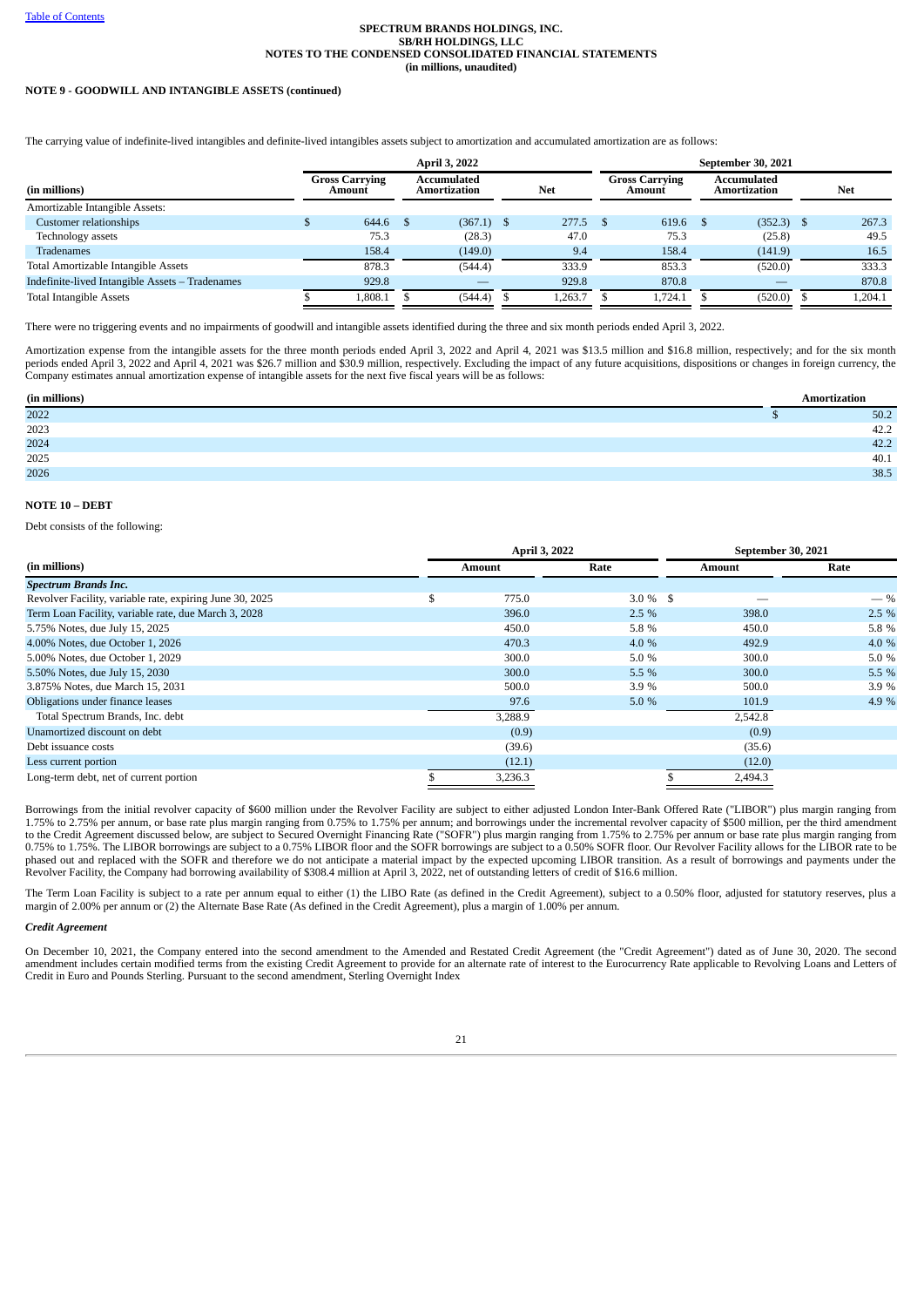# **NOTE 10 - DEBT (continued)**

Average ("SONIA") replaced LIBO Rate as a reference rate for Revolving Loans and Letters of Credit denominated in Pounds Sterling and Euro Interbank Offered Rate ("EURIBOR") replaced LIBO Rate as a reference rate for Revolving Loans and Letters of Credit denominated in Euro. The Company currently has no borrowing under the Revolver Facility denominated in Euro or Pounds Sterling.

On February 3, 2022, the Company entered into a third amendment to the Credit Agreement. The third amendment provides for incremental capacity on the Revolver Facility of \$500 million that was used to support the acquisition of the Tristar Business and the continuing operations and working capital requirements of the Company. See *Note 3 - Acquisitions* for further discussion on the Tristar Business acquisition. Borrowings under the incremental capacity are subject to the same terms and conditions of the existing Revolver Facility, with a maturity date of June 30, 2025, other than a difference in borrowing rate which is subject to SOFR plus margin ranging from 1.75% to 2.75%, or base rate plus margin ranging from 0.75% to 1.75% per annum, with an increase by 25 basis points 270 days after the effective date of the third amendment and an additional 25 basis points on each 90 day anniversary of such date. The SOFR is subject to a 0.50% floor. The Company incurred \$7.1 million in connection with the third amendment, which have been capitalized as debt issuance costs and will be amortized over the remaining term of the Credit Agreement.

## **NOTE 11 – DERIVATIVES**

Derivative financial instruments are used by the Company principally in the management of its foreign currency exchange rates. The Company does not hold or issue derivative financial instruments for trading purposes.

## *Cash Flow Hedges*

The Company periodically enters into forward foreign exchange contracts to hedge a portion of the risk from forecasted foreign currency denominated third party and intercompany sales or payments. These obligations generally require the Company to exchange foreign currencies for U.S. Dollars, Euros, Pound Sterling, Canadian Dollars, Australian Dollars, or Japanese Yen. These foreign exchange contracts are cash flow hedges of fluctuating foreign exchange related to inventory purchases or the sale of product. Until the purchase or sale is recognized, the fair value of the related hedge is recorded in Accumulated Other Comprehensive Income ("AOCI") and as a derivative hedge asset or liability, as applicable. At the time the sale or purchase is recognized, the fair value of the related hedge is reclassified as an adjustment to purchase price variance in Cost of Goods Sold or Net Sales on the Condensed Consolidated Statements of Income. At April 3, 2022, the Company had a series of foreign exchange derivative contracts outstanding through September 29, 2023. The derivative net gain estimated to be reclassified from AOCI into earnings over the next 12 months is \$5.2 million, net of tax. At April 3, 2022 and September 30, 2021, the Company had foreign exchange derivative contracts designated as cash flow hedges with a notional value of \$276.7 million and \$279.9 million, respectively.

The following table summarizes the impact of designated cash flow hedges and the pre-tax gain (loss) recognized in the Condensed Consolidated Statements of Income for the three and six month periods ended April 3, 2022 and April 4, 2021, respectively:

|                                                 | <b>Gain in OCI</b>   |                    |                      | <b>Reclassified Gain (Loss) to Continuing Operations</b> |  |                                                          |  |                      |  |  |
|-------------------------------------------------|----------------------|--------------------|----------------------|----------------------------------------------------------|--|----------------------------------------------------------|--|----------------------|--|--|
| For the three month periods ended (in millions) | <b>April 3, 2022</b> |                    | <b>April 4, 2021</b> | <b>Line Item</b>                                         |  | <b>April 3, 2022</b>                                     |  | <b>April 4, 2021</b> |  |  |
| Foreign exchange contracts                      | 0.1                  |                    | 0.1                  | Net sales                                                |  |                                                          |  | 0.1                  |  |  |
| Foreign exchange contracts                      | 4.7                  |                    | 5.2                  | Cost of goods sold                                       |  | $1.5\,$                                                  |  | (3.2)                |  |  |
| <b>Total</b>                                    | 4.8                  |                    | 5.3                  |                                                          |  | $1.5\phantom{0}$                                         |  | (3.1)                |  |  |
|                                                 |                      | Gain (Loss) in OCI |                      |                                                          |  | <b>Reclassified Gain (Loss) to Continuing Operations</b> |  |                      |  |  |
| For the six month periods ended (in millions)   | <b>April 3, 2022</b> |                    |                      |                                                          |  |                                                          |  |                      |  |  |
|                                                 |                      |                    | <b>April 4, 2021</b> | <b>Line Item</b>                                         |  | <b>April 3, 2022</b>                                     |  | <b>April 4, 2021</b> |  |  |
| Foreign exchange contracts                      | 0.1                  |                    | 0.1                  | Net sales                                                |  |                                                          |  |                      |  |  |
| Foreign exchange contracts                      | 3.9                  |                    | (8.1)                | Cost of goods sold                                       |  | 3.6                                                      |  | (5.8)                |  |  |
| Total                                           | 4.0                  |                    | (8.0)                |                                                          |  | 3.6                                                      |  | (5.8)                |  |  |

## *Derivative Contracts Not Designated as Hedges for Accounting Purposes*

The Company periodically enters into foreign exchange forward contracts to economically hedge a portion of the risk from third party and intercompany payments resulting from existing obligations. These obligations generally require the Company to exchange foreign currencies for U.S. Dollars, Canadian Dollars, Euros, Pounds Sterling, Australian Dollars, Polish Zlotys, Mexican Pesos, or Japanese Yen, among others. These foreign exchange contracts are fair value hedges of a related liability or asset recorded in the accompanying Condensed Consolidated Statements of Financial Position. The gain or gain on the derivative hedge contracts is recorded in earnings as an offset to the change in value of the related liability or asset at each period end. At April 3, 2022, the Company had a series of forward exchange contracts outstanding through July 20, 2022. At April 3, 2022 and September 30, 2021, the Company had \$109.8 million and \$198.4 million, respectively, of notional value of such foreign exchange derivative contracts outstanding.

The following summarizes the impact of derivative instruments on the accompanying Condensed Consolidated Statements of Income for the three and six month periods ended April 3, 2022 and April 4, 2021, pre-tax:

|                            |                                      | Three Month Periods Ended |                    | <b>Six Month Periods Ended</b> |               |  |               |  |  |
|----------------------------|--------------------------------------|---------------------------|--------------------|--------------------------------|---------------|--|---------------|--|--|
| (in millions)              | Line Item                            | April 3, 2022             | 4, 2021<br>April 4 |                                | April 3, 2022 |  | April 4, 2021 |  |  |
| Foreign exchange contracts | Other non-operating expense (income) | 0.2                       | (4.6)              |                                | (0.9)         |  | (8.5)         |  |  |

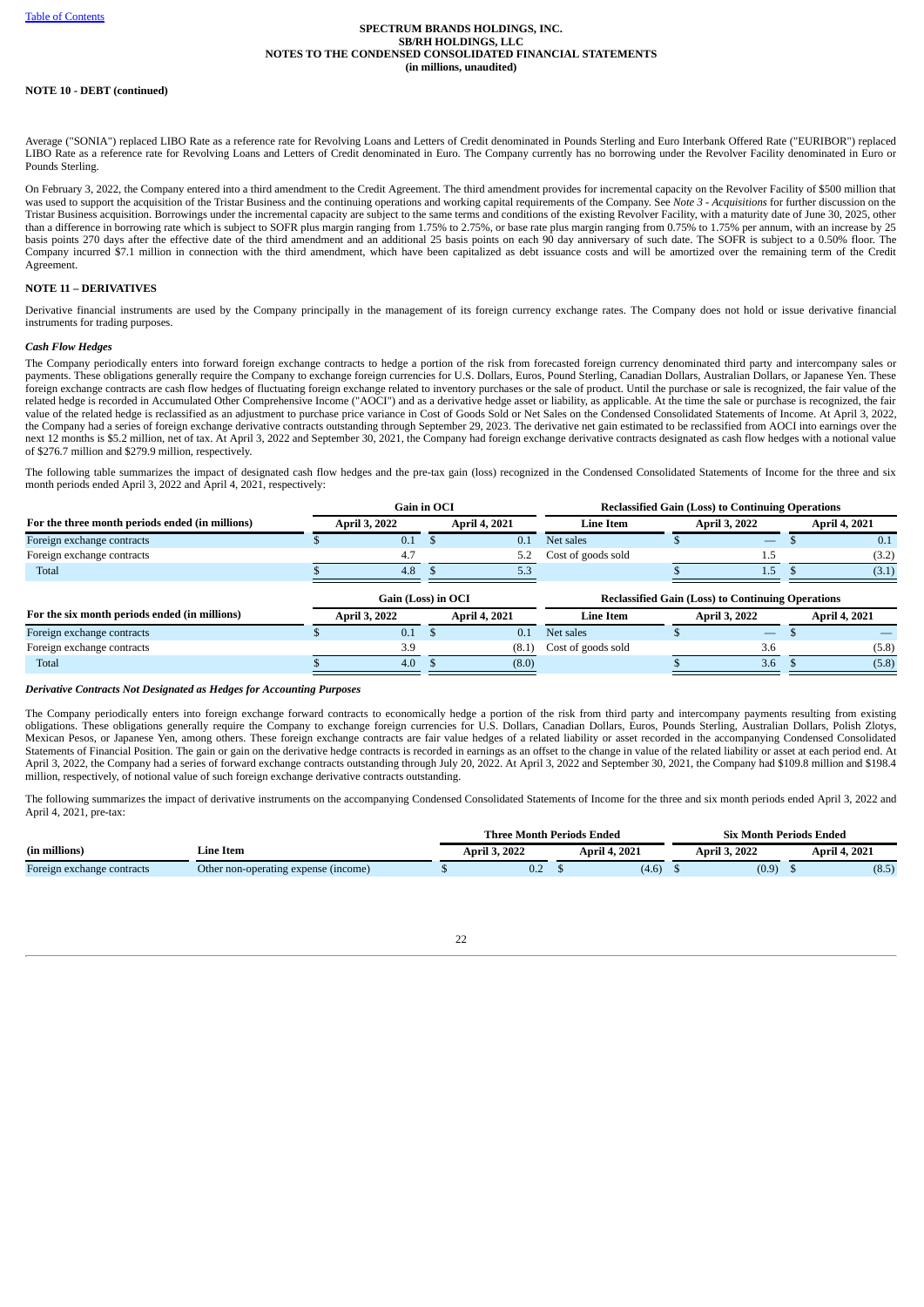# **NOTE 11 – DERIVATIVES (continued)**

# *Fair Value of Derivative Instruments*

The fair value of the Company's outstanding derivative contracts recorded in the Condensed Consolidated Statements of Financial Position is as follows:

| (in millions)                                        | <b>Line Item</b>            | <b>April 3, 2022</b> |     | September 30, 2021 |     |
|------------------------------------------------------|-----------------------------|----------------------|-----|--------------------|-----|
| <b>Derivative Assets</b>                             |                             |                      |     |                    |     |
| Foreign exchange contracts – designated as hedge     | Other receivables           |                      | 7.4 |                    | 5.2 |
| Foreign exchange contracts – designated as hedge     | Deferred charges and other  |                      | 0.1 |                    | 0.9 |
| Foreign exchange contracts - not designated as hedge | Other receivables           |                      | 0.5 |                    | 0.7 |
| <b>Total Derivative Assets</b>                       |                             |                      | 8.0 |                    | 6.8 |
| <b>Derivative Liabilities</b>                        |                             |                      |     |                    |     |
| Foreign exchange contracts – designated as hedge     | Accounts payable            |                      | 0.4 |                    | 0.1 |
| Foreign exchange contracts – designated as hedge     | Other long term liabilities |                      | 0.1 |                    |     |
| Foreign exchange contracts – not designated as hedge | Accounts payable            |                      | 1.2 |                    | 2.4 |
| <b>Total Derivative Liabilities</b>                  |                             |                      |     |                    | 2.5 |

The Company is exposed to the risk of default by the counterparties with which it transacts and generally does not require collateral or other security to support financial instruments subject to credit risk. The Company monitors counterparty credit risk on an individual basis by periodically assessing each counterparty's credit rating exposure. The maximum loss due to credit risk equals the fair value of the gross asset derivatives that are concentrated with certain domestic and foreign financial institution counterparties. The Company considers these exposures when measuring its credit reserve on its derivative assets, which were not significant as of April 3, 2022.

The Company's standard contracts do not contain credit risk related contingent features whereby the Company would be required to post additional cash collateral because of a credit event. However, the Company is typically required to post collateral in the normal course of business to offset its liability positions. As of April 3, 2022, and September 30, 2021, there was no cash collateral outstanding and no posted standby letters of credit related to such liability positions.

# *Net Investment Hedge*

SBI has €425.0 million aggregate principle amount of 4.00% Notes designated as a non-derivative economic hedge, or net investment hedge, of the translation of the Company's net investments in Euro denominated subsidiaries at the time of issuance. The hedge effectiveness is measured on the beginning balance of the net investment and re-designated every three months. Any gains and losses attributable to the translation of the Euro denominated debt designated as net investment hedge are recognized as a component of foreign currency translation within AOCI, and gains and losses attributable to the translation of the undesignated portion are recognized as foreign currency translation gains or losses within Other Non-Operating Expense (Income). As of April 3, 2022, the full principal amount was designated as a net investment hedge and considered fully effective. The following summarizes the gain (loss) from the net investment hedge recognized in Other Comprehensive Income for the three and six month periods ended April 3, 2022 and April 4, 2021, pre-tax:

|                                  |                      | <b>Three Month Periods Ended</b> | Six Month Periods Ended               |       |  |  |  |
|----------------------------------|----------------------|----------------------------------|---------------------------------------|-------|--|--|--|
| Gain (loss) in OCI (in millions) | <b>April 3, 2022</b> | <b>April 4, 2021</b>             | <b>April 4, 2021</b><br>April 3, 2022 |       |  |  |  |
| Net investment hedge             | 11 ∩<br>11.J         | $\Omega$<br>20.1                 | $\Omega$<br>----                      | (1.4) |  |  |  |

Net gains or losses from the net investment hedge are reclassified from AOCI into earnings upon a liquidation event or deconsolidation of Euro denominated subsidiaries.

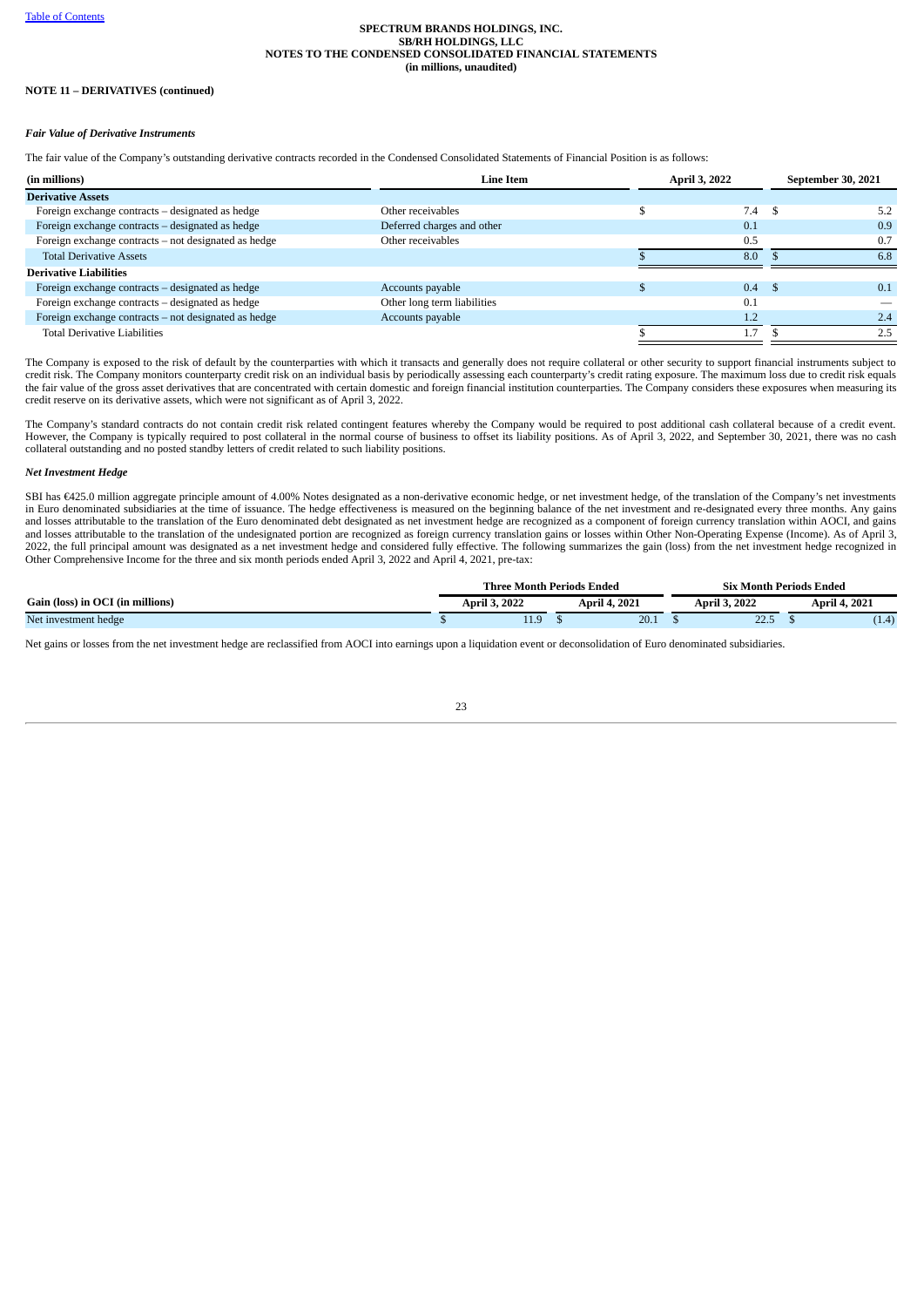# **NOTE 12 – FAIR VALUE OF FINANCIAL INSTRUMENTS**

The Company has not changed the valuation techniques used in measuring the fair value of any financial assets and liabilities during the year. The carrying value and estimated fair value of financial and derivative instruments as of April 3, 2022 and September 30, 2021 according to the fair value hierarchy are as follows:

| April 3, 2022            |  |         |  |         |  |                                 |                   |                    | September 30, 2021              |                | Carrving<br>Amount             |                   |  |         |  |  |
|--------------------------|--|---------|--|---------|--|---------------------------------|-------------------|--------------------|---------------------------------|----------------|--------------------------------|-------------------|--|---------|--|--|
| (in millions)            |  | Level 1 |  | Level 2 |  | Level 3                         | <b>Fair Value</b> | Carrying<br>Amount | ∟evel 1                         | <b>Level 2</b> | <b>Level 3</b>                 | <b>Fair Value</b> |  |         |  |  |
| <b>Derivative Assets</b> |  |         |  | 8.0     |  | $\hspace{0.1mm}-\hspace{0.1mm}$ | 8.0               | 8.0                | $\hspace{0.1mm}-\hspace{0.1mm}$ | 6.8            | $\qquad \qquad \longleftarrow$ | 6.8               |  | 6.8     |  |  |
| Derivative Liabilities   |  |         |  | $\pm$ . |  | $\hspace{0.1mm}-\hspace{0.1mm}$ | .                 | $\pm$ .            | $\hspace{0.1mm}-\hspace{0.1mm}$ | 2.5            |                                | 2.5               |  | 2.5     |  |  |
| Debt                     |  |         |  | 3,198.4 |  | $\hspace{0.1mm}-\hspace{0.1mm}$ | 3,198.4           | 3,248.4            | $\hspace{0.1mm}-\hspace{0.1mm}$ | 2,628.2        |                                | 2.628.2           |  | 2,506.3 |  |  |

The fair value measurements of the Company's debt represent non-active market exchanged traded securities which are valued at quoted input prices that are directly observable or indirectly observable through corroboration with observable market data. See Note 10 - Debt for additional detail on outstanding debt of SBH and SB/RH. See Note 11 - Derivatives for additional detail on derivative assets and liabilities.

The carrying value of cash and cash equivalents, receivables, accounts payable and short term debt approximate fair value based on the short-term nature of these assets and liabilities. Goodwill, intangible assets and other long-lived assets are tested annually or more frequently if an event occurs that indicates an impairment loss may have been incurred using fair value measurements with unobservable inputs (Level 3).

During the three month period ended January 3, 2021, the Company held equity investments in Energizer common stock valued at quoted market prices, recognizing unrealized income from changes in fair value and realized income from the sale of its investment, plus dividend income on the Condensed Consolidated Statements of Income. The Company sold its remaining investment in Energizer common stock in January 2021.

The following is a summary of income recognized as a component of Other Non-Operating Income in the Company's Condensed Consolidated Statements of Income:

|                                          | <b>Three Month Period Ended</b> |     |  | Six Month Period Ended |
|------------------------------------------|---------------------------------|-----|--|------------------------|
| (in millions)                            | <b>April 4, 2021</b>            |     |  | <b>April 4, 2021</b>   |
| Realized gain on equity investments sold |                                 | 0.9 |  | 6.9                    |
| Dividend income from equity investments  |                                 |     |  | 0.2                    |
| Gain from equity investments             |                                 | 0.9 |  |                        |

# **NOTE 13 – SHAREHOLDERS' EQUITY**

# *Share Repurchases*

The Company has a share repurchase program that is executed through purchases made from time to time either in the open market or otherwise. On May 4, 2021, the Board of Directors approved a \$1 billion common stock repurchase program and terminated the previously approved share repurchase program. The authorization is effective for 36 months. As part of our share repurchase programs, the Company purchased treasury shares in open market purchases at market fair value, private purchases from Company employees, significant shareholders or beneficial interest owners at fair value.

The following summarizes the activity of common stock repurchases for the three and six month periods ended April 3, 2022 and April 4, 2021:

|                                                                         |                                    | April 3, 2022                        |        | <b>April 4, 2021</b>                             |                                      |  |        |  |  |
|-------------------------------------------------------------------------|------------------------------------|--------------------------------------|--------|--------------------------------------------------|--------------------------------------|--|--------|--|--|
| <b>Three Month Periods Ended</b><br>(in millions except per share data) | Number of<br>Shares<br>Repurchased | Average<br>Price<br><b>Per Share</b> | Amount | Number of<br><b>Shares</b><br><b>Repurchased</b> | Average<br>Price<br><b>Per Share</b> |  | Amount |  |  |
| Open Market Purchases                                                   | 0.2                                | 96.90                                | 24.0   |                                                  |                                      |  |        |  |  |

|                                                                |                                    | <b>April 3, 2022</b>                 |        |                                           | <b>April 4, 2021</b>                 |  |        |  |
|----------------------------------------------------------------|------------------------------------|--------------------------------------|--------|-------------------------------------------|--------------------------------------|--|--------|--|
| Six Month Periods Ended<br>(in millions except per share data) | Number of<br>Shares<br>Repurchased | Average<br>Price<br><b>Per Share</b> | Amount | Number of<br><b>Shares</b><br>Repurchased | Average<br>Price<br><b>Per Share</b> |  | Amount |  |
| <b>Open Market Purchases</b>                                   | 1.3                                | 97.34                                | 134.0  | $\qquad \qquad \longleftarrow$            | $\qquad \qquad \longleftarrow$       |  |        |  |
| Private Purchases                                              |                                    |                                      |        | 0.6                                       | 65.27                                |  | 42.3   |  |
| <b>Total Purchases</b>                                         | 1.3                                | 97.34                                | 134.0  | 0.6                                       | 65.27                                |  | 42.3   |  |

During the fourth quarter ended September 30, 2021, SBH entered into a \$150.0 million rule 10b5-1 repurchase plan to facilitate daily market share repurchases through September 16, 2022, until the cap is reached or until the plan is terminated. The Company completed share repurchases of \$150.0 million under the rule 10b5-1 repurchase plan during the three month period ended April 3, 2022.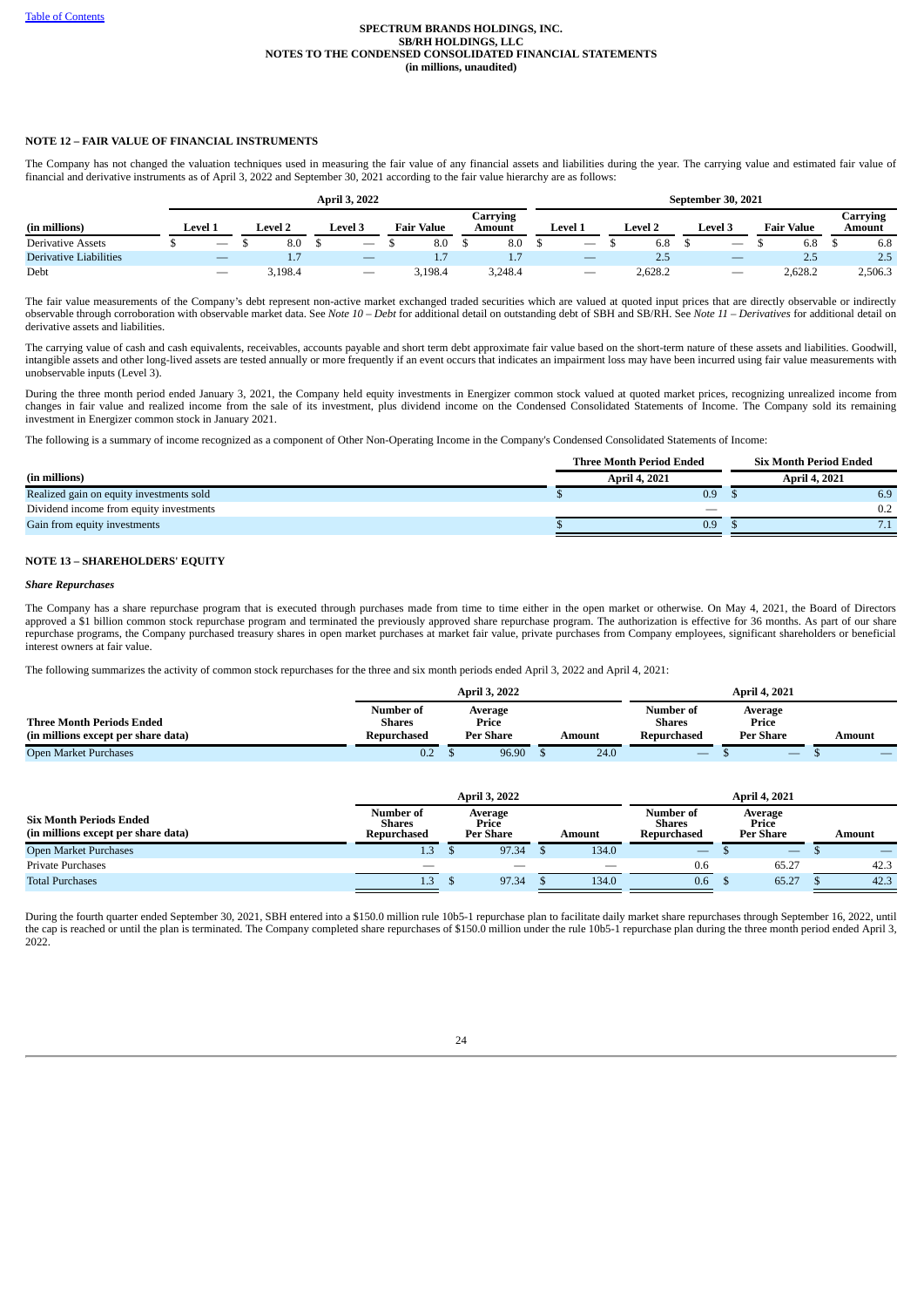# **NOTE 14 – SHARE BASED COMPENSATION**

The following is a summary of share based compensation expense for the three and six month periods ended April 3, 2022 and April 4, 2021 for SBH and SB/RH, respectively.

|               | <b>Three Month Periods Ended</b> |  |                      |  | <b>Six Month Periods Ended</b> |  |                                |  |               |  |
|---------------|----------------------------------|--|----------------------|--|--------------------------------|--|--------------------------------|--|---------------|--|
| (in millions) | <b>April 3, 2022</b>             |  | <b>April 4, 2021</b> |  |                                |  | 13, 2022<br>April <sup>2</sup> |  | April 4, 2021 |  |
| <b>SBH</b>    | $\sim$ $\sim$<br>6.6             |  | $\sim$ $\sim$<br>.   |  | 10n<br>12.2                    |  | 127<br><b>10.</b>              |  |               |  |
| SB/RH         | 6.2                              |  | 6.8                  |  | 11.8                           |  | 121<br>10. L                   |  |               |  |

The Company recognizes share based compensation expense from the issuance of Restricted Stock Units ("RSUs"), primarily under its Long-Term Incentive Plan ("LTIP"), based on the fair value of the awards, as determined by the market price of the Company's shares of common stock on the designated grant date and recognized on a straight-line basis over the requisite service period of the awards. RSUs granted under the LTIP include time-based grants and performance based grants. Time-based RSU awards provide for either three year cliff vesting or graded vesting depending upon the vesting conditions and forfeitures provided by the grant. Performance-based RSU awards that are dependent upon achieving specified financial metrics (adjusted EBITDA, return on adjusted equity, and/or adjusted free cash flow) by the end of the three year vesting period. Additionally, the Company regularly issues individual RSU awards under its equity plan to its Board members and individual employees for recognition, incentive, or retention purposes, when needed, which are primarily conditional upon time-based service conditions, valued based on the fair value of the awards as determined by the market price of the Company's share of common stock on the designated grant price date and recognized as a component of share-based compensation on a straight-line basis over the requisite service period of the award. The Company regularly issues annual grants under its LTIP during the first quarter of the fiscal year. The following is a summary of RSU grants issued during the six month period ended April 3, 2022:

|                                      |              |      | <b>SBH</b>                                                    |                                          |              |                                                               |       |      |                                   |
|--------------------------------------|--------------|------|---------------------------------------------------------------|------------------------------------------|--------------|---------------------------------------------------------------|-------|------|-----------------------------------|
| (in millions, except per share data) | <b>Units</b> |      | Weighted<br>Average<br><b>Grant Date</b><br><b>Fair Value</b> | Fair<br>Value<br>at Grant<br><b>Date</b> | <b>Units</b> | Weighted<br>Average<br><b>Grant Date</b><br><b>Fair Value</b> |       |      | Fair<br>Value<br>at Grant<br>Date |
| Time-based grants                    |              |      |                                                               |                                          |              |                                                               |       |      |                                   |
| Vesting in less than 12 months       | 0.03         | - \$ | 96.83                                                         | 3.1                                      | 0.02         | - \$                                                          | 96.74 | - \$ | 2.0                               |
| Vesting in more than 12 months       | 0.08         |      | 96.87                                                         | 7.7                                      | 0.08         |                                                               | 96.80 |      | 7.7                               |
| Total time-based grants              | 0.11         |      | 96.86                                                         | 10.8                                     | 0.10         |                                                               | 96.79 |      | 9.7                               |
| Performance-based grants             | 0.17         | - \$ | 96.95                                                         | 16.7                                     | 0.17         |                                                               | 96.95 |      | 16.7                              |
| Total grants                         | 0.28         |      | 96.91                                                         | 27.5                                     | 0.27         |                                                               | 96.89 |      | 26.4                              |
|                                      |              |      |                                                               |                                          |              |                                                               |       |      |                                   |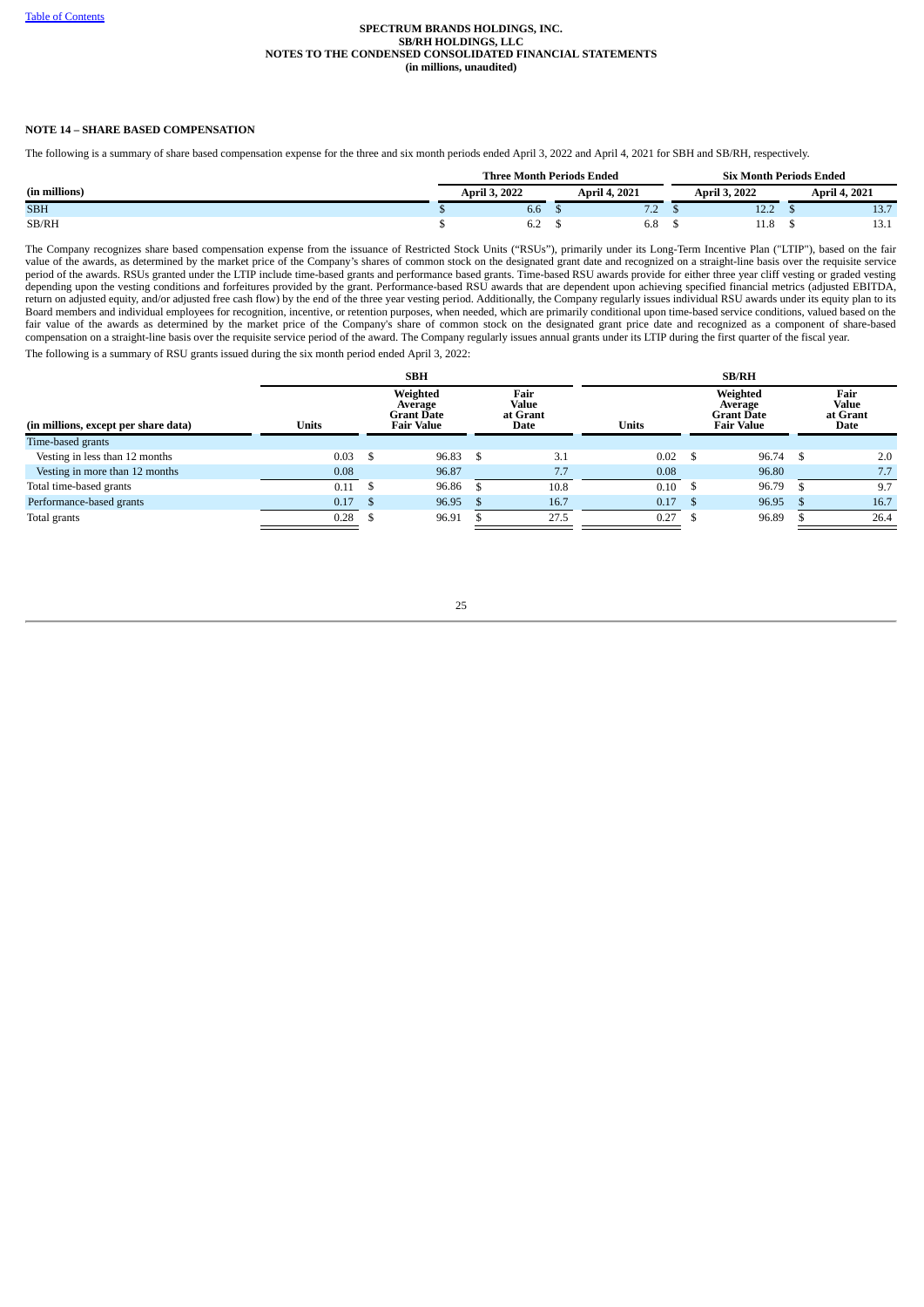# **NOTE 15 – ACCUMULATED OTHER COMPREHENSIVE INCOME**

The change in the components of accumulated other comprehensive income (loss), net of taxes, for the six month periods ended April 3, 2022 and April 4, 2021 was as follows:

| (in millions)                                                                                             |  | <b>Foreign Currency</b><br><b>Translation</b> |      | <b>Derivative</b><br><b>Instruments</b> |  | <b>Defined Benefit</b><br>Pension |    | Total   |
|-----------------------------------------------------------------------------------------------------------|--|-----------------------------------------------|------|-----------------------------------------|--|-----------------------------------|----|---------|
| <b>Balance at September 30, 2021</b>                                                                      |  | (194.8)                                       | - \$ | 6.4                                     |  | (46.9)                            | -S | (235.3) |
| Other comprehensive income before reclassification                                                        |  | 6.8                                           |      | 1.2                                     |  | 0.6                               |    | 8.6     |
| Net reclassification for (gain) loss to income from continuing operations                                 |  |                                               |      | (2.1)                                   |  | 1.0                               |    | (1.1)   |
| Net reclassification for gain to income from discontinued operations                                      |  |                                               |      | (0.5)                                   |  |                                   |    | (0.5)   |
| Other comprehensive income (loss) before tax                                                              |  | 6.8                                           |      | (1.4)                                   |  | 1.6                               |    | 7.0     |
| Deferred tax effect                                                                                       |  | (4.5)                                         |      | 4.5                                     |  | (2.9)                             |    | (2.9)   |
| Other comprehensive income (loss), net of tax                                                             |  | 2.3                                           |      | 3.1                                     |  | (1.3)                             |    | 4.1     |
| Less: other comprehensive income from discontinued operations attributable to non-controlling<br>interest |  | 0.1                                           |      |                                         |  |                                   |    | 0.1     |
| Other comprehensive income (loss) attributable to controlling interest                                    |  | 2.2                                           |      | 3.1                                     |  | (1.3)                             |    | 4.0     |
| <b>Balance at January 2, 2022</b>                                                                         |  | (192.6)                                       |      | 9.5                                     |  | (48.2)                            |    | (231.3) |
| Other comprehensive (loss) income before reclassification                                                 |  | (1.6)                                         |      | 6.4                                     |  | 1.0                               |    | 5.8     |
| Net reclassification for (gain) loss to income from continuing operations                                 |  |                                               |      | (1.5)                                   |  | 1.0                               |    | (0.5)   |
| Net reclassification for gain to income from discontinued operations                                      |  |                                               |      | (0.7)                                   |  |                                   |    | (0.7)   |
| Other comprehensive (loss) income before tax                                                              |  | (1.6)                                         |      | 4.2                                     |  | 2.0                               |    | 4.6     |
| Deferred tax effect                                                                                       |  | (3.1)                                         |      | (1.0)                                   |  | (0.6)                             |    | (4.7)   |
| Other comprehensive (loss) income, net of tax                                                             |  | (4.7)                                         |      | 3.2                                     |  | 1.4                               |    | (0.1)   |
| Less: other comprehensive loss from continuing operations attributable to non-controlling interest        |  | (0.1)                                         |      |                                         |  |                                   |    | (0.1)   |
| Other comprehensive (loss) income attributable to controlling interest                                    |  | (4.6)                                         |      | 3.2                                     |  | 1.4                               |    |         |
| <b>Balance at April 3, 2022</b>                                                                           |  | (197.2)                                       | - \$ | 12.7                                    |  | (46.8)                            | S  | (231.3) |

| (in millions)                                                                                             | <b>Foreign Currency</b><br>Translation | <b>Derivative</b><br>Instruments | <b>Defined Benefit</b><br>Pension | Total           |
|-----------------------------------------------------------------------------------------------------------|----------------------------------------|----------------------------------|-----------------------------------|-----------------|
| <b>Balance at September 30, 2020</b>                                                                      | $(226.6)$ \$                           | 3.6                              | (61.7)<br>\$                      | - \$<br>(284.7) |
| Other comprehensive income (loss) income before reclassification                                          | 19.4                                   | (12.4)                           | (2.2)                             | 4.8             |
| Net reclassification for loss to income from continuing operations                                        |                                        | 2.6                              | 1.1                               | 3.7             |
| Net reclassification for loss to income from discontinued operations                                      |                                        | 0.1                              |                                   | 0.1             |
| Other comprehensive income (loss) before tax                                                              | 19.4                                   | (9.7)                            | (1.1)                             | 8.6             |
| Deferred tax effect                                                                                       | 5.3                                    | 2.5                              | 0.2                               | 8.0             |
| Other comprehensive income (loss), net of tax                                                             | 24.7                                   | (7.2)                            | (0.9)                             | 16.6            |
| Less: other comprehensive income from continuing operations attributable to non-controlling<br>interest   | 0.1                                    |                                  |                                   | 0.1             |
| Less: other comprehensive income from discontinued operations attributable to non-controlling<br>interest | 0.3                                    |                                  |                                   | 0.3             |
| Other comprehensive income (loss) attributable to controlling interest                                    | 24.3                                   | (7.2)                            | (0.9)                             | 16.2            |
| <b>Balance at January 3, 2021</b>                                                                         | (202.3)                                | (3.6)                            | (62.6)                            | (268.5)         |
| Other comprehensive income before reclassification                                                        | 22.2                                   | 5.8                              | 0.9                               | 28.9            |
| Net reclassification for loss to income from continuing operations                                        |                                        | 3.1                              | 1.1                               | 4.2             |
| Net reclassification for gain to income from discontinued operations                                      |                                        | (0.1)                            |                                   | (0.1)           |
| Other comprehensive income before tax                                                                     | 22.2                                   | 8.8                              | 2.0                               | 33.0            |
| Deferred tax effect                                                                                       | (5.0)                                  | (2.4)                            | (0.6)                             | (8.0)           |
| Other comprehensive income, net of tax                                                                    | 17.2                                   | 6.4                              | 1.4                               | 25.0            |
| Less: other comprehensive loss from continuing operations attributable to non-controlling interest        | (0.1)                                  | $\overline{\phantom{a}}$         |                                   | (0.1)           |
| Other comprehensive income attributable to controlling interest                                           | 17.3                                   | 6.4                              | 1.4                               | 25.1            |
| <b>Balance at April 4, 2021</b>                                                                           | (185.0)                                | 2.8                              | (61.2)<br>S                       | (243.4)<br>S    |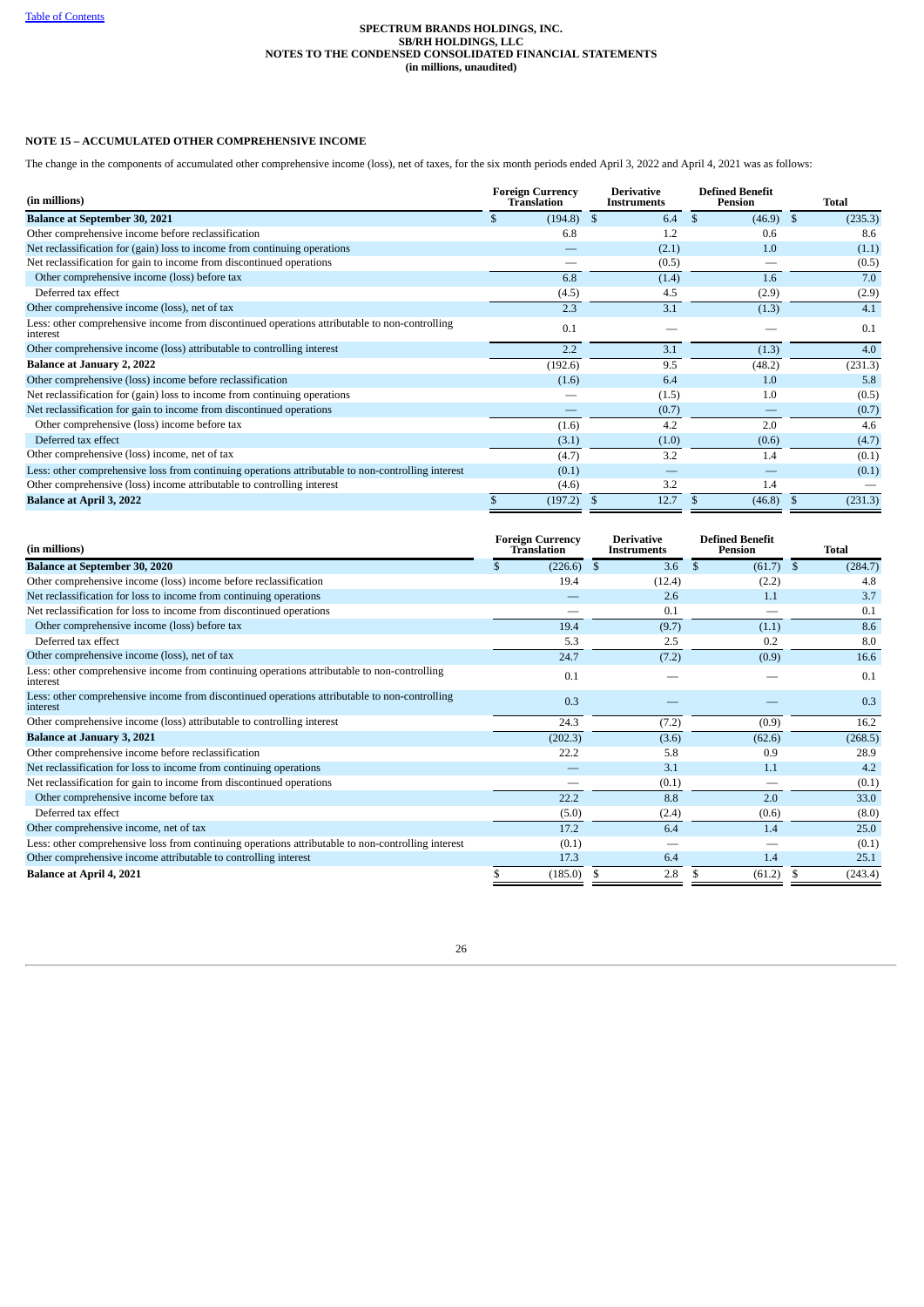# **NOTE 16 – INCOME TAXES**

The effective tax rate for the three and six month periods ended April 3, 2022 and April 4, 2021 was as follows:

|                    | Three Month Periods Ended |               | Six Month Periods Ended |            |  |  |  |
|--------------------|---------------------------|---------------|-------------------------|------------|--|--|--|
| Effective tax rate | <b>April 3, 2022</b>      | April 4, 2021 | <b>April 3, 2022</b>    |            |  |  |  |
| <b>SBH</b>         | 21.3%                     | 13.3 %        | 29.2 %                  | $(75.2)\%$ |  |  |  |
| SB/RH              | 21.1 %                    | 10.2 %        | 29.1 %                  | $(58.7)\%$ |  |  |  |

The estimated annual effective tax rate applied to the three and six month periods ended April 3, 2022 differs from the US federal statutory rate of 21% principally due to income earned outside the U.S. that is subject to U.S. tax, including the U.S. tax on global intangible low taxed income ("GILTI"), certain nondeductible expenses, foreign rates that differ from the US federal statutory rate, and state income taxes. The Company has U.S. net operating loss carryforwards ("NOL"), which do not allow it to take advantage of the foreign-derived intangible income deduction. The Company's federal effective tax rate on GILTI is therefore 21%.

During the six month period ended April 3, 2022, the Company recorded a \$3.2 million tax benefit as an adjustment to the estimated benefit recorded in Fiscal 2021 for the Final Regulations issued under Internal Revenue Code Section 951A relating to the treatment of income that is subject to a high rate of tax under the GILTI regime. The Company completed and filed the amended return implementing these Regulations during the six month period ending April 3, 2022. The Company also recorded a \$2.5 million tax benefit during the six month period ended April 3, 2022 for windfalls associated with the vesting of share compensation during the year. The Company generated a pretax loss on continuing operations year to date, so additional discrete tax benefits result in an increase to the tax rate.

As of April 3, 2022, and September 30, 2021, there was \$1.8 million of income tax receivable and \$8.0 million of income taxes payable, respectively, with its parent company, on the SB/RH Condensed Consolidated Statements of Financial Position, calculated as if SB/RH were a separate taxpayer.

#### **NOTE 17 – COMMITMENTS AND CONTINGENCIES**

The Company is a defendant in various litigation matters generally arising out of the ordinary course of business. Based on information currently available, the Company does not believe that any additional matters or proceedings presently pending will have a material adverse effect on its results of operations, financial condition, liquidity or cash flows.

*Shareholder Litigation.* On July 12, 2019, an amended consolidated class action complaint filed earlier in 2018 was filed in the United States District Court for the Western District of Wisconsin (the "Court") by the Public School Teachers' Pension & Retirement Fund of Chicago and the Cambridge Retirement against Spectrum Brands' Legacy, Inc. ("Spectrum Legacy"). The complaint alleges that the defendants violated the Securities Exchange Act of 1934. The amended complaint added HRG Group, Inc. ("HRG"), the predecessor to the Company, as a defendant and asserted additional claims against the Company on behalf of a purported class of HRG shareholders. The class period of the consolidated amended complaint is from January 26, 2017 to November 19, 2018, and the plaintiffs seek an unspecified amount of compensatory damages, interest, attorneys' and expert fees and costs. During the year ended September 30, 2020, the Company reached a proposed settlement resulting in an insignificant loss, net of third-party insurance coverage and payment, pending final approval by the Court. In February 2021, the Court declined to approve the proposed settlement without prejudice because the Court determined that as a procedural matter the plaintiff's counsel had not taken the appropriate actions to be appointed to represent the purported class of HRG shareholders. The court subsequently appointed separate counsel to represent the HRG shareholder class. In August 2021, the Company reached an agreement in principle to settle the claims of the Spectrum Legacy class, the cost of which has been defrayed by third-party insurance. In October 2021, the Company reached an agreement in principle to settle the claims of the HRG class, the cost of which also has been defrayed by third-party insurance. In March 2022, the court granted approval to both settlements with formal opinion and order forthcoming.

*Environmental.* The Company has provided for an estimated cost of \$10.5 million and \$11.3 million as of April 3, 2022 and September 30, 2021, respectively, associated with environmental remediation activities at some of its current and former manufacturing sites, included in Other Long-Term Liabilities on the Condensed Consolidated Statements of Financial Position. The Company believes that any additional liability in excess of the amounts provided that may result from resolution of these matters, will not have a material adverse effect on the consolidated financial condition, results of operations, or cash flows of the Company.

*Product Liability.* The Company may be named as a defendant in lawsuits involving product liability claims. The Company has recorded and maintains an estimated liability in the amount of management's estimate for aggregate exposure for such liabilities based upon probable loss from loss reports, individual cases, and losses incurred but not reported. As of April 3, 2022 and September 30, 2021, the Company recognized \$3.3 million and \$3.0 million in product liability, respectively, included in Other Current Liabilities on the Condensed Consolidated Statements of Financial Position. The Company believes that any additional liability in excess of the amounts provided that may result from resolution of these matters will not have a material adverse effect on the consolidated financial condition, results of operations or cash flows of the Company.

*Product Warranty*. The Company recognizes an estimated liability for standard warranty on certain products when we recognize revenue on the sale of the warranted products. Estimated warranty costs incorporate replacement parts, products and delivery, and are recorded as a cost of goods sold at the time of product shipment based on historical and projected warranty claim rates, claims experience and any additional anticipated future costs on previously sold products. The Company recognized \$0.3 million and \$0.4 million of warranty accruals as of April 3, 2022 and September 30, 2021, respectively, included in Other Current Liabilities on the Condensed Consolidated Statements of Financial Position.

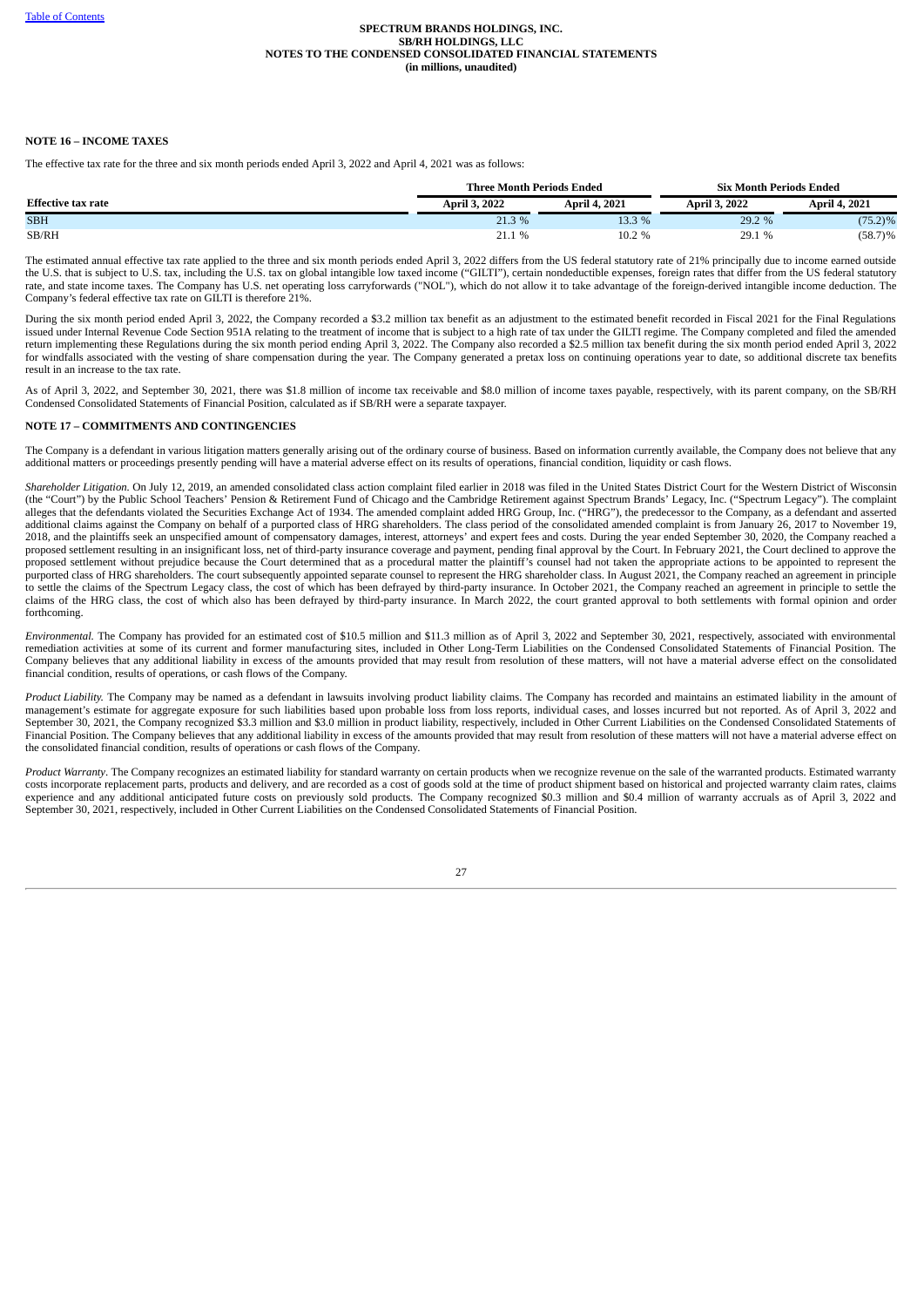# **NOTE 18 – SEGMENT INFORMATION**

Net sales relating to the segments for the three and six month periods ended April 3, 2022 and April 4, 2021 are as follows:

|               |                      | <b>Three Month Periods Ended</b> |                      | <b>Six Month Periods Ended</b> |  |  |
|---------------|----------------------|----------------------------------|----------------------|--------------------------------|--|--|
| (in millions) | <b>April 3, 2022</b> | <b>April 4, 2021</b>             | <b>April 3, 2022</b> | <b>April 4, 2021</b>           |  |  |
| <b>HPC</b>    | 316.1                | 297.9                            | 695.8                | 676.4                          |  |  |
| <b>GPC</b>    | 295.1                | 293.6                            | 597.3                | 569.1                          |  |  |
| H&G           | 196.6                | 168.8                            | 271.9                | 251.0                          |  |  |
| Net sales     | 807.8                | 760.3                            | 1,565.0              | 1,496.5                        |  |  |

The Chief Operating Decision Maker of the Company uses Adjusted EBITDA as the primary operating metric in evaluating the business and making operating decisions. EBITDA is calculated by excluding the Company's income tax expense, interest expense, depreciation expense and amortization expense (from intangible assets) from net income. Adjusted EBITDA further excludes:

- Stock based compensation costs consist of costs associated with long-term incentive compensation arrangements that generally consist of non-cash, stock-based compensation. During the six month period ended April 4, 2021, compensation costs included incentive bridge awards previously issued due to changes in the Company's LTIP that allowed for cash based payment upon employee election but do not qualify for shared-based compensation, which were fully vested in November 2020. See *Note 14 – Share Based Compensation* for further details;
- Restructuring and related charges consist of project costs associated with the restructuring initiatives across the Company's segments. See Note 4 Restructuring and Related Charges for further details;
- **•** Transaction related charges are attributable to costs from qualifying strategic transaction or business opportunities, including an acquisition or divestiture, whether or not consummated, subsequent integration related project costs, divestiture support and incremental separation costs. See Note 1 - Basis of Presentation & Significant Accounting Policies for further details;
- Incremental costs towards the SAP S/4 HANA ERP transformation to implement our enterprise-wide operating systems to SAP S/4 HANA on a global basis. This is a multi-year project that includes various costs, including software configuration and implementation costs that would be recognized as capital expenditures or deferred costs in accordance with applicable accounting policies, with certain costs recognized as operating expense associated with project development and management costs, and professional services with business partners engaged towards planning, design and business process review that would not qualify as software implementation costs. The Company has substantially completed the design phase of the project and is currently moving into the build phase;
- Unallocated shared costs associated with discontinued operations from certain shared and center-led administrative functions the Company's business units excluded from income from discontinued operations as they are not a direct cost of the discontinued business but a result of indirect allocations, including but not limited to, information technology, human resources, finance and accounting, supply chain, and commercial operations. Amounts attributable to unallocated shared costs would be mitigated through subsequent strategic or restructuring initiatives, TSAs, elimination of extraneous costs, or re-allocations or absorption of existing continuing operations following the completed sale of the discontinued operations. See *Note 2 – Divestitures* for further details;
- Non-cash purchase accounting adjustments recognized in earnings from continuing operations subsequent to an acquisition, including, but not limited to, the costs attributable to the step-up in inventory value, and the incremental value in ROU operating lease assets with below market rent, among others;
- **•** Non-cash asset impairments or write-offs realized and recognized in earnings from continuing operations;
- Gains attributable to the Company's investment in Energizer common stock during the three and six month periods ended April 4, 2021, with such remaining shares sold in January 2021. See *Note 12 – Fair Value of Financial Instruments* for further details;
- Incremental reserves for non-recurring litigation or environmental remediation activity including the proposed settlement on outstanding litigation matters at our H&G division attributable to significant and unusual nonrecurring claims with no previous history or precedent recognized during the six month period ended April 4, 2021 and the subsequent remeasurement during the six month period ended April 3, 2022;
- Incremental costs realized under a three-year tolling agreement entered into with the buyer in consideration with the divestiture of the Coevorden Operations on March 29, 2020, for the continued production of dog and cat food products purchased to support the GPC commercial operations and distribution in Europe; and
- Other adjustments are primarily attributable to: (1) incremental trade spend reserves realized from the transition and integration of the Rejuvenate business into the H&G segment and the Company's systems and processes during the three and six month periods ended April 3, 2022, (2) incremental fines and penalties realized for delayed shipments attributable to the GPC distribution transition initiative during the three and six month periods ended April 3, 2022, and (3) costs associated with Salus as they are not considered a component of the continuing commercial products company.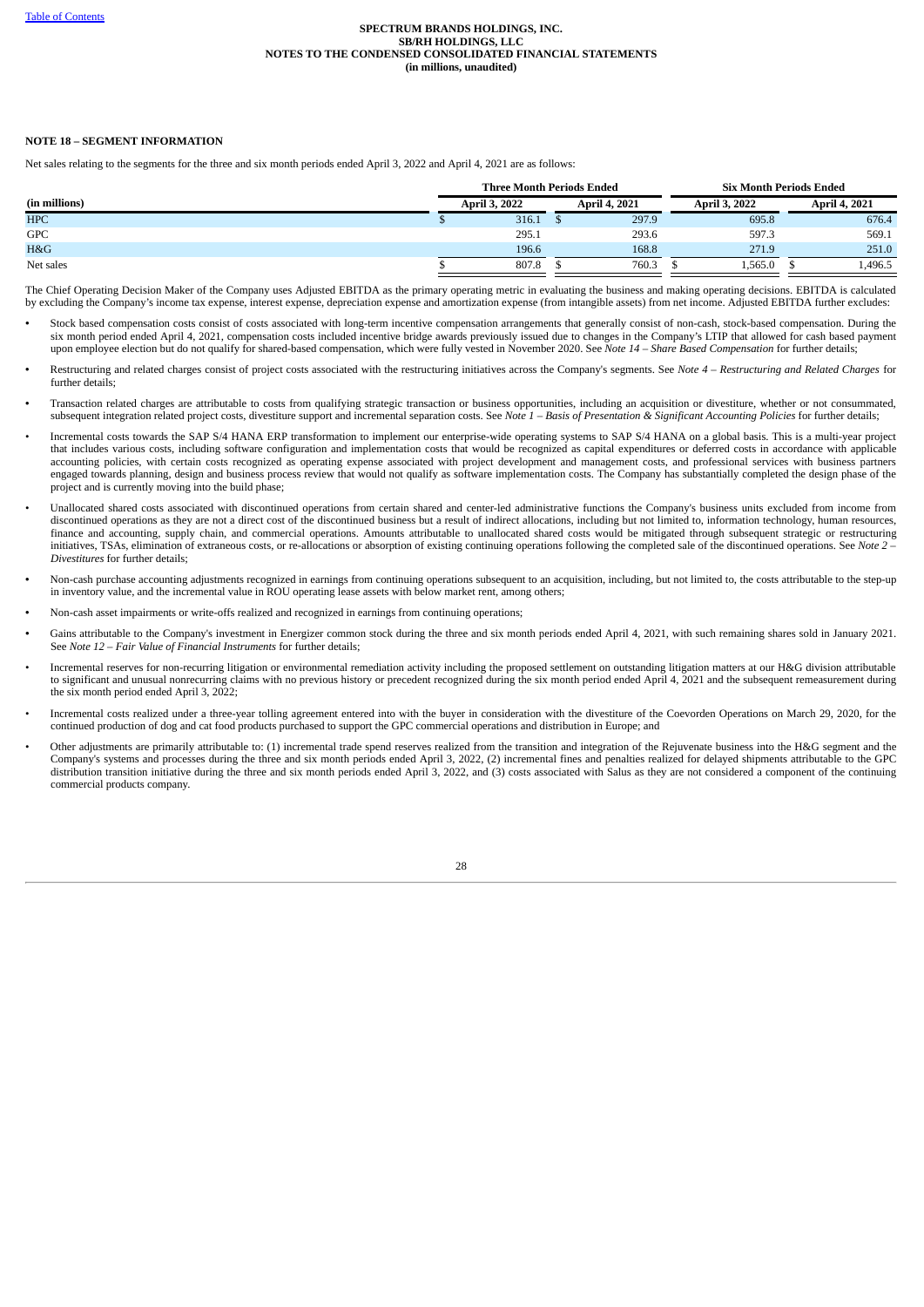# **NOTE 18 - SEGMENT INFORMATION (continued)**

Segment Adjusted EBITDA for the reportable segments for SBH for the three and six month periods ended April 3, 2022 and April 4, 2021, are as follows:

|                                                              | <b>Three Month Periods Ended</b> |    | <b>Six Month Periods Ended</b> |                   |               |  |  |
|--------------------------------------------------------------|----------------------------------|----|--------------------------------|-------------------|---------------|--|--|
| <b>SBH</b> (in millions)                                     | <b>April 3, 2022</b>             |    | April 4, 2021                  | April 3, 2022     | April 4, 2021 |  |  |
| <b>HPC</b>                                                   | 10.6                             | -S | 25.4                           | 38.0              | 76.3          |  |  |
| GPC                                                          | 40.6                             |    | 55.6                           | 79.3              | 109.2         |  |  |
| H&G                                                          | 37.7                             |    | 34.8                           | 30.4              | 45.3          |  |  |
| <b>Total Segment Adjusted EBITDA</b>                         | 88.9                             |    | 115.8                          | 147.7             | 230.8         |  |  |
| Corporate                                                    | 9.9                              |    | 8.3                            | 19.4              | 17.5          |  |  |
| Interest expense                                             | 24.7                             |    | 52.8                           | 46.4              | 76.0          |  |  |
| Depreciation and amortization                                | 25.7                             |    | 30.2                           | 51.1              | 57.2          |  |  |
| Share and incentive based compensation                       | 6.6                              |    | 7.2                            | 12.2              | 14.2          |  |  |
| Restructuring and related charges                            | 16.4                             |    | 4.3                            | 33.8              | 13.3          |  |  |
| Transaction related charges                                  | 20.2                             |    | 8.2                            | 35.1              | 27.2          |  |  |
| <b>Global ERP Transformation</b>                             | 3.2                              |    | $\overline{\phantom{0}}$       | 3.2               |               |  |  |
| Unallocated shared costs                                     | 6.9                              |    | 6.7                            | 13.8              | 13.4          |  |  |
| Non-cash purchase accounting adjustments                     | 3.5                              |    | 2.6                            | 3.5               | 3.4           |  |  |
| Gain on Energizer investment                                 |                                  |    | (0.9)                          |                   | (6.9)         |  |  |
| Legal and environmental remediation reserves                 |                                  |    |                                | (0.5)             | 6.0           |  |  |
| Coevorden tolling related charges                            | 1.5                              |    | 1.5                            | 3.0               | 3.1           |  |  |
| Other                                                        | 2.2                              |    | 0.2                            | 4.8               | 0.1           |  |  |
| (Loss) income from continuing operations before income taxes | $(31.9)$ \$                      |    | (5.3)                          | $(78.1)$ \$<br>-S | 6.3           |  |  |

Segment Adjusted EBITDA for reportable segments for SB/RH for the three and six month periods ended April 3, 2022 and April 4, 2021 are as follows:

|                                                              | <b>Three Month Periods Ended</b> |  | <b>Six Month Periods Ended</b> |               |               |  |
|--------------------------------------------------------------|----------------------------------|--|--------------------------------|---------------|---------------|--|
| <b>SB/RH</b> (in millions)                                   | <b>April 3, 2022</b>             |  | <b>April 4, 2021</b>           | April 3, 2022 | April 4, 2021 |  |
| <b>HPC</b>                                                   | 10.6                             |  | 25.4                           | 38.0          | 76.3          |  |
| <b>GPC</b>                                                   | 40.6                             |  | 55.6                           | 79.3          | 109.2         |  |
| H&G                                                          | 37.7                             |  | 34.8                           | 30.4          | 45.3          |  |
| <b>Total Segment Adjusted EBITDA</b>                         | 88.9                             |  | 115.8                          | 147.7         | 230.8         |  |
| Corporate                                                    | 9.6                              |  | 8.1                            | 18.9          | 16.7          |  |
| Interest expense                                             | 24.8                             |  | 52.9                           | 46.7          | 76.1          |  |
| Depreciation and amortization                                | 25.7                             |  | 30.2                           | 51.1          | 57.2          |  |
| Share and incentive based compensation                       | 6.2                              |  | 6.8                            | 11.8          | 13.6          |  |
| Restructuring and related charges                            | 16.4                             |  | 4.3                            | 33.8          | 13.3          |  |
| Transaction related charges                                  | 20.2                             |  | 8.2                            | 35.1          | 27.2          |  |
| SAP S/4 HANA ERP Transformation                              | 3.2                              |  |                                | 3.2           |               |  |
| Unallocated shared costs                                     | 6.9                              |  | 6.7                            | 13.8          | 13.4          |  |
| Non-cash purchase accounting adjustments                     | 3.5                              |  | 2.6                            | 3.5           | 3.4           |  |
| Gain on Energizer investment                                 |                                  |  | (0.9)                          |               | (6.9)         |  |
| Legal and environmental remediation reserves                 |                                  |  |                                | (0.5)         | 6.0           |  |
| Coevorden tolling related charges                            | 1.5                              |  | 1.5                            | 3.0           | 3.1           |  |
| Other                                                        | 2.1                              |  | 0.1                            | 4.4           | 0.1           |  |
| (Loss) income from continuing operations before income taxes | (31.2)                           |  | (4.7)                          | (77.1)        | 7.6           |  |

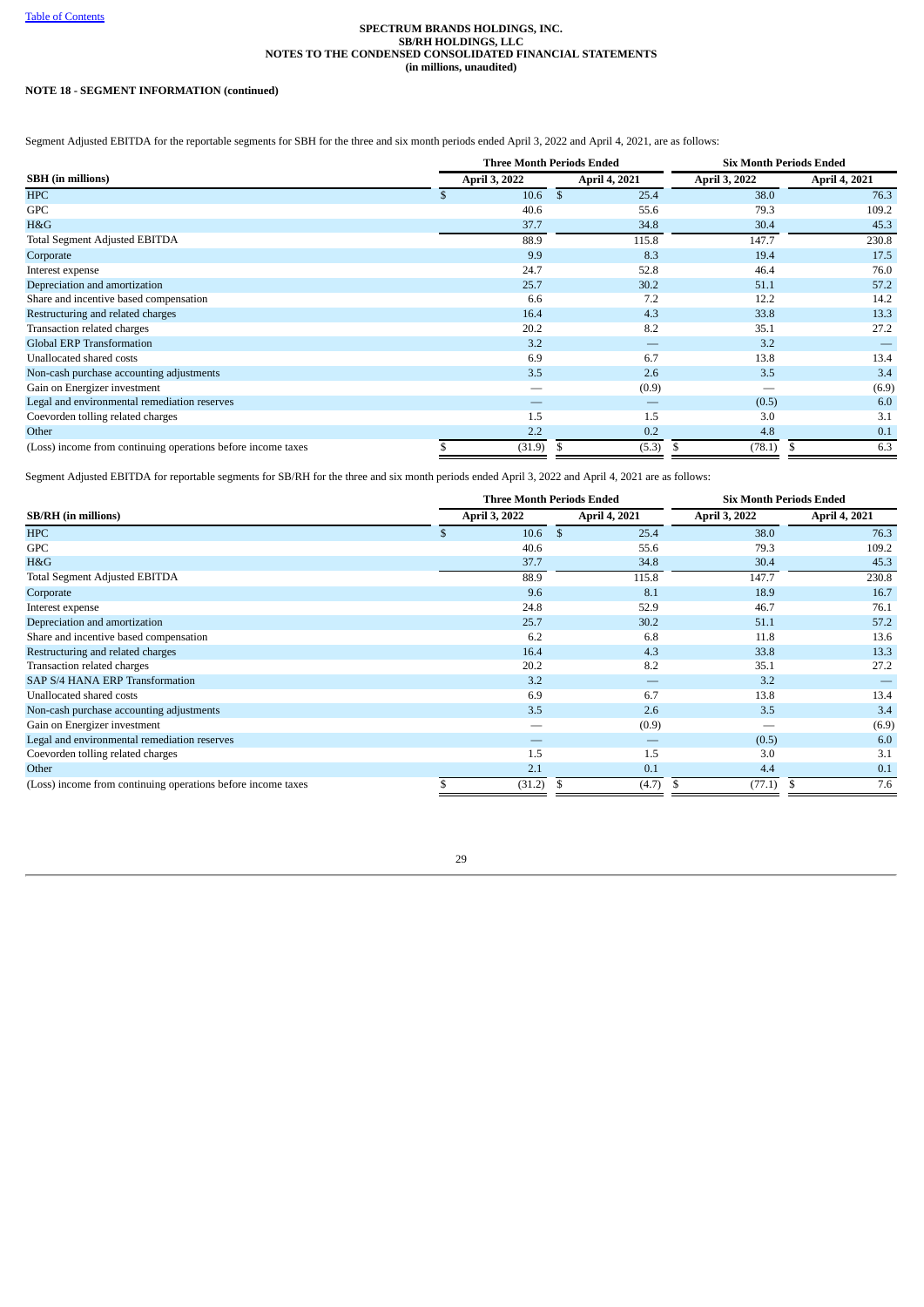# **NOTE 19 – EARNINGS PER SHARE – SBH**

The reconciliation of the numerator and denominator of the basic and diluted earnings per share calculation and the anti-dilutive shares for the three and six month periods ended April 3, 2022 and April 4, 2021 are as follows:

<span id="page-32-0"></span>

|                                                                                   |                    | <b>Three Month Periods Ended</b> |      |                      |      | <b>Six Month Periods Ended</b> |     |                      |  |
|-----------------------------------------------------------------------------------|--------------------|----------------------------------|------|----------------------|------|--------------------------------|-----|----------------------|--|
| (in millions, except per share amounts)                                           |                    | <b>April 3, 2022</b>             |      | <b>April 4, 2021</b> |      | April 3, 2022                  |     | <b>April 4, 2021</b> |  |
| <b>Numerator</b>                                                                  |                    |                                  |      |                      |      |                                |     |                      |  |
| Net (loss) income from continuing operations attributable to controlling interest |                    | $(25.1)$ \$                      |      | (3.7)                | - \$ | (55.3)                         | -\$ | 11.0                 |  |
| Income from discontinued operations attributable to controlling interest          |                    | 41.0                             |      | 40.3                 |      | 79.4                           |     | 97.7                 |  |
| Net income attributable to controlling interest                                   |                    | 15.9                             |      | 36.6                 |      | 24.1                           |     | 108.7                |  |
| <b>Denominator</b>                                                                |                    |                                  |      |                      |      |                                |     |                      |  |
| Weighted average shares outstanding - basic                                       |                    | 40.8                             |      | 42.6                 |      | 41.1                           |     | 42.8                 |  |
| Dilutive shares                                                                   |                    |                                  |      |                      |      |                                |     | 0.2                  |  |
| Weighted average shares outstanding - diluted                                     |                    | 40.8                             |      | 42.6                 |      | 41.1                           |     | 43.0                 |  |
| <b>Earnings per share</b>                                                         |                    |                                  |      |                      |      |                                |     |                      |  |
| Basic earnings per share from continuing operations                               | $\mathbf{\hat{S}}$ | $(0.61)$ \$                      |      | $(0.09)$ \$          |      | $(1.35)$ \$                    |     | 0.26                 |  |
| Basic earnings per share from discontinued operations                             |                    | 1.00                             |      | 0.95                 |      | 1.94                           |     | 2.28                 |  |
| Basic earnings per share                                                          |                    | 0.39                             |      | 0.86                 |      | 0.59                           |     | 2.54                 |  |
| Diluted earnings per share from continuing operations                             |                    | (0.61)                           | - \$ | (0.09)               | - \$ | (1.35)                         | -\$ | 0.26                 |  |
| Diluted earnings per share from discontinued operations                           |                    | 1.00                             |      | 0.95                 |      | 1.94                           |     | 2.27                 |  |
| Diluted earnings per share                                                        |                    | 0.39                             |      | 0.86                 |      | 0.59                           |     | 2.53                 |  |
| Weighted average number of anti-dilutive shares excluded from denominator         |                    | 0.2                              |      | 0.3                  |      | 0.2                            |     |                      |  |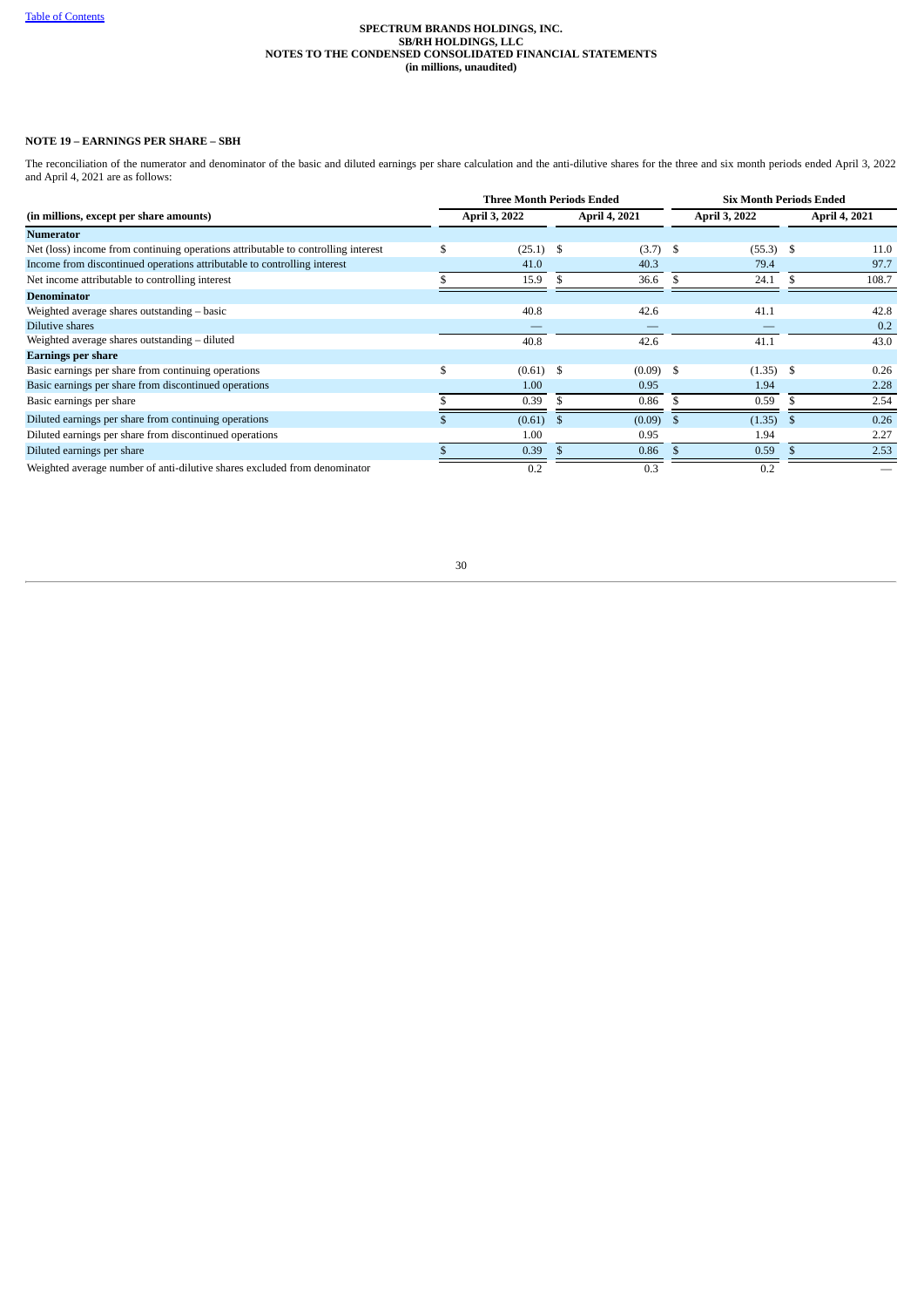# **Item 2. Management's Discussion and Analysis of Financial Condition and Results of Operations**

# **Introduction**

The following is management's discussion of the financial results, liquidity and other key items related to our performance and should be read in conjunction with the Condensed Consolidated Financial Statements and related notes included in Item 1 of this Quarterly Report on Form 10-Q. Unless the context indicates otherwise, the term the "Company," "we," "our," or "us" are used to refer to Spectrum Brands Holdings, Inc. and its subsidiaries ("SBH") and SB/RH Holdings, LLC and its subsidiaries ("SB/RH"), collectively.

### **Business Overview**

The Company is a diversified global branded consumer products company. We manage the businesses in three vertically integrated, product-focused segments: (i) Home and Personal Care ("HPC"), (ii) Global Pet Care ("GPC"), and (iii) Home and Garden ("H&G"). The Company manufactures, markets and/or distributes its products globally in the North America ("NA"), Europe, Middle East & Africa ("EMEA"), Latin America ("LATAM") and Asia-Pacific ("APAC") regions through a variety of trade channels, including retailers, wholesalers and distributors. We enjoy strong name recognition in our regions under our various brands and patented technologies across multiple product categories. Global and geographic strategic initiatives and financial objectives are determined at the corporate level. Each segment is responsible for implementing defined strategic initiatives and achieving certain financial objectives and has a president responsible for sales and marketing initiatives and financial results for all product lines within that segment, on a global basis. The segments are supported through center-led shared service operations and enabling functions consisting of finance and accounting, information technology, legal, human resources, supply chain, and commercial operations. See *Note 18 – Segment Information* for more information pertaining to segments of continuing operations. The following is an overview of the consolidated business, by segment, summarizing product types and brands:

| <b>Segment</b> | <b>Products</b>                                                                                                                                                                                                                                                                                                                                                                                                                                                                                                                                                                                                                                                                                                   | <b>Brands</b>                                                                                                                                                                                                                                                                                                                                                                                                                          |
|----------------|-------------------------------------------------------------------------------------------------------------------------------------------------------------------------------------------------------------------------------------------------------------------------------------------------------------------------------------------------------------------------------------------------------------------------------------------------------------------------------------------------------------------------------------------------------------------------------------------------------------------------------------------------------------------------------------------------------------------|----------------------------------------------------------------------------------------------------------------------------------------------------------------------------------------------------------------------------------------------------------------------------------------------------------------------------------------------------------------------------------------------------------------------------------------|
| <b>HPC</b>     | Home Appliances: Small kitchen appliances including toaster ovens, coffeemakers, slow cookers,<br>blenders, hand mixers, grills, food processors, juicers, toasters, irons, kettles, bread makers, cookware,<br>and cookbooks.<br>Personal Care: Hair dryers, flat irons and straighteners, rotary and foil electric shavers, personal<br>groomers, mustache and beard trimmers, body groomers, nose and ear trimmers, women's shavers,<br>and haircut kits.                                                                                                                                                                                                                                                      | Home Appliances: Black & Decker®, Russell Hobbs®, George<br>Foreman®, PowerXL®, Emeril Legasse®, Copper Chef ®,<br>Toastmaster®, Juiceman®, Farberware®, and Breadman®<br>Personal Care: Remington®, and LumaBella®                                                                                                                                                                                                                    |
| <b>GPC</b>     | Companion Animal: Rawhide chews, dog and cat clean-up, training, health and grooming products,<br>small animal food and care products, rawhide-free dog treats, and wet and dry pet food for dogs and<br>cats.<br><i>Aquatics:</i> Consumer and commercial aquarium kits, stand-alone tanks; aquatics equipment such as<br>filtration systems, heaters and pumps; and aquatics consumables such as fish food, water management<br>and care.                                                                                                                                                                                                                                                                       | Companion Animal: 8IN1® (8-in-1), Dingo®, Nature's Miracle®, Wild<br>Harvest <sup>™</sup> , Littermaid®, Jungle®, Éxcel®, FURminator®, IAMS®<br>(Europe only), Eukanuba® (Europe only), Healthy-Hide®,<br>DreamBone®, SmartBones®, ProSense®, Perfect Coat®,<br>eCOTRITION®, Birdola®, Good Boy®, Meowee!®, Wildbird®, and<br>Wafcol®<br>Aquatics: Tetra®, Marineland®, Whisper®, Instant Ocean®, GloFish®,<br>OmegaOne® and OmegaSea® |
| H&G            | <i>Household:</i> Household pest control solutions such as spider and scorpion killers; ant and roach killers;<br>flying insect killers; insect foggers; wasp and hornet killers; and bedbug, flea and tick control<br>products.<br>Controls: Outdoor insect and weed control solutions, and animal repellents such as aerosols, granules,<br>and ready-to-use sprays or hose-end ready-to-sprays.<br>Repellents: Personal use pesticides and insect repellent products, including aerosols, lotions, pump<br>sprays and wipes, yard sprays and citronella candles.<br><i>Cleaning:</i> Household surface cleaning, maintenance, and restoration products, including bottled<br>liquids, mops, wipes and markers. | Household: Hot Shot®, Black Flag®, Real-Kill®, Ultra Kill®, The Ant<br>Trap® (TAT), and Rid-A-Bug®.<br>Controls: Spectracide®, Garden Safe®, Liquid Fence®, and EcoLogic®.<br>Repellents: Cutter® and Repel®.<br>Cleaning: Rejuvenate®                                                                                                                                                                                                 |

The Company has a trademark license agreement (the "License Agreement") with Stanley Black & Decker ("SBD") pursuant to which we license the Black & Decker® (B&D) brand in North America, Latin America (excluding Brazil) and the Caribbean for four core categories of household appliances within the Company's HPC segment: beverage products, food preparation products, garment care products and cooking products; which was set to expire December 31, 2021. The Company renewed the License Agreement through June 30, 2025, including a sell-off period from April 1, 2025 to June 30, 2025 whereby the Company can continue to sell and distribute but no longer produce products subject to the License Agreement. Under the terms of the License Agreement, we agree to pay SBD royalties based on a percentage of sales, with minimum annual royalty payments of \$15.0 million, with the exception of the minimum annual royalty will no longer be applied effective January 1, 2024 through the expiration of the agreement on June 30, 2025. The License Agreement also requires us to comply with maximum annual return rates for products. Subsequent to the completion of the License Agreement, there are no non-competition provisions or restrictions provided following its expiration. See Note 5 - Revenue Recognition for further detail on revenue concentration from B&D branded products.

On February 18, 2022, the Company acquired the home appliances and cookware products sold under the PowerXL®, Emeril Legasse®, and Copper Chef® brands from Tristar Products, Inc. (the "Tristar Business"). As part of the acquisition, the PowerXL® and Copper Chef® brands were acquired outright by the Company while the Emeril Legasse® brand remains subject to a trademark license agreement with the license holder (the "Emeril License"). Pursuant to the Emeril License, the Company will continue to license the Emeril Lagasse® brands within the US, Canada, Mexico, and the United Kingdom for certain designated product categories of household appliances within the HPC segment, including small kitchen food preparation products, indoor and outdoor grills and grill accessories, and cookbooks. The Emeril License is set to expire effective December 31, 2022 with options up to three one-year renewal periods following the initial accessories, and cookbooks. T expiration. Under the terms of the agreement, we agreed to pay the license holder a percentage of sales, with minimum annual royalty payments of \$1.5 million, increasing to \$1.8 million in subsequent renewal periods. See *Note 3 - Acquisitions* for further detail on the Tristar Business acquisition.

On September 8, 2021, the Company entered into a definitive Asset and Stock Purchase Agreement with ASSA ABLOY AB ("ASSA") to sell its Hardware and Home Improvement ("HHI") segment for cash proceeds of \$4.3 billion, subject to customary purchase price adjustments. HHI consists of residential locksets and door hardware, including knobs, levers, deadbolts, handle sets, and electronic and connected locks under the Kwikset®, Weiser®, Baldwin®, Tell Manufacturing®, and EZSET® brands; kitchen and bath faucets and accessories under the Pfister® brand; and builders' hardware consisting of hinges, metal shapes, security hardware, rack and sliding door hardware, and gate hardware under the National Hardware® and FANAL® brands. The Company's assets and liabilities associated with the HHI disposal group have been classified as held for sale and the HHI operations have been classified as discontinued operations for all periods presented and notes to the consolidated financial statements have been updated for all periods presented to exclude information pertaining to discontinued operations and reflect only the continuing operations of the Company. Refer to *Note 2 – Divestitures* for more information on the HHI divestiture

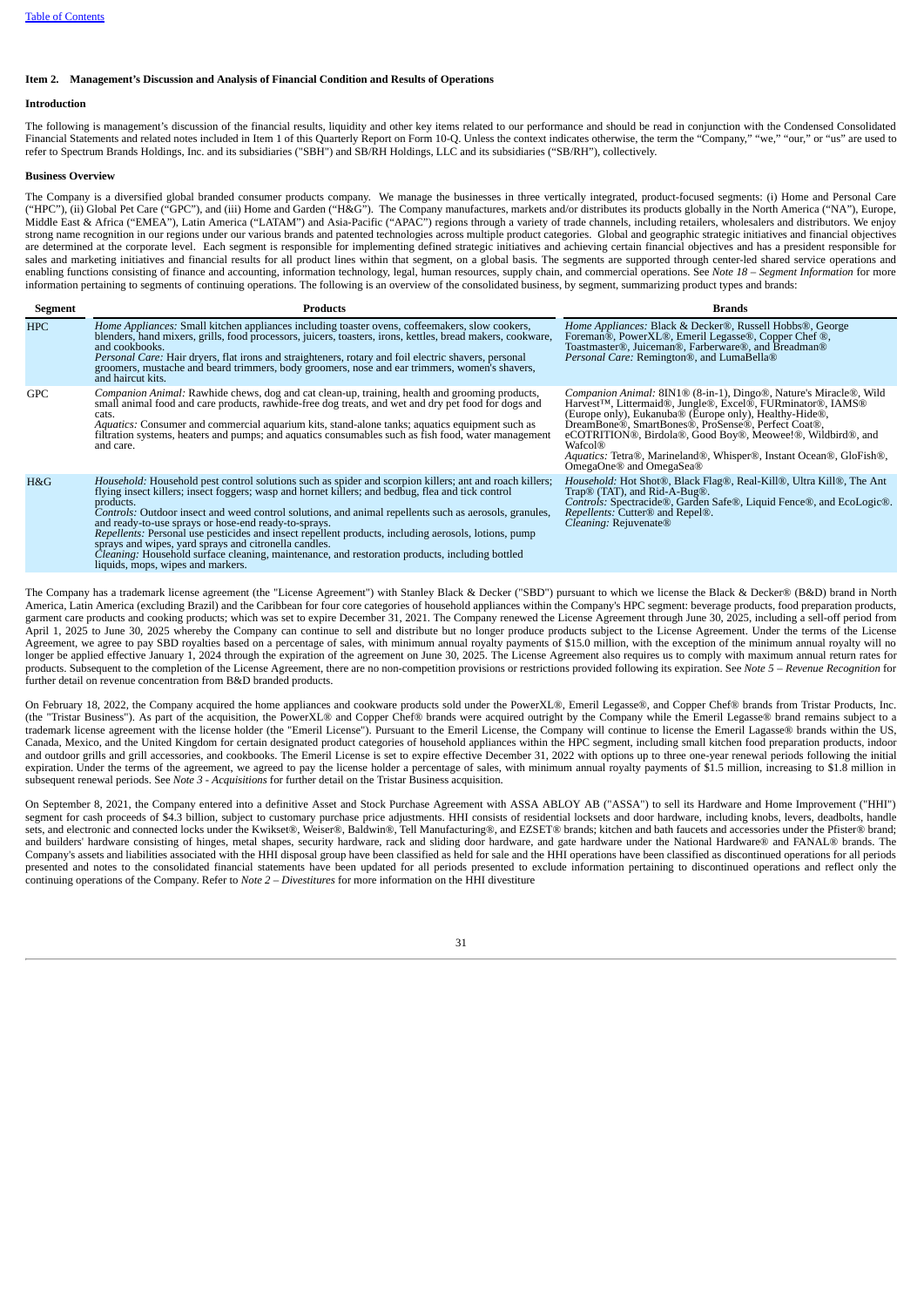including the assets and liabilities classified as held for sale and income from discontinued operations. The Company is engaged with antitrust regulators in the ongoing regulatory review of the transaction and the Company is currently working to respond to such regulators' requests for additional information. Although the timing and outcome of the regulatory process cannot be predicted, the Company currently expects the merger review process to last for several months. As such, though there can be no assurance when the transaction will close, if at all, the Company does not expect the transaction to close before September 2022.

SB/RH is a wholly owned subsidiary of SBH. Spectrum Brands, Inc. ("SBI"), a wholly-owned subsidiary of SB/RH incurred certain debt guaranteed by SB/RH and domestic subsidiaries of SBI. See *Note 10 – Debt* for more information pertaining to debt. The reportable segments of SB/RH are consistent with the segments of SBH.

#### *Acquisitions*

The Company periodically evaluates strategic transactions that may result in the acquisition of a business or assets that qualify as recognition of a business combination. Acquisitions may impact the comparability of the consolidated or segment financial information with the inclusion of operating results for the acquired business in periods subsequent to acquisition date, the inclusion of acquired assets, both tangible and intangible (including goodwill), and the related amortization and depreciation of acquired assets. Moreover, the comparability of consolidated or segment financial information may be impacted by incremental costs to facilitate the transaction and supporting integration activities of the acquired operations with the consolidated group. The following acquisition activity may have a significant impact on the comparability of the financial results on the condensed consolidated financial statements.

- On February 18, 2022, the Company acquired 100% of the Tristar Business for a purchase price of \$325.0 million, net of customary purchase price adjustments and transaction costs. The Tristar Business includes a portfolio of home appliances and cookware products sold under the PowerXL®, Emeril Legasse®, and Copper Chef® brands. The net assets and operating results of the Tristar Business are included in the Company's Condensed Consolidated Statements of Income and reported within the HPC reporting segment for the three and six month period ended April 3, 2022.
- *•* On May 28, 2021, the Company acquired 100% of the membership interests in For Life Products, LLC ("FLP") for a purchase price of \$301.5 million. FLP is a manufacturer of household cleaning, maintenance, and restoration products sold under the Rejuvenate® brand. The net assets and operating results of FLP are included in the Company's Condensed Consolidated Statements of Income and reported within the H&G reporting segment for the three and six month periods ended April 3, 2022.
- On October 26, 2020, the Company completed the acquisition of Armitage Pet Care Ltd ("Armitage") for \$187.7 million. Armitage is a premium pet treats and toys business in Nottingham, United Kingdom including a portfolio of brands that include Armitage's dog treats brand, Good Boy®, cat treats brand, Meowee!®, and Wildbird® bird feed products, among others, that are predominantly sold within the United Kingdom. The net assets and results of operations of Armitage are included in the Company's Condensed Consolidated Statements of Income and reported within the GPC reporting segment for the three and six month periods ended April 3, 2022 and April 4, 2021, effective as of the acquisition date of October 26, 2020.

See *Note 3 – Acquisitions* in the Notes to the Condensed Consolidated Financial Statements, included elsewhere in this Quarterly Report, for more information.

#### *Restructuring Activity*

We continually seek and develop operating strategies to improve our operational efficiency, match our capacity and product costs to market demand and better utilize our manufacturing and distribution resources in order to reduce costs, increase revenues, increase or maintain our current profit margins. We have undertaken various initiatives to reduce manufacturing and operating costs, which may have a significant impact on the comparability of financial results on the condensed consolidated financial statements. See Note 4 - Restructuring and Related Charges in the Notes to the Condensed Consolidated Financial Statements, included elsewhere in this Quarterly Report for more information.

These changes and updates are inherently difficult and are made even more difficult by current global economic conditions. Our ability to achieve the anticipated cost savings and other benefits from such operating strategies may be affected by a number of other macro-economic factors such as COVID-19, or inflation increased interest rates many of which are beyond or control.

# *Refinancing Activity*

Financing activity during and between comparable periods may have a significant impact on the comparability of financial results on the condensed consolidated financial statements.

- On February 3, 2022, the Company entered into the third amendment to the Credit Agreement that provides for incremental capacity on the Revolver Facility of \$500 million that was used to support the acquisition of the Tristar Business and the continuing operations and working capital requirements of the Company. Borrowings under the incremental capacity are subject to a borrowing rate which is subject to SOFR plus margin ranging from 1.75% to 2.75%, per annum or base rate plus margin ranging from 0.75% to 1.75% per annum, with an increase by 25 basis points 270 days after the effective date of the third amendment and an additional 25 basis points on each 90 day anniversary of such date.
- During the year ended September 30, 2021, the Company completed its offering of \$500.0 million aggregate principal amount of its 3.875% Notes and entered into a new Term Loan Facility in the aggregate principal amount of \$400.0 million on March 3, 2021. The Company also redeemed \$250.0 million of the 6.125% Notes and \$550.0 million of the 5.75% Notes, with a call premium of \$23.4 million and non-cash write-off of unamortized debt issuance costs of \$7.9 million recognized as interest expense.

#### *Russia-Ukraine War*

The impacts of the Russia-Ukraine war and the sanctions imposed by other nations in response to the conflict are evolving and may have an impact on the Company's consolidated operations and cash flow attributable to operations and distribution within the region. The Company does not maintain a significant level of operations within Ukraine and continues to evaluate its strategy with Russia and the existing operations within the territory. The Company does not maintain material assets within Russia, and the Company's assets in Russia consist mostly of working capital assets in Russia consistence of wor associated with the in-country distribution operations. In response to matters within the territory, we have adjusted our risks associated with the collectibility and realizable value for working capital within the region. Depending on the strategic direction we take towards our existing operations in Russia, there may be incremental restructuring costs or potential impairments to remediate.

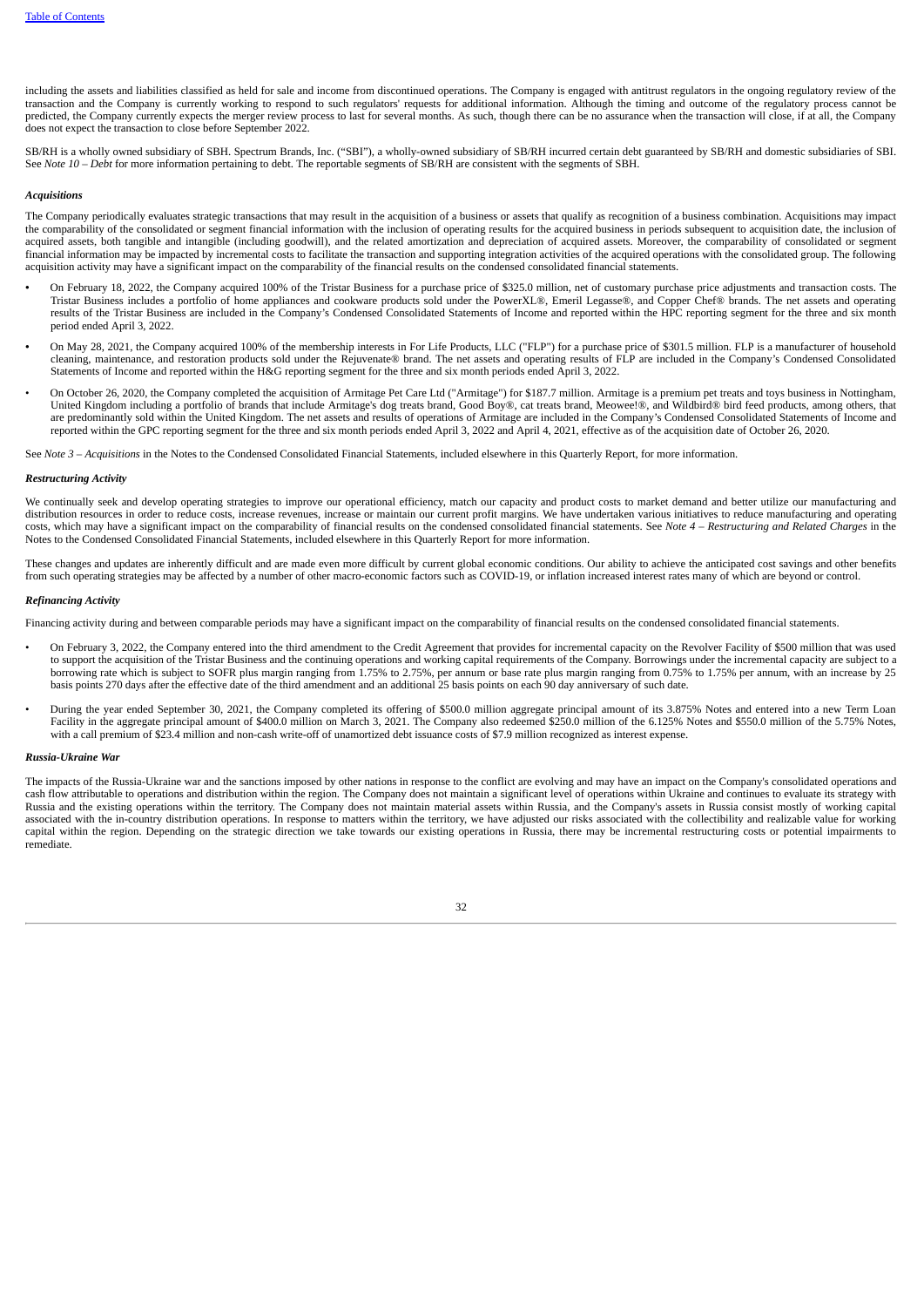# *COVID-19*

The COVID-19 pandemic and the resulting regulations continue to cause economic and social disruptions that contribute to ongoing uncertainties and may have an impact on the operations, cash flow and net assets of the Company. Such impacts may include, but are not limited to, volatility of demand for our products; disruptions and cost implications in manufacturing and supply arrangements; inability of third parties to meet obligations under existing arrangements; and significant changes to the political and economic environments in which we manufacture, sell, and distribute our products. The Company expects a significant continuing inflationary environment, marked with higher manufacturing, employment, and logistics costs as well as continued constraints with transportation and supply chain disruptions. Additionally, there have also been changes in consumer needs and spending during the COVID-19 pandemic, and while demand for our products remain strong, our teams continue to monitor demand shifts and there can be no assurance as to the level of demand that will prevail throughout the fiscal year. We believe the severity and duration of the COVID-19 pandemic to be uncertain and may contribute to retail volatility and consumer purchase behavior changes.

The COVID-19 pandemic has not had a materially negative impact on the Company's liquidity position and we have not observed any material impairments. We continue to actively monitor our global cash and liquidity, and if necessary, could reinitiate mitigating efforts to manage non-critical spending and assess operating spend to preserve cash and liquidity. We continue to generate operating cash flows to meet our short-term liquidity needs, and we expect to maintain access to the capital markets, although there can be no assurance of our ability to do so. We expect the ultimate significance of the impact on our financial condition, results of operations, and cash flows will be dictated by the length of time that such circumstances continue, which will ultimately depend on the unforeseeable duration and severity of the COVID-19 pandemic, the emergence of variants and the effectiveness of vaccines against these variants, and any governmental and public actions taken in response.

# *Inflation and Supply Chain Constraints*

While certain aspects of our financial results have been favorably impacted by increased demand attributable to the COVID-19 pandemic, in addition to favorable consumer conditions including incremental financial assistance provided by various government agencies, our business continues to experience challenges towards product availability to meet customer demand. We have experienced increased labor shortages in the wake of the COVID-19 pandemic resulting in transportation and supply chain disruptions. Together with labor shortages and higher demand for talent, the current economic environment is driving higher wages. Our ability to meet labor needs, control wage and labor-related costs and minimize labor disruptions will be key to our success of operating our business and executing our business strategies. Furthermore, our business is experiencing an inflationary environment, which has negatively impacted our gross margin rates. We are unable to predict how long the current inflationary environment, including increased energy costs, will continue. Additionally, we have experienced further supply chain disruptions from unanticipated shutdowns in our supply base and limitations within transportation and logistics impacting availability and increasing freight costs within the overall global supply chain. We expect the economic environment to remain uncertain as we navigate the current geopolitical environment, the COVID-19 pandemic, labor challenges, supply chain constraints and the current inflationary environment, including increasing energy and commodity prices.

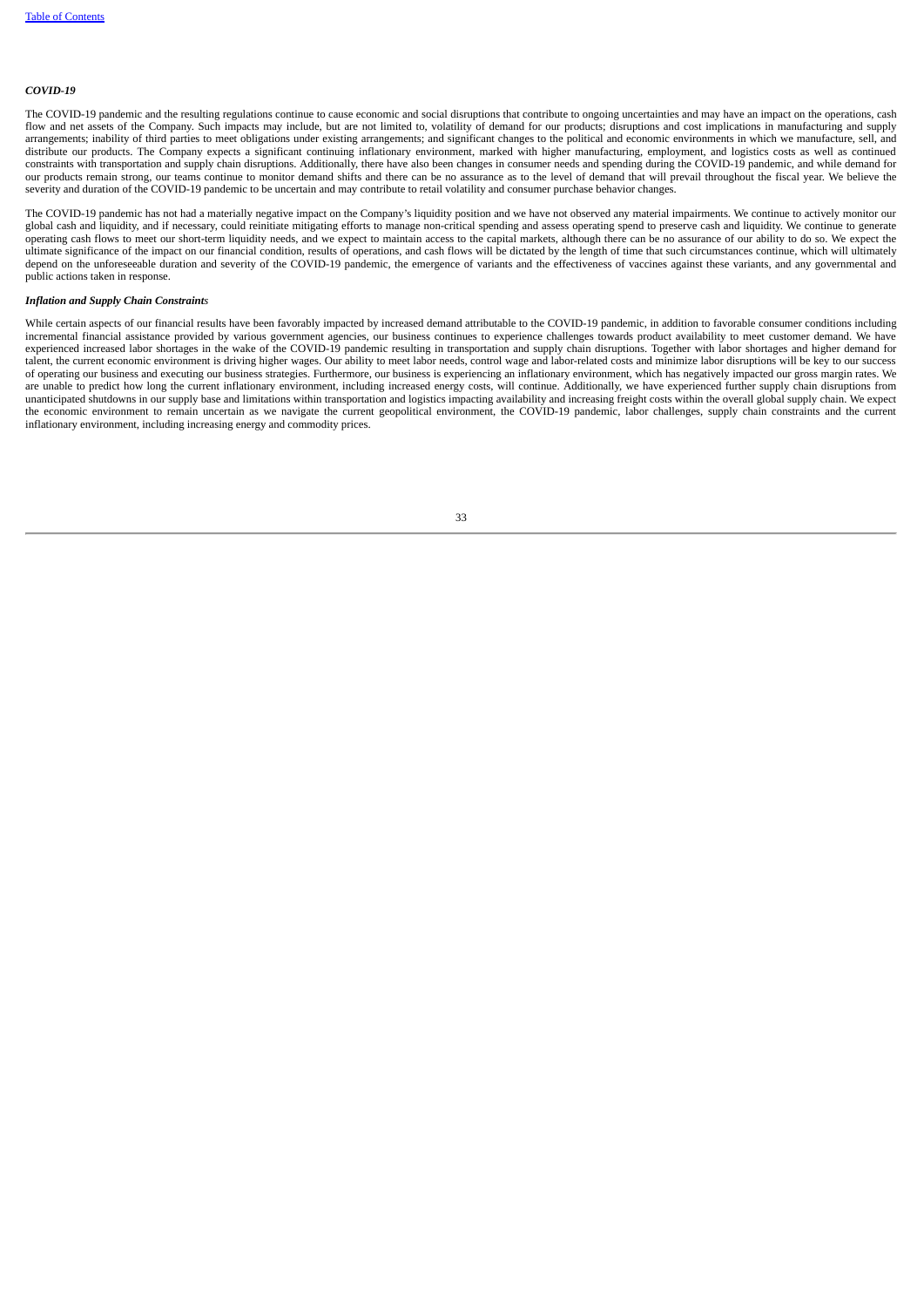# **Non-GAAP Measurements**

Our consolidated and segment results contain non-GAAP metrics such as organic net sales, and adjusted EBITDA ("Earnings Before Interest, Taxes, Depreciation, Amortization") and adjusted EBITDA margin. While we believe organic net sales and adjusted EBITDA are useful supplemental information, such adjusted results are not intended to replace our financial results in accordance with Accounting Principles Generally Accepted in the United States ("GAAP") and should be read in conjunction with those GAAP results.

*Organic Net Sales.* We define organic net sales as net sales excluding the effect of changes in foreign currency exchange rates and impact from acquisitions (when applicable). We believe this non-GAAP measure provides useful information to investors because it reflects regional and operating segment performance from our activities without the effect of changes in currency exchange rates and acquisitions. We use organic net sales as one measure to monitor and evaluate our regional and segment performance. Organic growth is calculated by comparing organic net sales to net sales in the prior year. The effect of changes in currency exchange rates is determined by translating the period's net sales using the currency exchange rates that were in effect during the prior comparative period. Net sales are attributed to the geographic regions based on the country of destination. We exclude net sales from acquired businesses in the current year for which the prior comparative period there are no comparable sales in the prior year.

The following is a reconciliation of reported net sales to organic net sales for the three and six month periods ended April 3, 2022 compared to net sales for the three and six month periods ended April 4, 2021:

| <b>Three Month Periods Ended</b><br>(in millions, except %) | <b>Net Sales</b> | <b>Effect of</b><br>Changes in<br>Currency |      | <b>Net Sales</b><br><b>Excluding</b><br><b>Effect of</b><br>Changes in<br>Currency |       | <b>Effect of</b><br><b>Acquisitions</b> |        | Organic<br><b>Net Sales</b> |       | <b>Net Sales</b><br><b>April 4, 2021</b> |       | Variance |       |           |
|-------------------------------------------------------------|------------------|--------------------------------------------|------|------------------------------------------------------------------------------------|-------|-----------------------------------------|--------|-----------------------------|-------|------------------------------------------|-------|----------|-------|-----------|
| <b>HPC</b>                                                  | 316.1            | .S                                         | 11.4 | - \$                                                                               | 327.5 |                                         | (35.8) | - \$                        | 291.7 |                                          | 297.9 |          | (6.2) | $(2.1)\%$ |
| <b>GPC</b>                                                  | 295.1            |                                            | 5.6  |                                                                                    | 300.7 |                                         |        |                             | 300.7 |                                          | 293.6 |          | 7.1   | 2.4 %     |
| H&G                                                         | 196.6            |                                            |      |                                                                                    | 196.6 |                                         | (13.3) |                             | 183.3 |                                          | 168.8 |          | 14.5  | 8.6 %     |
| <b>Total</b>                                                | 807.8            |                                            | 17.0 |                                                                                    | 824.8 |                                         | (49.1) |                             | 775.7 |                                          | 760.3 |          | 15.4  | 2.0 %     |

|                                                              |  |                  |   |                                            |                                                                                    | <b>April 3, 2022</b> |                                         |             |                             |         |                                          |         |          |        |
|--------------------------------------------------------------|--|------------------|---|--------------------------------------------|------------------------------------------------------------------------------------|----------------------|-----------------------------------------|-------------|-----------------------------|---------|------------------------------------------|---------|----------|--------|
| <b>Six Month Periods Ended</b><br>(in millions, except $%$ ) |  | <b>Net Sales</b> |   | <b>Effect of</b><br>Changes in<br>Currency | <b>Net Sales</b><br><b>Excluding</b><br><b>Effect of</b><br>Changes in<br>Currency |                      | <b>Effect of</b><br><b>Acquisitions</b> |             | Organic<br><b>Net Sales</b> |         | <b>Net Sales</b><br><b>April 4, 2021</b> |         | Variance |        |
| <b>HPC</b>                                                   |  | 695.8            | S | 16.4                                       | - \$                                                                               | 712.2                | S                                       | $(35.8)$ \$ |                             | 676.4   |                                          | 676.4   | –        | $-$ %  |
| <b>GPC</b>                                                   |  | 597.3            |   | 7.8                                        |                                                                                    | 605.1                |                                         | (8.8)       |                             | 596.3   |                                          | 569.1   | 27.2     | 4.8 %  |
| H&G                                                          |  | 271.9            |   |                                            |                                                                                    | 271.9                |                                         | (21.1)      |                             | 250.8   |                                          | 251.0   | (0.2)    | (0.1)% |
| <b>Total</b>                                                 |  | 1,565.0          |   | 24.2                                       |                                                                                    | 1,589.2              |                                         | (65.7)      |                             | 1,523.5 |                                          | 1,496.5 | 27.0     | 1.8 %  |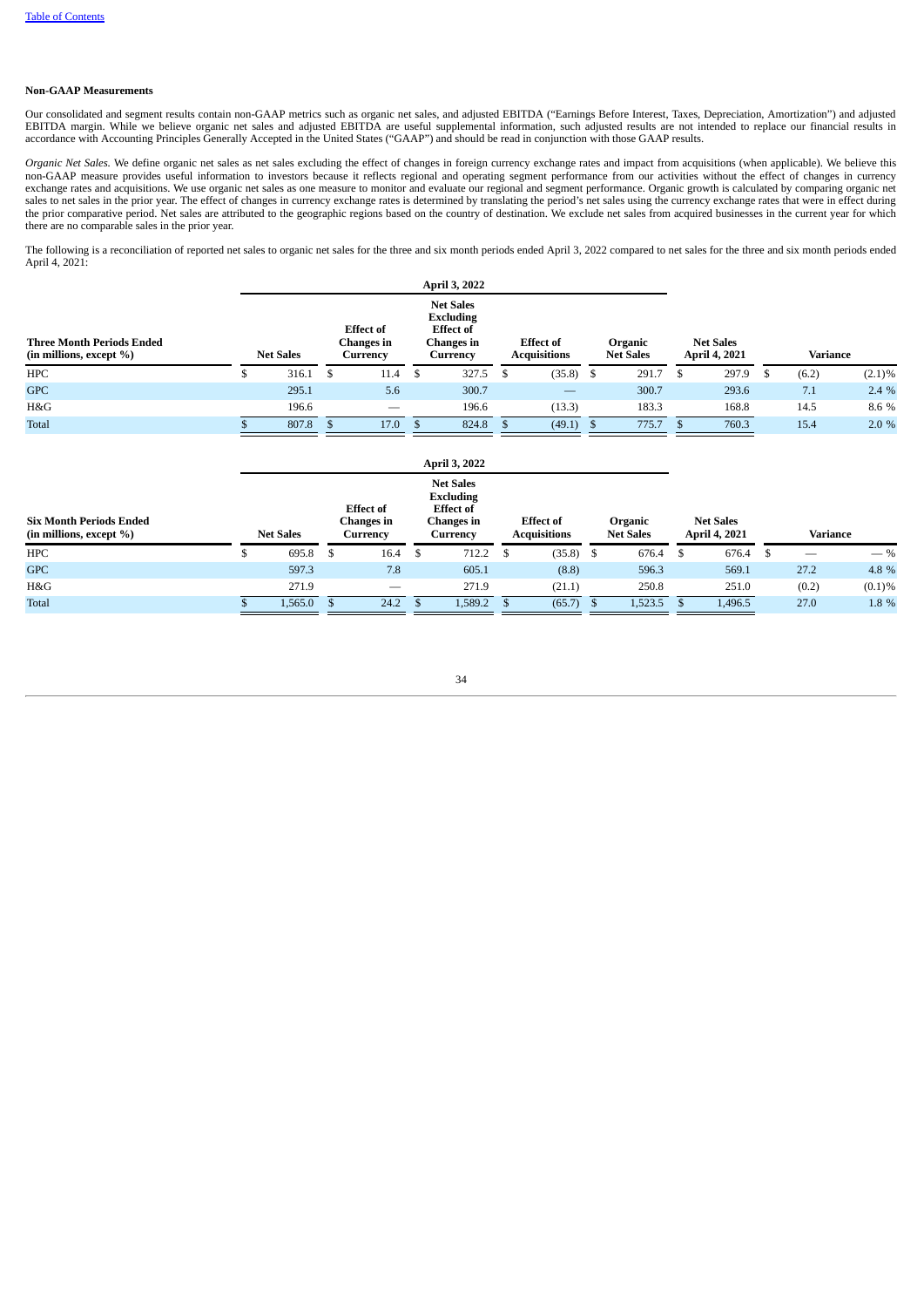*Adjusted EBITDA and Adjusted EBITDA Margin.* Adjusted EBITDA and Adjusted EBITDA Margin are non-GAAP measures used by management, which we believe provide useful information to investors because they reflect ongoing operating performance and trends of our segments, excluding certain non-cash based expenses and/or non-recurring items during each of the comparable periods. They also facilitate comparisons between peer companies since interest, taxes, depreciation, and amortization can differ greatly between organizations as a result of differing capital structures and tax strategies. Adjusted EBITDA is also used for determining compliance with the Company's debt covenants. EBITDA is calculated by excluding the Company's income tax expense, interest expense, depreciation expense and amortization expense (from intangible assets) from net income. Adjusted EBITDA further excludes:

- *•* Stock based compensation costs consist of costs associated with long-term incentive compensation arrangements that generally consist of non-cash, stock-based compensation. During the six month period ended April 4, 2021, compensation costs included incentive bridge awards previously issued due to changes in the Company's LTIP that allowed for cash based payment upon employee election but do not qualify for shared-based compensation, which were fully vested in November 2020. See *Note 14 – Share Based Compensation* in the Notes to the Condensed Consolidated Financial Statements, included elsewhere in this Quarterly Report, for further details;
- Restructuring and related charges consist of project costs associated with the restructuring initiatives across the Company's segments. See Note 4 Restructuring and Related Charges in the Notes to the Condensed Consolidated Financial Statements, included elsewhere in this Quarterly Report, for further details;
- **•** Transaction related charges are attributable to costs from qualifying strategic transaction or business opportunities, including an acquisition or divestiture, whether or not consummated, subsequent integration related project costs, divestiture support and incremental separation costs. See Note 1 - Basis of Presentation & Significant Accounting Policies in the Notes to the Condensed Consolidated Financial Statements, included elsewhere in this Quarterly Report, for further details;
- Incremental costs towards the SAP S/4 HANA ERP transformation to implement our enterprise-wide operating systems to SAP S/4 HANA on a global basis. This is a multi-year project that includes various costs, including software configuration and implementation costs that would be recognized as capital expenditures or deferred costs in accordance with applicable accounting policies, with certain costs recognized as operating expense associated with project development and management costs, and professional services with business partners engaged towards planning, design and business process review that would not qualify as software implementation costs. The Company has substantially completed the design phase of the project and is currently moving into the build phase:
- **•** Unallocated shared costs associated with discontinued operations from certain shared and center-led administrative functions the Company's business units excluded from income from discontinued operations as they are not a direct cost of the discontinued business but a result of indirect allocations, including but not limited to, information technology, human resources, finance and accounting, supply chain, and commercial operations. Amounts attributable to unallocated shared costs would be mitigated through subsequent strategic or restructuring initiatives, TSAs, elimination of extraneous costs, or re-allocations or absorption of existing continuing operations following the completed sale of the discontinued operations. See *Note* 2 – *Divestitures* in Notes to the Condensed Consolidated Financial Statements, included elsewhere in this Quarterly Report for further details;
- Non-cash purchase accounting adjustments recognized in earnings from continuing operations subsequent to an acquisition, including, but not limited to, the costs attributable to the step-up in inventory value and the incremental value in ROU operating lease assets with below market rent, among others;
- **•** Non-cash asset impairments or write-offs realized and recognized in earnings from continuing operations;
- Gains attributable to the Company's investment in Energizer common stock during the three and six month periods ended April 4, 2021. with such remaining shares sold in January 2021. See Note 12 - Fair Value of Financial Instruments in the Notes to the Condensed Consolidated Financial Statements, included elsewhere in this Quarterly Report, for further details;
- Incremental reserves for non-recurring litigation or environmental remediation activity including the proposed settlement on outstanding litigation matters at our H&G division attributable to significant and unusual nonrecurring claims with no previous history or precedent recognized during the six month period ended April 4, 2021 and the subsequent remeasurement during the six month period ended April 3, 2022;
- Incremental costs realized under a three-year tolling agreement entered into with the buyer in consideration with the divestiture of the Coevorden Operations on March 29, 2020, for the continued production of dog and cat food products purchased to support the GPC commercial operations and distribution in Europe; and
- Other adjustments are primarily attributable to: (1) incremental trade spend reserves realized from the transition and integration of the Rejuvenate business into the H&G segment and the Company's systems and processes during the three and six month periods ended April 3, 2022, (2) incremental fines and penalties for delayed shipments attributable to the GPC distribution transition initiative during the three and six month periods ended April 3, 2022, and (3) costs associated with Salus as they are not considered a component of the continuing commercial products company.

Adjusted EBITDA margin is calculated as Adjusted EBITDA as a percentage of reported net sales for the respective period and segment.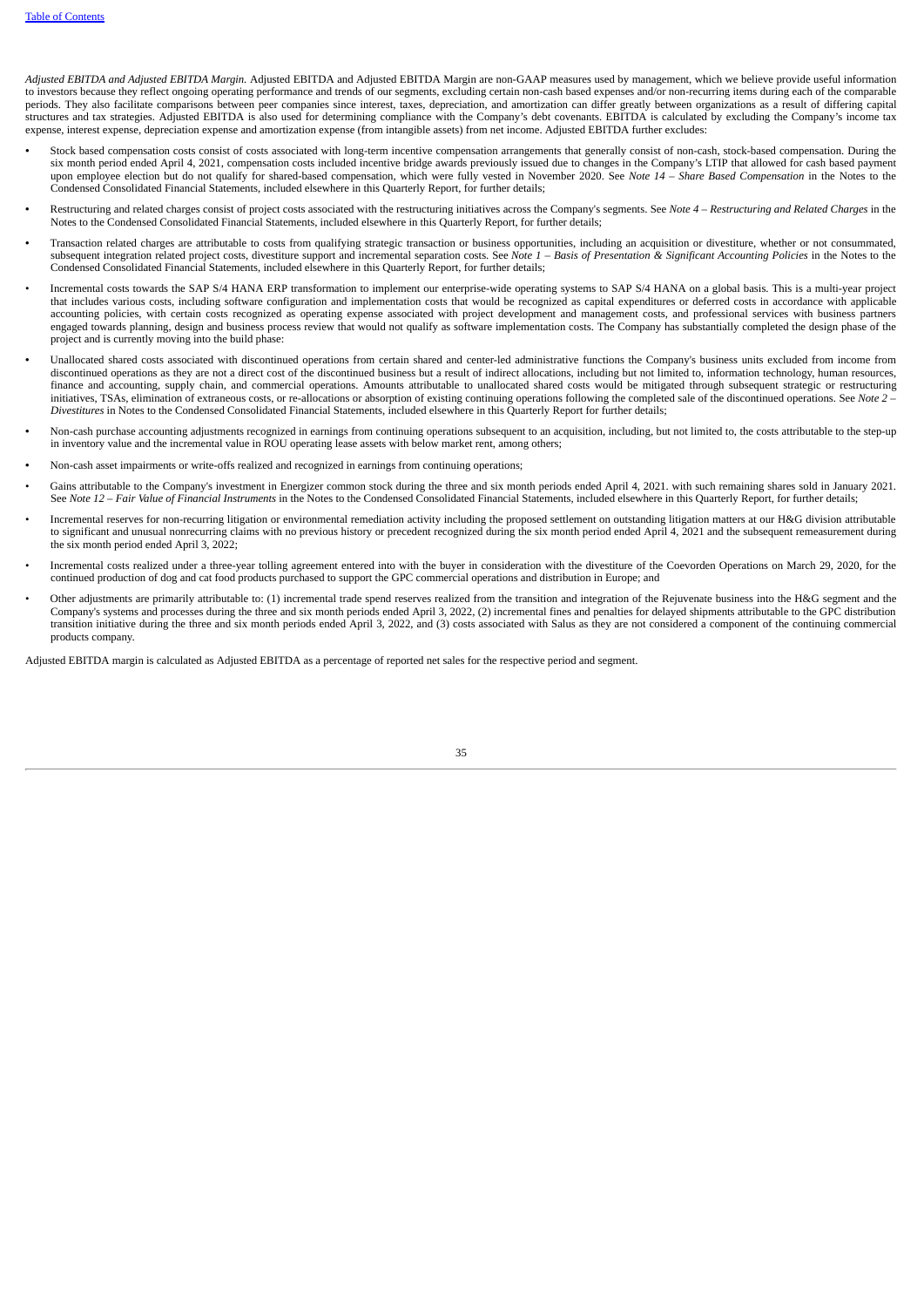The following is a reconciliation of net income to Adjusted EBITDA for the three month periods ended April 3, 2022 and April 4, 2021 for SBH.

| SPECTRUM BRANDS HOLDINGS, INC.<br>(in millions) |    | <b>HPC</b><br><b>GPC</b><br>H&G |                | Corporate         |              | Consolidated |                |                   |                |        |
|-------------------------------------------------|----|---------------------------------|----------------|-------------------|--------------|--------------|----------------|-------------------|----------------|--------|
| Three Month Period Ended April 3, 2022          |    |                                 |                |                   |              |              |                |                   |                |        |
| Net (loss) income from continuing operations    | S  | (19.1)                          | \$             | 19.0              | \$           | 30.4         | \$             | $(55.4)$ \$       |                | (25.1) |
| Income tax benefit                              |    |                                 |                |                   |              |              |                | (6.8)             |                | (6.8)  |
| Interest expense                                |    |                                 |                |                   |              |              |                | 24.7              |                | 24.7   |
| Depreciation and amortization                   |    | 8.1                             |                | 9.3               |              | 4.7          |                | 3.6               |                | 25.7   |
| <b>EBITDA</b>                                   |    | (11.0)                          |                | 28.3              |              | 35.1         |                | (33.9)            |                | 18.5   |
| Share and incentive based compensation          |    | $\overline{\phantom{0}}$        |                |                   |              |              |                | 6.6               |                | 6.6    |
| Restructuring and related charges               |    | 3.7                             |                | 8.2               |              |              |                | 4.5               |                | 16.4   |
| Transaction related charges                     |    | 14.4                            |                | 1.2               |              | 1.9          |                | 2.7               |                | 20.2   |
| <b>Global ERP Transformation</b>                |    |                                 |                |                   |              |              |                | 3.2               |                | 3.2    |
| Unallocated shared costs                        |    |                                 |                |                   |              |              |                | 6.9               |                | 6.9    |
| Non-cash purchase accounting adjustments        |    | 3.5                             |                |                   |              |              |                |                   |                | 3.5    |
| Coevorden tolling related charges               |    |                                 |                | 1.5               |              |              |                |                   |                | 1.5    |
| Other                                           |    |                                 |                | 1.4               |              | 0.7          |                | 0.1               |                | 2.2    |
| <b>Adjusted EBITDA</b>                          | \$ | 10.6                            | $\mathfrak{S}$ | 40.6              | $\mathbb{S}$ | 37.7         | $\mathfrak{s}$ | (9.9)             | $\mathfrak{F}$ | 79.0   |
| <b>Net Sales</b>                                | \$ | 316.1                           | \$             | 295.1             | \$           | 196.6        | $\mathbb{S}$   | $\qquad \qquad -$ | \$             | 807.8  |
| <b>Adjusted EBITDA Margin</b>                   |    | 3.4 %                           |                | 13.8 %            |              | 19.2 %       |                |                   |                | 9.8 %  |
| Three Month Period Ended April 4, 2021          |    |                                 |                |                   |              |              |                |                   |                |        |
| Net income (loss) from continuing operations    | \$ | 11.0                            | $\mathbb{S}$   | 38.7              | \$           | 29.9         | \$             | $(84.2)$ \$       |                | (4.6)  |
| Income tax benefit                              |    |                                 |                |                   |              |              |                | (0.7)             |                | (0.7)  |
| Interest expense                                |    |                                 |                |                   |              |              |                | 52.8              |                | 52.8   |
| Depreciation and amortization                   |    | 11.8                            |                | 9.6               |              | 4.9          |                | 3.9               |                | 30.2   |
| <b>EBITDA</b>                                   |    | 22.8                            |                | 48.3              |              | 34.8         |                | (28.2)            |                | 77.7   |
| Share and incentive based compensation          |    |                                 |                |                   |              |              |                | 7.2               |                | 7.2    |
| Restructuring and related charges               |    | 1.5                             |                | 0.6               |              |              |                | 2.2               |                | 4.3    |
| Transaction related charges                     |    | 1.1                             |                | 2.6               |              |              |                | 4.5               |                | 8.2    |
| Unallocated shared costs                        |    | $\qquad \qquad$                 |                |                   |              |              |                | 6.7               |                | 6.7    |
| Non-cash purchase accounting adjustments        |    |                                 |                | 2.6               |              |              |                |                   |                | 2.6    |
| Gain on Energizer investment                    |    | -                               |                | $\qquad \qquad -$ |              |              |                | (0.9)             |                | (0.9)  |
| Coevorden tolling related charges               |    |                                 |                | 1.5               |              |              |                |                   |                | 1.5    |
| Other                                           |    |                                 |                |                   |              |              |                | 0.2               |                | 0.2    |
| <b>Adjusted EBITDA</b>                          | \$ | 25.4                            | \$             | 55.6              | \$           | 34.8         | \$             | (8.3)             | \$             | 107.5  |
| <b>Net Sales</b>                                | \$ | 297.9                           | $\mathbb{S}$   | 293.6             | $\mathbb{S}$ | 168.8        | \$             |                   | $\mathbb{S}$   | 760.3  |
| Adjusted EBITDA Margin                          |    | 8.5 %                           |                | 18.9%             |              | 20.6 %       |                |                   |                | 14.1 % |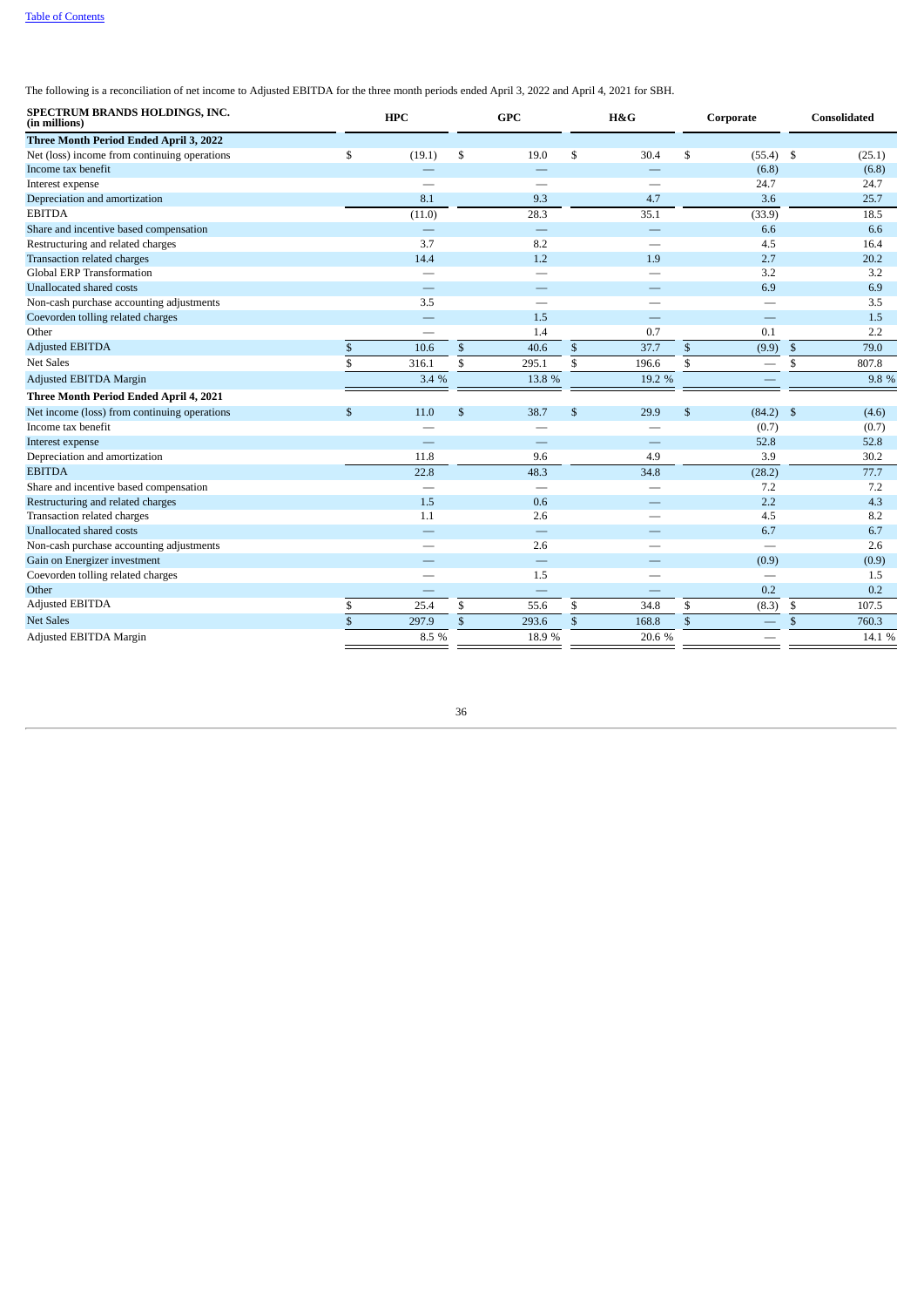The following is a reconciliation of net income to Adjusted EBITDA for the six month periods ended April 3, 2022 and April 4, 2021 for SBH.

| SPECTRUM BRANDS HOLDINGS, INC.<br>(in millions) | <b>HPC</b>  | <b>GPC</b>   |        |              | H&G    | Corporate               |                                 |              | <b>Consolidated</b> |
|-------------------------------------------------|-------------|--------------|--------|--------------|--------|-------------------------|---------------------------------|--------------|---------------------|
| <b>Six Month Period Ended April 3, 2022</b>     |             |              |        |              |        |                         |                                 |              |                     |
| Net income (loss) from continuing operations    | \$          | \$           | 30.6   | S            | 14.6   | \$                      | $(100.5)$ \$                    |              | (55.3)              |
| Income tax benefit                              |             |              |        |              |        |                         | (22.8)                          |              | (22.8)              |
| Interest expense                                |             |              |        |              |        |                         | 46.4                            |              | 46.4                |
| Depreciation and amortization                   | 15.8        |              | 18.6   |              | 9.3    |                         | 7.4                             |              | 51.1                |
| <b>EBITDA</b>                                   | 15.8        |              | 49.2   |              | 23.9   |                         | (69.5)                          |              | 19.4                |
| Share and incentive based compensation          |             |              |        |              |        |                         | 12.2                            |              | 12.2                |
| Restructuring and related charges               | 4.3         |              | 19.6   |              |        |                         | 9.9                             |              | 33.8                |
| <b>Transaction related charges</b>              | 14.4        |              | 3.6    |              | 6.3    |                         | 10.8                            |              | 35.1                |
| Global ERP Transformation                       |             |              |        |              |        |                         | 3.2                             |              | 3.2                 |
| Unallocated shared costs                        |             |              |        |              |        |                         | 13.8                            |              | 13.8                |
| Non-cash purchase accounting adjustments        | 3.5         |              |        |              |        |                         |                                 |              | 3.5                 |
| Legal and environmental remediation reserves    | -           |              | —      |              | (0.5)  |                         |                                 |              | (0.5)               |
| Coevorden tolling related charges               |             |              | 3.0    |              |        |                         |                                 |              | 3.0                 |
| Other                                           |             |              | 3.9    |              | 0.7    |                         | 0.2                             |              | 4.8                 |
| <b>Adjusted EBITDA</b>                          | \$<br>38.0  | \$           | 79.3   | \$           | 30.4   | \$                      | (19.4)                          | \$           | 128.3               |
| <b>Net Sales</b>                                | \$<br>695.8 | $\mathbb{S}$ | 597.3  | $\mathbb{S}$ | 271.9  | $\overline{\mathbb{S}}$ |                                 | $\mathbb{S}$ | 1,565.0             |
| <b>Adjusted EBITDA Margin</b>                   | 5.5 %       |              | 13.3 % |              | 11.2 % |                         |                                 |              | 8.2 %               |
| Six Month Period Ended April 4, 2021            |             |              |        |              |        |                         |                                 |              |                     |
| Net income (loss) from continuing operations    | \$<br>49.2  | \$           | 72.7   | S            | 29.4   | \$                      | (140.2)                         | - \$         | 11.1                |
| Income tax benefit                              |             |              |        |              |        |                         | (4.8)                           |              | (4.8)               |
| Interest expense                                |             |              |        |              |        |                         | 76.0                            |              | 76.0                |
| Depreciation and amortization                   | 20.6        |              | 19.3   |              | 9.9    |                         | 7.4                             |              | 57.2                |
| <b>EBITDA</b>                                   | 69.8        |              | 92.0   |              | 39.3   |                         | (61.6)                          |              | 139.5               |
| Share and incentive based compensation          |             |              |        |              |        |                         | 14.2                            |              | 14.2                |
| Restructuring and related charges               | 4.1         |              | 2.1    |              |        |                         | 7.1                             |              | 13.3                |
| <b>Transaction related charges</b>              | 2.4         |              | 8.6    |              |        |                         | 16.2                            |              | 27.2                |
| Unallocated shared costs                        |             |              |        |              |        |                         | 13.4                            |              | 13.4                |
| Non-cash purchase accounting adjustments        |             |              | 3.4    |              |        |                         |                                 |              | 3.4                 |
| Gain on Energizer investment                    |             |              | —      |              |        |                         | (6.9)                           |              | (6.9)               |
| Legal and environmental remediation reserves    |             |              |        |              | 6.0    |                         | $\hspace{0.1mm}-\hspace{0.1mm}$ |              | 6.0                 |
| Coevorden tolling related charges               |             |              | 3.1    |              |        |                         |                                 |              | 3.1                 |
| Other                                           |             |              |        |              |        |                         | 0.1                             |              | 0.1                 |
| <b>Adjusted EBITDA</b>                          | \$<br>76.3  | \$           | 109.2  | \$           | 45.3   | \$                      | (17.5)                          | \$           | 213.3               |
| <b>Net Sales</b>                                | \$<br>676.4 | $\mathbb{S}$ | 569.1  | $\mathbb{S}$ | 251.0  | $\mathbb{S}$            | $\overline{\phantom{m}}$        | $\mathbb{S}$ | 1,496.5             |
| Adjusted EBITDA Margin                          | 11.3 %      |              | 19.2 % |              | 18.0 % |                         | $\hspace{0.05cm}$               |              | 14.3 %              |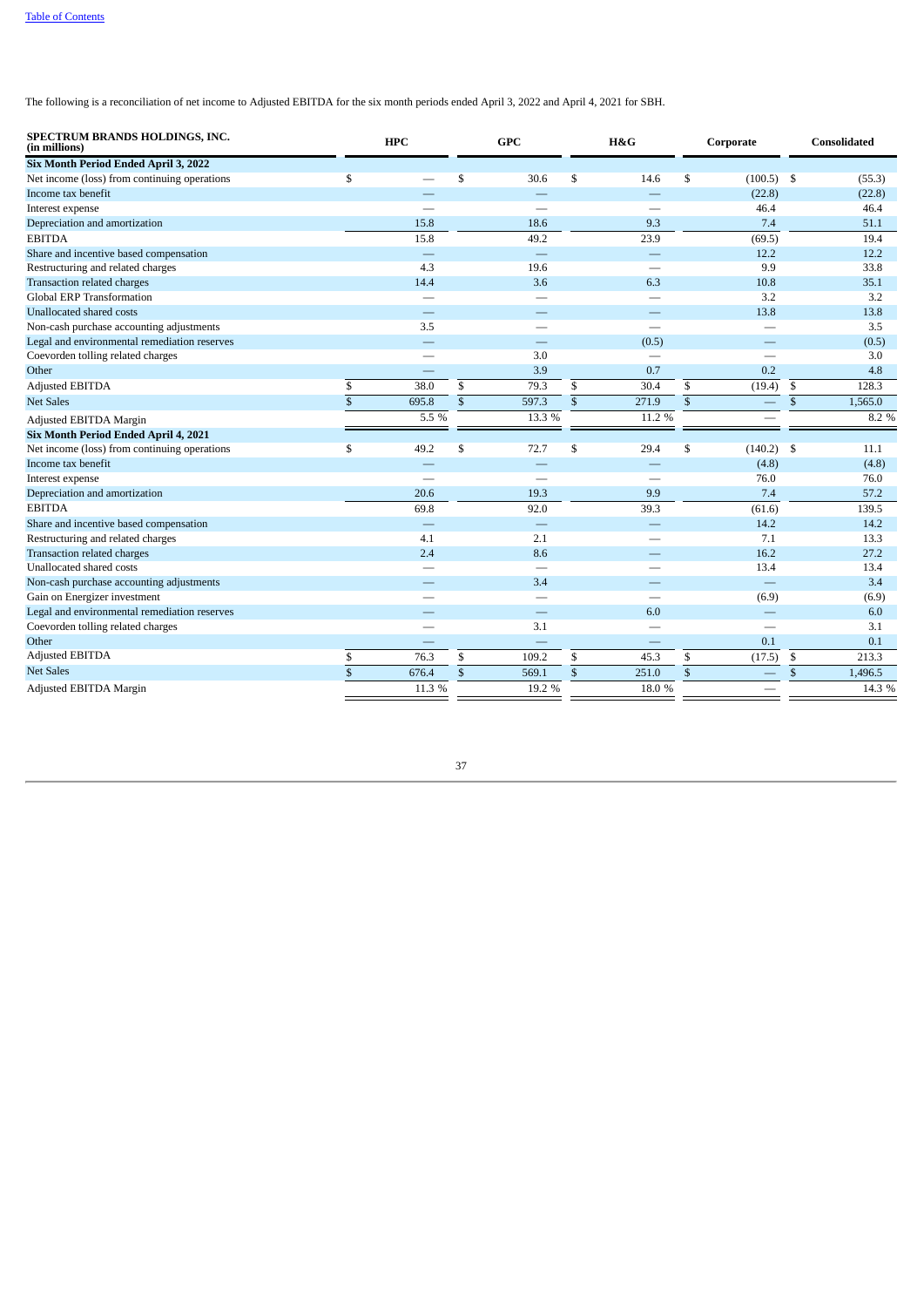The following is a reconciliation of net income to Adjusted EBITDA for the three month periods ended April 3, 2022 and April 4, 2021 for SB/RH.

| <b>SB/RH HOLDINGS, LLC</b><br>(in millions)   |              | <b>HPC</b> | <b>GPC</b>    |                          | H&G          |        |                          | Corporate                |                         | Consolidated |
|-----------------------------------------------|--------------|------------|---------------|--------------------------|--------------|--------|--------------------------|--------------------------|-------------------------|--------------|
| <b>Three Month Period Ended April 3, 2022</b> |              |            |               |                          |              |        |                          |                          |                         |              |
| Net (loss) income from continuing operations  | \$           | (19.1)     | \$            | 19.0                     | \$           | 30.4   | \$                       | (54.9)                   | \$                      | (24.6)       |
| Income tax benefit                            |              |            |               |                          |              |        |                          | (6.6)                    |                         | (6.6)        |
| Interest expense                              |              |            |               |                          |              |        |                          | 24.8                     |                         | 24.8         |
| Depreciation and amortization                 |              | 8.1        |               | 9.3                      |              | 4.7    |                          | 3.6                      |                         | 25.7         |
| <b>EBITDA</b>                                 |              | (11.0)     |               | 28.3                     |              | 35.1   |                          | (33.1)                   |                         | 19.3         |
| Share and incentive based compensation        |              |            |               |                          |              |        |                          | 6.2                      |                         | 6.2          |
| Restructuring and related charges             |              | 3.7        |               | 8.2                      |              |        |                          | 4.5                      |                         | 16.4         |
| <b>Transaction related charges</b>            |              | 14.4       |               | 1.2                      |              | 1.9    |                          | 2.7                      |                         | 20.2         |
| <b>Global ERP Transformation</b>              |              |            |               |                          |              |        |                          | 3.2                      |                         | 3.2          |
| Unallocated shared costs                      |              |            |               |                          |              |        |                          | 6.9                      |                         | 6.9          |
| Non-cash purchase accounting adjustments      |              | 3.5        |               |                          |              |        |                          |                          |                         | 3.5          |
| Coevorden tolling related charges             |              |            |               | 1.5                      |              |        |                          |                          |                         | 1.5          |
| Other                                         |              |            |               | 1.4                      |              | 0.7    |                          |                          |                         | 2.1          |
| <b>Adjusted EBITDA</b>                        | \$           | 10.6       | $\mathbb{S}$  | 40.6                     | $\mathbb{S}$ | 37.7   | $\mathbb{S}$             | (9.6)                    | $\mathfrak{F}$          | 79.3         |
| <b>Net Sales</b>                              | \$           | 316.1      | \$            | 295.1                    | \$           | 196.6  | \$                       | $=$                      | \$                      | 807.8        |
| Adjusted EBITDA Margin                        |              | 3.4 %      |               | 13.8 %                   |              | 19.2 % |                          |                          |                         | 9.8 %        |
| Three Month Period Ended April 4, 2021        |              |            |               |                          |              |        |                          |                          |                         |              |
| Net income (loss) from continuing operations  | \$           | 11.0       | $\mathbb{S}$  | 38.7                     | \$           | 29.9   | \$                       | $(83.8)$ \$              |                         | (4.2)        |
| Income tax benefit                            |              |            |               |                          |              |        |                          | (0.5)                    |                         | (0.5)        |
| Interest expense                              |              |            |               |                          |              |        |                          | 52.9                     |                         | 52.9         |
| Depreciation and amortization                 |              | 11.8       |               | 9.6                      |              | 4.9    |                          | 3.9                      |                         | 30.2         |
| <b>EBITDA</b>                                 |              | 22.8       |               | 48.3                     |              | 34.8   |                          | (27.5)                   |                         | 78.4         |
| Share and incentive based compensation        |              |            |               |                          |              |        |                          | 6.8                      |                         | 6.8          |
| Restructuring and related charges             |              | 1.5        |               | 0.6                      |              |        |                          | 2.2                      |                         | 4.3          |
| Transaction related charges                   |              | 1.1        |               | 2.6                      |              |        |                          | 4.5                      |                         | 8.2          |
| Unallocated shared costs                      |              |            |               | $\overline{\phantom{0}}$ |              |        |                          | 6.7                      |                         | 6.7          |
| Non-cash purchase accounting adjustments      |              |            |               | 2.6                      |              |        |                          |                          |                         | 2.6          |
| Gain on Energizer investment                  |              |            |               | $\overline{\phantom{0}}$ |              |        |                          | (0.9)                    |                         | (0.9)        |
| Coevorden tolling related charges             |              |            |               | 1.5                      |              |        |                          | $\overline{\phantom{0}}$ |                         | 1.5          |
| Other                                         |              |            |               |                          |              |        |                          | 0.1                      |                         | 0.1          |
| <b>Adjusted EBITDA</b>                        | \$           | 25.4       | \$            | 55.6                     | \$           | 34.8   | \$                       | (8.1)                    | \$                      | 107.7        |
| <b>Net Sales</b>                              | $\mathbf{s}$ | 297.9      | $\mathcal{S}$ | 293.6                    | $\mathbb{S}$ | 168.8  | $\overline{\mathcal{S}}$ | $\overline{\phantom{m}}$ | $\overline{\mathbb{S}}$ | 760.3        |
| Adjusted EBITDA Margin                        |              | 8.5 %      |               | 18.9%                    |              | 20.6 % |                          |                          |                         | 14.2 %       |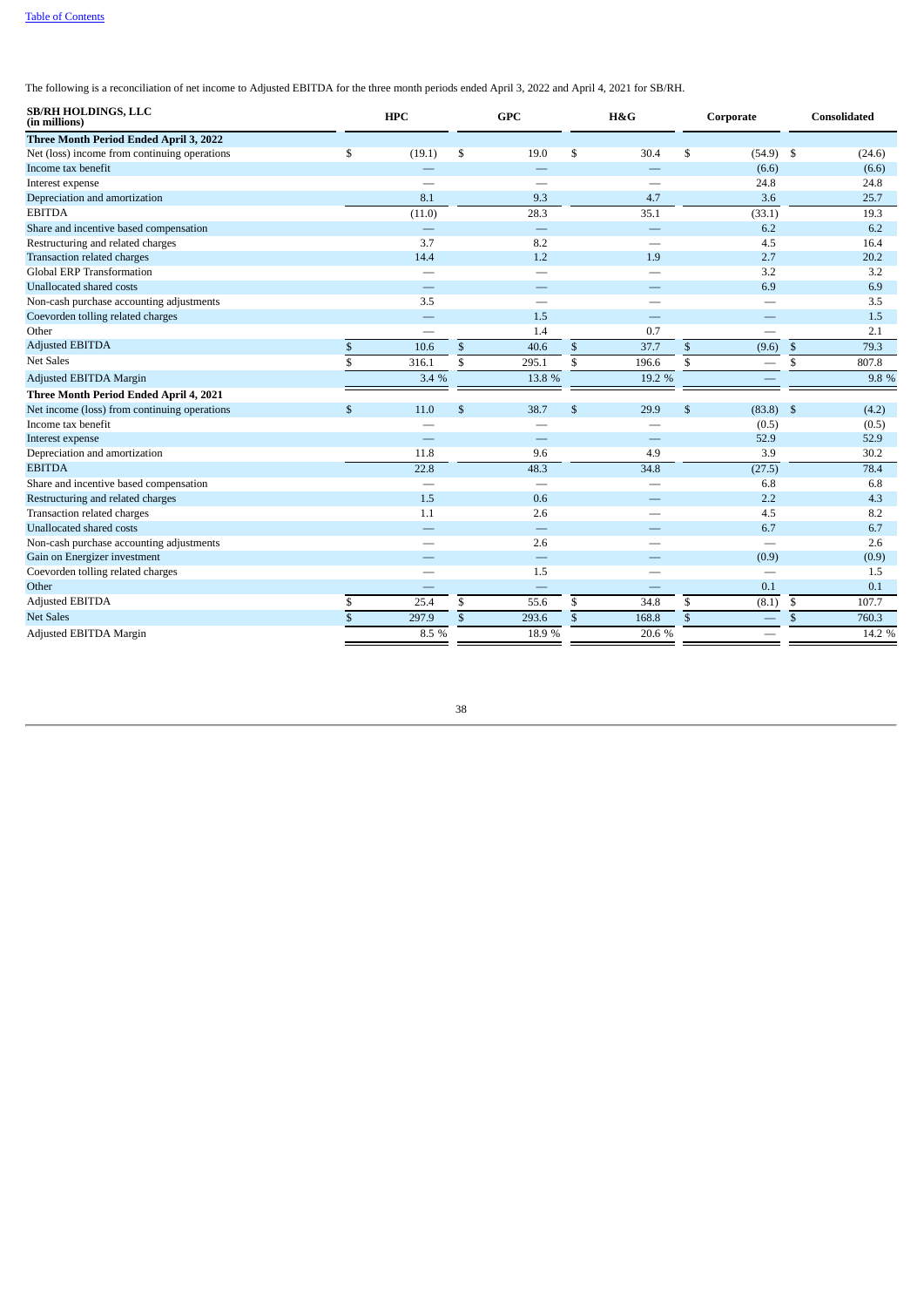|  | The following is a reconciliation of net income to Adjusted EBITDA for the six month periods ended April 3, 2022 and April 4, 2021 for SB/RH. |  |  |  |
|--|-----------------------------------------------------------------------------------------------------------------------------------------------|--|--|--|
|  |                                                                                                                                               |  |  |  |
|  |                                                                                                                                               |  |  |  |

| <b>SB/RH HOLDINGS, LLC</b><br>(in millions)  | <b>HPC</b> |        | <b>GPC</b>   |                          |              | H&G    |                         | Corporate    |              | <b>Consolidated</b> |
|----------------------------------------------|------------|--------|--------------|--------------------------|--------------|--------|-------------------------|--------------|--------------|---------------------|
| <b>Six Month Period Ended April 3, 2022</b>  |            |        |              |                          |              |        |                         |              |              |                     |
| Net income (loss) from continuing operations | \$         |        | \$           | 30.6                     | S            | 14.6   | \$                      | (99.9)       | - \$         | (54.7)              |
| Income tax benefit                           |            |        |              |                          |              |        |                         | (22.4)       |              | (22.4)              |
| Interest expense                             |            |        |              | $\overline{\phantom{0}}$ |              |        |                         | 46.7         |              | 46.7                |
| Depreciation and amortization                |            | 15.8   |              | 18.6                     |              | 9.3    |                         | 7.4          |              | 51.1                |
| <b>EBITDA</b>                                |            | 15.8   |              | 49.2                     |              | 23.9   |                         | (68.2)       |              | 20.7                |
| Share based compensation                     |            |        |              |                          |              |        |                         | 11.8         |              | 11.8                |
| Restructuring and related charges            |            | 4.3    |              | 19.6                     |              |        |                         | 9.9          |              | 33.8                |
| <b>Transaction related charges</b>           |            | 14.4   |              | 3.6                      |              | 6.3    |                         | 10.8         |              | 35.1                |
| SAP S/4 HANA ERP Transformation              |            |        |              |                          |              |        |                         | 3.2          |              | 3.2                 |
| Unallocated shared costs                     |            |        |              |                          |              |        |                         | 13.8         |              | 13.8                |
| Non-cash purchase accounting adjustments     |            | 3.5    |              |                          |              |        |                         |              |              | 3.5                 |
| Legal and environmental remediation reserves |            |        |              |                          |              | (0.5)  |                         |              |              | (0.5)               |
| Coevorden tolling related charges            |            |        |              | 3.0                      |              |        |                         |              |              | 3.0                 |
| Other                                        |            |        |              | 3.9                      |              | 0.7    |                         | (0.2)        |              | 4.4                 |
| <b>Adjusted EBITDA</b>                       | \$         | 38.0   | \$           | 79.3                     | \$           | 30.4   | \$                      | (18.9)       | - \$         | 128.8               |
| <b>Net Sales</b>                             | \$         | 695.8  | $\mathbb{S}$ | 597.3                    | $\mathbb{S}$ | 271.9  | $\overline{\mathbb{S}}$ |              | $\mathbb{S}$ | 1,565.0             |
| Adjusted EBITDA Margin                       |            | 5.5 %  |              | 13.3 %                   |              | 11.2 % |                         |              |              | 8.2 %               |
| Six Month Period Ended April 4, 2021         |            |        |              |                          |              |        |                         |              |              |                     |
| Net income (loss) from continuing operations | \$         | 49.2   | \$           | 72.7                     | S            | 29.4   | \$                      | $(139.3)$ \$ |              | 12.0                |
| Income tax benefit                           |            |        |              |                          |              |        |                         | (4.4)        |              | (4.4)               |
| Interest expense                             |            |        |              |                          |              |        |                         | 76.1         |              | 76.1                |
| Depreciation and amortization                |            | 20.6   |              | 19.3                     |              | 9.9    |                         | 7.4          |              | 57.2                |
| <b>EBITDA</b>                                |            | 69.8   |              | 92.0                     |              | 39.3   |                         | (60.2)       |              | 140.9               |
| Share and incentive based compensation       |            |        |              |                          |              |        |                         | 13.6         |              | 13.6                |
| Restructuring and related charges            |            | 4.1    |              | 2.1                      |              |        |                         | 7.1          |              | 13.3                |
| Transaction related charges                  |            | 2.4    |              | 8.6                      |              |        |                         | 16.2         |              | 27.2                |
| Unallocated shared costs                     |            |        |              |                          |              |        |                         | 13.4         |              | 13.4                |
| Non-cash purchase accounting adjustments     |            |        |              | 3.4                      |              |        |                         |              |              | 3.4                 |
| Gain on Energizer investment                 |            |        |              |                          |              |        |                         | (6.9)        |              | (6.9)               |
| Legal and environmental remediation reserves |            |        |              |                          |              | 6.0    |                         |              |              | 6.0                 |
| Coevorden tolling related charges            |            |        |              | 3.1                      |              |        |                         |              |              | 3.1                 |
| Other                                        |            |        |              |                          |              |        |                         | 0.1          |              | 0.1                 |
| <b>Adjusted EBITDA</b>                       | \$         | 76.3   | \$           | 109.2                    | \$           | 45.3   | \$                      | (16.7)       | \$           | 214.1               |
| <b>Net Sales</b>                             | \$         | 676.4  | $\mathbb{S}$ | 569.1                    | $\mathbb{S}$ | 251.0  | \$                      |              | $\mathbb{S}$ | 1,496.5             |
| Adjusted EBITDA Margin                       |            | 11.3 % |              | 19.2 %                   |              | 18.0 % |                         |              |              | 14.3 %              |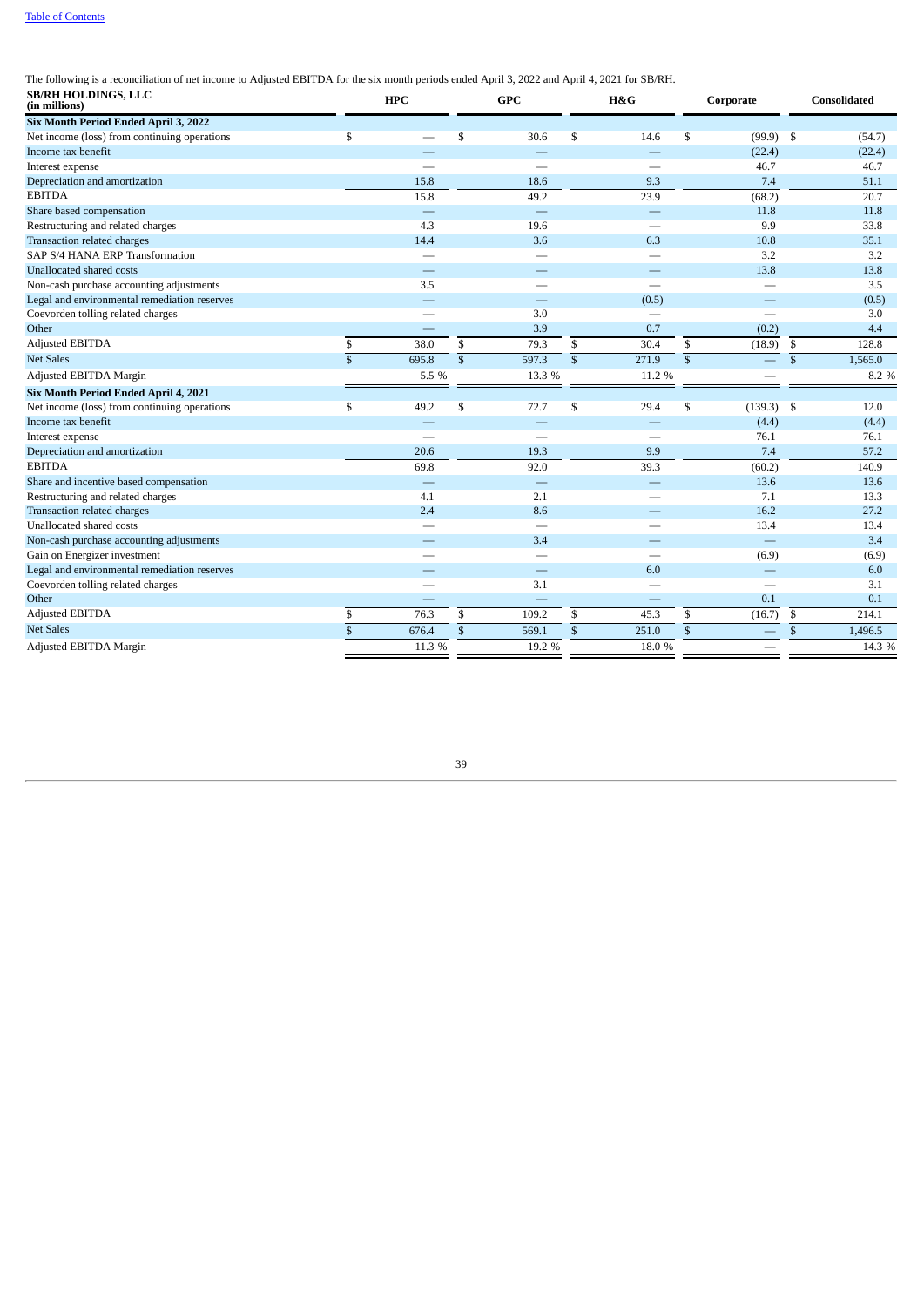# **Consolidated Results of Operations**

The following is summarized consolidated results of operations for SBH for the three and six month periods ended April 3, 2022 and April 4, 2021.

| <b>Three Month Periods Ended</b>                   |  |               |  |               |          |             |            | <b>Six Month Periods Ended</b> |               |               |          |             |            |
|----------------------------------------------------|--|---------------|--|---------------|----------|-------------|------------|--------------------------------|---------------|---------------|----------|-------------|------------|
| (in millions, except %)                            |  | April 3, 2022 |  | April 4, 2021 | Variance |             |            |                                | April 3, 2022 | April 4, 2021 | Variance |             |            |
| Net sales                                          |  | 807.8         |  | 760.3         |          | 47.5        | 6.2%       | Э'n                            | 1,565.0       | 1,496.5       |          | 68.5        | 4.6 %      |
| Gross profit                                       |  | 255.6         |  | 261.0         |          | (5.4)       | $(2.1)\%$  |                                | 474.9         | 513.8         |          | (38.9)      | (7.6)%     |
| Gross profit margin                                |  | 31.6 %        |  | 34.3 %        |          | $(270)$ bps |            |                                | 30.3%         | 34.3 %        |          | $(400)$ bps |            |
| Operating expenses                                 |  | 263.7         |  | 215.7         |          | 48.0        | 22.3 %     |                                | 506.9         | 442.6         |          | 64.3        | 14.5 %     |
| Interest expense                                   |  | 24.7          |  | 52.8          |          | (28.1)      | $(53.2)\%$ |                                | 46.4          | 76.0          |          | (29.6)      | $(38.9)$ % |
| Other non-operating income, net                    |  | (0.9)         |  | (2.2)         |          | 1.3         | $(59.1)\%$ |                                | (0.3)         | (11.1)        |          | 10.8        | $(97.3)\%$ |
| Income tax benefit                                 |  | (6.8)         |  | (0.7)         |          | (6.1)       | 871.4 %    |                                | (22.8)        | (4.8)         |          | (18.0)      | 375.0 %    |
| Net (loss) income from continuing operations       |  | (25.1)        |  | (4.6)         |          | (20.5)      | 445.7 %    |                                | (55.3)        | 11.1          |          | (66.4)      | n/m        |
| Income from discontinued operations, net of<br>tax |  | 41.1          |  | 40.3          |          | 0.8         | $2.0\%$    |                                | 79.9          | 97.5          |          | (17.6)      | $(18.1)\%$ |
| Net income                                         |  | 16.0          |  | 35.7          |          | (19.7)      | $(55.2)\%$ |                                | 24.6          | 108.6         |          | (84.0)      | $(77.3)\%$ |
| $n/m = not meaningful$                             |  |               |  |               |          |             |            |                                |               |               |          |             |            |

*Net Sales.* The following is a summary of net sales by segment for the three and six month periods ended April 3, 2022 and April 4, 2021 and the principal components of changes in net sales for the respective periods.

|                         | <b>Three Month Periods Ended</b> |                      | <b>Six Month Periods Ended</b> |            |  |                      |  |                      |  |          |       |
|-------------------------|----------------------------------|----------------------|--------------------------------|------------|--|----------------------|--|----------------------|--|----------|-------|
| (in millions, except %) | April 3, 2022                    | <b>April 4, 2021</b> | Variance                       |            |  | <b>April 3, 2022</b> |  | <b>April 4, 2021</b> |  | Variance |       |
| <b>HPC</b>              | 316.1                            | 297.9                | 18.2                           | 6.1 $%$ \$ |  | 695.8                |  | 676.4                |  | 19.4     | 2.9%  |
| <b>GPC</b>              | 295.1                            | 293.6                | 1.5                            | $0.5\%$    |  | 597.3                |  | 569.1                |  | 28.2     | 5.0 % |
| H&G                     | 196.6                            | 168.8                | 27.8                           | 16.5 %     |  | 271.9                |  | 251.0                |  | 20.9     | 8.3 % |
| Net Sales               | 807.8                            | 760.3                | 47.5                           | 6.2%       |  | 565.0.               |  | 1,496.5              |  | 68.5     | 4.6 % |

| (in millions)                                | <b>Three Month Periods Ended</b> | <b>Six Month Periods Ended</b> |  |  |
|----------------------------------------------|----------------------------------|--------------------------------|--|--|
| Net Sales for the period ended April 4, 2021 | 760.3                            | 1,496.5<br>- 55                |  |  |
| Increase in GPC                              | 7.1                              | 27.2                           |  |  |
| Decrease in HPC                              | (6.2)                            |                                |  |  |
| Increase (decrease) in H&G                   | 14.5                             | (0.2)                          |  |  |
| <b>Acquisition sales</b>                     | 49.1                             | 65.7                           |  |  |
| Foreign currency impact, net                 | (17.0)                           | (24.2)                         |  |  |
| Net Sales for the period ended April 3, 2022 | 807.8                            | 1,565.0                        |  |  |

Gross Profit. Gross profit and gross profit margin for the three and six month periods decreased primarily due to accelerated freight and input cost inflation pacing ahead of pricing actions, lower volume compared to prior year reopening trends and stimulus spending, with constrained supply chain reducing product availability to meet customer demands, partially offset by productivity and product mix improvements.

*Operating Expenses.* Operating expenses for the three month period increased due to an increase in selling, general and administrative expenses of \$23.4 million from higher distribution and transportation costs, operating inefficiencies from labor inflation and turnover with continued investment in marketing and new product development, offset by lower incentive compensation costs, with an increase in restructuring and related charges of \$12.2 million and an increase in transaction related costs of \$12.0 million for further investments in strategic transactions and restructuring initiatives. See Note 4 - Restructuring and Related Charges and Note 1 - Basis of Presentation and Significant Accounting Policies in the Notes to the Condensed Consolidated Financial Statements included elsewhere in this Quarterly Report for additional detail on restructuring initiatives and transaction-related charges, respectively. Operating expenses for the six month period increased due to an increase in selling and general and administrative expenses of \$34.6 million attributable to higher distribution and transportation costs, operating inefficiencies from labor inflation and turnover, continued investment in marketing and new product development, offset by lower incentive compensation costs, with an increase in restructuring and related charges of \$20.4 million and increase in transaction related costs of \$7.9 million for further investments in strategic transactions and restructuring initiatives. See Note 4 - Restructuring and Related Charges and Note 1 - Basis of Presentation and Significant Accounting Policies in the Notes to the Condensed Consolidated Financial Statements included elsewhere in this Quarterly Report for additional detail on restructuring initiatives and transaction-related charges, respectively.

*Interest Expense.* Interest expense for the three and six month periods decreased due to the refinancing activity in the prior year resulting in a make whole premium of \$23.4 million and write-off of unamortized debt issuance costs of \$7.9 million recognized the prior year. See *Note 10 – Debt* in the Notes to the Condensed Consolidated Financial Statements included elsewhere in this Quarterly Report for additional detail.

*Other Non-Operating Income, Net.* Other non-operating income for the three and six month periods decreased due to realized gains on our investment in Energizer common stock in the prior year which the Company sold its remaining investment in January 2021.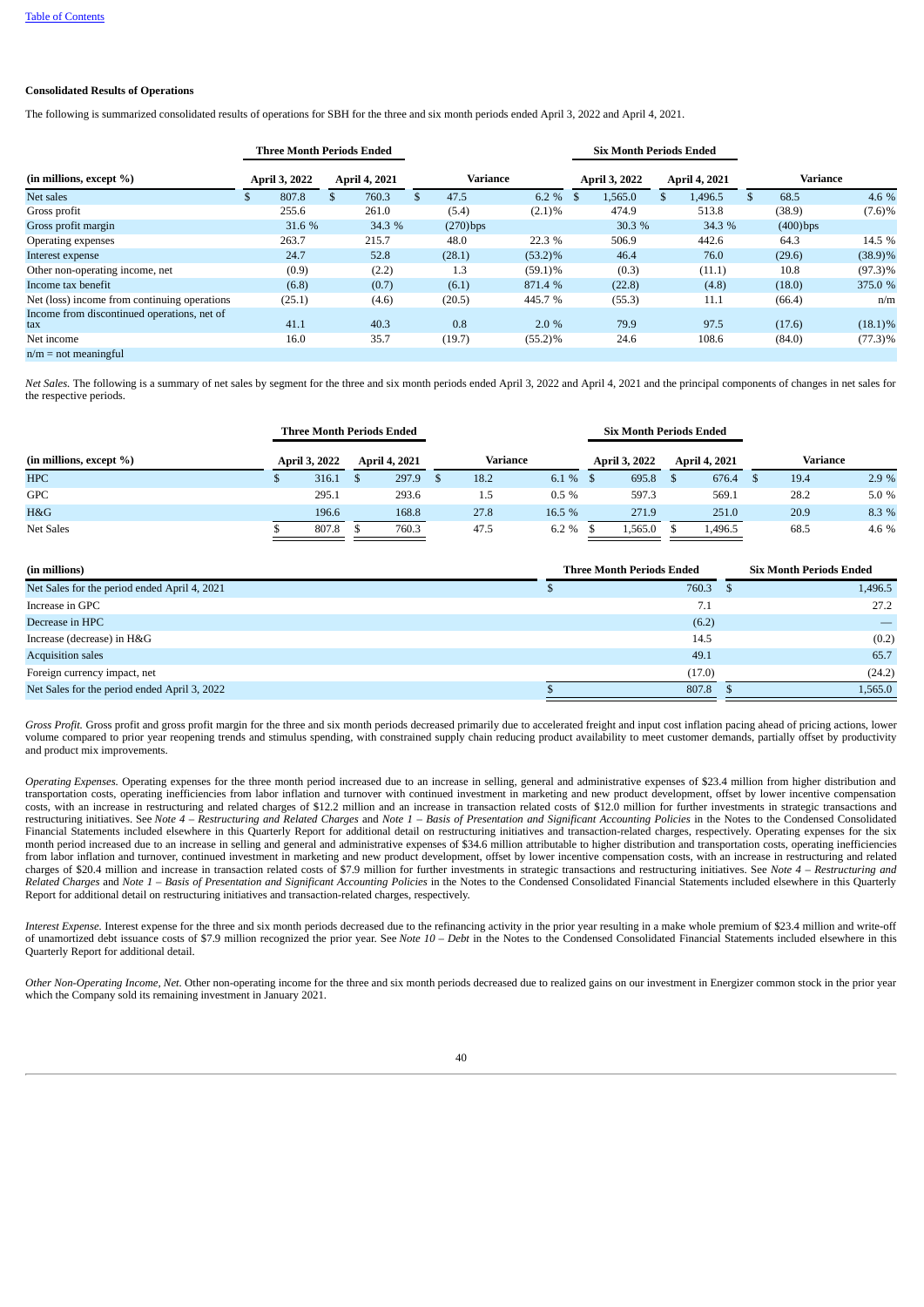*Income Taxes*. Our estimated annual effective tax rate was impacted for the three and six month periods by income earned outside the U.S. that is subject to U.S. tax, including the U.S. tax on global intangible low taxed income, certain nondeductible expenses, foreign rates that differ from the US federal statutory rate, and state income taxes. During the six month period ended April 3, 2022, the Company recorded a \$3.2 million benefit due to the impact of an amended return filed during the year and the Company also recognized an additional \$2.5 million benefit due to windfalls associated with the vesting of share compensation during the year.

*Income From Discontinued Operations.* Income or loss attributable to discontinued operations primarily reflect the income from the discontinued operations of the HHI segment and the incremental changes to tax and legal indemnifications associated with the Company's divestitures of its GBL and GAC divisions to Energizer during the year ended September 30, 2019. Income from discontinued operations attributable to the HHI segment increased during the three month period ended April 3, 2022 due to pricing increases offsetting increasing inflationary costs and freight spend and lower depreciation and amortization while held for sale. Income from discontinued operations attributable to the HHI segment decreased during the six month period ended April 3, 2022 due to lower sales volume following post-pandemic volumes in the prior year, increasing inflationary costs and higher freight spend outpacing pricing actions and lower depreciation and amortization while held for sale.

*Noncontrolling Interest.* The net income attributable to noncontrolling interest reflects the share of the net income of our subsidiaries, which are not wholly-owned, attributable to the accounting interest. Such amount varies in relation to such subsidiary's net income or loss for the period and the percentage interest not owned by SBH.

## **SB/RH**

The following is summarized consolidated results of operations for SB/RH for the three and six month periods ended April 3, 2022 and April 4, 2021:

| Three Month Periods Ended                          |                                |        |          |        |  |               |                      |            | <b>Six Month Periods Ended</b> |         |    |             |            |
|----------------------------------------------------|--------------------------------|--------|----------|--------|--|---------------|----------------------|------------|--------------------------------|---------|----|-------------|------------|
| (in millions, except %)                            | April 3, 2022<br>April 4, 2021 |        | Variance |        |  | April 3, 2022 | <b>April 4, 2021</b> | Variance   |                                |         |    |             |            |
| Net sales                                          |                                | 807.8  | \$       | 760.3  |  | 47.5          |                      | 6.2%       | \$<br>1,565.0                  | 1,496.5 | \$ | 68.5        | 4.6 %      |
| Gross profit                                       |                                | 255.6  |          | 261.0  |  | (5.4)         |                      | $(2.1)\%$  | 474.9                          | 513.8   |    | (38.9)      | (7.6)%     |
| Gross profit margin                                |                                | 31.6 % |          | 34.3 % |  | $(270)$ bps   |                      |            | 30.3 %                         | 34.3 %  |    | $(400)$ bps |            |
| Operating expenses                                 |                                | 262.9  |          | 215.0  |  | 47.9          |                      | 22.3 %     | 505.7                          | 441.2   |    | 64.5        | 14.6 %     |
| Interest expense                                   |                                | 24.8   |          | 52.9   |  | (28.1)        |                      | $(53.1)\%$ | 46.7                           | 76.1    |    | (29.4)      | $(38.6)\%$ |
| Other non-operating income, net                    |                                | (0.9)  |          | (2.2)  |  | 1.3           |                      | $(59.1)\%$ | (0.4)                          | (11.1)  |    | 10.7        | $(96.4)\%$ |
| Income tax benefit                                 |                                | (6.6)  |          | (0.5)  |  | (6.1)         |                      | 1,220.0 %  | (22.4)                         | (4.4)   |    | (18.0)      | 409.1 %    |
| Net (loss) income from continuing operations       |                                | (24.6) |          | (4.2)  |  | (20.4)        |                      | 485.7%     | (54.7)                         | 12.0    |    | (66.7)      | n/m        |
| Income from discontinued operations, net of<br>tax |                                | 41.1   |          | 40.4   |  | 0.7           |                      | $1.7\%$    | 79.9                           | 97.6    |    | (17.7)      | $(18.1)\%$ |
| Net income                                         |                                | 16.5   |          | 36.2   |  | (19.7)        |                      | $(54.4)\%$ | 25.2                           | 109.6   |    | (84.4)      | $(77.0)\%$ |
| $n/m = not meaningful$                             |                                |        |          |        |  |               |                      |            |                                |         |    |             |            |

The changes in SB/RH for the three and six month periods are primarily attributable to the changes in SBH previously discussed.

# **Segment Financial Data**

*Home and Personal Care*

|                                | <b>Three Month Periods Ended</b> |               |    |                      |  |             |               | <b>Six Month Periods Ended</b> |                      |             |            |
|--------------------------------|----------------------------------|---------------|----|----------------------|--|-------------|---------------|--------------------------------|----------------------|-------------|------------|
| (in millions, except %)        |                                  | April 3, 2022 |    | <b>April 4, 2021</b> |  | Variance    |               | <b>April 3, 2022</b>           | <b>April 4, 2021</b> | Variance    |            |
| Net sales                      |                                  | 316.1         | S. | 297.9                |  | 18.2        | 6.1%          | 695.8                          | 676.4                | 19.4        | 2.9%       |
| Operating (loss) income        |                                  | (19.8)        |    | 11.5                 |  | (31.3)      | n/m           | 0.6                            | 48.2                 | (47.6)      | $(98.8)\%$ |
| Operating (loss) income margin |                                  | $(6.3\%)$     |    | 3.9%                 |  | n/m         |               | $0.1 \%$                       | 7.1%                 | $(700)$ bps |            |
| <b>Adjusted EBITDA</b>         |                                  | 10.6          | S  | 25.4                 |  | (14.8)      | $(58.3)\%$ \$ | 38.0                           | 76.3                 | (38.3)      | $(50.2)\%$ |
| Adjusted EBITDA margin         |                                  | 3.4%          |    | 8.5 %                |  | $(510)$ bps |               | 5.5%                           | 11.3 %               | $(580)$ bps |            |

 $n/m = not meaningful$ 

Net sales for the three month period increased primarily as a result of the Tristar Business acquisition sales of \$35.8 million, with a decrease in organic net sales of \$6.2 million, or 2.1%, excluding unfavorable foreign exchange impact and acquisition sales, due to slower demand in small kitchen appliances and personal care appliances categories compared to prior year reopening trends, offset by expanded distribution and consumer demand in the LATAM region and growth in garment care products. Net sales for the six month period increased from Tristar Business acquisition sales of \$35.8 million, with organic net sales flat compared to the prior year, excluding unfavorable foreign currency impact and acquisition sales, due to product availability issues related to supply chain constraints and product category demands compared to prior year reopening trends, offset by expanded distribution in the LATAM region and growth in garment care products.

Operating income, adjusted EBITDA and margins for the three month period decreased driven by accelerated freight and input cost inflation ahead of incremental pricing actions and continued investments in marketing and new product development initiatives partially offset by productivity improvements with incremental transaction related costs attributable to the Tristar Business acquisition and related non-cash purchase accounting adjustments further impacting operating income and margin. Operating income, adjusted EBITDA and margins for the six month period decreased driven by accelerated freight and input cost inflation ahead of incremental pricing actions and continued investments in marketing and new product development initiatives partially offset by productivity improvements with incremental transaction related costs attributable to the Tristar Business acquisition and related non-cash purchase accounting adjustments further impacting operating income and margin.

# *Global Pet Care*

|                         | <b>Three Month Periods Ended</b> |                      |             |               | <b>Six Month Periods Ended</b> |     |               |             |            |
|-------------------------|----------------------------------|----------------------|-------------|---------------|--------------------------------|-----|---------------|-------------|------------|
| (in millions, except %) | <b>April 3, 2022</b>             | <b>April 4, 2021</b> | Variance    |               | <b>April 3, 2022</b>           |     | April 4, 2021 | Variance    |            |
| Net sales               | 295.1                            | 293.6                | 1.5         | $0.5 \%$ \$   | 597.3                          | \$. | 569.1         | 28.2        | 5.0%       |
| Operating income        | 19.9                             | 39.8                 | (19.9)      | $(50.0)\%$    | 32.2                           |     | 74.0          | (41.8)      | $(56.5)\%$ |
| Operating income margin | 6.7%                             | 13.6 %               | $(690)$ bps |               | 5.4 %                          |     | 13.0 %        | $(760)$ bps |            |
| <b>Adjusted EBITDA</b>  | 40.6                             | \$<br>55.6           | (15.0)      | $(27.0)\%$ \$ | 79.3                           | S   | 109.2         | (29.9)      | $(27.4)\%$ |
| Adjusted EBITDA margin  | 13.8 %                           | 18.9 %               | $(510)$ bps |               | 13.3 %                         |     | 19.2 %        | $(590)$ bps |            |

Net sales for the three month period increased due to positive pricing with growth in companion animals offset by softness in aquatics compared to higher than usual category sales in the prior year from stimulus spending, further impacted by supply chain capacity constraints and late inventory receipts for supplier manufacturing shut-down earlier in the year impacting product availability to meet customer demands, plus larger than anticipated customer fines and penalties from delayed shipments. Organic net sales increased \$7.1 million, or 2.4%, excluding unfavorable foreign currency exchange. Net sales for the six month period increased due to positive pricing and Armitage acquisition sales of \$8.8 million with increased demand in dog chews and treats, mitigated by temporary shut-down of key supplier manufacturing facilities and supply chain capacity constraints impacting product availability to meet customer demand. Organic net sales increased \$27.2 million, or 4.8% excluding unfavorable foreign exchange impact and acquisition sales.

Operating income, adjusted EBITDA, and margins for the three month period decreased due to higher freight and input cost inflation pacing ahead of pricing actions, operating cost inefficiencies from distribution and labor turnover, continued investment in marketing and new product initiatives, partially offset by productivity improvements, with incremental costs incurred to facilitate the transition of its U.S. distribution operations further impacting operating income and margin. Operating income, adjusted EBITDA, and margins for the six month period decreased due to higher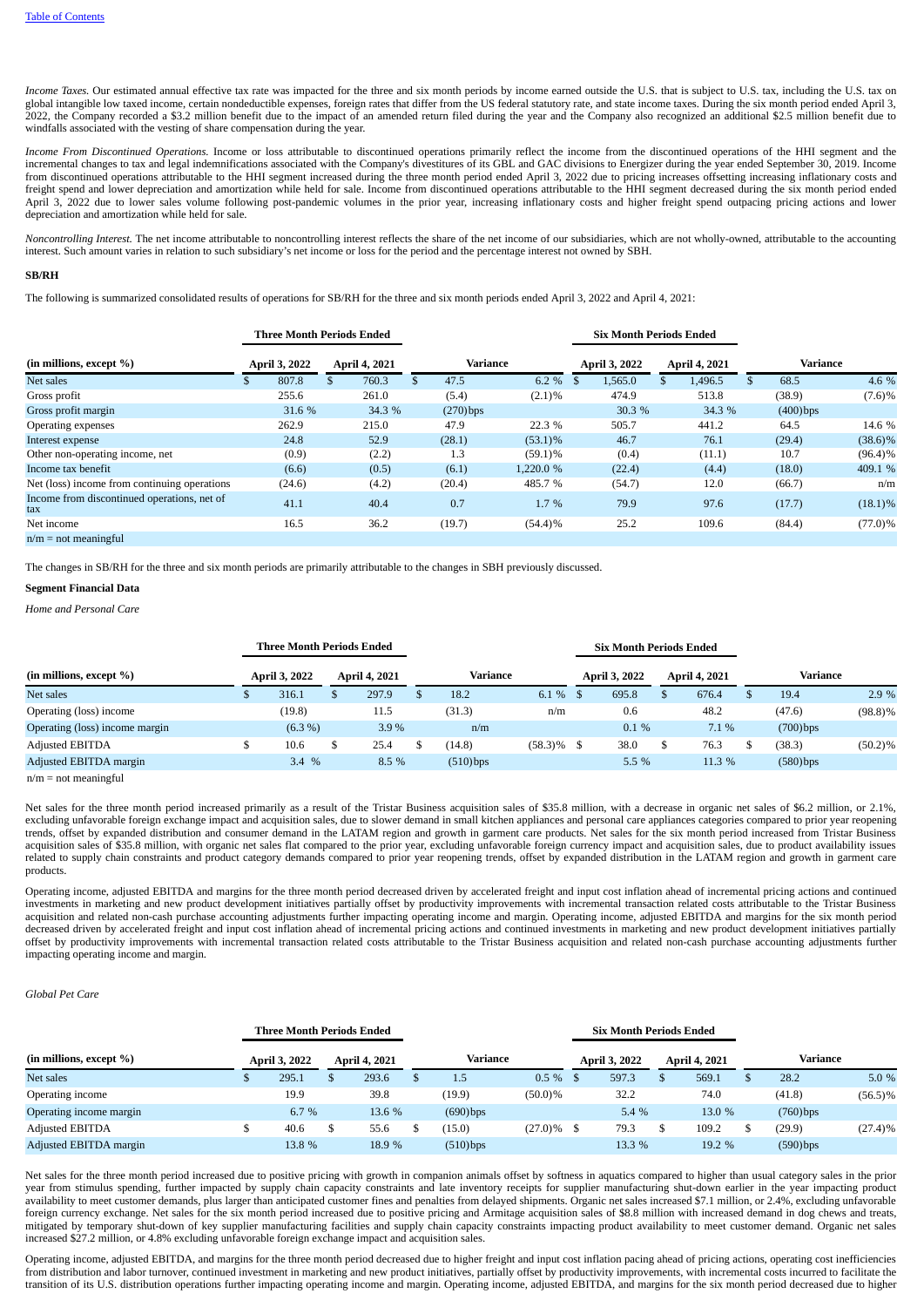freight and input cost inflation ahead of pricing actions, operating cost inefficiencies from distribution transitions and labor turnover, unfavorable product mix, and continued investment in marketing and new product initiatives, partially offset by productivity improvements, with incremental costs to facilitate the transition of its U.S. distribution operations further impacting operating income and margin.

*Home and Garden*

| Three Month Periods Ended |  |               |  |               |             |            | <b>Six Month Periods Ended</b> |    |                      |             |            |
|---------------------------|--|---------------|--|---------------|-------------|------------|--------------------------------|----|----------------------|-------------|------------|
| (in millions, except %)   |  | April 3, 2022 |  | April 4, 2021 | Variance    |            | <b>April 3, 2022</b>           |    | <b>April 4, 2021</b> | Variance    |            |
| Net sales                 |  | 196.6         |  | 168.8         | 27.8        | 16.5 %     | 271.9                          |    | 251.0                | 20.9        | 8.3 %      |
| Operating income          |  | 30.4          |  | 29.9          | 0.5         | 1.7 %      | 14.7                           |    | 29.4                 | (14.7)      | $(50.0)\%$ |
| Operating income margin   |  | 15.5 %        |  | 17.7 %        | $(220)$ bps |            | 5.4 %                          |    | 11.7 %               | $(630)$ bps |            |
| <b>Adjusted EBITDA</b>    |  | 37.7          |  | 34.8          | 2.9         | $8.3\%$ \$ | 30.4                           | S. | 45.3                 | (14.9)      | $(32.9)\%$ |
| Adjusted EBITDA margin    |  | 19.2 %        |  | 20.6 %        | $(140)$ bps |            | 11.2 %                         |    | 18.0 %               | $(680)$ bps |            |

Net sales for the three month period increased from the impact of price adjustments plus acquisition sales of \$13.3 million, partially offset by unfavorable weather across most of the U.S. which reduced category POS during the quarter and caused slowed retail inventory build which delayed our shipments to customers. Organic net sales increased \$14.5 million, or 8.6%, excluding acquisition sales. Net sales for the six month period increased from the impact of price adjustments plus acquisition sales of \$21.1 million. Organic net sales decreased \$0.2 million, or 0.1% excluding acquisition sales, attributable to comparably higher off-season replenishment orders in the prior year to address lower year-end retail inventory levels coupled with the unfavorable spring weather and delayed shipments to customers.

Operating income and adjusted EBITDA for the three month period increased due to pricing adjustments with decreased margins attributable to higher freight and input cost inflation outpacing price increases and continued marketing and product development investment. Operating income and adjusted EBITDA and margins decreased for the six month period ended due to freight and period ended due to freight and input cost inflation outpacing pricing actions, continued marketing and product development investment and unfavorable product mix.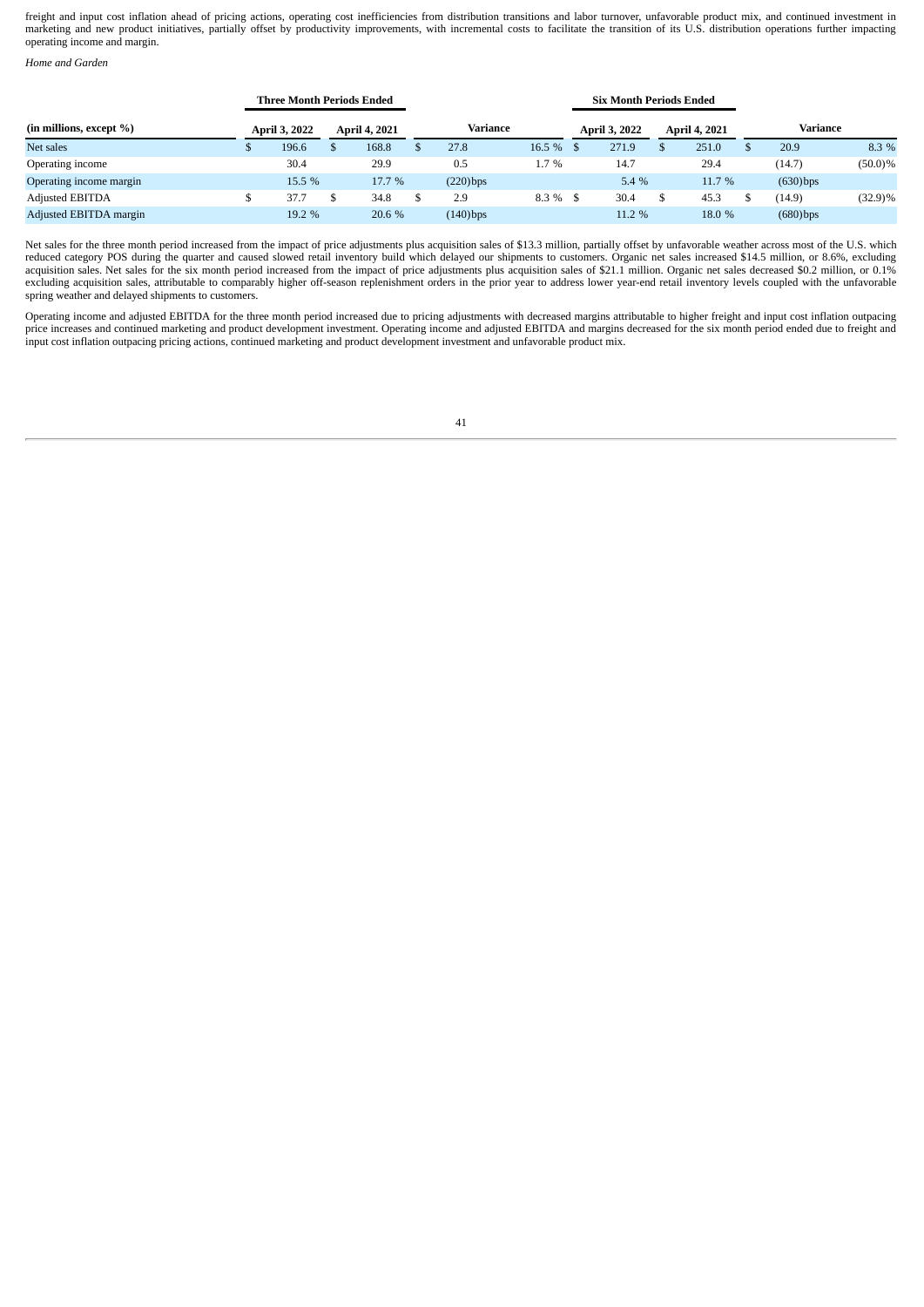# **Liquidity and Capital Resources**

The following is a summary of the SBH and SB/RH cash flows from continuing operations for the six month periods ended April 3, 2022 and April 4, 2021, respectively.

|                                              | <b>SBH</b>           |                      | <b>SB/RH</b>         |  |                      |  |  |  |
|----------------------------------------------|----------------------|----------------------|----------------------|--|----------------------|--|--|--|
| <b>Six Month Periods Ended (in millions)</b> | <b>April 3, 2022</b> | <b>April 4, 2021</b> | <b>April 3, 2022</b> |  | <b>April 4, 2021</b> |  |  |  |
| <b>Operating activities</b>                  | $(212.2)$ \$         | $(107.1)$ \$         | $(244.6)$ \$         |  | (113.6)              |  |  |  |
| Investing activities                         | $(338.6)$ \$         | $(73.6)$ \$          | $(338.6)$ \$         |  | (73.6)               |  |  |  |
| <b>Financing activities</b>                  | 568.9 \$             | $(78.1)$ \$          | 601.4                |  | (69.4)               |  |  |  |

#### *Cash Flows from Operating Activities*

Cash flows used in SBH's continuing operations increased \$105.1 million primarily due to a decrease in operating results with an increase in cash paid towards working capital for inventory and inflationary costs on raw materials and products, labor and freight, coupled with an increase in cash paid towards for taxes, strategic transactions and restructuring initiatives. Cash flows used in SB/RH continuing operations increased \$131.0 million primarily due to the items previously discussed above except for an incremental operating cash outflow to its parent company for federal net operating losses under the Company's tax sharing agreement in the prior year.

#### *Cash Flows from Investing Activities*

Cash flows used in investing activities for SBH continuing operations increased \$265.0 million primarily due to the cash paid for the acquisition, net cash acquired, for the purchase of the Tristar Business of \$314.3 million compared to the purchase of Armitage of \$129.8 million in the prior year, the net proceeds from the sale of Energizer common stock of \$73.1 million in the prior year, with an increase in capital expenditures of \$7.7 million predominantly due to incremental investments in updating the Company's enterprise-wide operating system to SAP S/4 HANA. Cash flows used in investing activities of SB/RH decreased primarily due to the items previously discussed.

#### *Cash Flows from Financing Activities*

Cash flows provided by financing activities for continuing operations increased \$647.0 million primarily due to increased borrowings on the Revolver Facility to support the Tristar Business acquisition and working capital requirements from continued supply disruptions, partially offset by increase in stock repurchase activity and higher share based stock award withholding payments from the vesting on LTIP grants. During the six month period ended April 3, 2022, the Company realized \$775.0 million of proceeds from the Revolver Facility with amortizing payments on other outstanding debt of \$6.5 million. Refer to *Note 10 – Debt* in the Notes to the Condensed Consolidated Financial Statements included elsewhere in this Quarterly Report for more information on debt borrowings. During the six month period ended April 3, 2022, the Company repurchased \$134.0 million of treasury stock at an average cost of \$97.34, primarily through the Company's 10b5-1 repurchase plan which the Company completed during the six month period ended April 3, 2022. There was no issuance of common stock, other than through the Company's share-based compensation plans and which is recognized non-cash financing activities. See Note 13 - Shareholders' Equity and Note 14 - Share Based Compensation in the Notes to the Condensed Consolidated Financial Statements included elsewhere in this Quarterly Report for further detail. During the six month periods ended April 3, 2022 and April 4, 2021, SBH made cash dividend payments of \$34.4 million and \$35.7 million, respectively, or \$0.42 per share. Cash flows from financing activity of SB/RH increased \$670.8 million and is highly dependent upon the financing cash flow activities of SBH.

#### *Liquidity Outlook*

Our ability to generate significant cash flow from operating activities coupled with our expected ability to access the credit markets, enables us to execute our growth strategies and return value to our shareholders. Our ability to make principal and interest payment on borrowings under our debt agreements and our ability to fund planned capital expenditures will depend on the ability to generate cash in the future, which, to a certain extent, is subject to general economic, financial, competitive, regulatory and other conditions. Based upon our current level of operations, existing cash balances and availability under our credit facility, we expect cash flows from operations to be sufficient to meet our operating and capital expenditure requirements for at least the next 12 months. Additionally, we believe the availability under our credit facility and access to capital markets are sufficient to achieve our longer-term strategic plans. As of April 3, 2022, the Company had borrowing availability of \$308.4 million, net of outstanding letters of credit, under our credit facility. Liquidity and capital resources of SB/RH are highly dependent upon the cash flow activities of SBH.

Short-term financing needs primarily consist of working capital requirements, restructuring initiatives, capital spending, and periodic principal and interest payments on our long-term debt. Longterm financing needs depend largely on potential growth opportunities, including acquisition activity and repayment or refinancing of our long-term obligations. Our long-term liquidity may be influenced by our ability to borrow additional funds, renegotiate existing debt, and raise equity under terms that are favorable to us. We also have long-term obligations associated with defined benefit plans with expected minimum required contributions that are not considered significant to the consolidated group.

We may, from time-to-time, seek to repurchase shares of our common stock. During the fourth quarter ended September 30, 2021, SBH entered into a \$150.0 million rule 10b5-1 repurchase plan to facilitate daily market share repurchases through September 16, 2022, until the cap set forth in the plan was reached or until the plan was terminated. The Company completed share repurchases of \$150.0 million under the rule 10b5-1 repurchase plan during the three month period ended April 3, 2022. Any further repurchase activity, if any, will dependent on prevailing market conditions, our liquidity requirements and other factors.

We maintain a capital structure that we believe provides us with sufficient access to credit markets. When combined with strong levels of cash flow from operations, our capital structure has provided the flexibility necessary to pursue strategic growth opportunities and return value to our shareholders. The Company's access to capital markets and financing costs may depend on the Company's credit ratings. None of the Company's current borrowings are subject to default or acceleration as a result of a downgrading of credit ratings, although a downgrade of the Company's credit ratings could increase fees and interest charges on future borrowings. At April 3, 2022, we were in compliance with all covenants under the Credit Agreement and the indentures governing the 3.875% Notes, 5.00% Notes, 5.50% Notes, 5.75% Notes, and 4.00% Notes.

A portion of our cash balance is located outside the U.S. given our international operations. We manage our worldwide cash requirements centrally by reviewing available cash balances across our worldwide group and the cost effectiveness with which this cash can be accessed. We generally repatriate cash from non-U.S. subsidiaries, provided the cost of the repatriation is not considered material. The counterparties that hold our deposits consist of major financial institutions.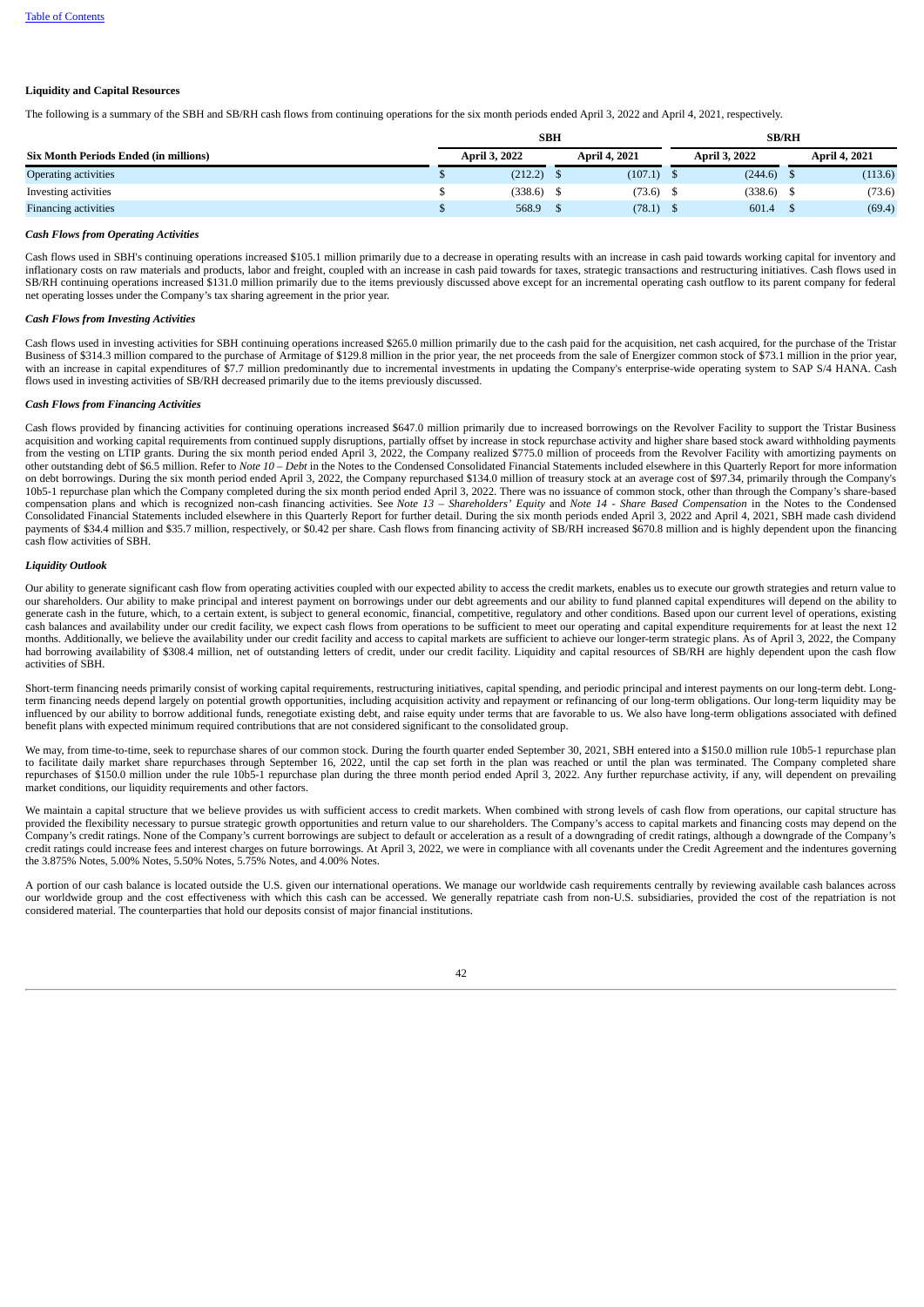The majority of our business is not considered seasonal with a year round selling cycle that is overall consistent during the fiscal year with the exception of our H&G segment. H&G sales typically peak during the first six months of the calendar year (the Company's second and third fiscal quarters) due to customer seasonal purchasing patterns and the timing of promotional activity. This seasonality requires the Company to ship large quantities of product ahead of peak consumer buying season that can impact cash flow demands to meet manufacturing and inventory requirements earlier in the fiscal year, as well as extended credit terms and/or promotional discounts throughout the peak season.

From time to time the Company enters into factoring agreements and customers' supply chain financing arrangements to provide for the sale of certain trade receivables to unrelated third-party financial institutions. The factored receivables are accounted for as a sale without recourse, and the balance of the receivables sold are removed from the Condensed Consolidated Balance Sheet at the time of the sales transaction, with the proceeds received recognized as an operating cash flow. Amounts received from customers for factored receivables are recognized as a payable and remitted to the factor based upon terms of the factoring agreements. Additionally, the Company facilitates a voluntary supply chain financing program to provide certain of its suppliers with the opportunity to sell receivables due from the Company (the Company's trade payables) to an unrelated third-party financial institution under the sole discretion of the supplier and the participating financial institution. There are no guarantees provided by the Company or its subsidiaries and we do not enter into any agreements with the suppliers regarding their participation. The Company's responsibility is limited to payments on the original terms negotiated with its suppliers, regardless of whether the suppliers sell their receivables to the financial institution, and continue to be recognized as accounts payable on the Company's Condensed Consolidated Balance Sheet with cash flow activity recognized as an operating cash flow.

The COVID-19 pandemic has not, as of the date of this report, materially impacted our operations and cash flows and has not had a materially negative impact on the Company's liquidity position, although there can be no assurance that it won't have a material negative impact on us in the future. Nonetheless, we continue to actively monitor our global cash balances and liquidity, and if necessary, could reinitiate mitigating efforts to manage non-critical spending and assess operating spend to preserve cash and liquidity. Despite recent inflationary costs and rising freight costs, we continue to generate operating cash flows to meet our short-term liquidity needs, and we expect to maintain access to the capital markets, although there can be no assurance of our ability to do so. However, the economic and social disruption attributable to the COVID-19 pandemic could lead to disruption and volatility in the global capital markets, which, depending on future developments, could impact our capital resources and liquidity in the future.

During the three month period ended April 3, 2022, there has been no material changes to our debt obligations, lease obligations, employee benefit obligations or other contractual obligations or commercial commitments previously discussed in our Annual Report on Form 10-K for the year ended September 30, 2021 other than the increased revolver capacity and borrowings under the Company's Credit Agreement, which have a maturity date of June 30, 2025 and are subject to repayment or re-borrowing by the Company without penalty. See *Note 10 – Debt* in the Notes to the Condensed Consolidated Financial Statements included elsewhere in this Quarterly Report for further detail. We do not have any off-balance sheet arrangements that have or are reasonably likely to have a current or future effect on our financial condition, changes in financial condition, revenues or expenses, results of operations, liquidity, capital expenditures or capital resources that are material to investors.

# **Critical Accounting Policies and Estimates**

There have been no material changes to our critical accounting estimates as discussed in our Annual Report on Form 10-K for the year ended September 30, 2021.

#### **New Accounting Pronouncements**

See Note 1 - Basis of Presentation and Significant Accounting Policies of Notes to the Condensed Consolidated Financial Statements elsewhere included in this Quarterly Report for information about accounting pronouncements that are newly adopted and recent accounting pronouncements not yet adopted.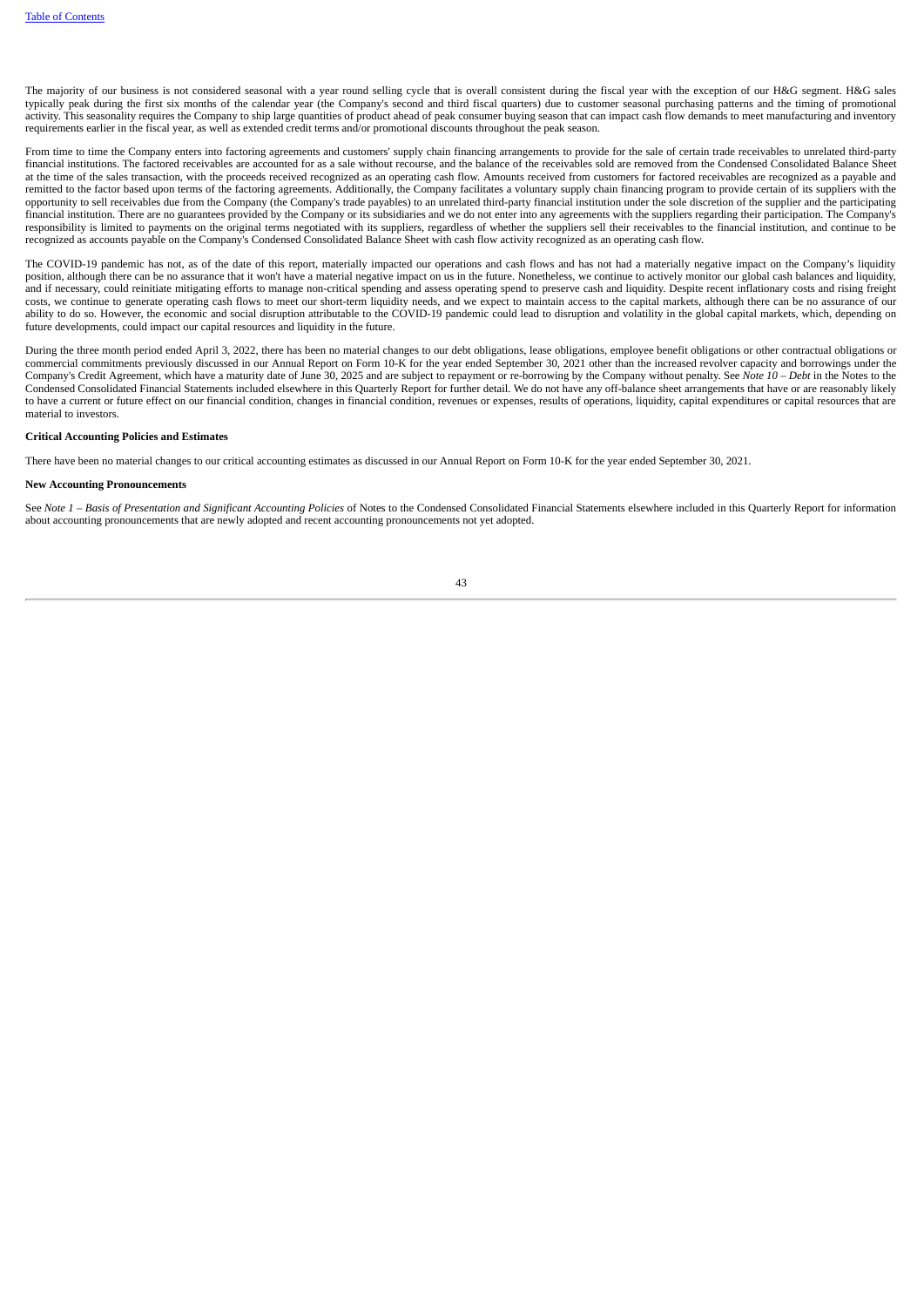# **Guarantor Statements – SB/RH**

SBI has issued the 5.75% Notes under the 2025 Indenture, the 4.00% Notes under the 2026 Indenture, the 5.00% Notes under the 2029 Indenture, the 5.50% Notes under the 2030 Indenture, and the 3.875% Notes under the 2031 Indentures (collectively, the "Notes"). The Notes are unconditionally guaranteed, jointly and severally, on a senior unsecured basis by SB/RH and SBI's domestic subsidiaries. The Notes and the related guarantees rank equally in right of payment with all of SBI and the guarantors' existing and future senior indebtedness and rank senior in right of payment to all of SBI and the guarantors' future indebtedness that expressively provide for its subordination to the Notes and the related guarantees. Non-guarantor subsidiaries primarily consist of SBI's foreign subsidiaries.

The following financial information consists of summarized financial information of the Obligor, presented on a combined basis. The "Obligor" consists of the financial statements of SBI as the debt issuer, SB/RH as a parent guarantor, and the domestic subsidiaries of SBI as subsidiary guarantors. Intercompany balances and transactions between SBI and the guarantors have been eliminated. Investments in non-guarantor subsidiaries and the earnings or losses from those non-guarantor subsidiaries have been excluded.

|                                                        |    | <b>Six Month Period Ended</b><br><b>April 3, 2022</b> |    |         |  |  |  |
|--------------------------------------------------------|----|-------------------------------------------------------|----|---------|--|--|--|
| (in millions)                                          |    |                                                       |    |         |  |  |  |
| <b>Statements of Operations Data</b>                   |    |                                                       |    |         |  |  |  |
| Third party net sales                                  | \$ | 895.6 \$                                              |    | 1,774.2 |  |  |  |
| Intercompany net sales to non-guarantor subsidiaries   |    | 8.6                                                   |    | 18.8    |  |  |  |
| Net sales                                              |    | 904.2                                                 |    | 1,793.0 |  |  |  |
| Gross profit                                           |    | 228.9                                                 |    | 555.5   |  |  |  |
| <b>Operating loss</b>                                  |    | (120.0)                                               |    | (79.5)  |  |  |  |
| Net loss from continuing operations                    |    | (131.6)                                               |    | (116.2) |  |  |  |
| Net (loss) income                                      |    | (84.3)                                                |    | 28.6    |  |  |  |
| Net (loss) income attributable to controlling interest |    | (84.3)                                                |    | 28.6    |  |  |  |
| <b>Statements of Financial Position Data</b>           |    |                                                       |    |         |  |  |  |
| <b>Current Assets</b>                                  | J. | 2,600.3                                               | \$ | 1,999.1 |  |  |  |
| <b>Noncurrent Assets</b>                               |    | 2,433.9                                               |    | 2,090.2 |  |  |  |
| <b>Current Liabilities</b>                             |    | 1,127.5                                               |    | 936.1   |  |  |  |
| <b>Noncurrent Liabilities</b>                          |    | 3,846.1                                               |    | 2,881.7 |  |  |  |

The Obligor's amounts due from, due to the non-guarantor subsidiaries as of April 3, 2022 and September 30, 2021 are as follows:

| (in millions)                                        | <b>April 3, 2022</b> | September 30, 2021 |  |  |
|------------------------------------------------------|----------------------|--------------------|--|--|
| <b>Statements of Financial Position Data</b>         |                      |                    |  |  |
| Current receivables from non-guarantor subsidiaries  | 75.0                 | 9.5                |  |  |
| Long-term receivable from non-guarantor subsidiaries | 347.5                | 202.8              |  |  |
| Current payable to non-guarantor subsidiaries        | 284.6                | 266.2              |  |  |
| Long-term debt with non-guarantor subsidiaries       | 353.3                | 123.3              |  |  |

# <span id="page-47-0"></span>**Item 3. Quantitative and Qualitative Disclosures About Market Risk**

#### **Market Risk Factors**

No material change in the Company's market risk has occurred during the six month period ended April 3, 2022 with the exception of the increase in capacity and borrowings under our Revolver Facility that are subject to variable interest rates. If market interest rates continue to increase, the interest rate on our variable rate debt will increase and will create higher debt service requirements, which would adversely affect our cash flow and could adversely impact our results of operations. The general levels of SOFR and LIBOR affect our interest expense. As of April 3, 2022, we had \$1,171.0 million subject to variable interest rates, or 35.6% of total debt, which increased from \$398.0 million and 15.7% of total debt as of September 30, 2021. Assuming an increase to market rates of 1.0% as of April 3, 2022, we would incur an increase to annual interest expense of \$10.0 million.

<span id="page-47-1"></span>For additional information, refer to Note 10 - Debt and Note 11 - Derivatives to the Condensed Consolidated Financial Statement included elsewhere in the Quarterly Report and to Part II, Items *7A* of the Company's Annual Report on Form 10-K for the fiscal year ended September 30, 2021.

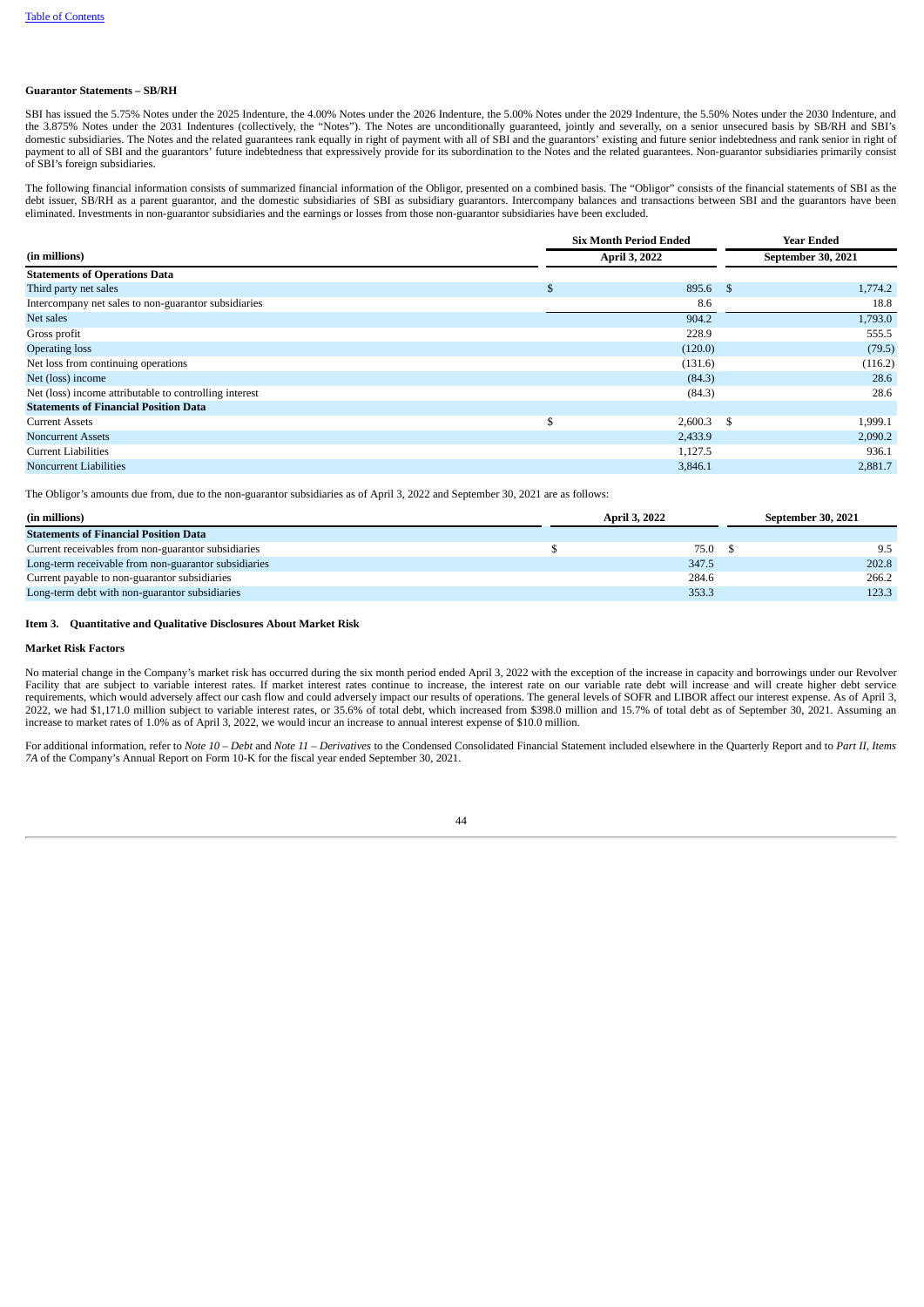## **Item 4. Controls and Procedures**

#### **Spectrum Brands Holdings, Inc.**

Evaluation of Disclosure Controls and Procedures. Our management, with the participation of our principal executive officer and principal financial officer, has evaluated the effectiveness of our disclosure controls and procedures (as such term is defined in Rules 13a-15(e) and 15d-15(e) under the Exchange Act) pursuant to Rule 13a-15(b) under the Exchange Act as of the end of the period covered by this Quarterly Report on Form 10-Q. Based on this evaluation, SBH's management, including our Chief Executive Officer and Chief Financial Officer have concluded that, as of such date, our disclosure controls and procedures are effective to ensure that information required to be disclosed by us in reports that we file or submit under the Exchange Act is recorded, processed, summarized and reported within the time periods specified in applicable SEC rules and forms, and is accumulated and communicated to SBH's management, including SBH's Chief Executive Officer and Chief Financial Officer, as appropriate to allow timely decisions regarding required disclosure.

Changes in Internal Control Over Financial Reporting. There was no change in our internal control over financial reporting (as defined in Rules 13a-15(f) and 15d-15(f) under the Securities and Exchange Act of 1934, as amended) that occurred during the three and six month periods ended April 3, 2022 that has materially affected, or is reasonably likely to materially affect, our internal control over financial reporting.

*Limitations on the Effectiveness of Controls.* SBH's management, including our Chief Executive Officer and Chief Financial Officer, does not expect that SBH's disclosure controls and procedures or SBH's internal controls over financial reporting will prevent all errors and all fraud. A control system, no matter how well conceived and operated, can provide only reasonable, not absolute, assurance that the objectives of the control system are met. Further, the design of a control system must reflect the fact that there are resource constraints, and the benefits of controls must be considered relative to their costs. Because of the inherent limitations in all control systems, no evaluation of controls can provide absolute assurance that all control issues and instances of fraud, if any, within SBH have been detected.

#### **SB/RH Holdings, LLC**

Evaluation of Disclosure Controls and Procedures. Our management, with the participation of our principal executive officer and principal financial officer, has evaluated the effectiveness of our disclosure controls and procedures (as such term is defined in Rules 13a-15(e) and 15d-15(e) under the Exchange Act) pursuant to Rule 13a-15(b) under the Exchange Act as of the end of the period covered by this Quarterly Report on Form 10-Q. Based on this evaluation, SB/RH's management, including our Chief Executive Officer and Chief Financial Officer have concluded that, as of such date, our disclosure controls and procedures are effective to ensure that information required to be disclosed by us in reports that we file or submit under the Exchange Act is recorded, processed, summarized and reported within the time periods specified in applicable SEC rules and forms, and is accumulated and communicated to SB/RH's management, including SB/RH's Chief Executive Officer and Chief Financial Officer, as appropriate to allow timely decisions regarding required disclosure.

Changes in Internal Control Over Financial Reporting. There was no change in our internal control over financial reporting (as defined in Rules 13a-15(f) and 15d-15(f) under the Securities and Exchange Act of 1934, as amended) that occurred during the three and six month periods ended April 3, 2022 that has materially affected, or is reasonably likely to materially affect, our internal control over financial reporting.

<span id="page-48-0"></span>Limitations on the Effectiveness of Controls, SB/RH's management, including our Chief Executive Officer and Chief Financial Officer, does not expect that SB/RH's disclosure controls and procedures or SB/RH's internal controls over financial reporting will prevent all errors and all fraud. A control system, no matter how well conceived and operated, can provide only reasonable, not absolute, assurance that the objectives of the control system are met. Further, the design of a control system must reflect the fact that there are resource constraints, and the benefits of controls must be considered relative to their costs. Because of the inherent limitations in all control systems, no evaluation of controls can provide absolute assurance that all control issues and instances of fraud, if any, within SB/RH's have been detected.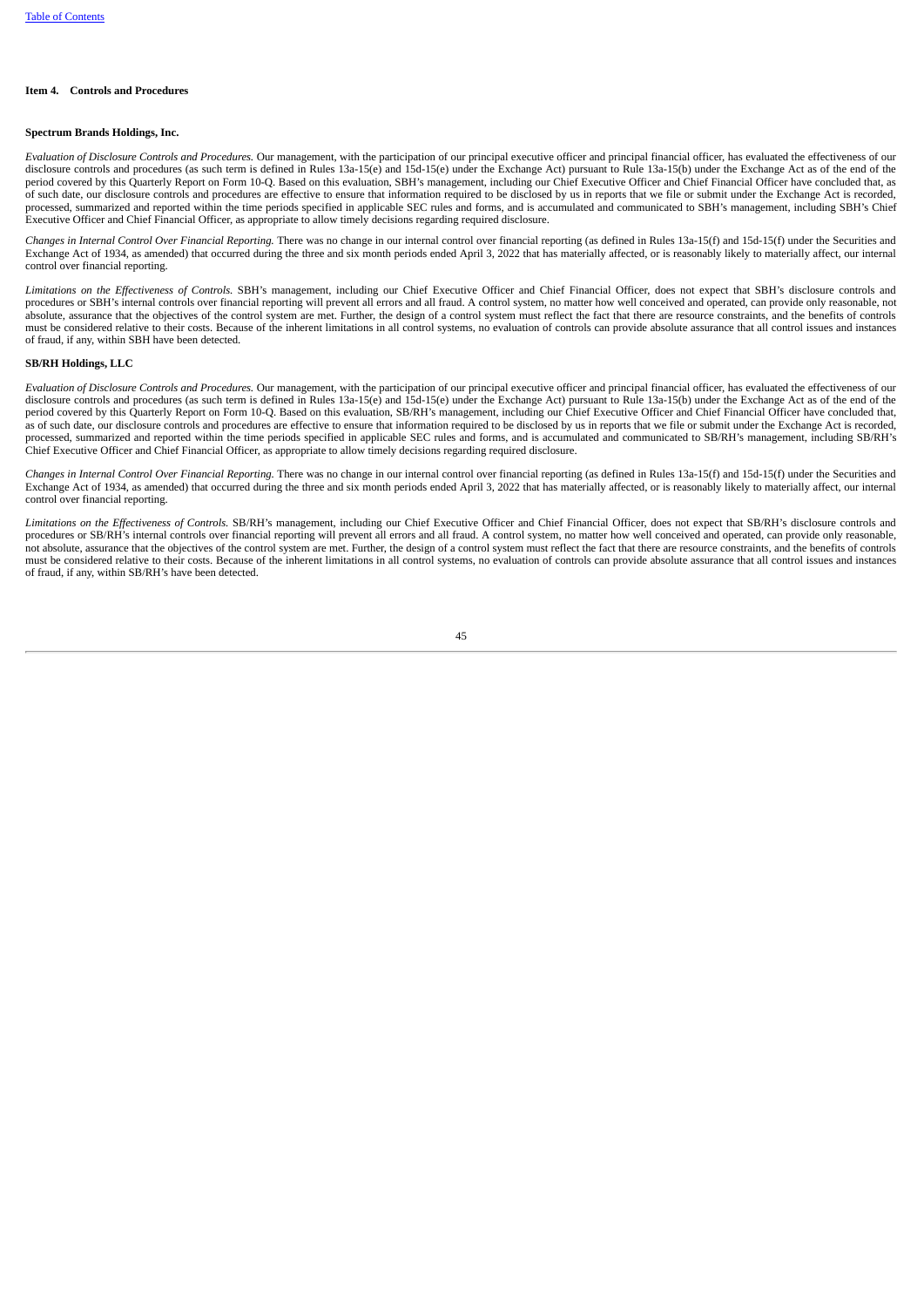## **PART II. OTHER INFORMATION**

## <span id="page-49-0"></span>**Item 1. Legal Proceedings**

#### **Litigation**

We are a defendant in various litigation matters generally arising in the ordinary course of business. See risk factors below and Note 17 - Commitments and Contingencies included elsewhere in this Quarterly Report. Based on information currently available, we do not believe that any matters or proceedings presently pending will have a material adverse effect on our results of operations, financial condition, liquidity or cash flows.

#### <span id="page-49-1"></span>**Item 1A. Risk Factors**

Information about our risk factors is contained in Item 1A of our Annual Report on Form 10-K for the fiscal year ended September 30, 2021 filed with the SEC on November 23, 2021 and in Item 1A of our Quarterly Reports on Form 10-Q for quarterly periods subsequently filed. We believe that as of April 3, 2022, with the exception of changes in the risk factors discussed below, there have been no material changes in our risk factors from those disclosed in Item 1A of our Annual Report on Form 10-K for the year ended September 30, 2021 and in Item 1A of our Quarterly Reports on Form 10-Q for quarterly periods subsequently filed..

#### We face a number of local, regional, and alobal uncertainties and potential disruptions which could adversely impact our businesses.

We face a number of local, regional, and global uncertainties and potential disruptions which could adversely impact our businesses, our financial performance or liquidity, and our ability to carry out our go-forward plans and strategies. These economic uncertainties and potential disruptions include a slow-down in the general economy; reduced market growth rates; increased inflation rates and cost of goods; increased fuel and employee costs; higher interest rates; tighter credit markets; changes in government policies, including the imposition of tariffs or import costs; the deterioration of economic relations between countries or regions; the escalation or continuation of armed conflict, hostilities or economic sanctions between countries or regions, which can negatively impact our ability to supply or sell our products and otherwise conduct our day-to-day operations. For instance, the conflict between Russia and Ukraine has led us to terminate, reduce or significantly change our business activities in these regions and certain surrounding regions. These efforts may have to continue or accelerate, including us having to further reduce or cease doing business within Russia, Ukraine, and certain surrounding regions, which could have a negative impact on our ability to collect outstanding accounts receivables, impose additional costs and negatively impact our business performance. In addition, the economic sanctions and hostilities in Russian and Ukraine, may negatively impact our and our customers' financial viability, which may negatively impact us or the demands or economic viability of our customers not only in Russia but also in other parts of the world.

Additionally, global economic conditions or restrictions from armed conflicts or the COVID-19 pandemic may cause our suppliers, distributors, contractors, or other third-party partners to suffer financial or operating difficulties that they cannot overcome, resulting in their inability to provide us with the materials and services we need, in which case our business and results of operations<br>could be adversely aff COVID-19 pandemic, which may contain or limit our ability to supply or distribute our products to our customers and negatively impact our business. Moreover, we have experienced, and may<br>continue to experience, delays in t and other supply chain challenges may continue to arise that are beyond our control and could negatively affect our business and financial performance.

Moreover, we continue to transition our third-party logistics service provider at our existing Edwardsville, IL distribution center and are also adding another distribution center nearby. These efforts are complicated and coordination among a number of our stakeholder, including our suppliers and transportation and logistics handlers. These changes and updates are inherently difficult and are made even more difficult by the other uncertainties and potential disruptions our business faces. We do not control the operations of these third parties and are dependent on them to execute our orders and deliver<br>our products in a timel While we believe that optimizing our distribution centers and other aspects of our supply chain and customer delivery network will allow us to manage our inventory more efficiently and more efficiently respond to customer demands, there can be no assurance that we will realize such benefits. We have experienced, and may continue to experience, delays in executing these efforts. Our<br>inability to execute, or ti incurring penalties imposed by our customers, or may disrupt our business operations.

Furthermore, our raw materials are sourced from industries characterized by a limited supply base, and their cost can fluctuate substantially. Under many of our supply arrangements, the price we pay for raw materials fluctuates along with certain changes in underlying commodities costs. Price increases for our raw materials have placed pressure on our costs and could continue to do so,<br>and we may not be able to ef significantly reduce demand for our products and could negatively affect our business and financial performance.

#### The integration of the Tristar Business into our HPC segment may be more difficult, time-consuming, or costly than expected. Synergies and other anticipated benefits may not be realized *within the expected time frames, or at all.*

On February 18, 2022 we completed the acquisition of the Tristar Business. Our ability to realize the anticipated benefits of the acquisition of the Tristar Business depend, to a large extent, on our ability to integrate the acquired business into our current HPC segment in a manner that facilitates growth opportunities and achieves projected growth trends without adversely affecting revenue<br>and investments in future g combination, including expected synergies, could adversely affect our results of operations.

The overall combination of our businesses may also result in material unanticipated problems, expenses, liabilities, competitive responses, and loss of customer and other business relationships. The difficulties of combining the operations of the companies include, among others: diversion of management's attention to integration matters; difficulties in integrating operations and systems;<br>challenges in conforming employees and attracting and retaining key personnel, challenges in retaining existing, and obtaining new customers, suppliers, employees and others; difficulties in achieving anticipated cost<br>savings, synergies, business expenses associated with the acquisition of the Tristar Business.

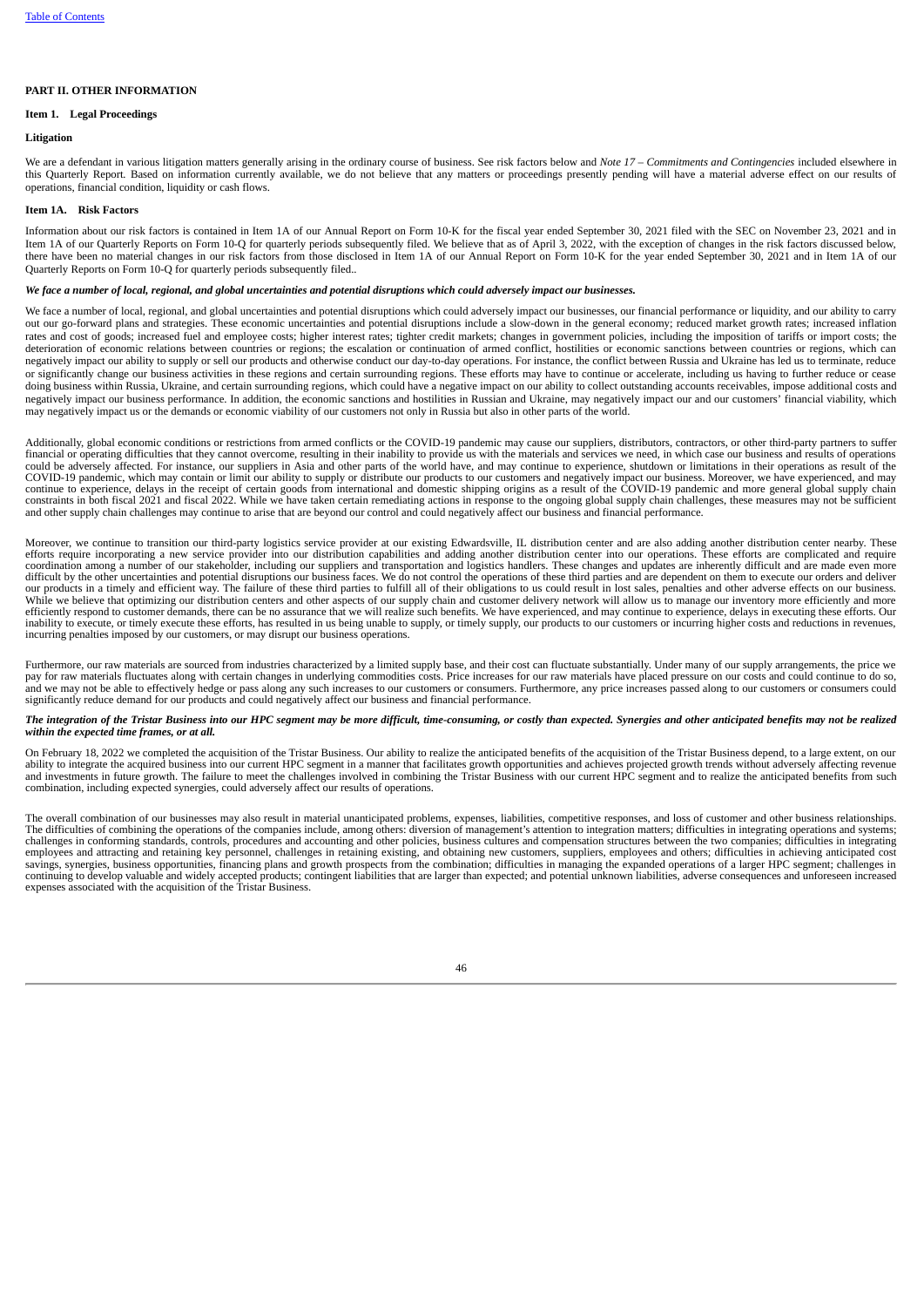<span id="page-50-0"></span>Even if our combined operations are integrated successfully, the full benefits of the acquisition of the Tristar Business, including anticipated synergies, cost savings or sales or growth opportunities, may not be realized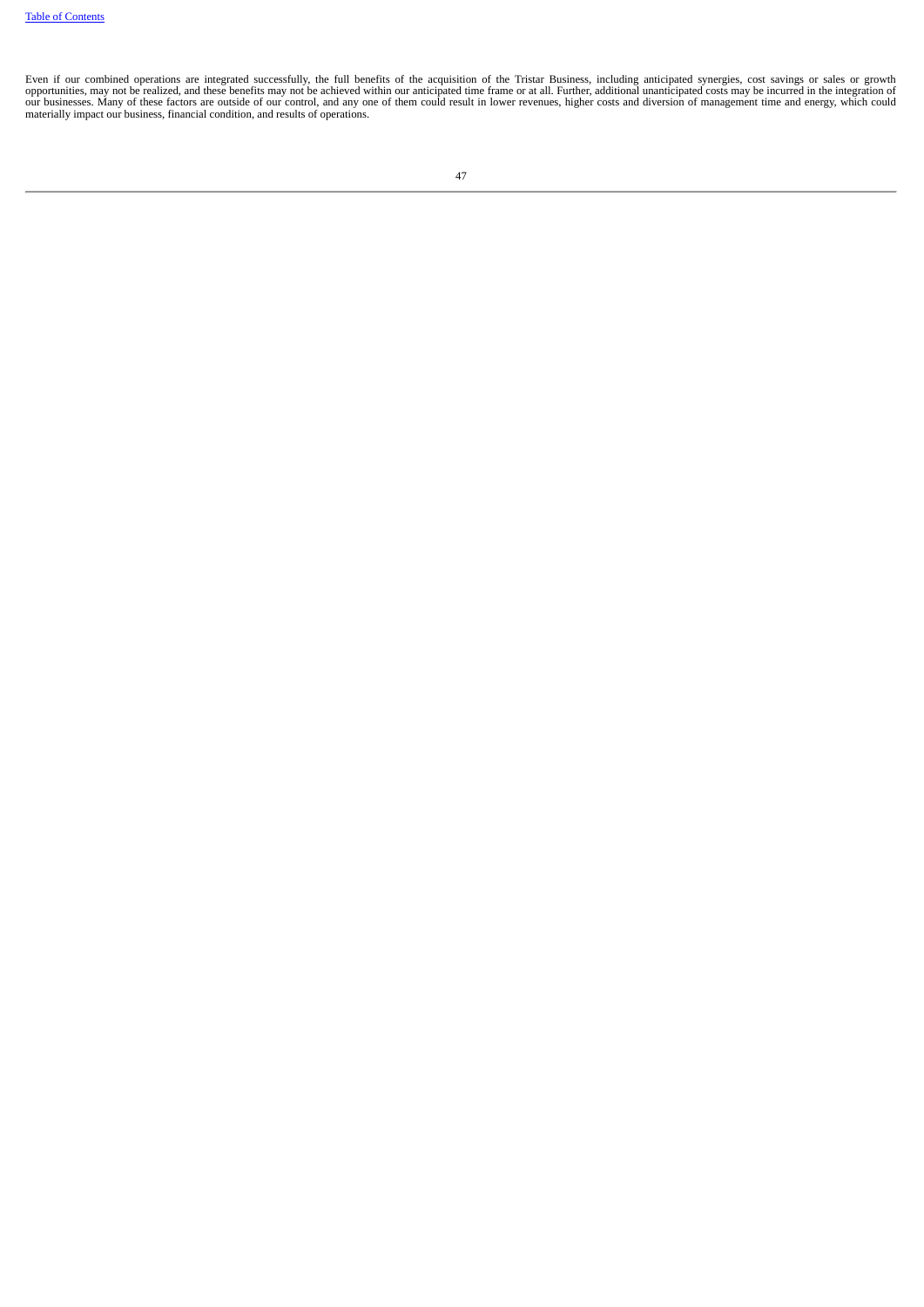# **Item 2. Unregistered Sales of Equity Securities and Use of Proceeds**

On May 4, 2021, the Board of Directors approved a share repurchase program authorizing the purchase of up to \$1 billion of common stock. The authorization is effective for 36 months. The share repurchase program permits shares to be repurchased in open market or through privately negotiated transactions, including by direct purchases or purchases pursuant to derivative instruments or other transactions (including pursuant to accelerated share repurchase agreements, the writing and settlement of put options and the purchase and exercise of call options). The number of shares to be repurchased, and the timing of any repurchases, will depend on factors such as the share price, economic and market conditions, and corporate and regulatory requirements. The share repurchase program may be suspended, amended or discontinued at any time.

The following table summarizes the common stock repurchases under the previous program for the three month period ended April 3, 2022:

|                                       | <b>Total Number</b><br>of Shares<br>Purchased | Average<br><b>Price Paid</b><br><b>Per Share</b> | <b>Total Number</b><br>of Shares Purchased<br>as Part of Plan | <b>Approximate Dollar Value</b><br>of Shares that may<br><b>Yet Be Purchased</b> |
|---------------------------------------|-----------------------------------------------|--------------------------------------------------|---------------------------------------------------------------|----------------------------------------------------------------------------------|
| As of January 2, 2022                 | 1,991,167                                     | 95.57                                            | 1,991,167                                                     | 809,697,953                                                                      |
| January 3, 2022 to January 30, 2022   | 248,200                                       | 96.90                                            | 248,200                                                       | 785,647,294                                                                      |
| January 31, 2022 to February 27, 2022 |                                               |                                                  |                                                               | 785,647,294                                                                      |
| February 28, 2022 to April 3, 2022    |                                               |                                                  |                                                               | 785,647,294                                                                      |
| As of April 3, 2022                   | 2,239,367                                     | 95.72                                            | 2,239,367                                                     | 785,647,294                                                                      |

During the fourth quarter ended September 30, 2021, SBH entered into a \$150.0 million rule 10b5-1 repurchase to facilitate daily market share repurchases through September 16, 2022, until the cap was reached or until the plan was terminated. The Company completed share repurchases of \$150.0 million under the rule 10b5-1 repurchase plan during the three month period ended April 3, 2022.

# <span id="page-51-0"></span>**Item 5. Other Information**

<span id="page-51-1"></span>None

# **Item 6. Exhibits**

<span id="page-51-2"></span>Please refer to the Exhibit Index.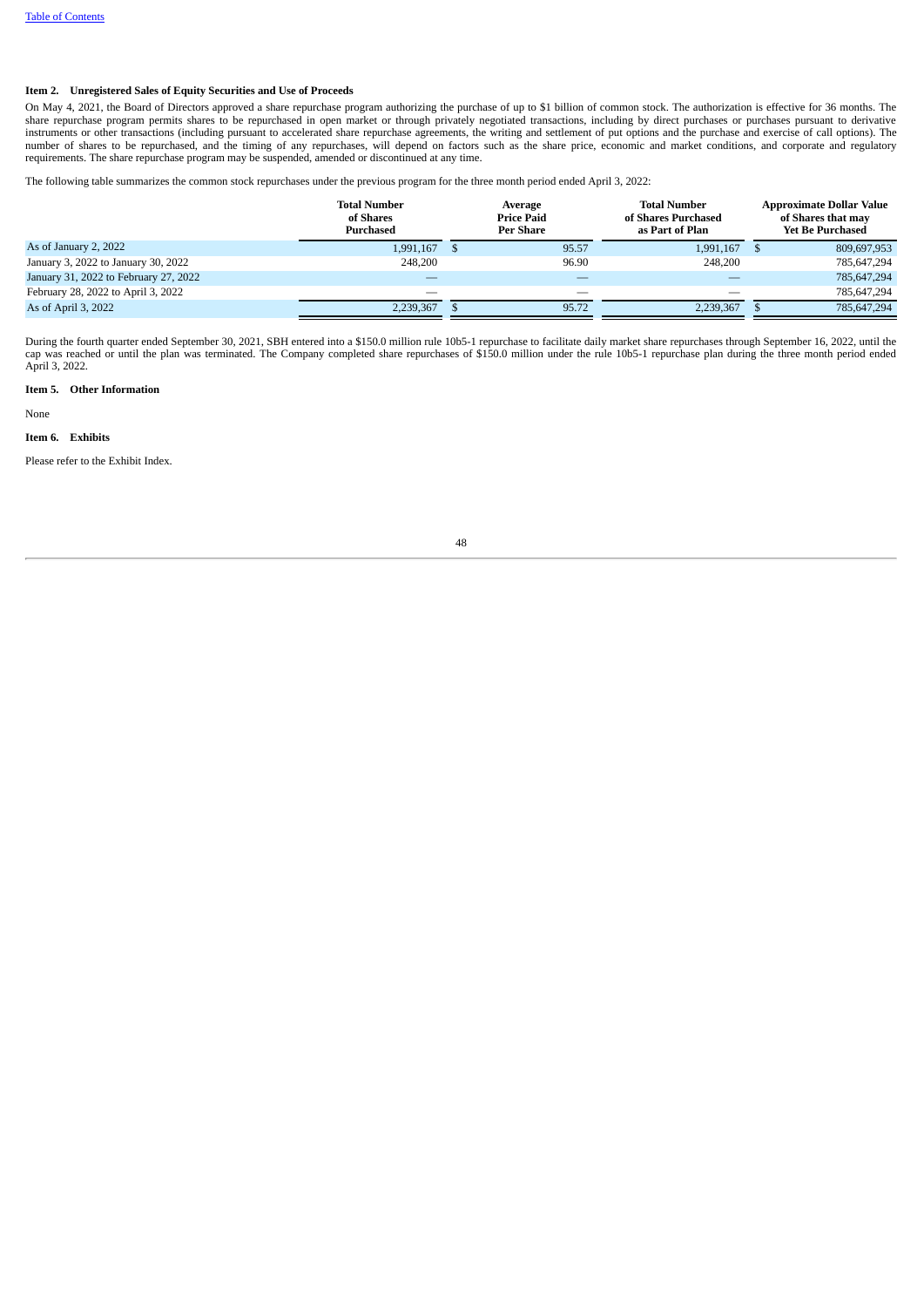# **SIGNATURES**

Pursuant to the requirements of the Securities Exchange Act of 1934, the registrant has duly caused this report to be signed on its behalf by the undersigned thereunto duly authorized.

Date: May 6, 2022

# SPECTRUM BRANDS HOLDINGS, INC.

By: **/s/ Jeremy W. Smeltser**

**Jeremy W. Smeltser**

*Executive Vice President and Chief Financial Officer (Principal Financial Officer)*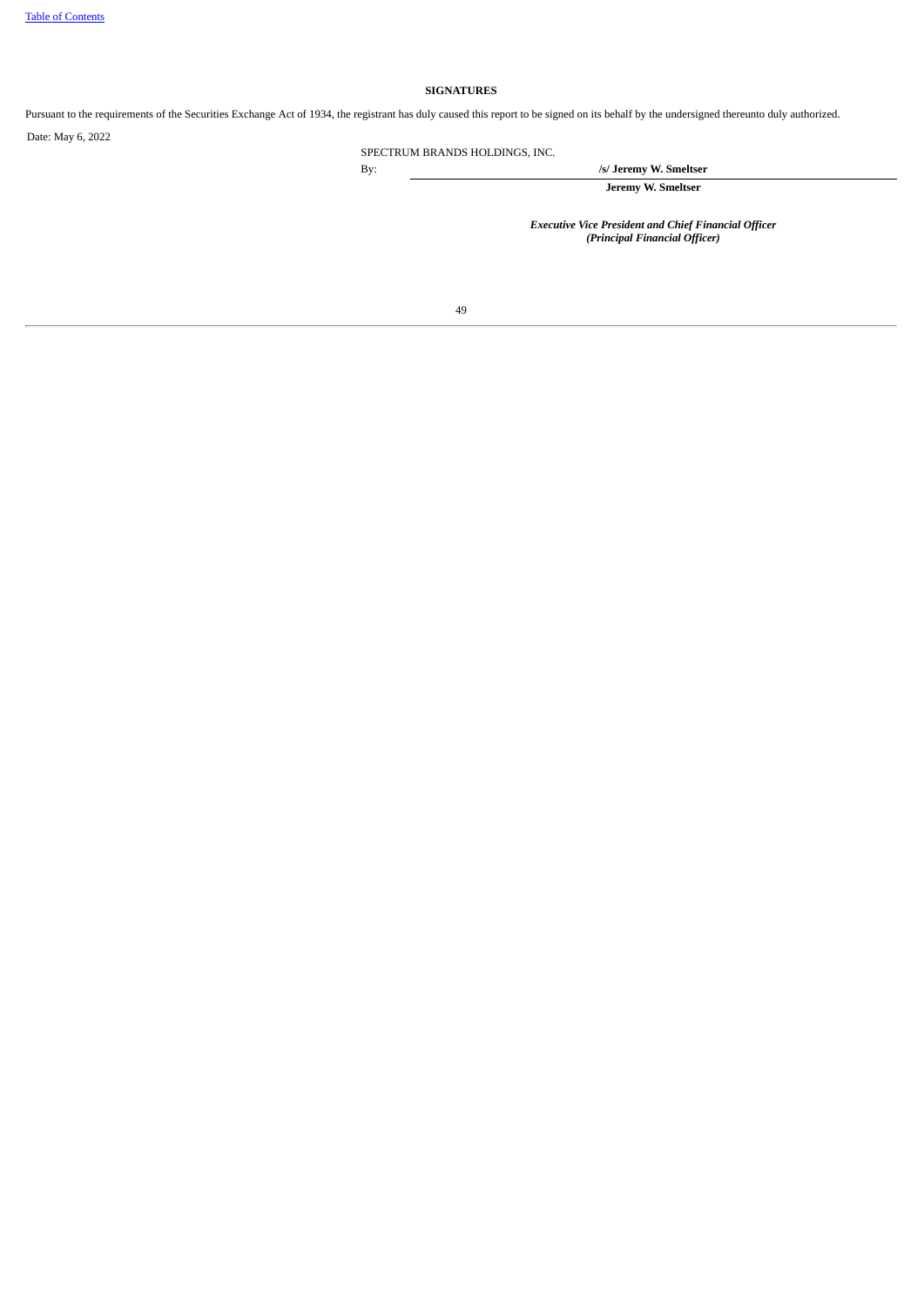# **SIGNATURES**

Pursuant to the requirements of the Securities Exchange Act of 1934, the registrant has duly caused this report to be signed on its behalf by the undersigned thereunto duly authorized.

Date: May 6, 2022

SB/RH HOLDINGS, LLC

By: **/s/ Jeremy W. Smeltser Jeremy W. Smeltser**

> *Executive Vice President and Chief Financial Officer (Principal Financial Officer)*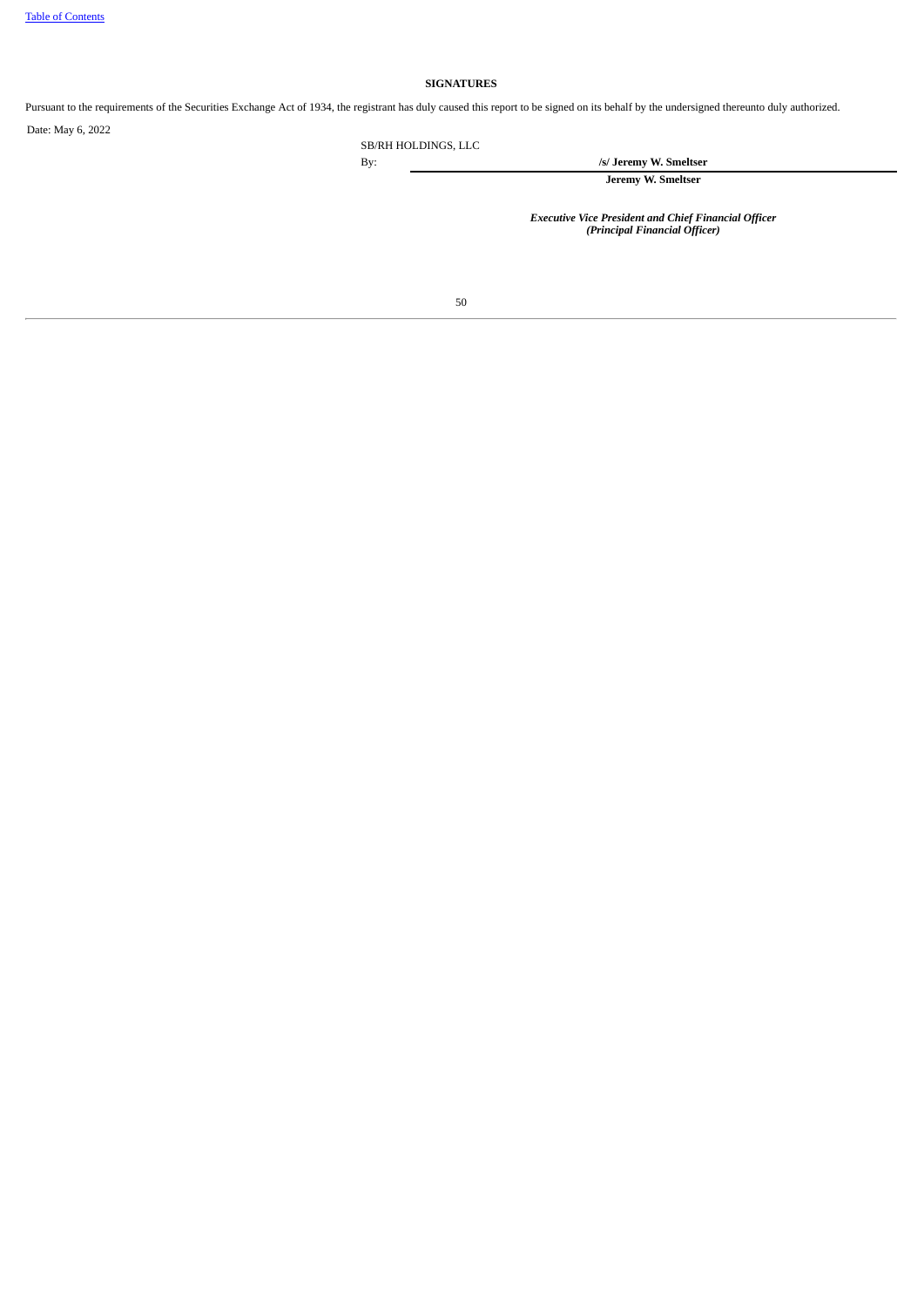# **EXHIBIT INDEX**

| Exhibit 10.1            | Second Amendment to Amended and Restated Credit Agreement, dated as of December 10, 2021 (to the Amended and Restated Credit Agreement dated as of June 30,<br>2020) by and among the Company, SB/RH Holdings, the guarantors party thereto, the lenders party thereto from time to time, and Royal Bank of Canada, as the<br>administrative agent (incorporated herein by reference to Exhibit 10.1 to the Quarterly Report on Form 10-Q on February 4, 2022 (File No. 001-4219)). |
|-------------------------|-------------------------------------------------------------------------------------------------------------------------------------------------------------------------------------------------------------------------------------------------------------------------------------------------------------------------------------------------------------------------------------------------------------------------------------------------------------------------------------|
| Exhibit 10.2            | Third Amendment to Amended and Restated Credit Agreement, dated as of February 3, 2022 (to the Amended and Restated Credit Agreement dated as of June 30,<br>2020) by and among the Company, SB/RH Holdings, the guarantors party thereto, the lenders party thereto from time to time, and Royal Bank of Canada, as the<br>administrative agent (incorporated herein by reference to Exhibit 10.1 to the Current Report on Form 8-K on February 18, 2022 (File No. 001-4219)).     |
| Exhibit 21.1            | List of Guarantor Subsidiaries*                                                                                                                                                                                                                                                                                                                                                                                                                                                     |
| Exhibit 31.1            | Certification of Chief Executive Officer required by Rule 13a-14(a) or Rule 15d-14(a) of the Securities and Exchange Act of 1934, as adopted pursuant to Section 302<br>of the Sarbanes-Oxley Act of 2002. Spectrum Brands Holdings, Inc.*                                                                                                                                                                                                                                          |
| Exhibit 31.2            | Certification of Chief Financial Officer required by Rule 13a-14(a) or Rule 15d-14(a) of the Securities and Exchange Act of 1934, as adopted pursuant to Section 302<br>the Sarbanes-Oxley Act of 2002. Spectrum Brands Holdings, Inc*.                                                                                                                                                                                                                                             |
| Exhibit 31.3            | Certification of Chief Executive Officer required by Rule 13a-14(a) or Rule 15d-14(a) of the Securities and Exchange Act of 1934, as adopted pursuant to Section 302<br>of the Sarbanes-Oxley Act of 2002. SB/RH Holdings, LLC *                                                                                                                                                                                                                                                    |
| Exhibit 31.4            | Certification of Chief Financial Officer required by Rule 13a-14(a) or Rule 15d-14(a) of the Securities and Exchange Act of 1934, as adopted pursuant to Section 302<br>the Sarbanes-Oxley Act of 2002. SB/RH Holdings, LLC *                                                                                                                                                                                                                                                       |
| Exhibit 32.1            | Certification of Chief Executive Officer pursuant to 18 U.S.C. Section 1350, as adopted pursuant to Section 906 of the Sarbanes-Oxley Act of 2002. Spectrum Brands<br>Holdings, Inc.*                                                                                                                                                                                                                                                                                               |
| Exhibit 32.2            | Certification of the Chief Financial Officer pursuant to 18 U.S.C. Section 1350, as adopted pursuant to Section 906 of the Sarbanes-Oxley Act of 2002. Spectrum<br>Brands Holdings, Inc.*                                                                                                                                                                                                                                                                                           |
| Exhibit 32.3            | Certification of Chief Executive Officer pursuant to 18 U.S.C. Section 1350, as adopted pursuant to Section 906 of the Sarbanes-Oxley Act of 2002. SB/RH Holdings,<br>$LLC*$                                                                                                                                                                                                                                                                                                        |
| Exhibit 32.4            | Certification of the Chief Financial Officer pursuant to 18 U.S.C. Section 1350, as adopted pursuant to Section 906 of the Sarbanes-Oxley Act of 2002. SB/RH<br>Holdings, LLC <sup>*</sup>                                                                                                                                                                                                                                                                                          |
| 101.INS                 | XBRL Instance Document**                                                                                                                                                                                                                                                                                                                                                                                                                                                            |
| 101.SCH                 | XBRL Taxonomy Extension Schema Document**                                                                                                                                                                                                                                                                                                                                                                                                                                           |
| 101.CAL                 | XBRL Taxonomy Extension Calculation Linkbase Document**                                                                                                                                                                                                                                                                                                                                                                                                                             |
| 101.DEF                 | XBRL Taxonomy Extension Definition Linkbase Document**                                                                                                                                                                                                                                                                                                                                                                                                                              |
| 101.LAB                 | XBRL Taxonomy Extension Label Linkbase Document**                                                                                                                                                                                                                                                                                                                                                                                                                                   |
| 101.PRE                 | XBRL Taxonomy Extension Presentation Linkbase Document**                                                                                                                                                                                                                                                                                                                                                                                                                            |
| $+ 0.021 - 0.11 - 0.01$ |                                                                                                                                                                                                                                                                                                                                                                                                                                                                                     |

 $\hspace{0.1mm}^*$  Filed here<br>with

\*\* In accordance with Regulation S-T, the XBRL-related information in Exhibit 101 to this Quarterly Report on Form 10-Q shall be deemed to be "furnished" and not "filed."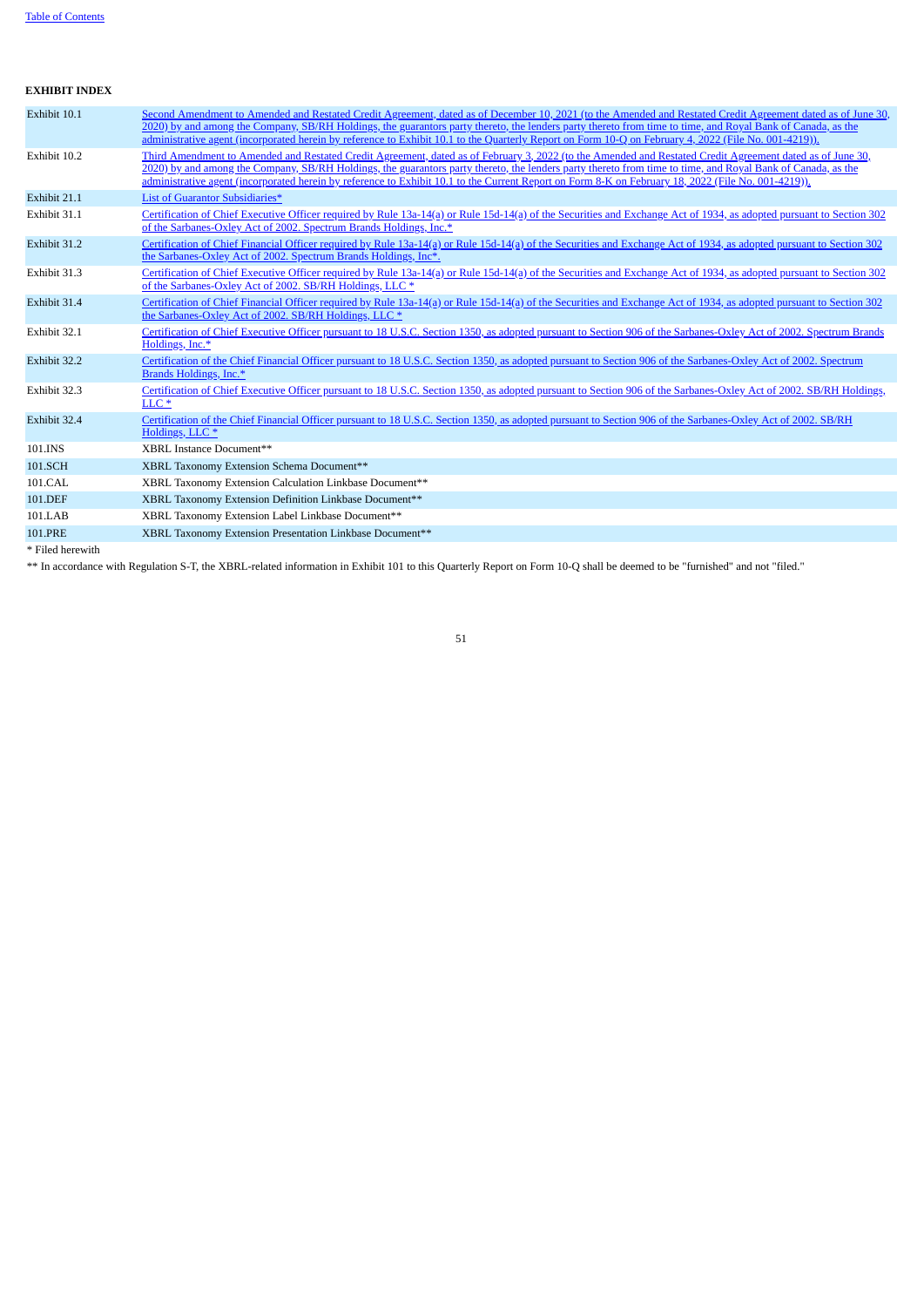# **Exhibit 21.1**

<span id="page-55-0"></span>

| Name*                                | State or Other Jurisdiction of<br><b>Incorporation or Organization</b> | <b>Primary Standard Industrial</b><br><b>Classification Code Number</b> | I.R.S. Employer Identification<br>Number |
|--------------------------------------|------------------------------------------------------------------------|-------------------------------------------------------------------------|------------------------------------------|
| Applica Mexico Holdings, Inc.        | Delaware                                                               | 3,690                                                                   | 74-3100872                               |
| Alaska Merger Acquisition Corp.      | Delaware                                                               | 3,690                                                                   | 82-1316914                               |
| Glofish LLC                          | Delaware                                                               | 3,690                                                                   | 82-1484807                               |
| National Manufacturing Mexico A LLC  | Delaware                                                               | 3,690                                                                   | N/A                                      |
| National Manufacturing Mexico B LLC  | Delaware                                                               | 3,690                                                                   | N/A                                      |
| National Openings, LLC               | Pennsylvania                                                           | 3,690                                                                   | 46-2516338                               |
| ROV Holding, Inc.                    | Delaware                                                               | 3,690                                                                   | 22-2423555                               |
| ROV International Holdings LLC       | Delaware                                                               | 3,690                                                                   | N/A                                      |
| Salix Animal Health, LLC             | Florida                                                                | 3,690                                                                   | 65-0965477                               |
| <b>SB/RH Holdings, LLC</b>           | Delaware                                                               | 3,690                                                                   | 27-2812840                               |
| <b>Schultz Company</b>               | Missouri                                                               | 3,690                                                                   | 43-0625762                               |
| Shaser, LLC                          | Delaware                                                               | 3,690                                                                   | 20-2000219                               |
| Spectrum Brands Pet Group Inc.       | Delaware                                                               | 3,690                                                                   | 82-2201953                               |
| Spectrum Brands Pet LLC              | New York                                                               | 3,690                                                                   | 26-1757404                               |
| <b>United Industries Corporation</b> | Delaware                                                               | 3,690                                                                   | 43-1025604                               |
| HPC Brands, LLC                      | Delaware                                                               | 3,690                                                                   | 88-0601628                               |

\*The address of each additional registrant's principal executive office is c/o Spectrum Brands, Inc., 3001 Deming Way, Middleton, Wisconsin 53562, (608) 275-3340.

\*\*Single member LLC disregarded for U.S. tax purposes.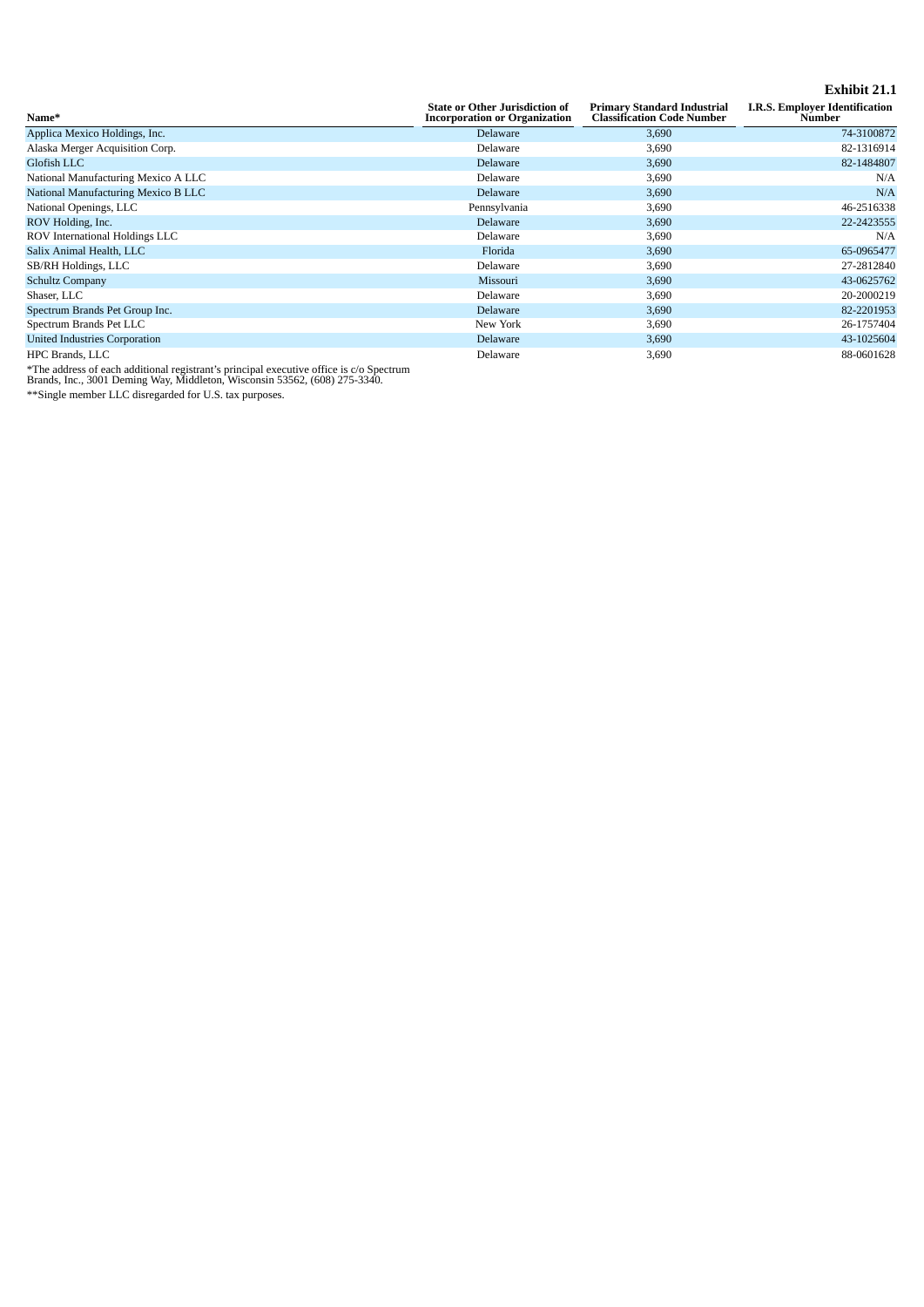<span id="page-56-0"></span>I, David M. Maura, Chief Executive Officer, certify that:

- 1. I have reviewed this quarterly report on Form 10-Q of Spectrum Brands Holdings, Inc. (the "registrant");
- 2. Based on my knowledge, this report does not contain any untrue statement of a material fact or omit to state a material fact necessary to make the statements made, in light of the circumstances under which such statements were made, not misleading with respect to the period covered by this report;
- 3. Based on my knowledge, the financial statements, and other financial information included in this report, fairly present in all material respects the financial condition, results of operations and cash flows of the registrant as of, and for, the periods presented in this report;
- 4. The registrant's other certifying officer(s) and I are responsible for establishing and maintaining disclosure controls and procedures (as defined in Exchange Act Rules 13a-15(e) and 15d-15(e)) and internal control over financial reporting (as defined in Exchange Act Rules 13a-15(f) and 15d-15(f)) for the registrant and have:
	- Designed such disclosure controls and procedures, or caused such disclosure controls and procedures to be designed under our supervision, to ensure that material information relating to the registrant, including its consolidated subsidiaries, is made known to us by others within those entities, particularly during the period in which this report is being prepared;
	- b) Designed such internal control over financial reporting, or caused such internal control over financial reporting to be designed under our supervision, to provide reasonable assurance regarding the reliability of financial reporting and the preparation of financial statements for external purposes in accordance with generally accepted accounting principles;
	- c) Evaluated the effectiveness of the registrant's disclosure controls and procedures and presented in this report our conclusions about the effectiveness of the disclosure controls and procedures, as of the end of the period covered by this report based on such evaluation; and
	- d) Disclosed in this report any change in the registrant's internal control over financial reporting that occurred during the registrant's most recent fiscal quarter (the registrant's fourth fiscal quarter in the case of an annual report) that has materially affected, or is reasonably likely to materially affect, the registrant's internal control over financial reporting; and
- 5. The registrant's other certifying officer(s) and I have disclosed, based on our most recent evaluation of internal control over financial reporting, to the registrant's auditors and the audit committee of the registrant's board of directors (or persons performing the equivalent functions):
	- a) All significant deficiencies and material weaknesses in the design or operation of internal control over financial reporting which are reasonably likely to adversely affect the registrant's ability to record, process, summarize and report financial information; and
	- b) Any fraud, whether or not material, that involves management or other employees who have a significant role in the registrant's internal control over financial reporting.

Date: May 6, 2022

**/s/ David M. Maura** David M. Maura Chief Executive Officer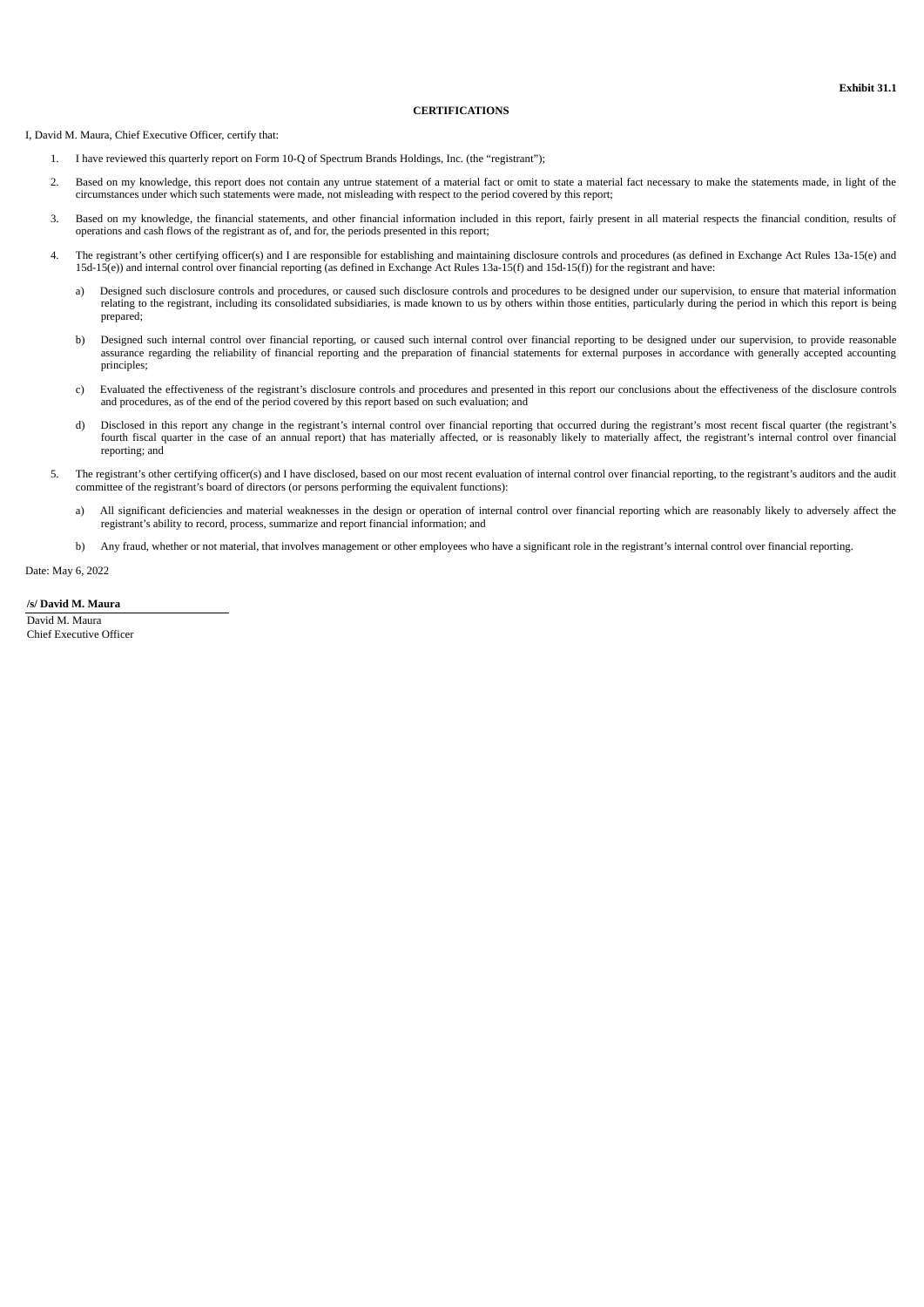<span id="page-57-0"></span>I, Jeremy W. Smeltser, Chief Financial Officer, certify that:

- 1. I have reviewed this quarterly report on Form 10-Q of Spectrum Brands Holdings, Inc. (the "registrant");
- 2. Based on my knowledge, this report does not contain any untrue statement of a material fact or omit to state a material fact necessary to make the statements made, in light of the circumstances under which such statements were made, not misleading with respect to the period covered by this report;
- 3. Based on my knowledge, the financial statements, and other financial information included in this report, fairly present in all material respects the financial condition, results of operations and cash flows of the registrant as of, and for, the periods presented in this report;
- 4. The registrant's other certifying officer(s) and I are responsible for establishing and maintaining disclosure controls and procedures (as defined in Exchange Act Rules 13a-15(e) and 15d-15(e)) and internal control over financial reporting (as defined in Exchange Act Rules 13a-15(f) and 15d-15(f)) for the registrant and have:
	- Designed such disclosure controls and procedures, or caused such disclosure controls and procedures to be designed under our supervision, to ensure that material information relating to the registrant, including its consolidated subsidiaries, is made known to us by others within those entities, particularly during the period in which this report is being prepared;
	- b) Designed such internal control over financial reporting, or caused such internal control over financial reporting to be designed under our supervision, to provide reasonable assurance regarding the reliability of financial reporting and the preparation of financial statements for external purposes in accordance with generally accepted accounting principles;
	- c) Evaluated the effectiveness of the registrant's disclosure controls and procedures and presented in this report our conclusions about the effectiveness of the disclosure controls and procedures, as of the end of the period covered by this report based on such evaluation; and
	- d) Disclosed in this report any change in the registrant's internal control over financial reporting that occurred during the registrant's most recent fiscal quarter (the registrant's fourth fiscal quarter in the case of an annual report) that has materially affected, or is reasonably likely to materially affect, the registrant's internal control over financial reporting; and
- 5. The registrant's other certifying officer(s) and I have disclosed, based on our most recent evaluation of internal control over financial reporting, to the registrant's auditors and the audit committee of the registrant's board of directors (or persons performing the equivalent functions):
	- a) All significant deficiencies and material weaknesses in the design or operation of internal control over financial reporting which are reasonably likely to adversely affect the registrant's ability to record, process, summarize and report financial information; and
	- b) Any fraud, whether or not material, that involves management or other employees who have a significant role in the registrant's internal control over financial reporting.

Date: May 6, 2022

# **/s/ Jeremy W. Smeltser**

Jeremy W. Smeltser

Chief Financial Officer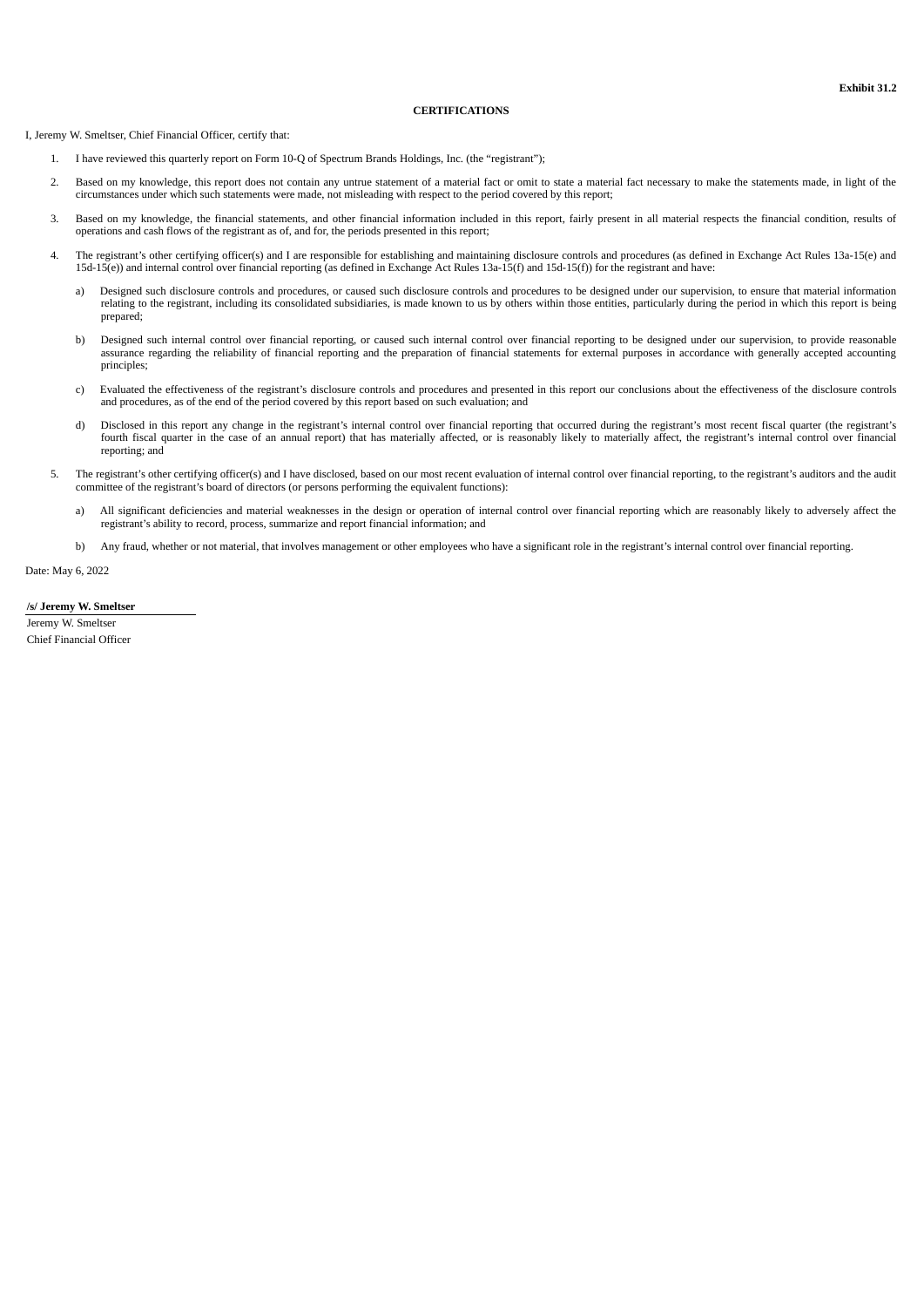<span id="page-58-0"></span>I, David M. Maura, Chief Executive Officer, certify that:

- 1. I have reviewed this quarterly report on Form 10-Q of SB/RH Holdings, LLC (the "registrant");
- 2. Based on my knowledge, this report does not contain any untrue statement of a material fact or omit to state a material fact necessary to make the statements made, in light of the circumstances under which such statements were made, not misleading with respect to the period covered by this report;
- 3. Based on my knowledge, the financial statements, and other financial information included in this report, fairly present in all material respects the financial condition, results of operations and cash flows of the registrant as of, and for, the periods presented in this report;
- 4. The registrant's other certifying officer(s) and I are responsible for establishing and maintaining disclosure controls and procedures (as defined in Exchange Act Rules 13a-15(e) and 15d-15(e)) and internal control over financial reporting (as defined in Exchange Act Rules 13a-15(f) and 15d-15(f)) for the registrant and have:
	- a) Designed such disclosure controls and procedures, or caused such disclosure controls and procedures to be designed under our supervision, to ensure that material information relating to the registrant, including its consolidated subsidiaries, is made known to us by others within those entities, particularly during the period in which this report is being prepared;
	- b) Designed such internal control over financial reporting, or caused such internal control over financial reporting to be designed under our supervision, to provide reasonable assurance regarding the reliability of financial reporting and the preparation of financial statements for external purposes in accordance with generally accepted accounting principles;
	- c) Evaluated the effectiveness of the registrant's disclosure controls and procedures and presented in this report our conclusions about the effectiveness of the disclosure controls and procedures, as of the end of the period covered by this report based on such evaluation; and
	- d) Disclosed in this report any change in the registrant's internal control over financial reporting that occurred during the registrant's most recent fiscal quarter (the registrant's fourth fiscal quarter in the case of an annual report) that has materially affected, or is reasonably likely to materially affect, the registrant's internal control over financial reporting; and
- 5. The registrant's other certifying officer(s) and I have disclosed, based on our most recent evaluation of internal control over financial reporting, to the registrant's auditors and the audit committee of the registrant's board of directors (or persons performing the equivalent functions):
	- a) All significant deficiencies and material weaknesses in the design or operation of internal control over financial reporting which are reasonably likely to adversely affect the registrant's ability to record, process, summarize and report financial information; and
	- b) Any fraud, whether or not material, that involves management or other employees who have a significant role in the registrant's internal control over financial reporting.

Date: May 6, 2022

**/s/ David M. Maura**

David M. Maura *Chief Executive Officer*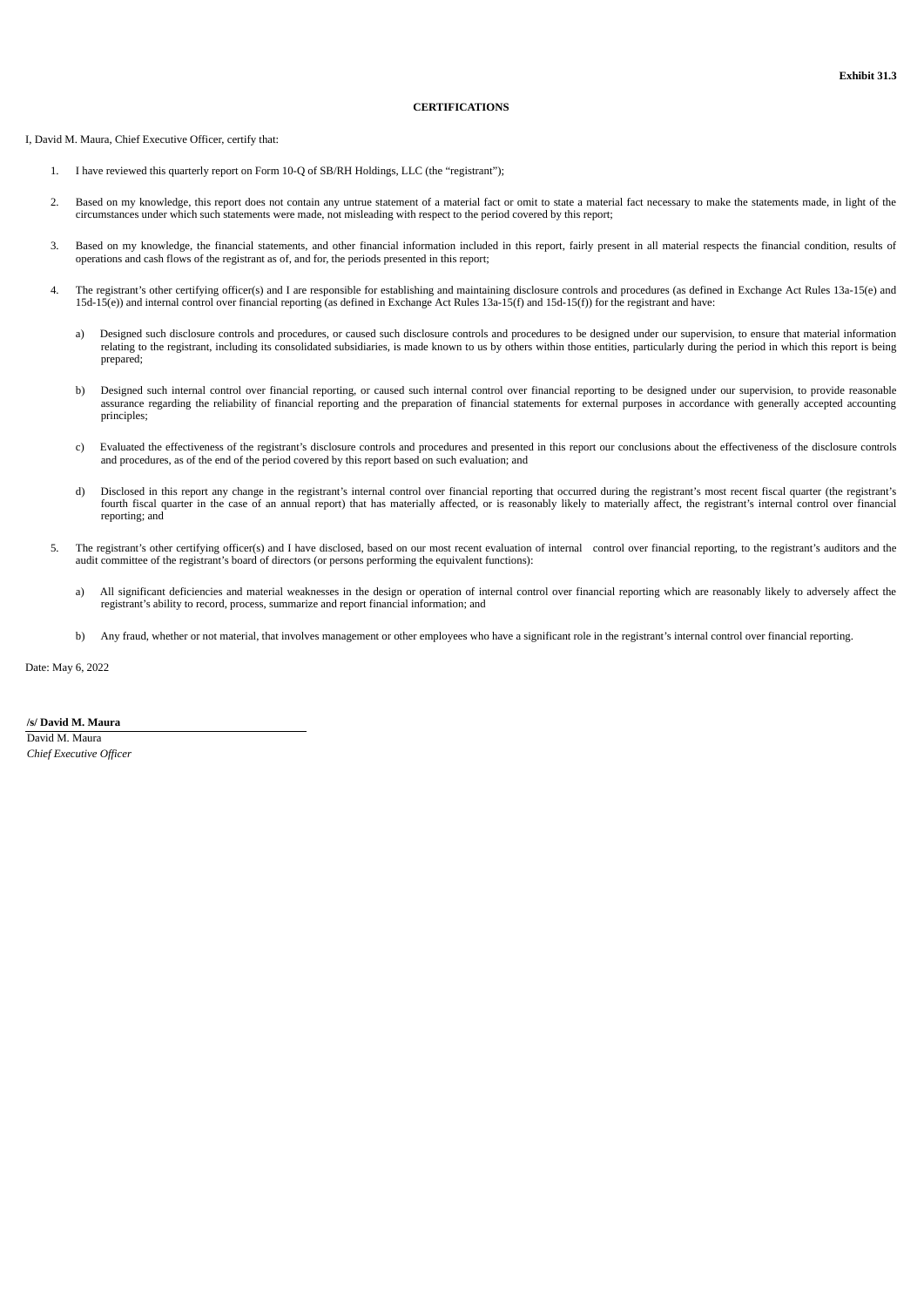<span id="page-59-0"></span>I, Jeremy W. Smeltser, Chief Financial Officer, certify that:

- 1. I have reviewed this quarterly report on Form 10-Q of SB/RH Holdings, LLC (the "registrant");
- 2. Based on my knowledge, this report does not contain any untrue statement of a material fact or omit to state a material fact necessary to make the statements made, in light of the circumstances under which such statements were made, not misleading with respect to the period covered by this report;
- 3. Based on my knowledge, the financial statements, and other financial information included in this report, fairly present in all material respects the financial condition, results of operations and cash flows of the registrant as of, and for, the periods presented in this report;
- 4. The registrant's other certifying officer(s) and I are responsible for establishing and maintaining disclosure controls and procedures (as defined in Exchange Act Rules 13a-15(e) and 15d-15(e)) and internal control over financial reporting (as defined in Exchange Act Rules 13a-15(f) and 15d-15(f)) for the registrant and have:
	- a) Designed such disclosure controls and procedures, or caused such disclosure controls and procedures to be designed under our supervision, to ensure that material information relating to the registrant, including its consolidated subsidiaries, is made known to us by others within those entities, particularly during the period in which this report is being prepared;
	- b) Designed such internal control over financial reporting, or caused such internal control over financial reporting to be designed under our supervision, to provide reasonable assurance regarding the reliability of financial reporting and the preparation of financial statements for external purposes in accordance with generally accepted accounting principles;
	- c) Evaluated the effectiveness of the registrant's disclosure controls and procedures and presented in this report our conclusions about the effectiveness of the disclosure controls and procedures, as of the end of the period covered by this report based on such evaluation; and
	- d) Disclosed in this report any change in the registrant's internal control over financial reporting that occurred during the registrant's most recent fiscal quarter (the registrant's fourth fiscal quarter in the case of an annual report) that has materially affected, or is reasonably likely to materially affect, the registrant's internal control over financial reporting; and
- 5. The registrant's other certifying officer(s) and I have disclosed, based on our most recent evaluation of internal control over financial reporting, to the registrant's auditors and the audit committee of the registrant's board of directors (or persons performing the equivalent functions):
	- a) All significant deficiencies and material weaknesses in the design or operation of internal control over financial reporting which are reasonably likely to adversely affect the registrant's ability to record, process, summarize and report financial information; and
	- b) Any fraud, whether or not material, that involves management or other employees who have a significant role in the registrant's internal control over financial reporting.

Date: May 6, 2022

**/s/ Jeremy W. Smeltser**

Jeremy W. Smeltser *Chief Financial Officer*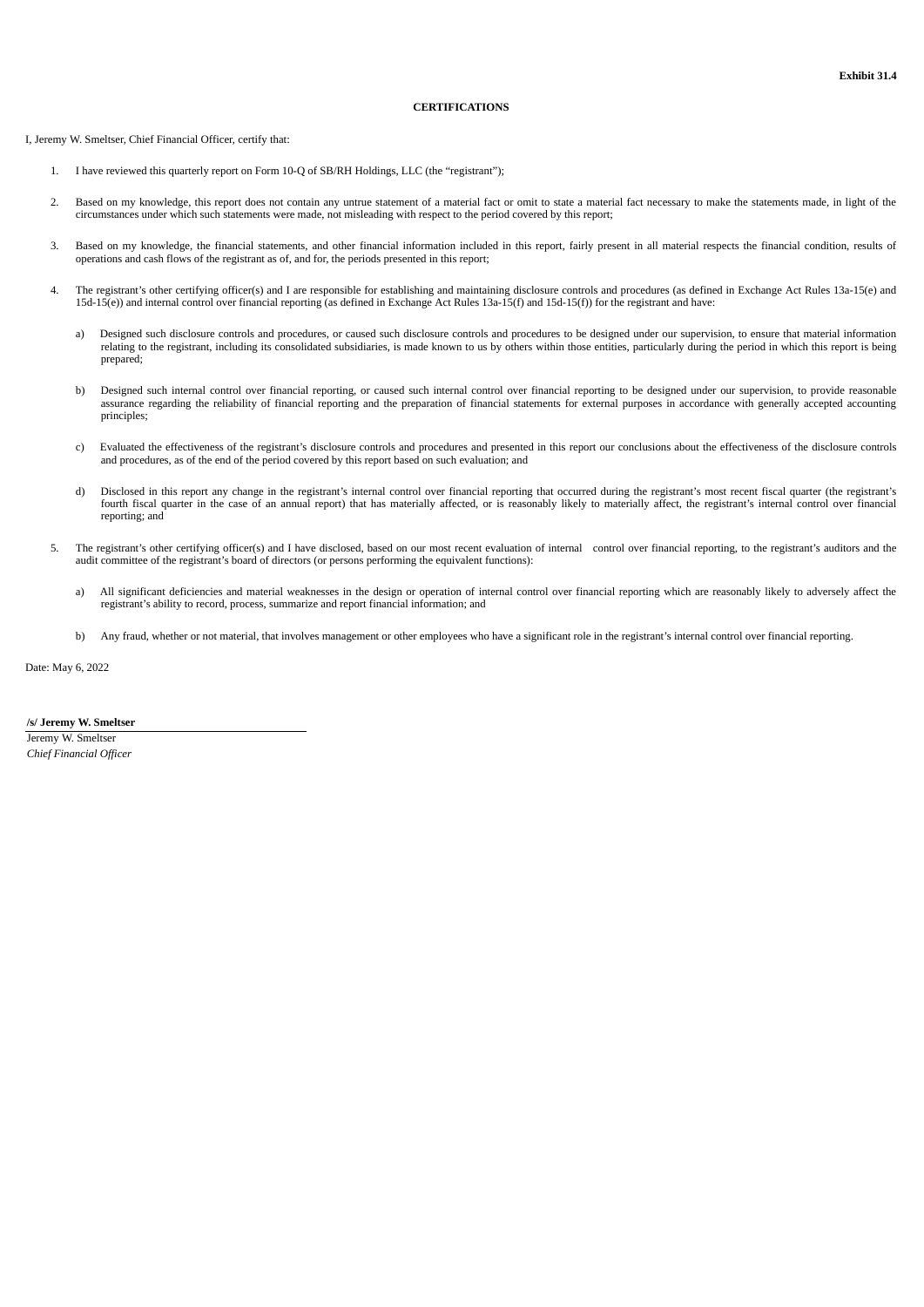## **CERTIFICATION OF THE CHIEF EXECUTIVE OFFICER PURSUANT TO 18 U.S.C. SECTION 1350, AS ADOPTED PURSUANT TO SECTION 906 OF THE SARBANES-OXLEY ACT OF 2002**

<span id="page-60-0"></span>In connection with the Quarterly Report on Form 10-Q of Spectrum Brands Holdings, Inc. (the "Company") for the quarterly period ended April 3, 2022 as filed with the Securities and Exchange Commission on the date hereof (the "Report"), I, David M. Maura, as Chief Executive Officer of the Company, hereby certify, pursuant to 18 U.S.C. Section 1350, as adopted pursuant to Section 906 of the Sarbanes-Oxley Act of 2002, that, to the best of my knowledge:

1. The Report fully complies with the requirements of Section 13(a) or 15(d) of the Securities Exchange Act of 1934; and

2. The information contained in the Report fairly presents, in all material respects, the financial condition and results of operations of the Company.

|        | /s/ David M. Maura             |  |  |  |  |
|--------|--------------------------------|--|--|--|--|
| Name:  | David M. Maura                 |  |  |  |  |
| Title: | <b>Chief Executive Officer</b> |  |  |  |  |
| Date:  | May 6, 2022                    |  |  |  |  |

This certification accompanies the Report pursuant to Section 906 of the Sarbanes-Oxley Act of 2002 and shall not be deemed filed by the Company for purposes of Section 18 of the Securities Exchange Act of 1934, as amended, or otherwise subject to liability under that section. This certification shall not be deemed incorporated by reference in any filing under the Securities Act or Exchange Act, except to the extent that the Company specifically incorporates it by reference.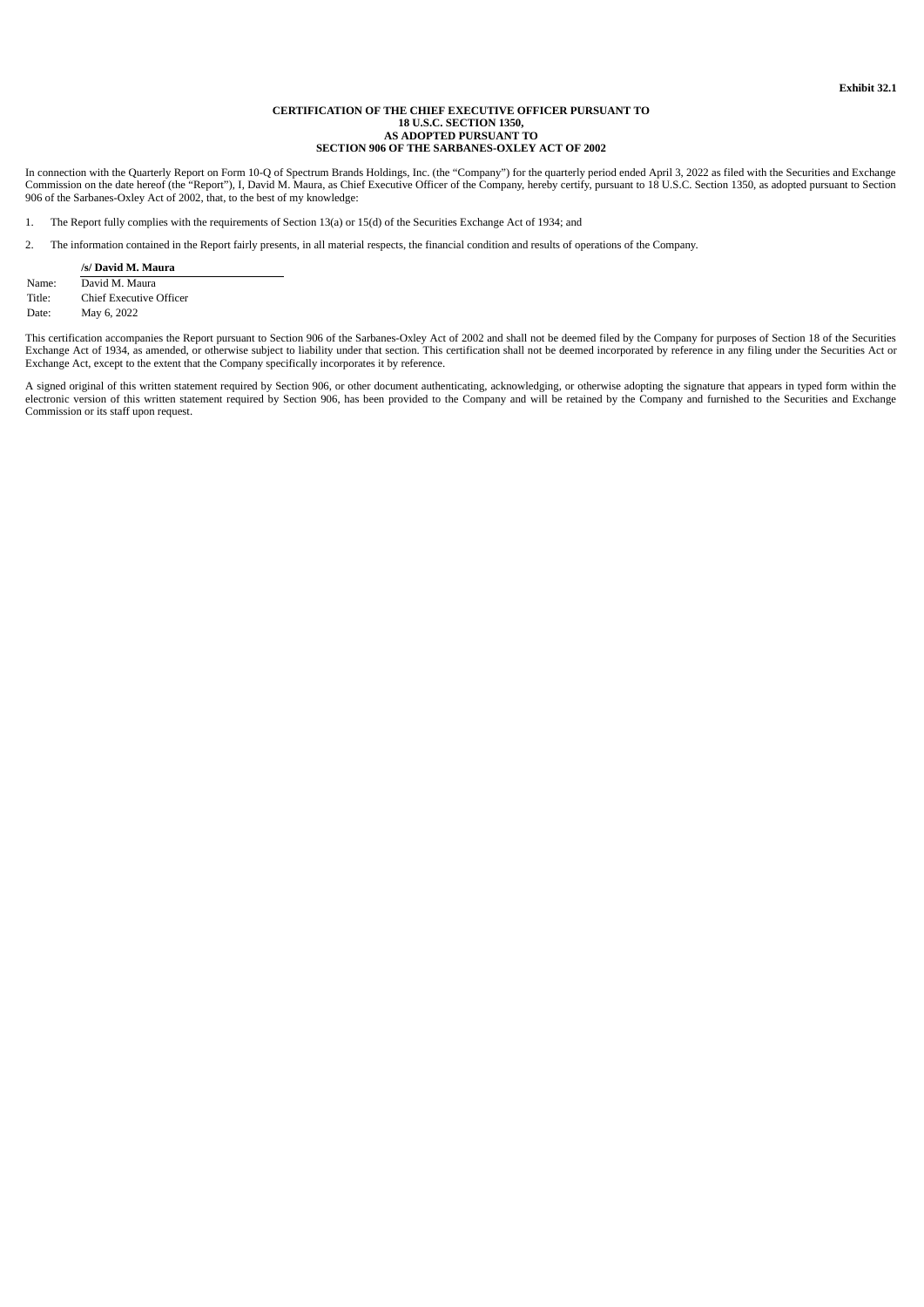# **CERTIFICATION OF THE CHIEF FINANCIAL OFFICER PURSUANT TO 18 U.S.C. SECTION 1350, AS ADOPTED PURSUANT TO SECTION 906 OF THE SARBANES-OXLEY ACT OF 2002**

<span id="page-61-0"></span>In connection with the Quarterly Report on Form 10-Q of Spectrum Brands Holdings, Inc. (the "Company") for the quarterly period ended April 3, 2022 as filed with the Securities and Exchange Commission on the date hereof (the "Report"), I, Jeremy W. Smeltser, as Chief Financial Officer of the Company, hereby certify, pursuant to 18 U.S.C. Section 1350, as adopted pursuant to Section 906 of the Sarbanes-Oxley Act of 2002, that, to the best of my knowledge:

- 1. The Report fully complies with the requirements of Section 13(a) or 15(d) of the Securities Exchange Act of 1934; and
- 2. The information contained in the Report fairly presents, in all material respects, the financial condition and results of operations of the Company.

|  |  | /s/ Jeremy W. Smeltser |  |
|--|--|------------------------|--|
|  |  |                        |  |

- Name: Jeremy W. Smeltser
- Title: Chief Financial Officer
- Date: May 6, 2022

This certification accompanies the Report pursuant to Section 906 of the Sarbanes-Oxley Act of 2002 and shall not be deemed filed by the Company for purposes of Section 18 of the Securities Exchange Act of 1934, as amended, or otherwise subject to liability under that section. This certification shall not be deemed incorporated by reference in any filing under the Securities Act or Exchange Act, except to the extent that the Company specifically incorporates it by reference.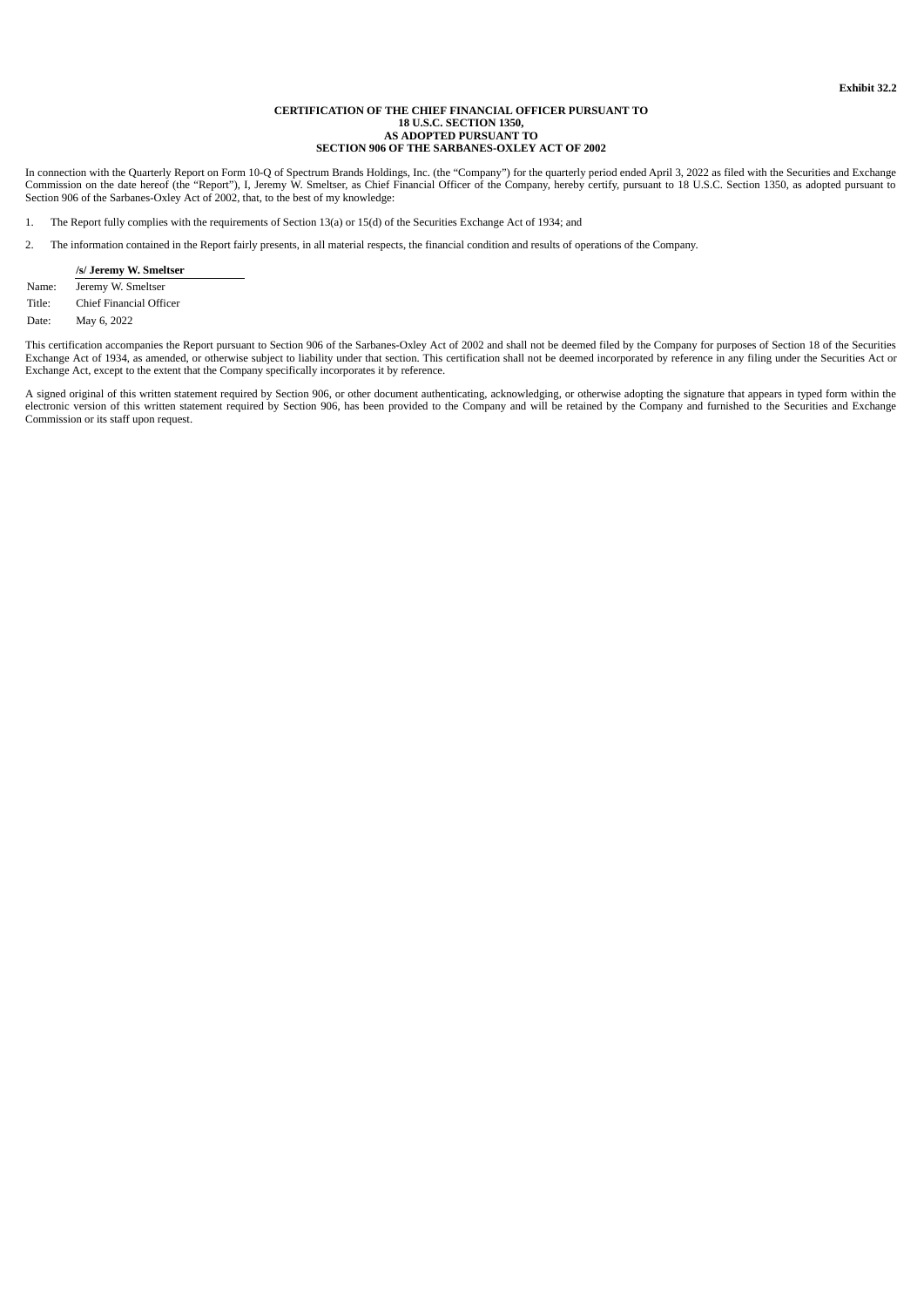#### **CERTIFICATION OF THE CHIEF EXECUTIVE OFFICER PURSUANT TO 18 U.S.C. SECTION 1350, AS ADOPTED PURSUANT TO SECTION 906 OF THE SARBANES-OXLEY ACT OF 2002**

<span id="page-62-0"></span>In connection with the Quarterly Report on Form 10-Q of SB/RH Holdings, LLC (the "Company") for the quarterly period ended April 3, 2022 as filed with the Securities and Exchange Commission on the date hereof (the "Report"), I, David M. Maura, as Chief Executive Officer of the Company, hereby certify, pursuant to 18 U.S.C. Section 1350, as adopted pursuant to Section 906 of the Sarbanes-Oxley Act of 2002, that, to the best of my knowledge:

1. The Report fully complies with the requirements of Section 13(a) or 15(d) of the Securities Exchange Act of 1934; and

2. The information contained in the Report fairly presents, in all material respects, the financial condition and results of operations of the Company.

# **/s/ David M. Maura**

Name: David M. Maura

Title: Chief Executive Officer

Date: May 6, 2022

This certification accompanies the Report pursuant to Section 906 of the Sarbanes-Oxley Act of 2002 and shall not be deemed filed by the Company for purposes of Section 18 of the Securities Exchange Act of 1934, as amended, or otherwise subject to liability under that section. This certification shall not be deemed incorporated by reference in any filing under the Securities Act or Exchange Act, except to the extent that the Company specifically incorporates it by reference.